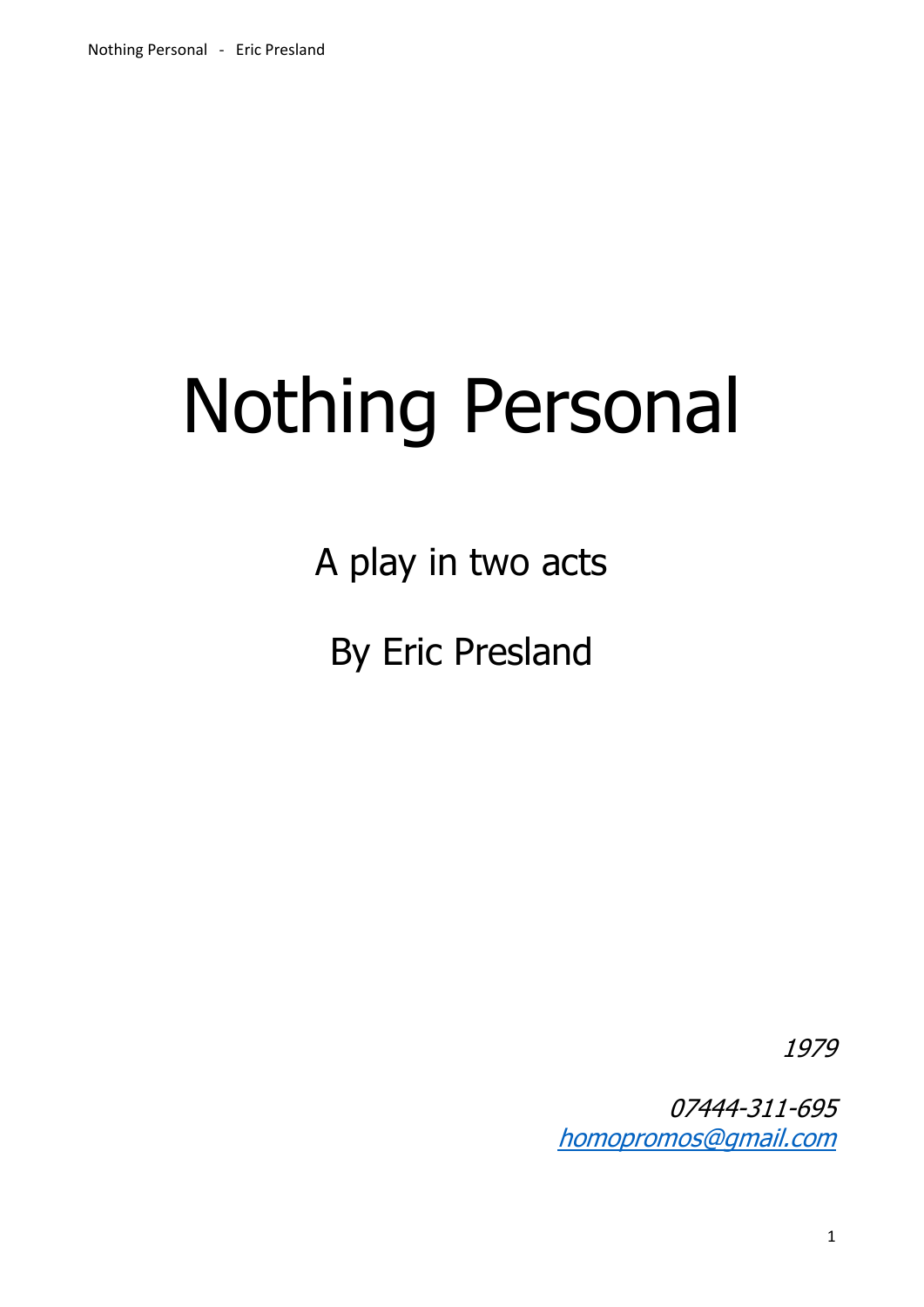# **Cast**

| Squirrel      | A gay man in his twenties, long hair, a vestigial hippy.<br>Soft spoken, unassertive, caring                                                                                               |
|---------------|--------------------------------------------------------------------------------------------------------------------------------------------------------------------------------------------|
| <b>Norton</b> | A gay man in his 40s. "Straight gay", traditional                                                                                                                                          |
|               | masculine behaviours. People respect and trust him,                                                                                                                                        |
|               | but they don't like him.                                                                                                                                                                   |
| Julian        | Very middle class, slightly older. Think Peter Bowles                                                                                                                                      |
| <b>Alex</b>   | 19, the baby of the Switchboard, lover of Nev.                                                                                                                                             |
| <b>Nev</b>    | A no-nonsense Geordie, a little older. He works as a<br>telephone engineer, and wears working clothes. He<br>feels a little at odds with the other middle-class<br>switchboard volunteers. |
| <b>Talbot</b> | Lesbian in her 30s, confident, assertive. A little<br>cynical. Squirrel's best friend.                                                                                                     |
| Carol         | One Nature's social workers. Eternally optimistic,<br>unable to see that people and life can be shitty.                                                                                    |

# **Set**

| Scenes 1 | A functional meeting room, run down.                                           |
|----------|--------------------------------------------------------------------------------|
| Scene 2  | The cubby-hole which is the Switchboard operating room.<br>Very Claustrophobic |
| Scene 3  | SQUIRREL's shabby chaotic living room                                          |
| Scene 4  | The meeting room again                                                         |

# **Time**

The mid to late 1970s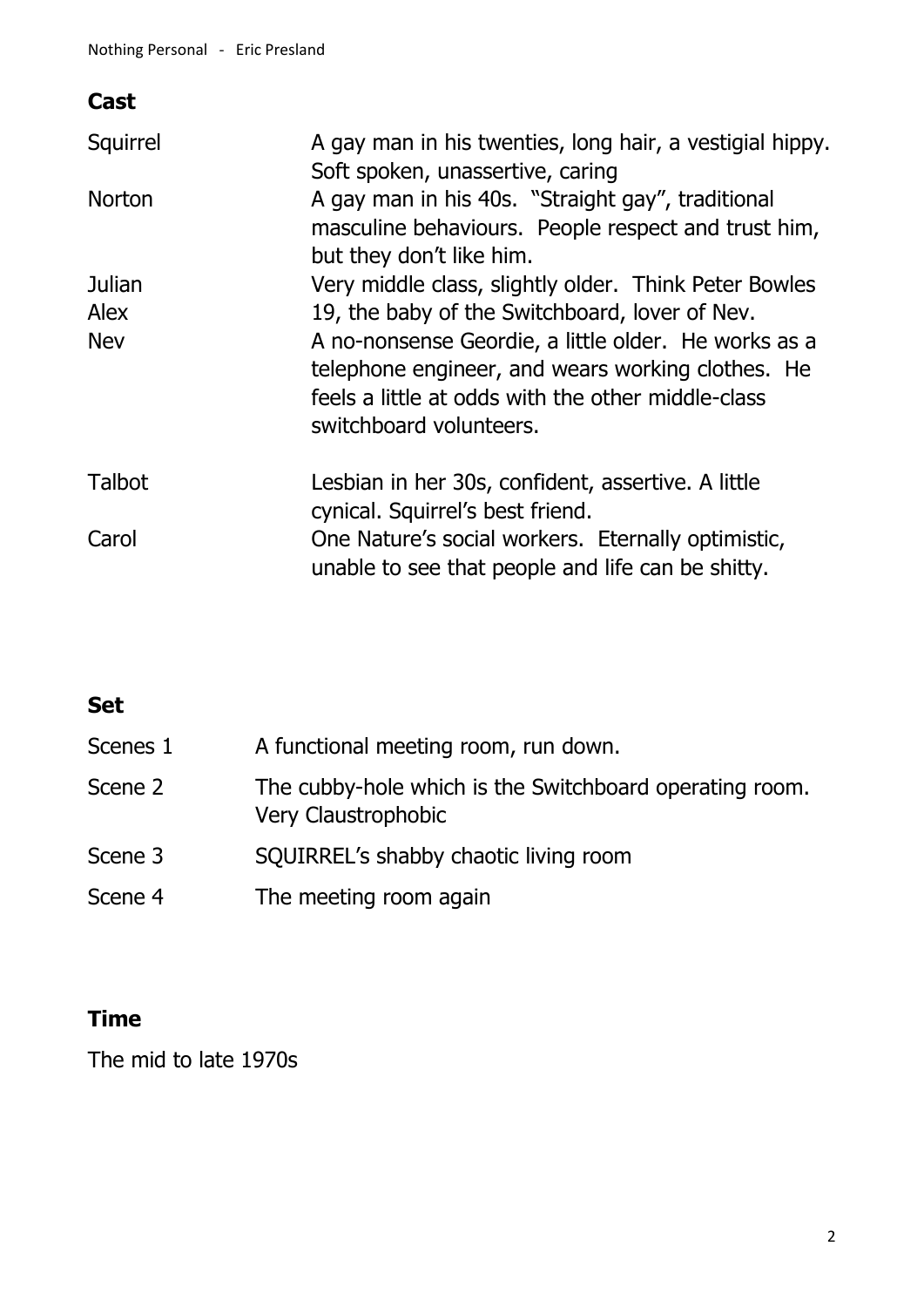#### ACT ONE

#### Scene One

[A small bare meeting room. Two women, TALBOT and CAROL sit in chairs back to back in the centre. Round the walls sit four men, ALEX, NEV, JULIAN and SQUIRREL. ALEX and NEV sit close – they are an item. The only other chair in the room is occupied by NORTON. It is His Chair. They all watch the women in the centre. There is a pause of at least twenty seconds.]

TALBOT: Just take your time. You don't have to say anything if you don't want to.

[Pause]

TALBOT: If you prefer to speak to a man, there'll be one on tomorrow evening.

[Shorter pause]

TALBOT: We're always here, eight till ten-thirty, every night. If you can't find the right words now, you've got our number. You've been very brave ringing at all. Ringing a strange number to talk to people you don't know. That take's courage. But now you've done it once, you can do it again. We're always here to help in whatever way we can.

[Pause]

TALBOT: If you'd prefer to speak to someone in person, there's a befriending group. That's open between seven and nine on Thursdays and Sundays, at 46, Walton Street, just off Oxford Road

[Short pause]

TALBOT: Or you can talk to me.

[Short pause]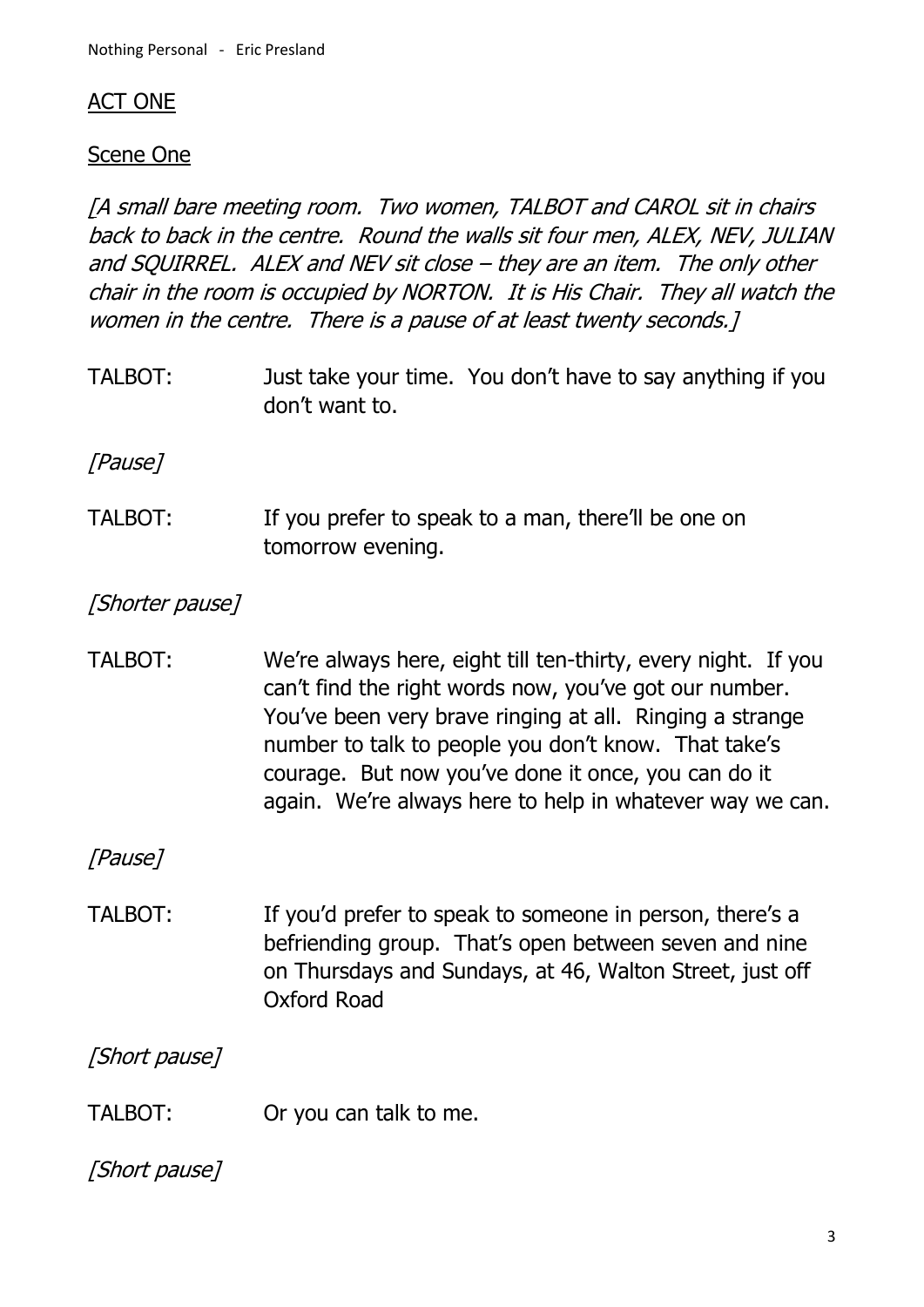TALBOT: That's what I'm here for.

[Short pause]

TALBOT: My name's Talbot.

[Short pause.]

TALBOT: I'm sorry about the noise in the background. It's the rain on the roof. We've got an attic window and it's made of Perspex, and when it's raining you can hardly hear yourself think.

[Short pause. SQUIRREL smiles, NORTON raises an eyebrow at this flight of fancy.]

TALBOT: Isn't it awful, this rain? I had a horrible time getting here. I had to wait over half an hour for the bus, just standing there while it was pissing down. I'm absolutely soaked. I'm just sitting here by the phone, dripping little puddles on the floor. The whole place will be flooded in five minutes.

[Laughs. Pause. Second thoughts.]

TALBOT: That was only a joke. It's not that bad. Is it raining there, where you are?

[Pause]

TALBOT: All I can say, really, is that if you're gay and worried about it, or frightened of it, you don't have to be. You're not on your own. There are thousands and thousands of gay people all around you, all leading perfectly happy, sane, well-adjusted lives.

[Pause]

TALBOT: You could be one of them.

# [Pause]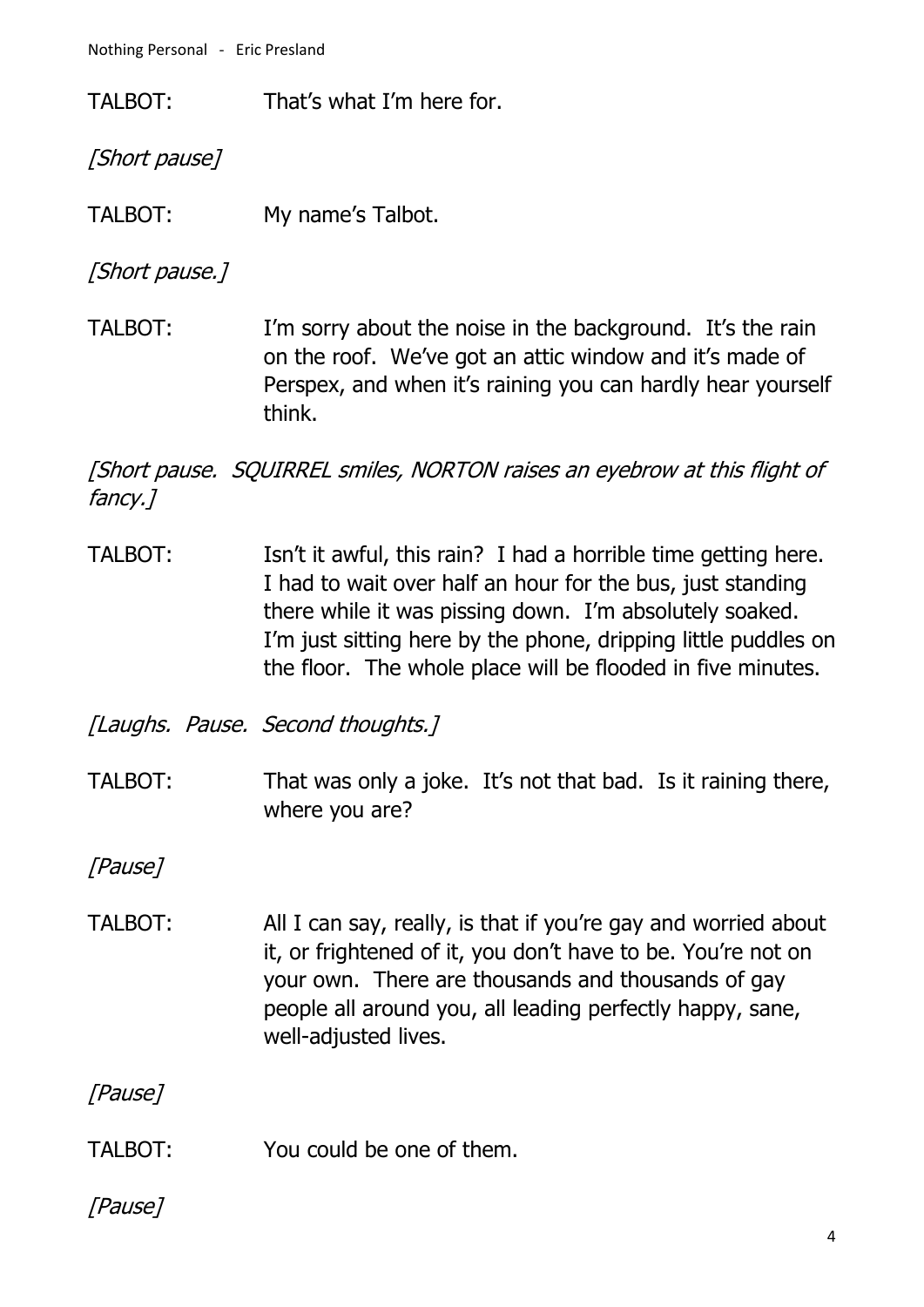TALBOT: I want help you. That's why I'm on the end of the phone.

[Pause]

TALBOT: If it's something else that's worrying you, we can find a solution. I mean, you can find a solution, with our support. There's no problem that can't be solved. Somehow.

[Pause. From now on TALBOT is becoming increasingly desperate.]

TALBOT: I'm gay, and I've never been happier. It was such a relief to discover that, and meet new friends. I have a little girl called Tommie who's nine years old, and I share a house with a lot of friends who are gay, and I have a regular girlfriend, but she's away right now with her other girlfriend in Cardiff, but that's cool. I'm a social worker too which is rewarding sometimes, but often you feel you're beating your head against a brick wall.

[Pause]

TALBOT: I'm trying to help you.

[Pause]

TALBOT: Well, that's all there is to say about me, really. I'm thirtyish though I don't look it.

[NORTON waves and signals this is a no-no. Signals to cut the conversation.]

TALBOT: My friends say I talk too much.

[Pause]

TALBOT: How do you feel about what I'm saying? You don't have to say anything, just tap on the receiver if you want me to go on talking. Just a tap to let me know you're still listening and you're still there.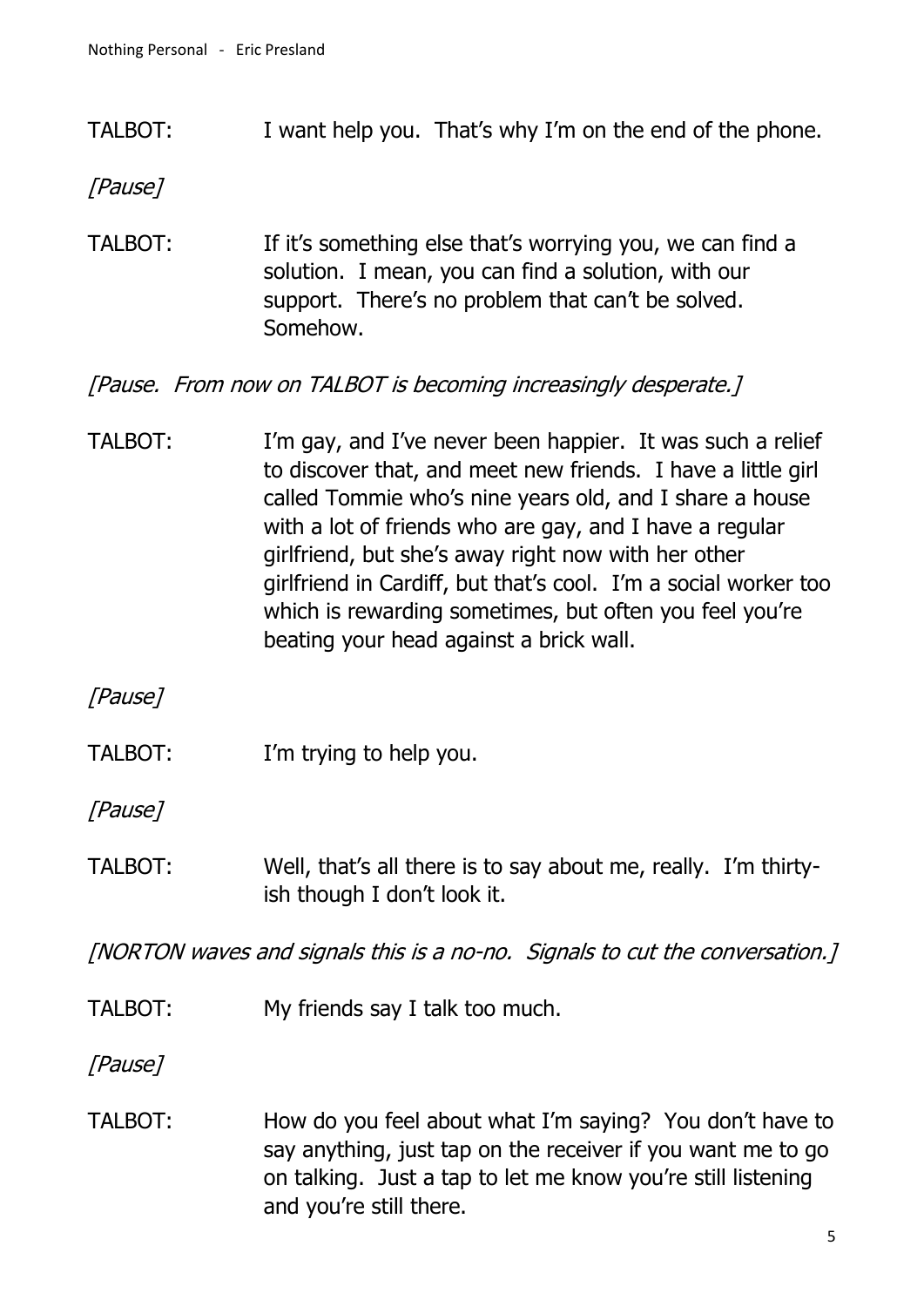[Pause]

Are you there?

[Pause]

TALBOT: I'm on every other Friday, if you want to talk to me again. That means my next one is on the sixteenth. My name's Talbot.

[NORTON again waves that this is a no-no. TALBOT pointedly turns away from him.]

TALBOT: Talbot. I know it's a stupid name but my given name's Fenella, and what kind of name is that? Everyone kept saying [Fenella Fielding in 'Carry on Screaming'] "Do you mind if I shmoke?" So now everyone calls me Talbot instead. I insist on it.

[Pause]

TALBOT: Maybe I'll get around to changing it legally some day, but it seems such a hassle. A name's really part of you, isn't it?

[Pause]

TALBOT: What's your name? You don't have to tell me if you don't want to.

[Pause]

TALBOT: I'm sorry, I can't think of anything else to say. I'm going to go quiet for a bit, so you can just think about things. Just say anything when you feel like it. But it doesn't matter if you don't feel like it.

[Pause.]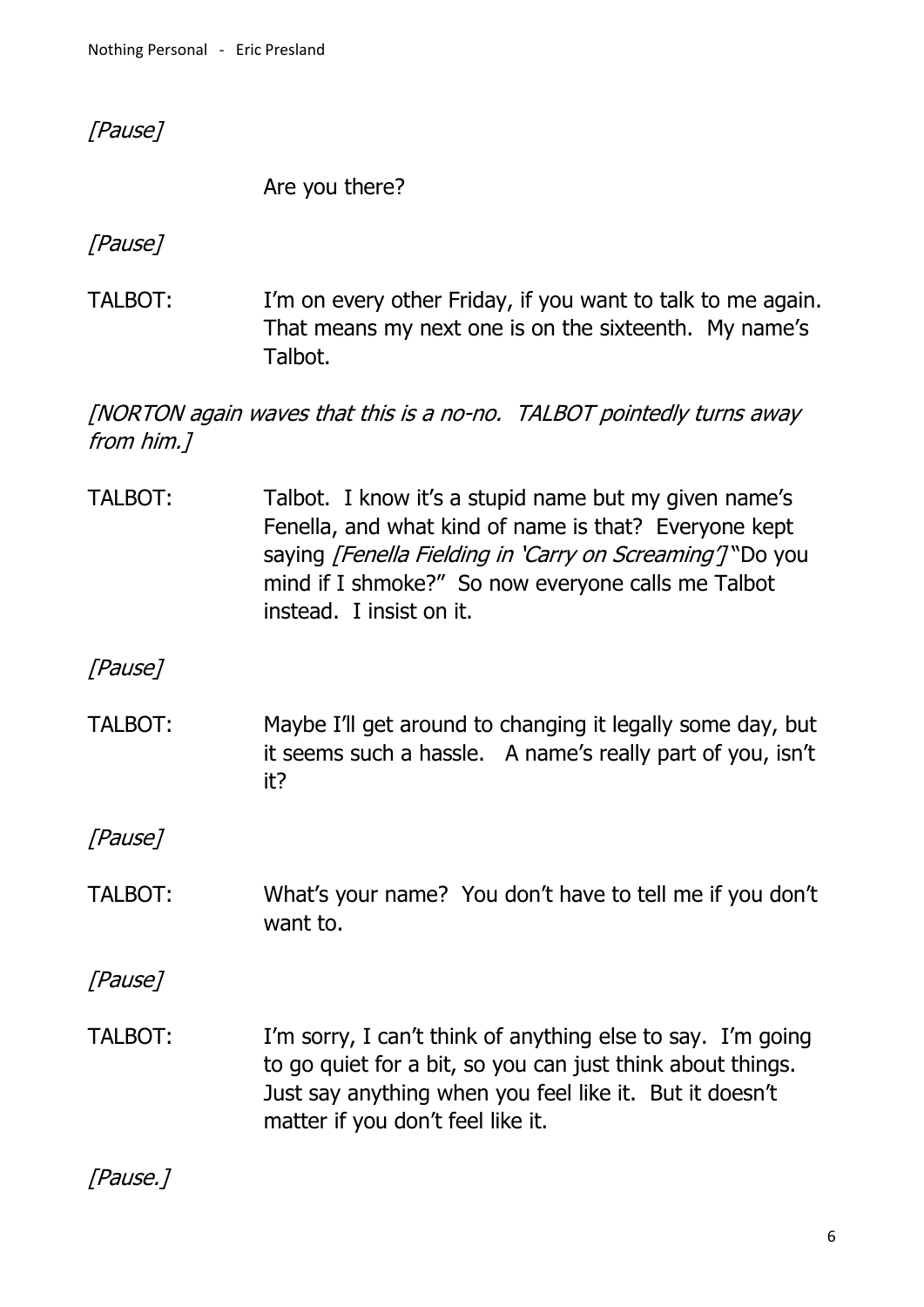TALBOT: I'm still here.

[Pause. She is in tears now.]

- CAROL: Look, can we break it off here, Norton? I've got to say something by now. Or ring off.
- NORTON: OK. Break there. Concentration's gone.

[TALBOT bursts out crying fully. She goes and puts her arms round SQUIRREL, who comforts her.]

| TALBOT:          | [Softly] I'm sorry. I'm sorry.                    |
|------------------|---------------------------------------------------|
| <b>SQUIRREL:</b> | Don't be.                                         |
| TALBOT:          | I couldn't think of anything else to say.         |
| <b>SQUIRREL:</b> | You said it all. <i>[He is in tears as well.]</i> |
| NORTON:          | <i>[Brisk]</i> Okay, comments, anyone?            |

[He looks at the others, who look at their feet, obviously embarrassed at the emotion.]

- NORTON: What did it feel like on the other end?
- CAROL:  $\frac{S \cdot \text{S} \cdot \text{S} \cdot \text{S} \cdot \text{S} \cdot \text{S} \cdot \text{S} \cdot \text{S} \cdot \text{S} \cdot \text{S}}{S \cdot \text{S} \cdot \text{S} \cdot \text{S} \cdot \text{S} \cdot \text{S} \cdot \text{S} \cdot \text{S} \cdot \text{S} \cdot \text{S} \cdot \text{S} \cdot \text{S} \cdot \text{S} \cdot \text{S} \cdot \text{S} \cdot \text{S} \cdot \text{S} \cdot \text{S} \cdot \text{S} \cdot \text{S} \cdot \text{S} \cdot \text$ phone down. You couldn't just sit there soaking it all up like that.
- NORTON: Why not?
- CAROL: It was all too much. I mean, it was really strong. Sort of powerful, reaching out like that. You'd have to respond or reject it.
- NORTON: Was there any point where you wanted to put the phone down?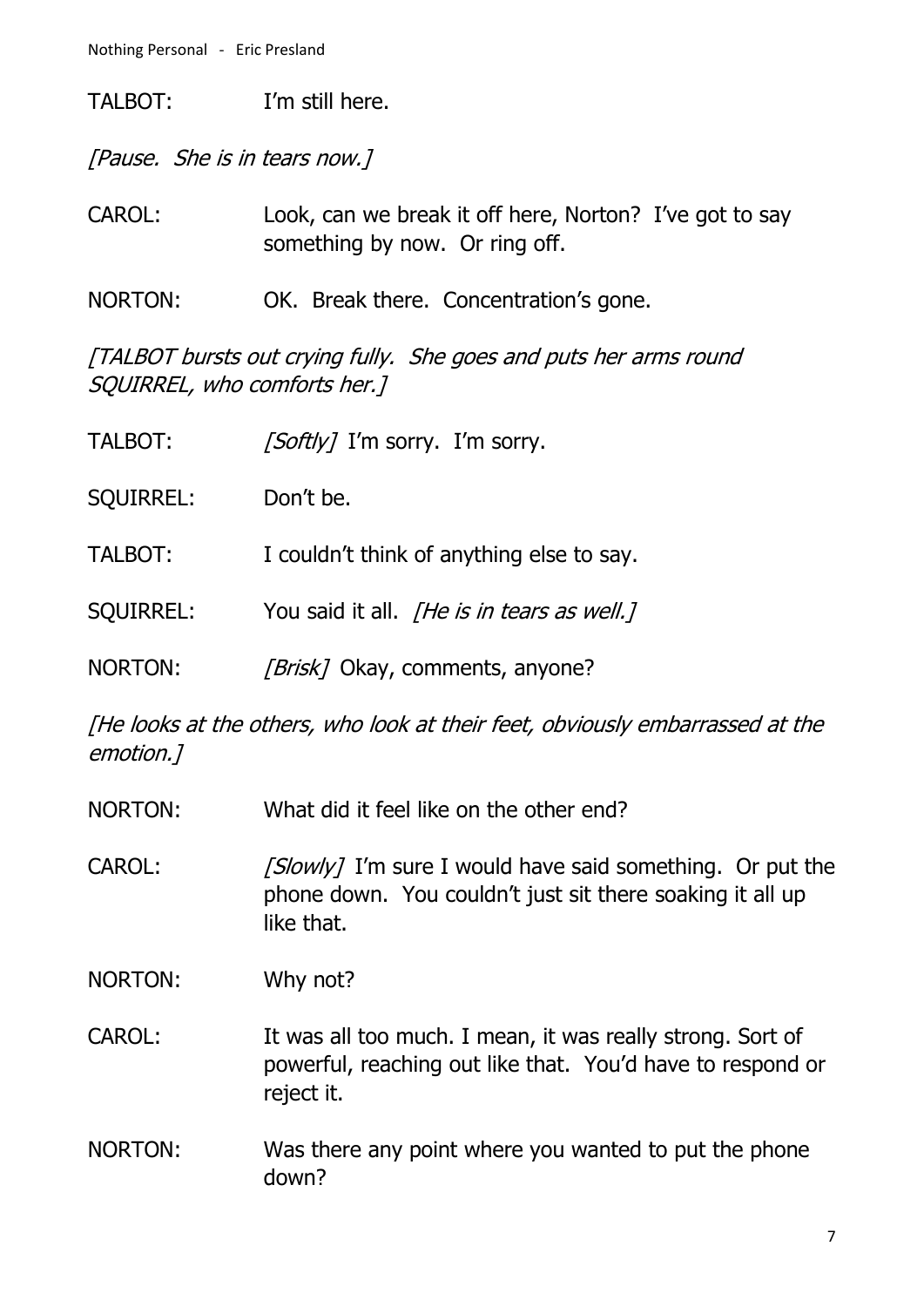CAROL: No. Oh yes – just one. When she said about ringing back to talk to someone else. It was the second time she said it. Felt like she was trying to get rid of me.

NORTON: Anyone else feel that?

[There is still a reluctance to speak.]

- NORTON: Julian?
- JULIAN: I think if I was that scared of speaking, I mean, so shit scared I couldn't say anything at all, then I'd be really frightened when I was asked all those questions, like what's your name? I think I might have put the phone down then. Panicked.
- TALBOT: I couldn't think of anything else to say.
- NORTON: You've got to. You've simply got to. Two little slips, you see, and you've got two points where you might have lost him.
- SQUIRREL: [Pointed] Or her.

NORTON: [Perfunctory] Or her, of course. Sorry.

- CAROL: But I really didn't feel it that much. I mean, mainly I felt really warm and positive. Like it was someone I could trust. I think by the time we got to that bit I'd have trusted her enough to ride over it. And even when she was looking for a response, she came in afterwards and said it didn't matter if she didn't get one. It wasn't really a slip.
- NORTON: Anyone else?

[Pause]

NEV: It's a bit middle class, innit?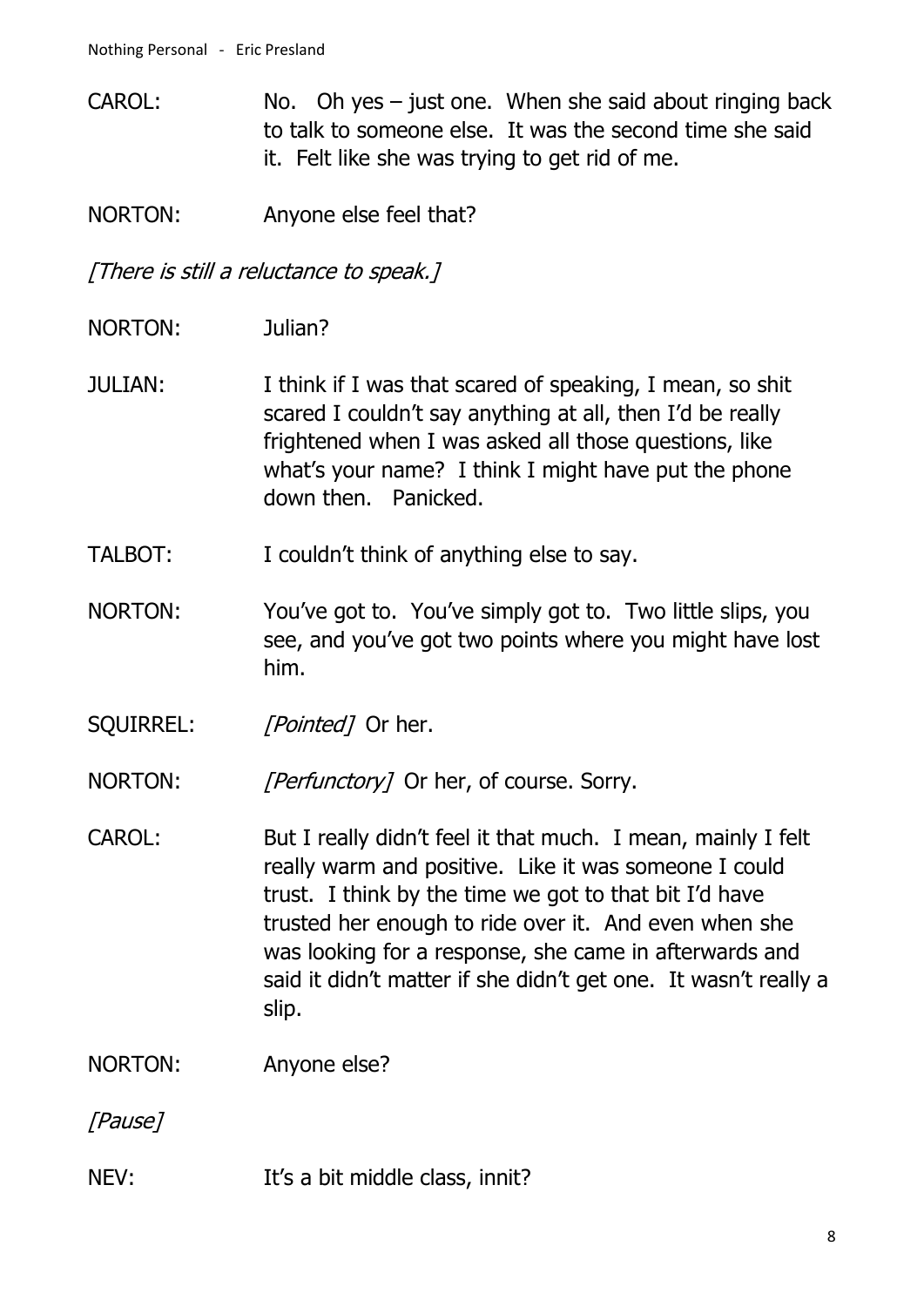- NORTON: What do you mean, middle class? Class has nothing to do with Switchboard.
- NEV: Oh yeah? If it was an ordinary working class lad like me ringing up. Or lass, okay - I'd be a bit put off. I'd think it wasn't for the likes of me. It's the words she uses. And those social worker tones.
- TALBOT: I couldn't think of anything else to say. And I can't help being a social worker.
- NORTON: Do you remember any of the words?
- NEV: Well, all that stuff about her girlfriend's girlfriend and living in a commune.
- SQUIRREL: [Getting tetchy] It's not a commune!
- NEV: That's what it sounds like. Reading Spare Rib while you're stirring the wok. Not much to do with working up at Longbridge.
- ALEX: Hey, easy, love. She's doing her best.
- NEV: He asked for comments, didn't he? I'm being honest.
- SQUIRREL: We don't know that the caller was working in a factory.
- NORTON: He might have been.
- SQUIRREL: Or she.
- CAROL: Look, the caller doesn't exist. This is role-play. We made her – or him – up. It was just me sitting in that chair. I might as well have been an orc!
- NORTON: It is true we're mainly middle-class.
- SQUIRREL: And sexist.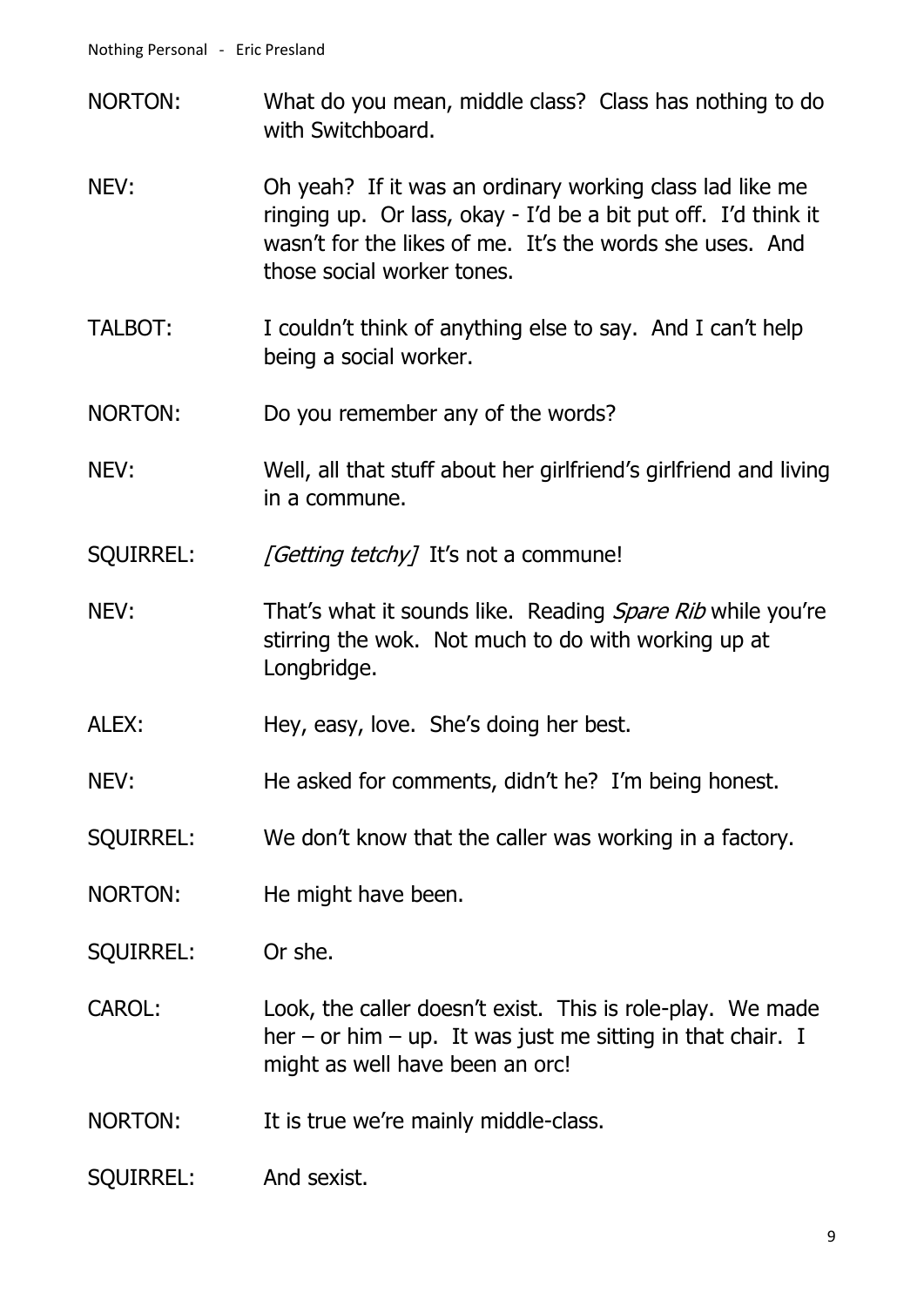- NORTON: I don't think that's fair. We've got six women volunteers and two women's nights.
- SQUIRREL: And how do women callers feel on the other five nights?
- NORTON: I wish we could get round it. Class and gender.
- NEV: The ALEX, aside] No he don't. He likes his own kind.
- JULIAN: I'm sorry, I'm not going to apologise for something I have no control over.
- NORTON: We could change how we recruit, maybe.
- SQUIRREL: How many times have you said that?
- NORTON: Can we get back to training, please? Dealing with silent callers. Put yourself in the position of a silent caller. You're sixteen and being picked on at school. You've never spoken to anyone. Or you're a married man who's seen a sticker in a cottage. You've bottled it up for twenty years. Anyone in those positions has gone through days, maybe months, working themselves up to that call. They need all the assurance they can get, and, yes, they can sop it up, all the assurance you can give, and more. A caller like that is going to be self-obsessed, right? [To CAROL] You ever had a silent call?
- CAROL: No. They've always rung off straight away.
- NORTON: Probably wanted to talk to a man. But sometimes you can hook them in the first few seconds, with the right telephone manner. I couldn't help feeling you were a bit brisk to start with, Talbot.

TALBOT: Sorry, Norton.

NORTON: The pauses were good. Very good. Good pacing, plenty of time to come back.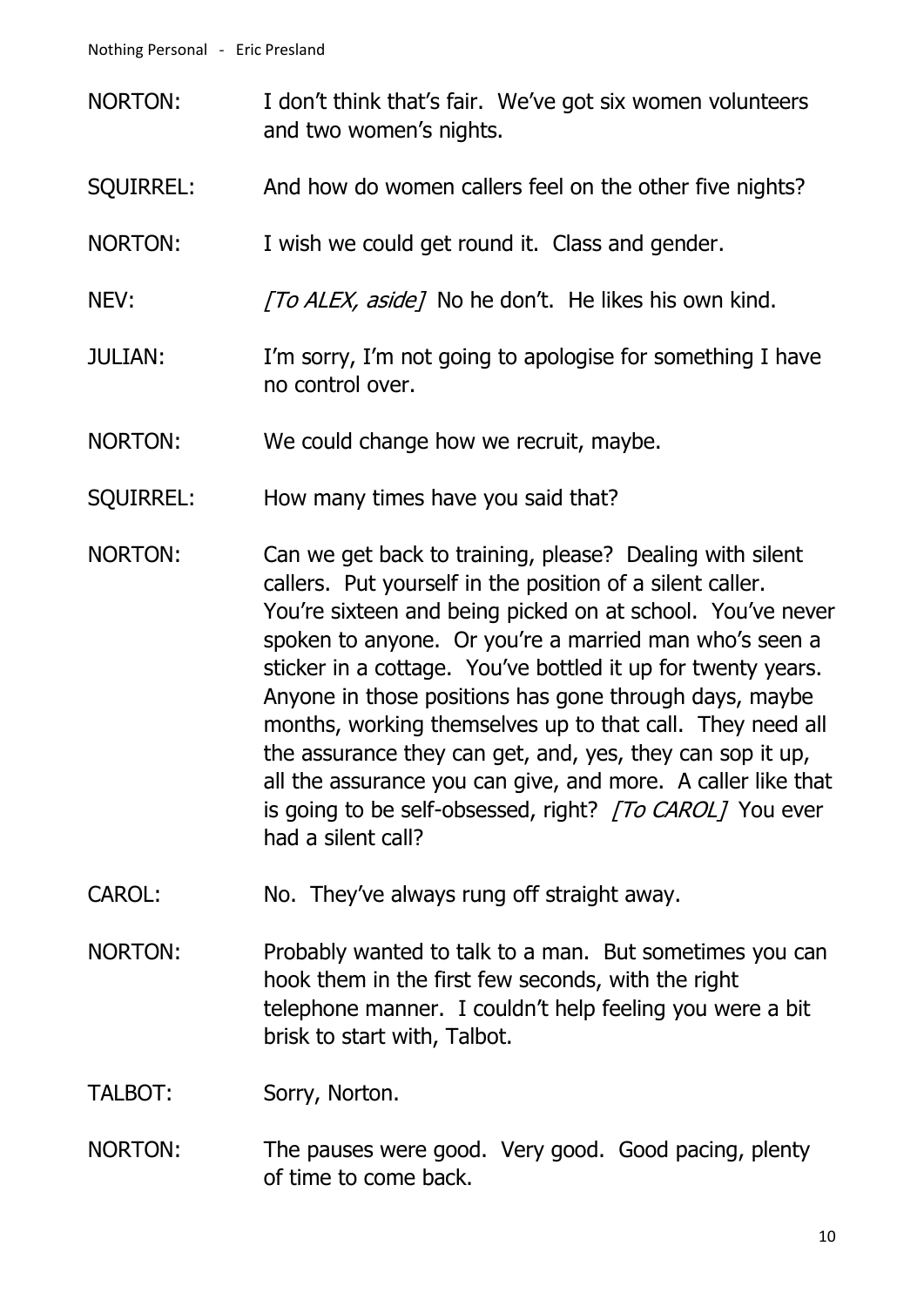- SQUIRREL: What is this, a theatre review? You're so patronising, Norton.
- NORTON: Trainer's job to critique. But you've got to keep going whatever happens, Talbot.
- CAROL: We were going for ages.
- NORTON: Eight minutes, twenty-five seconds.
- CAROL: Is that all? It felt like for ever.
- NORTON: I once had a silent call lasted fifty-two minutes. All I heard was crying down the phone.
- CAROL: How dreadful. What happened?
- NORTON: The crying stopped and he hung up the phone.
- SQUIRREL: Or she.
- NORTON: I can tell the difference between man and a woman crying.
- CAROL: Did they ring back?
- NORTON: How should I know? You like to think so, but there's no way to know.
- SQUIRREL: So your marathon lost the caller anyway.
- NORTON: You do the best you can.
- SQUIRREL: Exactly. Talbot did the best she could and it was bloody marvellous. Maybe she is middle class, but she put herself right on the line.
- TALBOT: It's okay, Squirrel.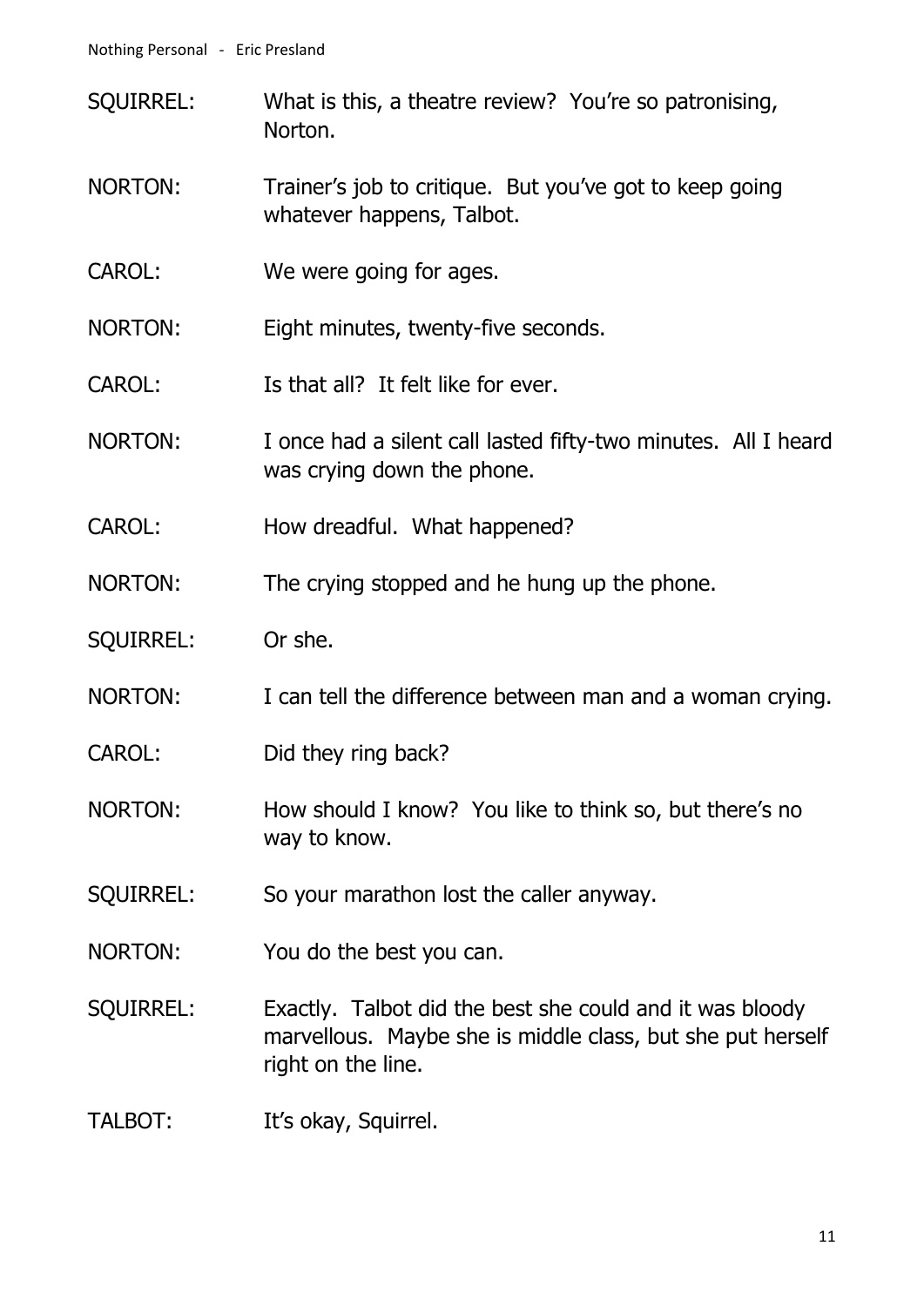- SQUIRREL: It's not OK. You were really laying yourself out. The caller would know they were talking to a real person.  $T\sigma$ NORTON] Not some fucking answering machine.
- TALBOT: [to SQUIRREL] I don't need protecting. I want to learn. [To NORTON] What was wrong?
- NORTON: Not wrong, exactly. But you got carried away. You got too personal. You got involved in the situation and it overwhelmed you. That's why you dried up.
- SQUIRREL: Of course she got bloody personal. How can you avoid it? That's all you've got to offer in cases like that. That's what they want, not some shitty pubs and clubs directory.
- NORTON: Sure that's what they want. But you must keep it under control. All the sympathy you want, yes, but you mustn't get sucked into it, that doesn't help anybody. You've got to pretend to some extent. You can't bleed for everyone, there's too many of them.
- SQUIRREL: How can you 'pretend' involvement?
- NORTON: A psychiatrist does.
- SQUIRREL: We're not bloody shrinks.
- NORTON: But we have to be a bit schizo about it all, nonetheless.
- TALBOT: Thanks. I'll see what I can do.
- NORTON: I'm not getting at you. It's nothing personal.
- TALBOT: I know.
- NORTON: It's just, we've got to provide the best. Nothing else will do. You'll still lose some, but less.
- JULIAN: Can't we get on please? I've got a hot date with an Aston graduate. Can we move to the business part?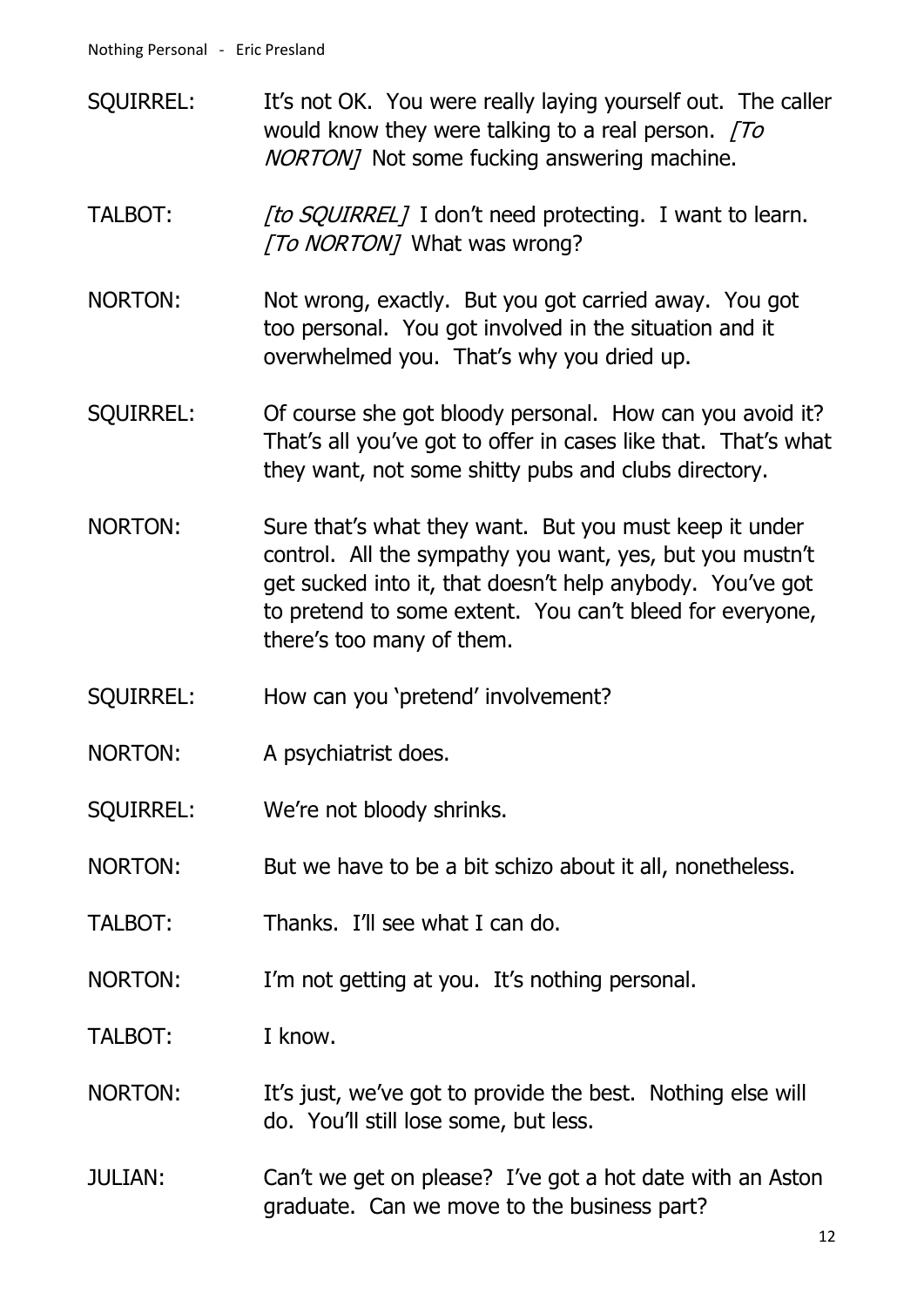- NORTON: What's the time?
- JULIAN: Quarter to eight.
- NORTON: Who's on the rota tonight?
- ALEX: I am.
- NORTON: We'll get through if we crack on. First publicity. Anyone heard from Dee?
- SQUIRREL: She's in Manchester to see Clare.
- NORTON: Has she done it yet?
- SQUIRREL: Well if she hasn't, she's had a wasted journey.

[TALBOT and SQUIRREL snigger.]

NORTON: [*Exasperated*] Has she done the poster?

- CAROL: She's been very busy.
- NORTON: Not so busy she can't go to Manchester for the weekend. It's always the way. How many volunteers do we have? Thirty.

SQUIRREL: Thirty-two.

- NORTON: And how many turn up? Look *[He indicates the small* group. *I* It doesn't take that long to knock out a poster, for heaven's sake. We need publicity quick. Calls are dropping off.
- JULIAN: What about reprinting the stickers?
- NORTON: How many have we got left?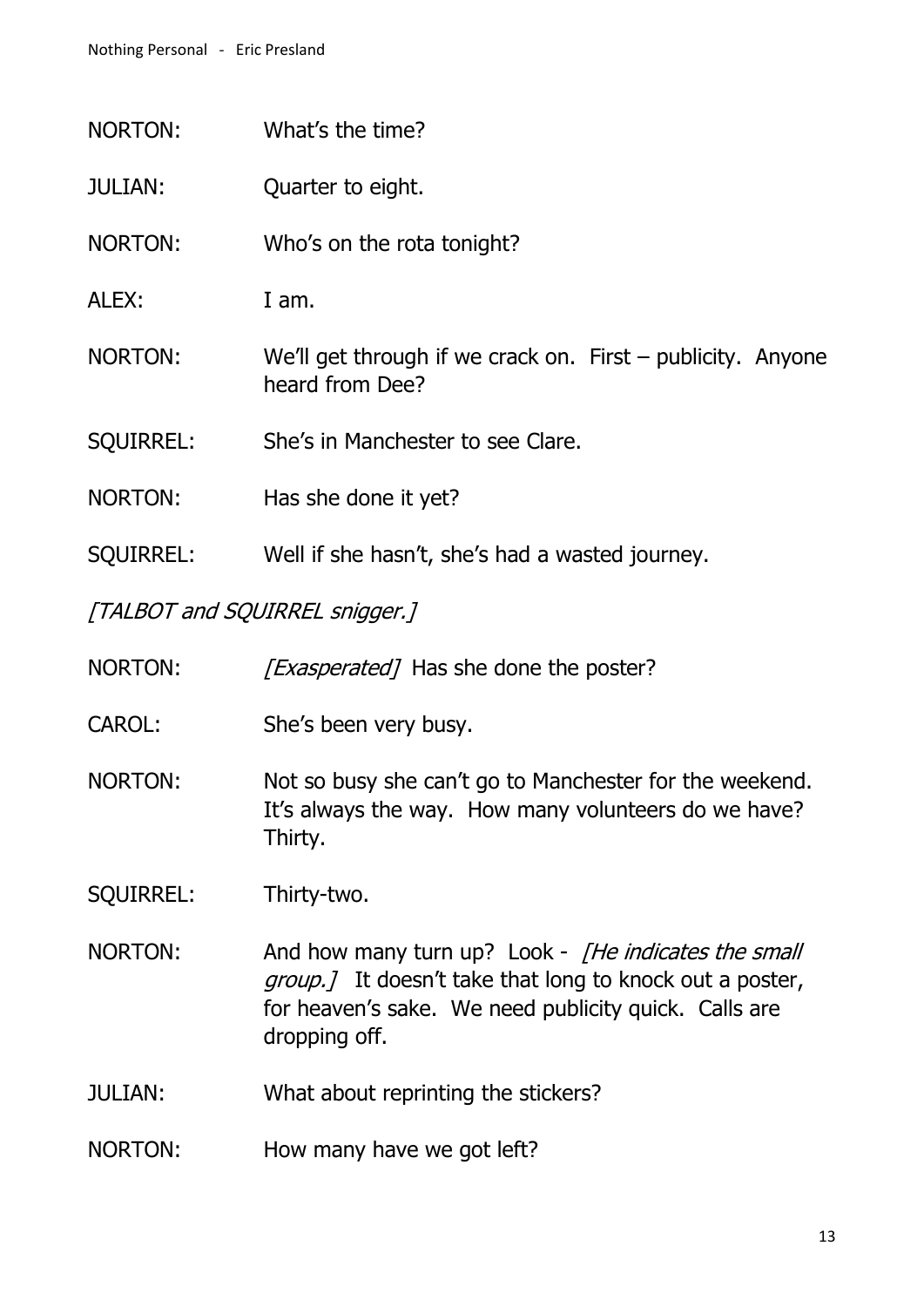- ALEX: About five hundred. We took a load a fortnight ago, didn't we, love?
- NEV: Did the student towers at Gosta Green.
- NORTON: We had five hundred left at the last meeting. How many of you have done stickering since?

[Only SQUIRREL puts up his hand.]

- NORTON: How do you expect to get calls if you don't sell the service? I covered the city centre about a week ago, but I can't do the whole bloody city.
- SQUIRREL: Give me another couple of hundred.

[The phone rings next door. They all freeze.]

NORTON: What's the time? JULIAN: Five to. NORTON: Leave it. ALEX: It's OK, I'll go. NORTON: We're not open yet. ALEX: I don't mind. NORTON: It only encourages people to ring out of hours. Let them ring back. SQUIRREL: But will they? NORTON: [Sighing] Okay.

[ALEX goes next door]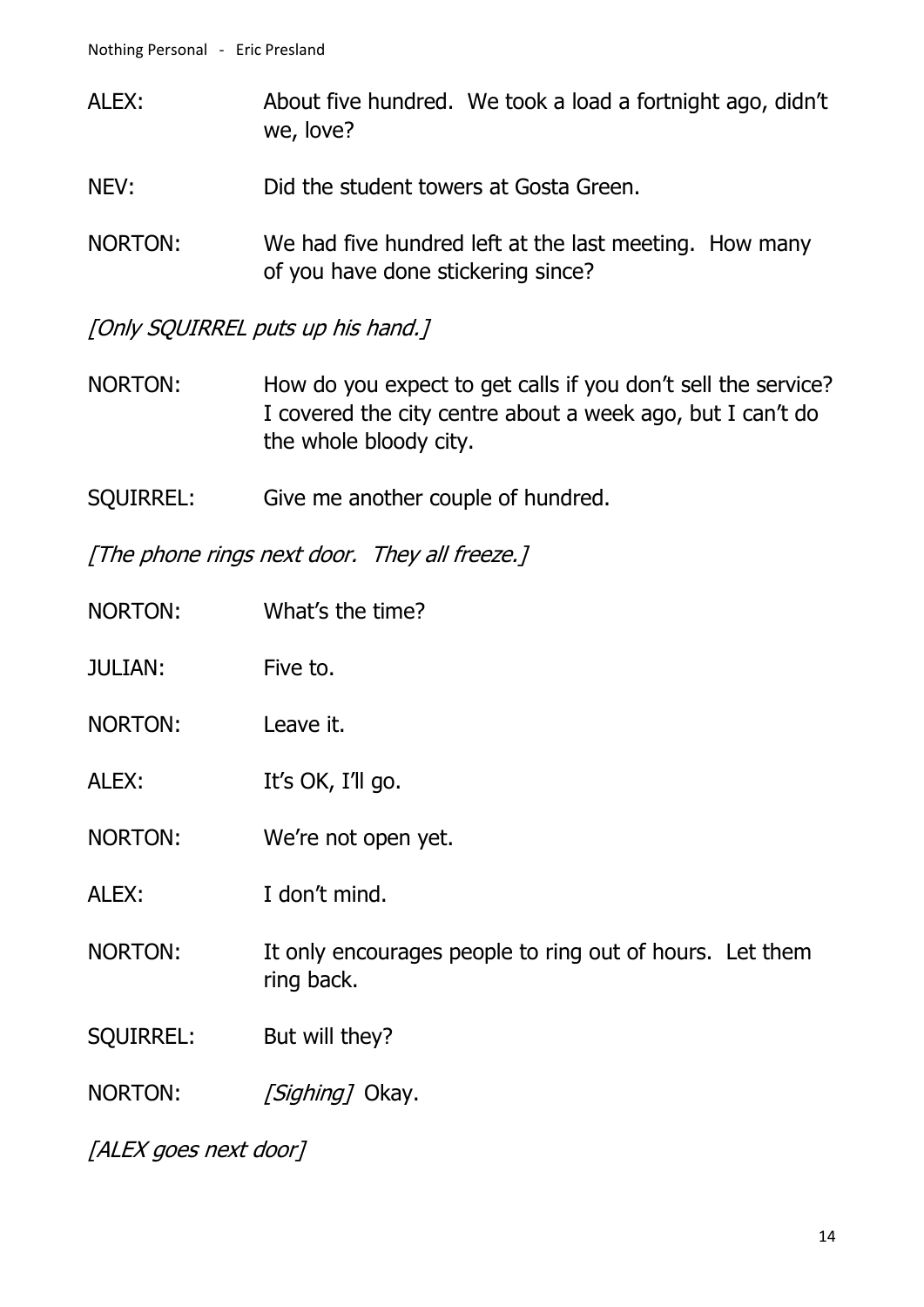NORTON: Where were we? Stickers. Has everyone else still got stickers?

[They all nod.]

| NORTON:          | Nobody want any more?                                                                                            |
|------------------|------------------------------------------------------------------------------------------------------------------|
| NEV:             | Oh, give us a few more. I'll shove them around the<br>Sorting Office again. Plenty of pouffy postmen.            |
| ALEX:            | It's the uniform. Dead sexy.                                                                                     |
|                  | [They cuddle. Their closeness is an embarrassment to NORTON]                                                     |
| NORTON:          | Stop that, please. Concentrate.                                                                                  |
| TALBOT:          | I can't help feeling that stickers is a male-biased activity.<br>Most of them go in cottages where men find sex. |
| <b>NORTON:</b>   | Carol puts them in women's toilets, she said.                                                                    |
| <b>CAROL:</b>    | Occasionally. Not as a rule.                                                                                     |
| TALBOT:          | Women don't cottage.                                                                                             |
| <b>NORTON:</b>   | I know that. But they do presumably go to the toilet.                                                            |
| TALBOT:          | Can't we find other forms of publicity, other ways to reach<br>women?                                            |
| NORTON:          | We've got the advert in <i>Spare Rib</i> .                                                                       |
| <b>TALBOT:</b>   | I was thinking more of Woman's Own.                                                                              |
| <b>NORTON:</b>   | It would cost a fortune.                                                                                         |
| <b>SQUIRREL:</b> | How do you know?                                                                                                 |
| NORTON:          | It stands to reason. It's a big glossy.                                                                          |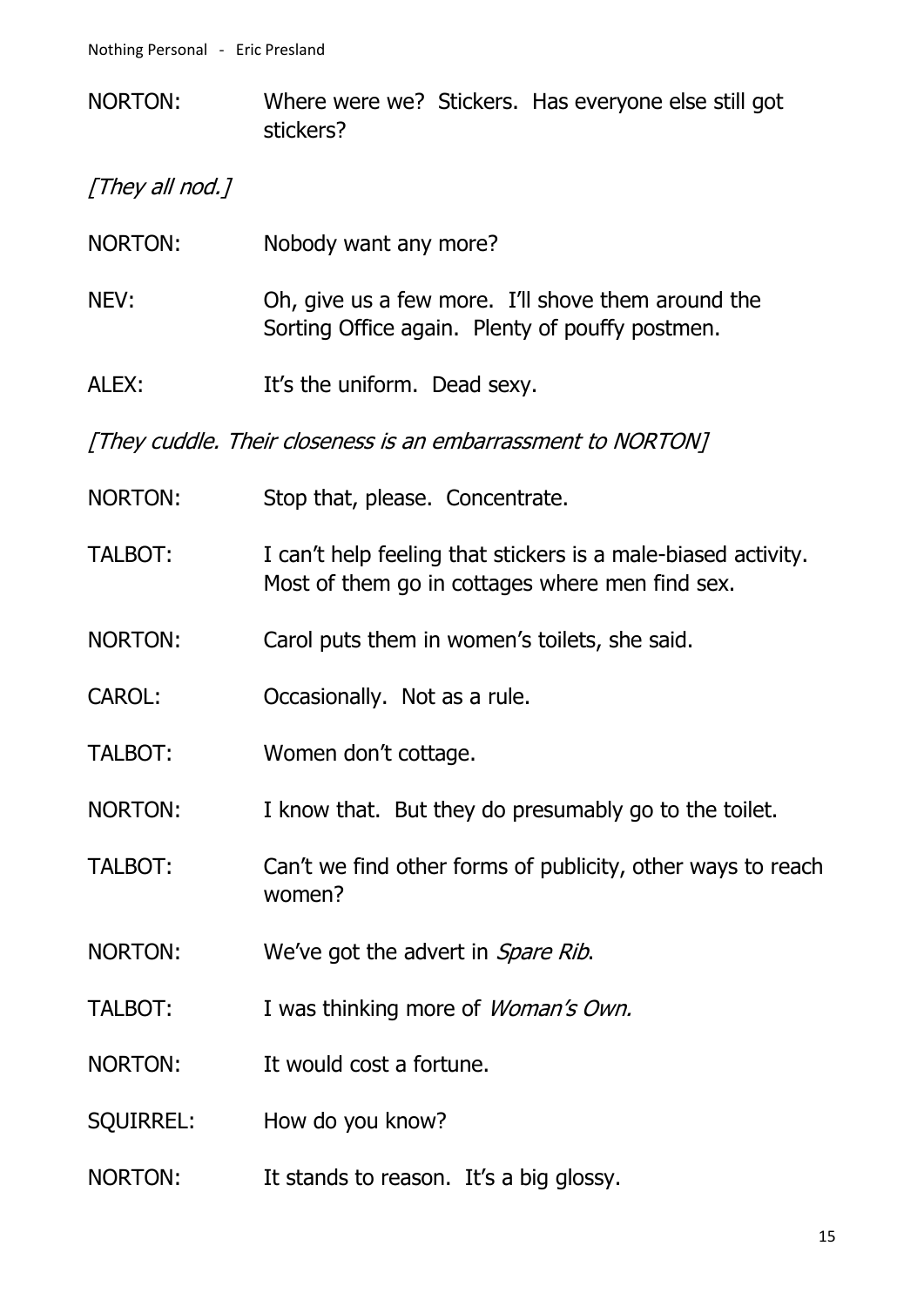SQUIRREL: Have you asked their advertising department? Have you written to Claire Rayner?

[Re-enter ALEX]

- ALEX: It's a bloke on the phone wanting to speak to a woman. I said I'd see if there was one in the building. Do you want to take it, either of you?
- NORTON: Men wanting to speak to women very dodgy.
- CAROL: I don't mind.
- NORTON: Tell him to call back later. It's only a wanker.
- ALEX: He thinks he might be a woman trapped in a man's body.
- NORTON: Oh, come on! Oldest trick in the book. Ha! Straight men!
- TALBOT: I'll take it.
- NORTON: But it's only a wanker.
- SQUIRREL: This may surprise you, but wankers are people too.
- NORTON: We're not here to provide that sort of service.
- TALBOT: Who says I'm going to provide 'that sort of service'?
- ALEX: Well, make up your minds one way or the other. I can tell him to call on women's night.

TALBOT/CAROL: No!

- TALBOT: I'm coming. *[To NORTON]* Don't worry, I'll log it in the book.
- ALEX: Shall I come too?
- NORTON: Yes.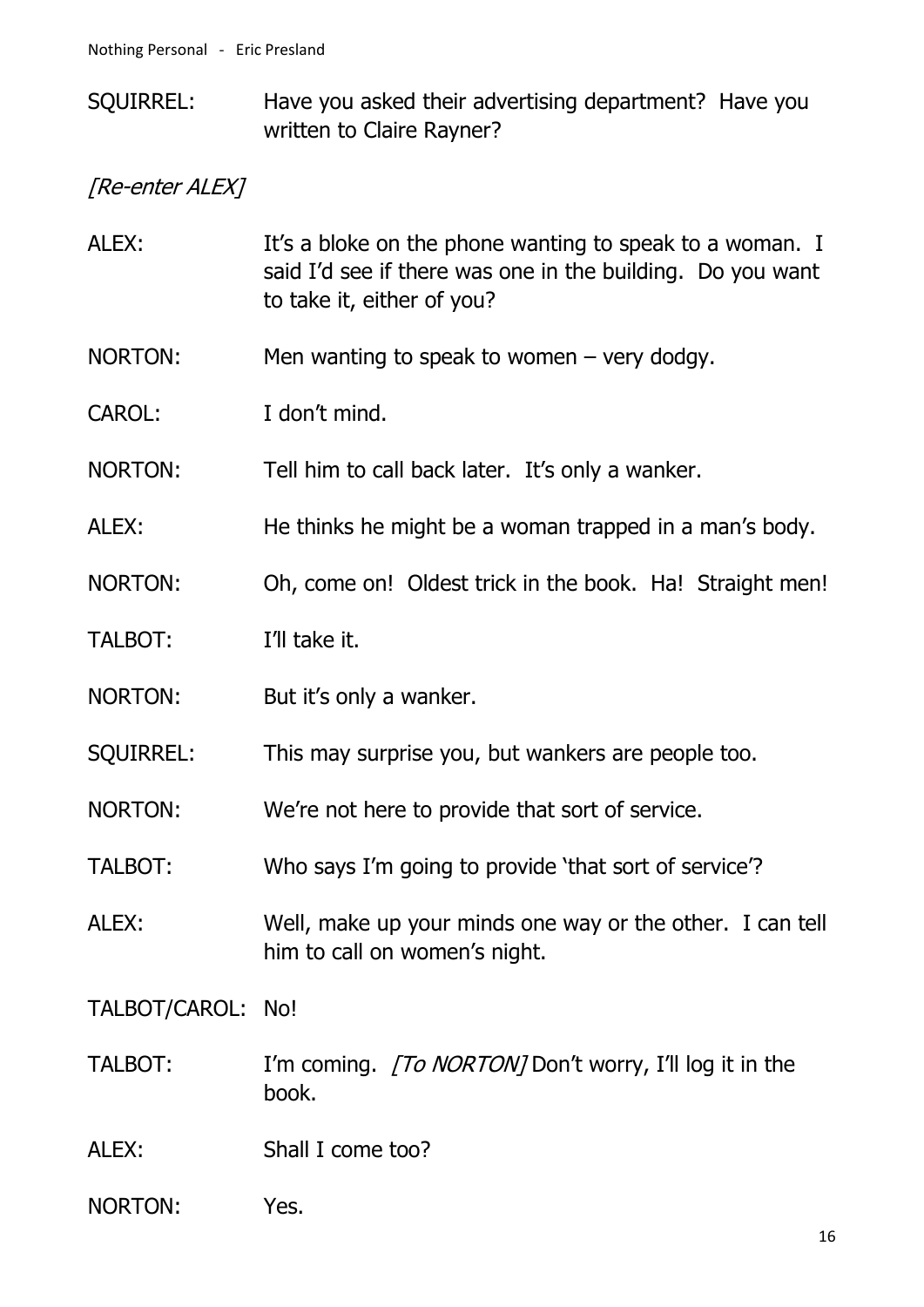#### TALBOT: No.

[Exit TALBOT. ALEX hesitates, then sits down again with NEV. NORTON is about to protest, but -]

SQUIRREL: We were talking about *Woman's Own.* NORTON: We haven't got the money. CAROL: Squirrel's right. No harm in asking, surely? NORTON: But the posters – SQUIRREL: We haven't even got a design. NORTON: But it was agreed – SQUIRREL: One advert might pull more than all the posters. NORTON: Waste of time – SQUIRREL: I propose we make enquiries at *Woman's Own*, and if it won't cost more than the posters, we put an ad in. NORTON: And how will we pay for the posters? SQUIRREL: We'll deal with it when we get there. We always find money from somewhere. NORTON: Where? SQUIRREL: We hold a benefit or three. What does everyone else think? NEV: No harm in asking. ALEX: She turned up for that Switchboard benefit at Digbeth Town Hall.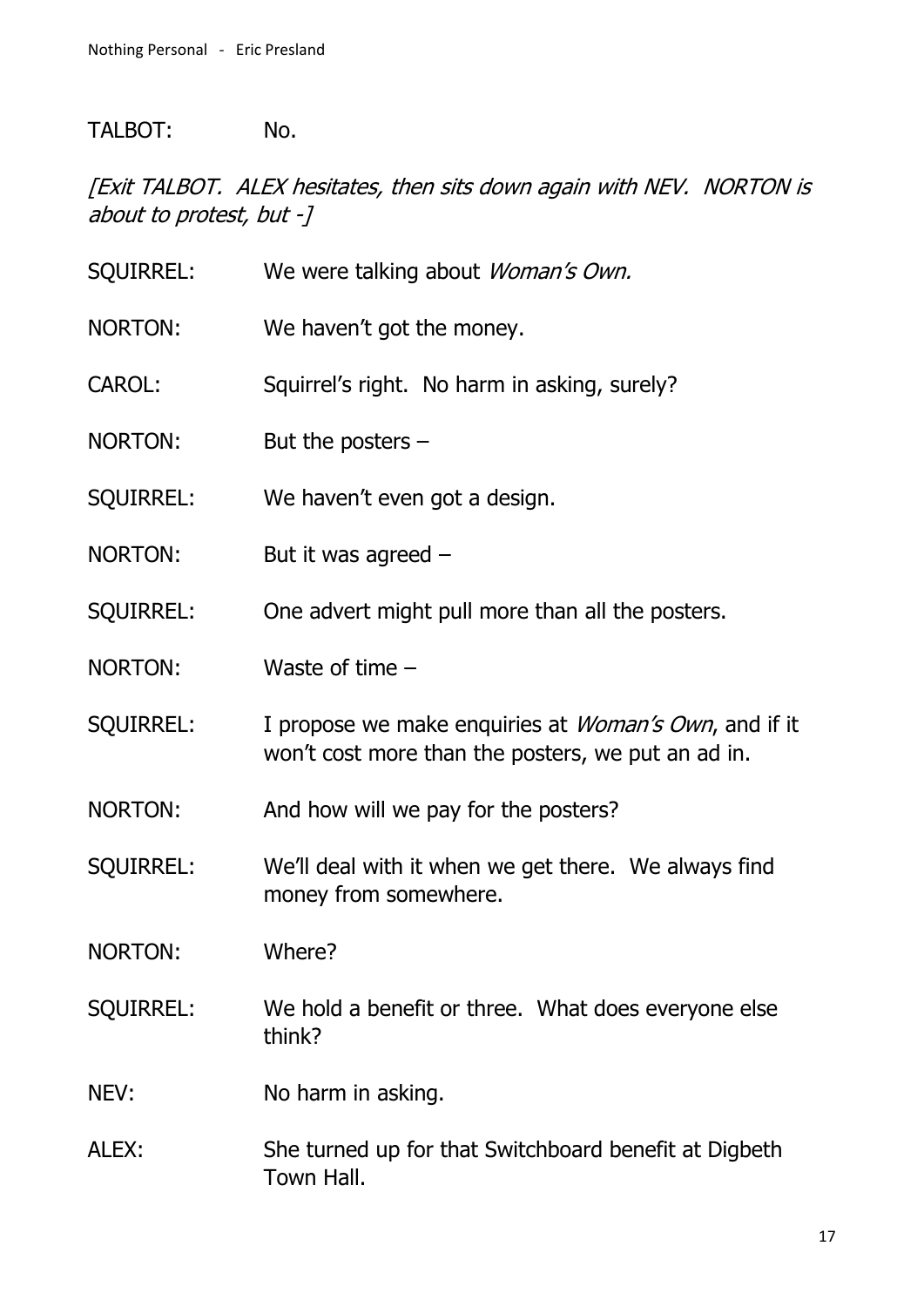- NORTON: She's always appearing on Pebble Mill at One. Practically lives at the studio.
- NEV: I'll ring them up tomorrow.
- CAROL: What about the local paper? The Echo.
- NEV: You must be joking.
- NORTON: Their advertising manager is a born again Christian. "This is a family newspaper."
- NEV: Don't queers have families?
- JULIAN: Please don't use that word.
- NEV: Well, don't they?
- ALEX: I like my in-laws.
- SQUIRREL: They're one of the last newspapers which still publishes the names and addresses of everyone who's convicted of a gay offence.
- NORTON: When the Samaritans had a free page, the editor took out all references to 'gay' and 'lesbian'. Not only will they not give us the time of day, they'd love to see us closed down.
- CAROL: I take it that's a no, then.
- NORTON: [Brisk] What's next. Oh, yes. Abusive calls. You had something, Squirrel.
- SOUIRREL: I've been getting some rather strange calls. I checked in the logbook, and the number of hoaxes and abuse calls is definitely rising. Anybody else had the same experience?
- JULIAN: Not that I've noticed.
- SQUIRREL: Carol?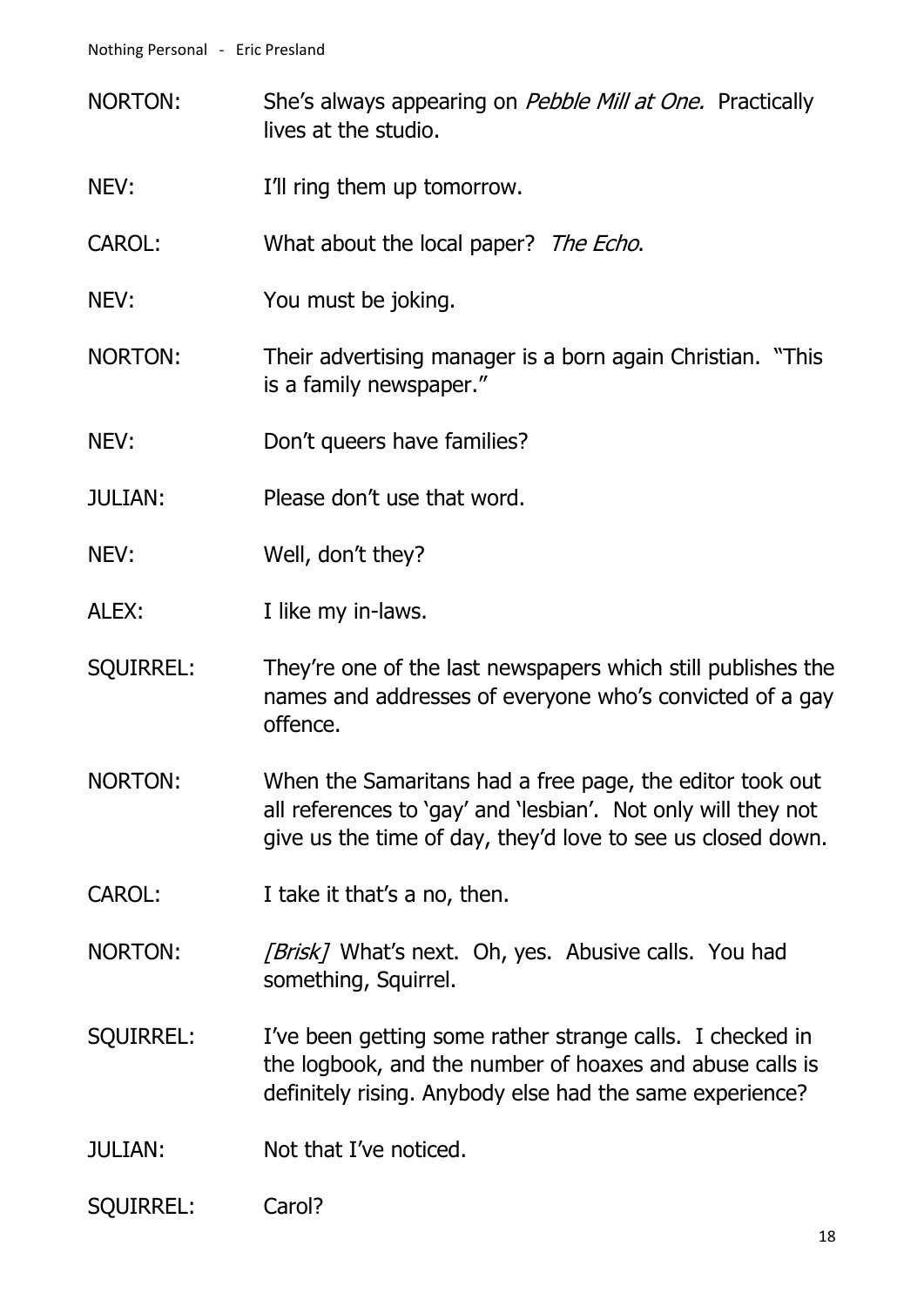- CAROL: Last Tuesday I took one which was sort of creepy. This bloke rang up asking for information and gay pubs and I gave it to him, and I did all the usual things about checking if it was really what he was calling about, and then suddenly he asked me if I was gay, and I said yes, and he just said, "We'll have you. You'd better watch it." He was really quiet, and when he said it, it was sort of soft and sad. Then he hung up.
- ALEX: I had one about saunas. He had a strong northern accent. He wasn't soft, though. More matter-of-fact, and he just said, "Here's another one for the chop, Charlie," over his shoulder. Like there was a group of them there. Like he wanted me to hear it.
- NEV: You never told me.
- ALEX: Didn't want to worry you.
- SQUIRREL: Well, I've been on seven times in the last month and it's happened nearly every time. Last time I was on, it happened twice.
- CAROL: What's happening?
- NORTON: Seems some nasty bits of work have got the number and passed it around. Probably only psychological, to freak us out. Doubt if they'll attack us here. The front of the shop is fairly solid.
- JULIAN: Come to think of it, I've spotted slogans scrawled over our stickers. I didn't pay any mind to it.
- NORTON: We have no proof of anything.
- SQUIRREL: What gets me is the way you can't tell. Like, it's all so reasonable and just like any other call, and then suddenly something happens, and your stomach just drops.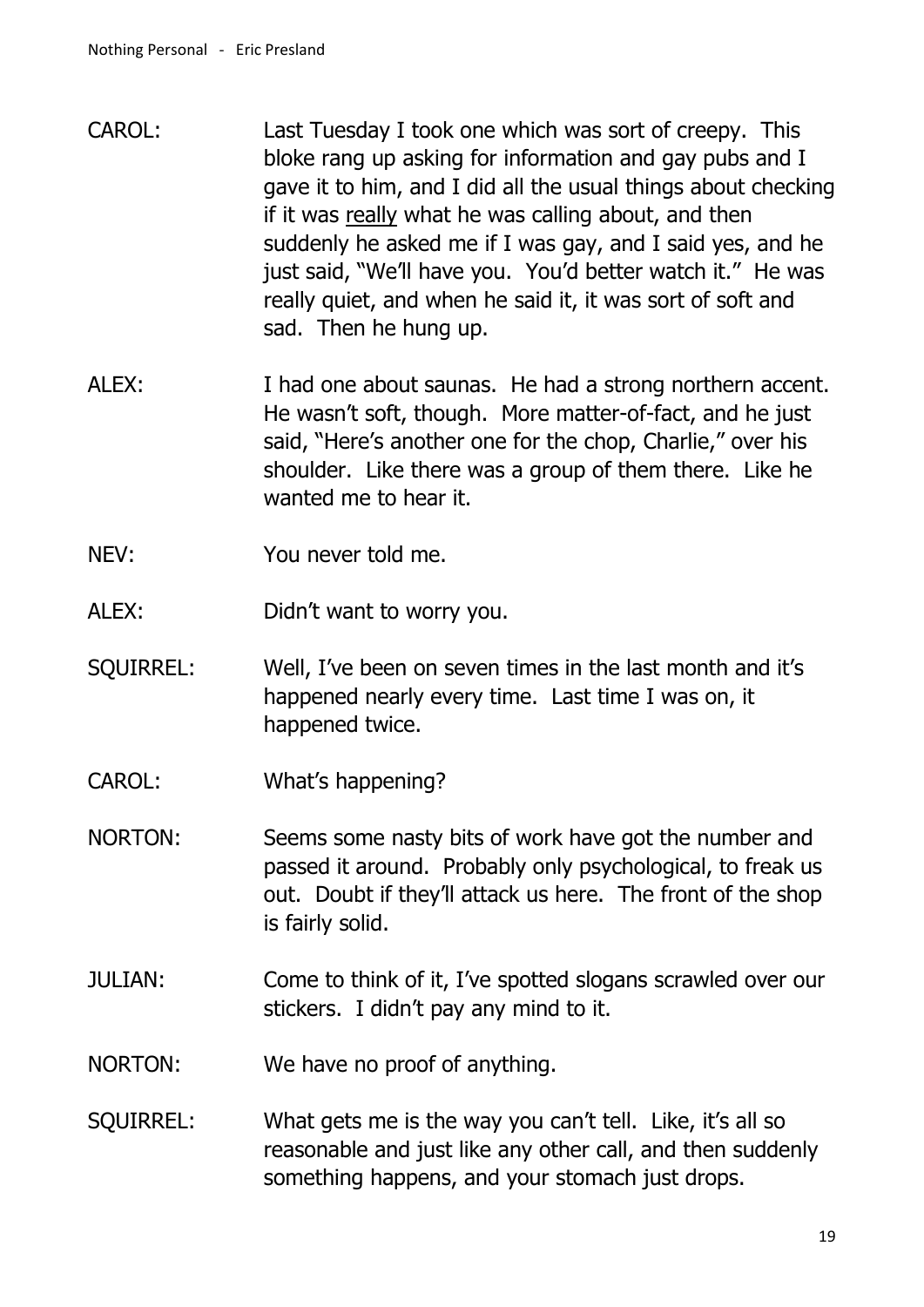- NORTON: Too personal again. You see? It's not you that they're shouting at. They don't know you.
- SQUIRREL: It's not the shouting and the 'fucking queer' stuff. It's the way that you start to put out cos you think it's a real call, and then they turn on you. Slap you in the face.
- NEV: I'm going to put a phone extension into here next weekend. You could make out like you were getting the operator to trace calls. That'll scare them shitless.
- ALEX: [Protesting] We were going on the Stourbridge Canal. I've hired a boat.
- NORTON: Won't take more than an hour. If you help me.
- CAROL: But you only find out in the last few seconds, and then they ring off. There wouldn't be time to trace a call.
- JULIAN: It might put them off, stop them phoning again.
- NORTON: Do the calls come from phone boxes or private numbers?
- SQUIRREL: Varies. Mainly phone box, I think.
- CAROL: Mine was private.
- NORTON: When's the extension going to be done, Nev?
- NEV: Don't you listen? I told you, I'll do it next weekend. I've still got one or two bits to nick from work. I may not be able to knock them off tomorrow, but I'll try.
- JULIAN: Knock them off?
- NEV: We're sponsored by Post Office Telecommunications, didn't you know?
- NORTON: See what you can do. Sooner the better.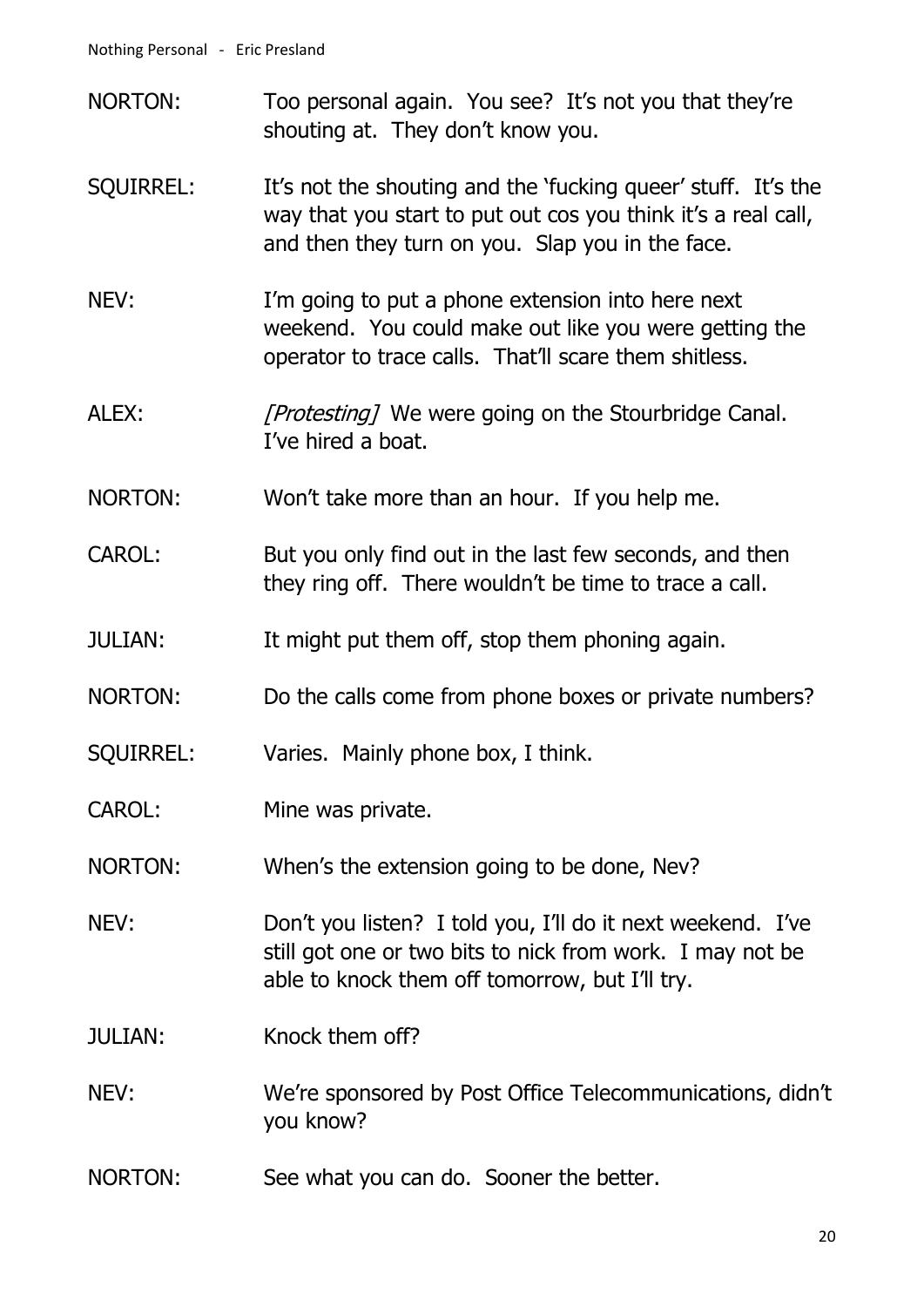- JULIAN: What about the press? We might frighten them off it we got something in *Peace News* or  $-$  what's the anti-Nazi one?
- SQUIRREL: Searchlight.
- CAROL: What's wrong with *Gav News*?
- SQUIRREL: Where should I start…?
- NORTON: If you got a story in any of them, they'd love the free publicity. And they'd think they had us rattled. Sit tight, I say.
- ALEX: Do you really think the National Front read those things?
- NORTON: Why not? Some of us read *Spearhead*. Know thy enemy...
- JULIAN: There must be something more we can do. What about the police?
- SQUIRREL: I'm not having anything to do with the pigs. They'd go through the files and everything. It's just the excuse they've been waiting for.
- NORTON: That's not fair. The police have been very decent to us so far. But even if we went to them, what could they do? There's no evidence. Could be anybody.
- JULIAN: Trace the phone calls?
- NORTON: From public boxes?
- SQUIRREL: It's the National Front, we know it is.
- NORTON: If the police paid a visit to the NF, they'd know they'd got us rattled. And they'd deny all knowledge.
- NEV: I could rig up a cassette recorder. We could tape calls.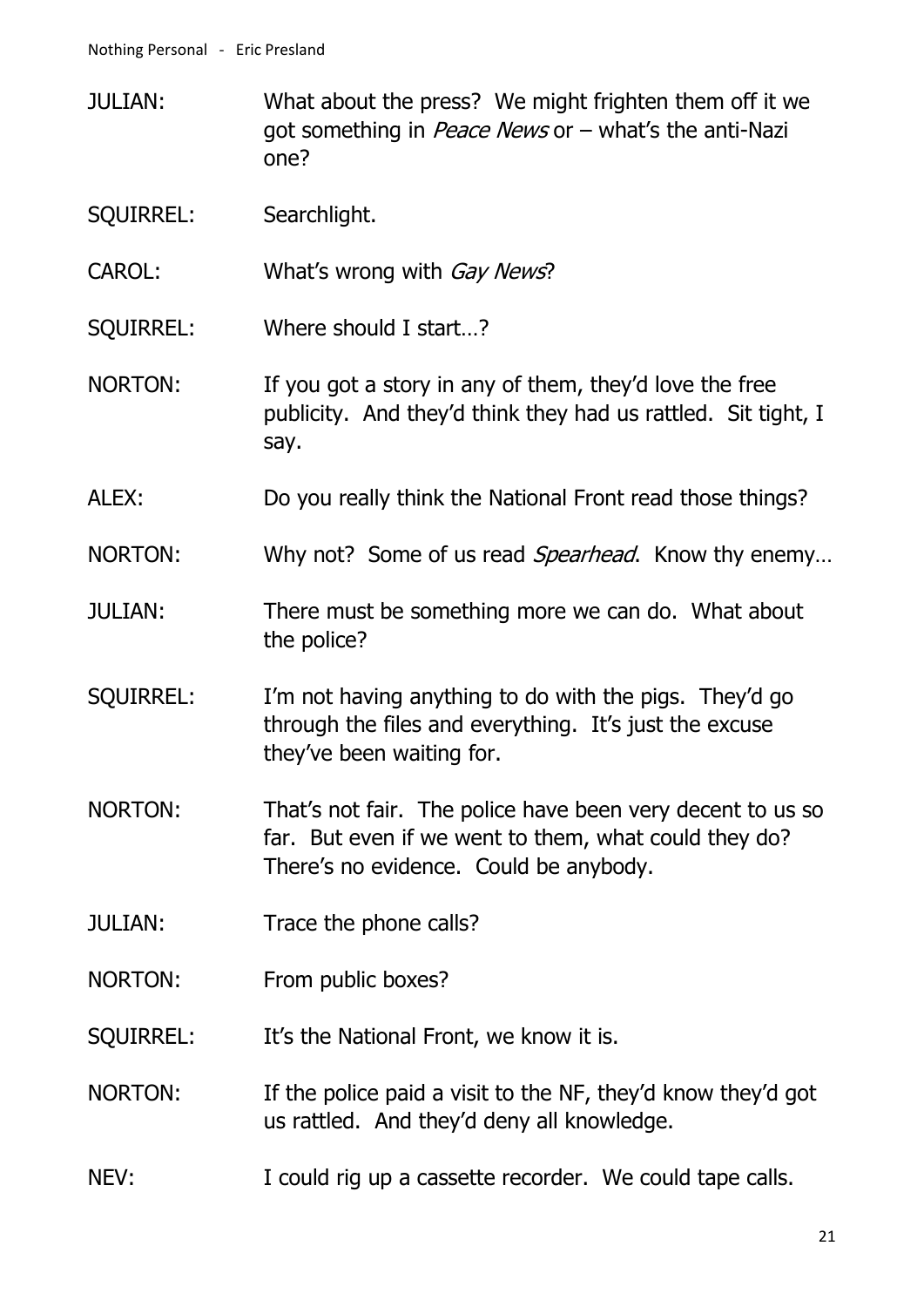- ALEX: You could have my cassette recorder. The one you got me for my eighteenth.
- NEV: No, that was for you. I even paid for it!
- SQUIRREL: No. Switchboard calls are confidential, and we'd have to record every single one.
- CAROL: Every single male one.
- NEV: There are women in the NF too.
- SQUIRREL: If it became known we were recording calls, we might as well shut up shop. And what if someone else got hold of the tapes…
- NORTON: What about some headphones so someone could listen in?
- NEV: You can have the ones off my stereo, no problem.
- NORTON: I think they'll just get fed up with it when they see they're not getting anywhere

[SQUIRREL's sudden realisation of potential danger. He runs to the door.]

- SQUIRREL: Talbot!
- NORTON: That won't be them. Anyway, she said she wasn't going to co-operate with any wankers.
- SQUIRREL: I suppose you're right.

[He hesitates in the doorway]

NORTON: If you go rushing in, you could blow a sensitive call. Sit down.

[SQUIRREL sits down]

NORTON: Anyone else want to comment.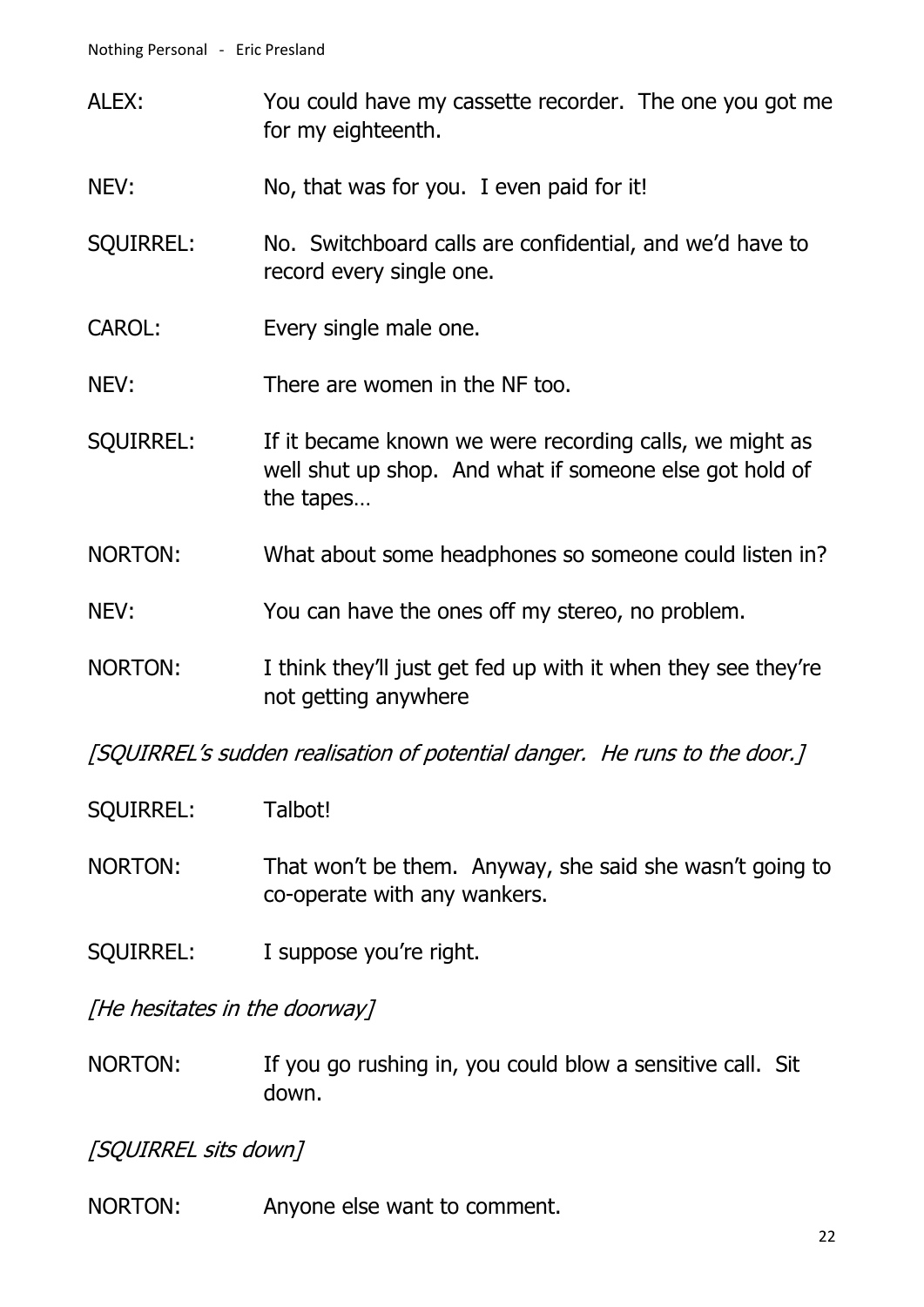[There's no response. SQUIRREL obviously still worried.]

- NORTON: There's nothing you can do.
- SQUIRREL: Don't you realise, this is how it's going to be. For all of us, all of the time. And it's going to get worse.
- NORTON: Don't be so dramatic. It's five per cent of calls at worst.
- SQUIRREL: But it could be any call. We should double up the rota.
- NORTON: We don't have enough volunteers.
- SQUIRREL: I'll do more shifts, I don't mind.
- NORTON: You can't do it all on your own. [Relents] Okay, I'll do a ring round. It'll take a bit of time. What about you lot? Julian, you only do one a month?
- JULIAN: I have a life. I have a partner.
- CAROL: You said you had a hot date –
- TALBOT: Some relationships are open, darling.
- CAROL: I could never –
- TALBOT: You're not a man.
- NORTON: Shame you can't rope your partner in.
- JULIAN: He has a speech impediment.
- SQUIRREL: Lay off, Norton.
- NEV: Don't look at me, I'm on nights.
- NORTON: Alex?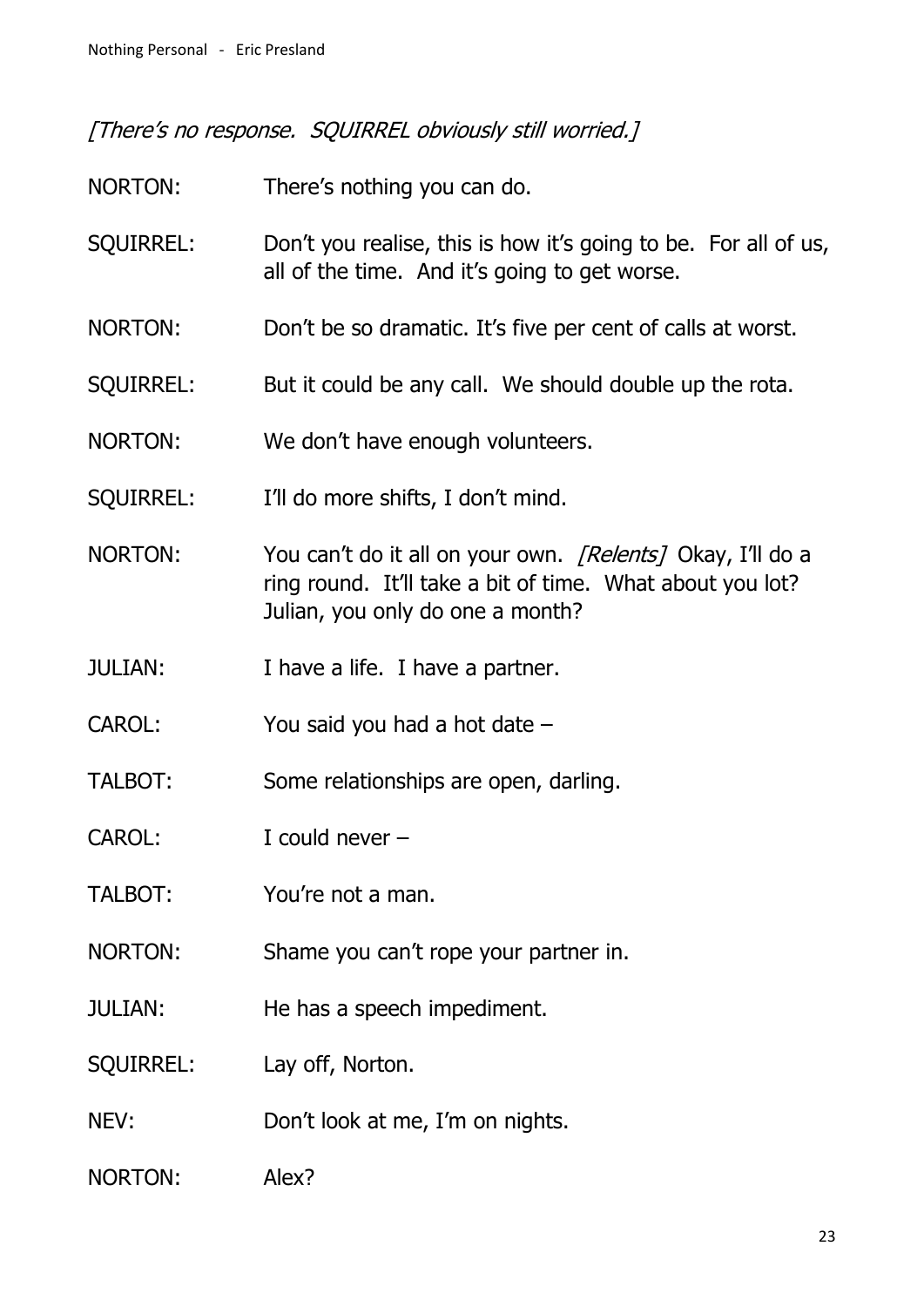| ALEX:                           | I don't think I can manage more, honestly.                                     |
|---------------------------------|--------------------------------------------------------------------------------|
| <b>SQUIRREL:</b>                | [Accusing] Alex                                                                |
| NEV:                            | Well maybe one more wouldn't hurt. Put me down for<br>Friday. Alex?            |
| ALEX:                           | Thursday. <i>[To NEV]</i> We're never going to see each other<br>at this rate. |
| NEV:                            | You can tell me all about it after, in bed.                                    |
| <b>NORTON:</b>                  | Carol?                                                                         |
| <b>CAROL:</b>                   | I'm still a trainee. I have to have someone with me.                           |
| NORTON:                         | Could you sit in more?                                                         |
| <b>CAROL:</b>                   | I'll check with Angela.                                                        |
| [Enter TALBOT, obviously upset] |                                                                                |
|                                 |                                                                                |

TALBOT: Sorry to interrupt but this is getting heavy. Could you come with me Squirrel, please?

SQUIRREL: Sure.

- NORTON: I told you it was a wanker...
- TALBOT: Squirrel? [To others] See you later.

[They both dash out. The rest are left subdued, thoughtful.]

- NORTON: And that's the other thing about this hoax business. Don't give anything away. Don't be abusive, don't co-operate with telewankers, don't give information about cottages, don't give sex education to kids, don't give out any addresses unless you're absolutely sure the caller is OK.
- CAROL: We don't do any of that anyway.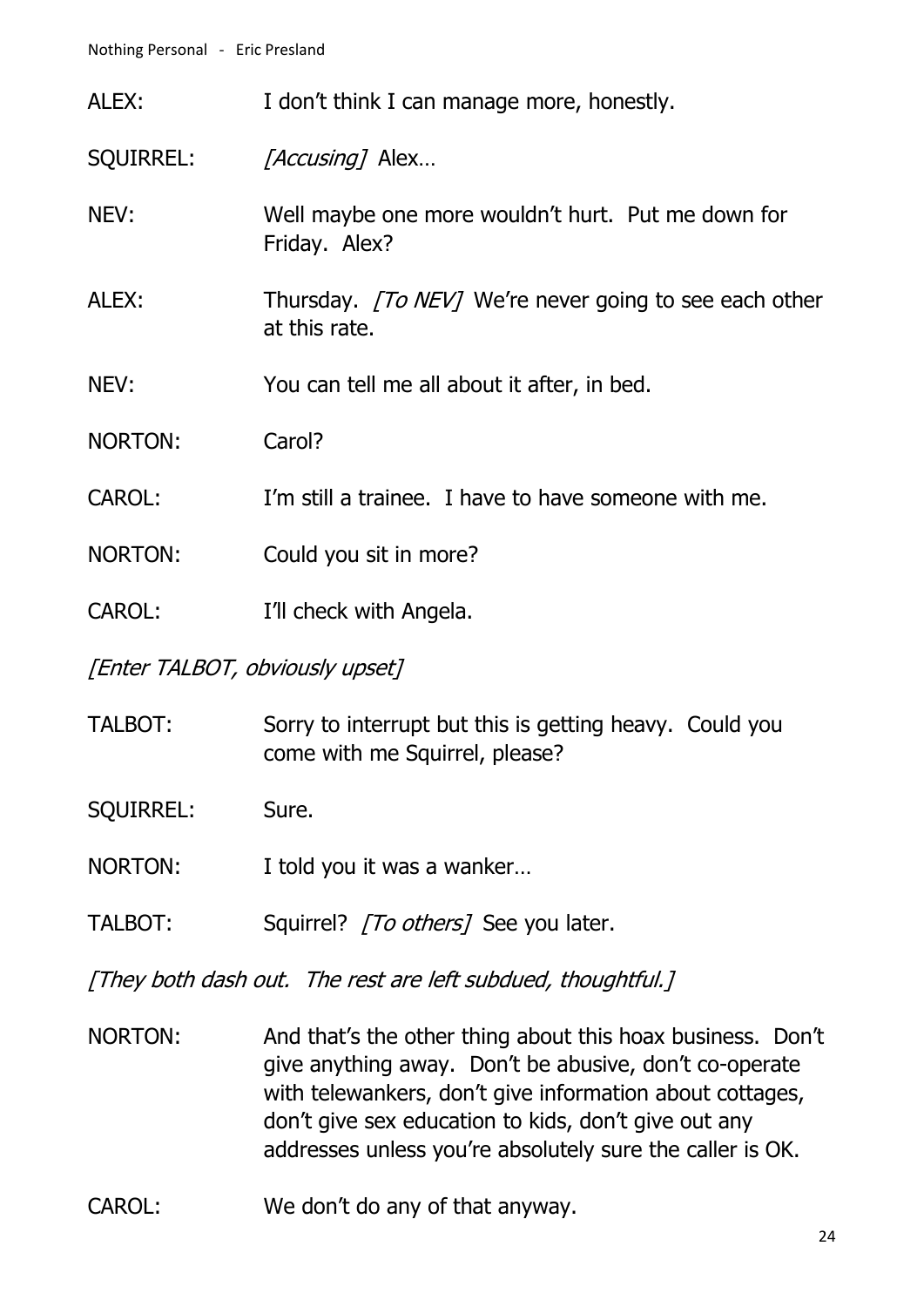- NORTON: But be doubly careful with this scare on. And don't arrange to meet anyone on your own. Always in twos.
- NEV: No screwing with National Front members.

[They all laugh. The tension relaxes a bit.]

- NORTON: No screwing with callers, period. Golden rule, remember?
- CAROL: The women always meet in twos.
- NORTON: It's for your own protection, the sex thing. In case they get funny. Agreed?

[They all nod]

NORTON: There's only one other thing on my list. I'm glad Squirrel's out of the room. I don't know how you feel about this, but I think we should stop giving out his number.

#### [The others look surprised.]

- NORTON: I don't mean anything by that, and I still think it's OK for absolute emergencies. But at the moment he's the contact for gay students, disabled men, married gays, the gay outdoor club and God knows what else. All the 'problem' calls end up on his doorstep. We must stop using him as a dustbin. He'll burn himself out.
- CAROL: Shouldn't he decide how much he can handle?
- ALEX: And shouldn't he be here? I don't like talking behind his back.
- NORTON: Sometimes people are so close to a situation, they can't see the obvious. And the obvious is, he's exhausted.
- NEV: I caught him asleep in the phone room a while back.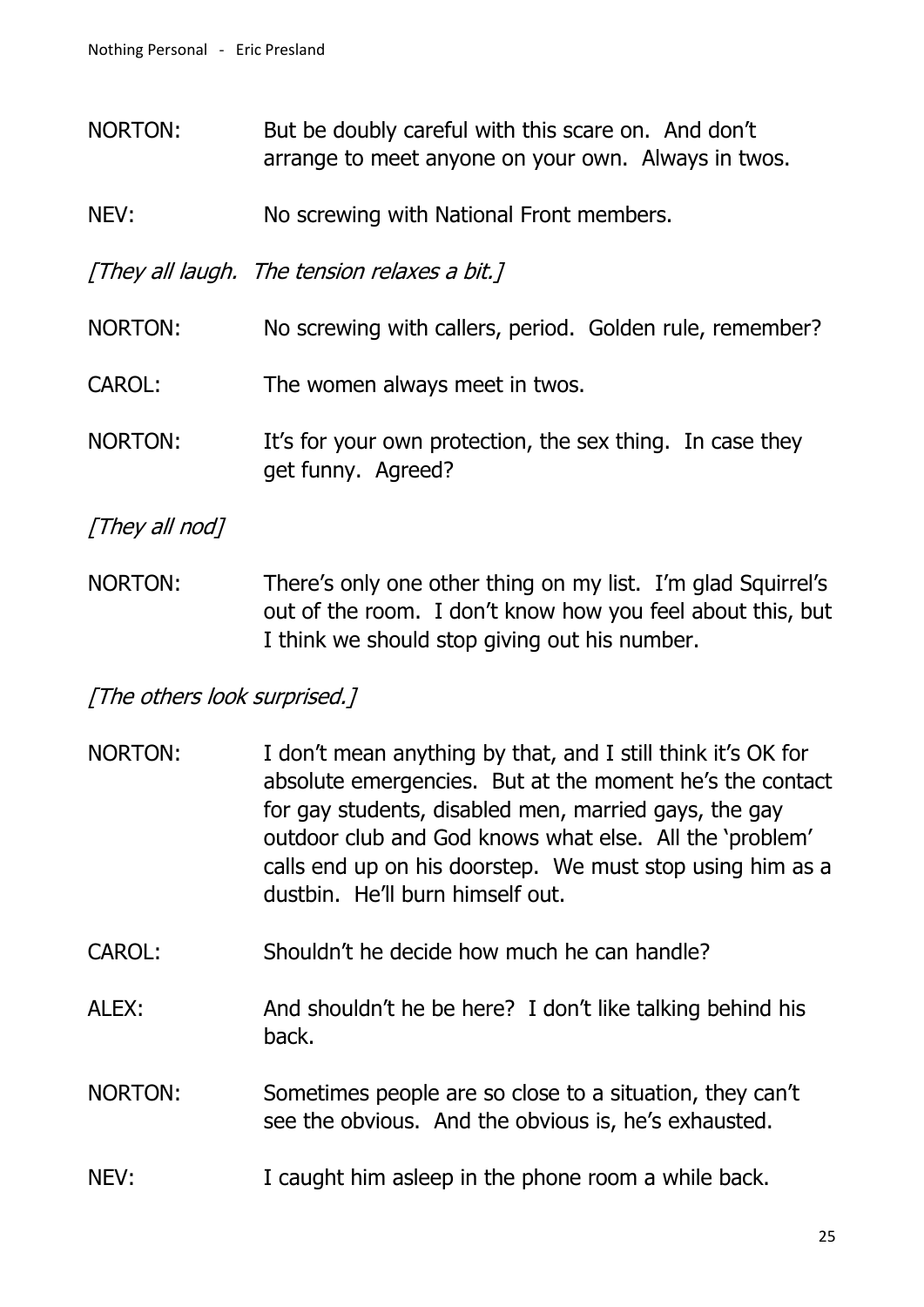- CAROL: Who else can do it? Take on the contacts. There's simply not enough people.
- NEV: I can't do any of the girl's stuff obviously. Wouldn't want to, eugh!

[A mock shudder of horror. The others laugh.]

- NORTON: [Unamused] We'll have to refer people to other agencies. Or tell them to ring the National Switchboard.
- NEV: Oh, the posh lot in London. I don't trust them. [To ALEX] Remember, we met them at that conference in Leeds? Kept trying to tell us what to do.
- JULIAN: It's a bit like the local police calling in Scotland Yard. It's an admission of failure.
- NORTON: But we can't let him go on. He's the best operator we have, we don't want to lose him.
- JULIAN: Are you serious?
- NORTON: He does two nights a week on average. He's always on emergency standby if there's a gap in the rota or someone can't turn up for some reason. He's always befriending too. And now he's talking about doing more! He eats, drinks, sleeps, and breathes Switchboard as it is. I don't think he can take it.
- CAROL: But he's always done it.
- NORTON: I think his work's beginning to suffer. Look at the log book. He's taking it too personally. He's starting to lose his temper.
- NEV: Have you talked to him?
- NORTON: Not yet.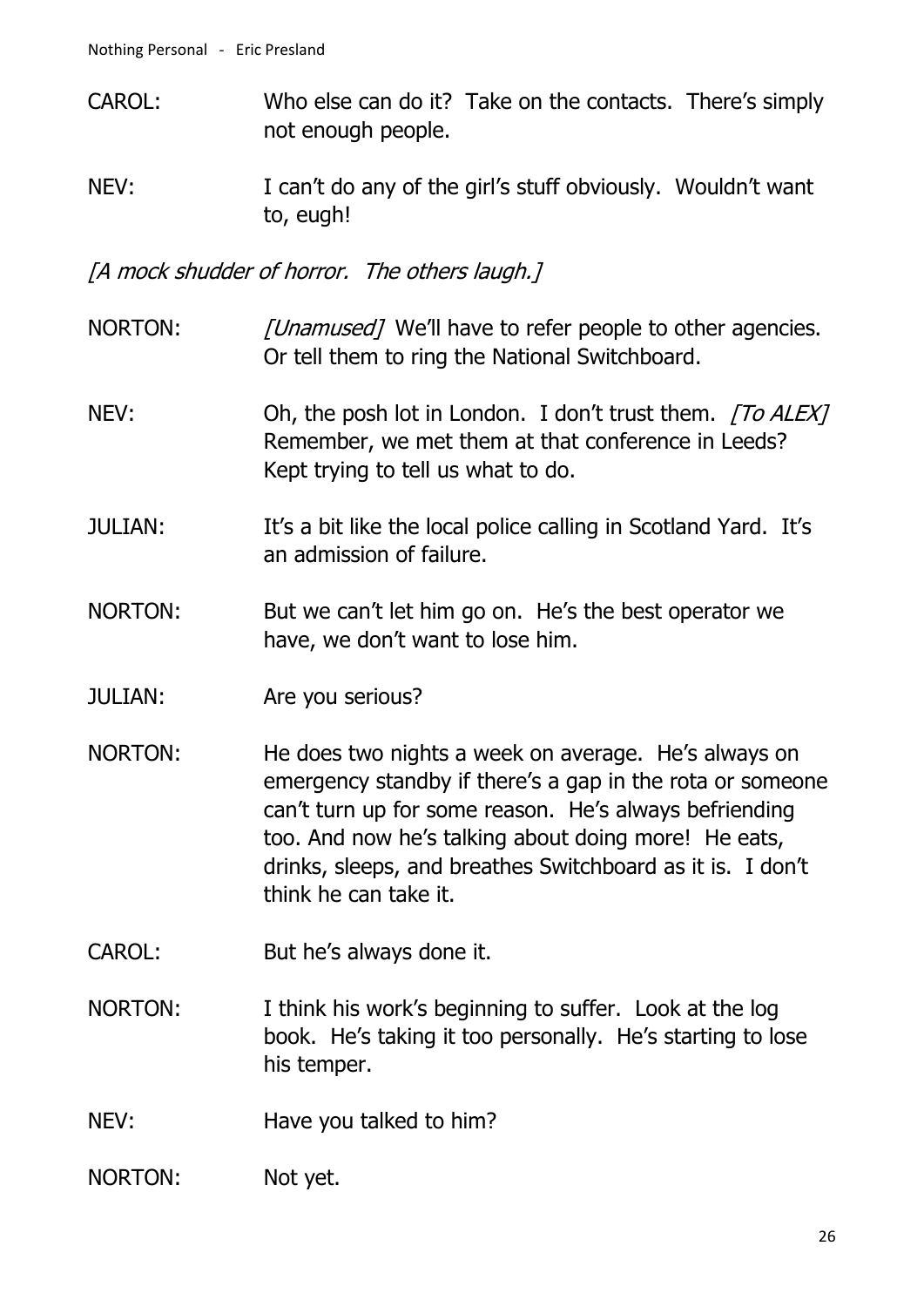- ALEX: Then we shouldn't even be discussing it. It's not fair.
- NEV: [To NORTON] You're getting above yourself, lad.
- NORTON: I'd like something decided at the next meeting. I'll put it to him before then. Promise. Any other business?

#### [They shake heads.]

NORTON: In that case, meeting closed at seven-fifty. Excuse me if I rush. Better type this up while it's fresh. Bye all.

[His farewell is business-like and a bit distant. It is clear he is not part of the social group. NORTON exits.]

| <b>CAROL:</b>  | Do you think he will tackle Squirrel?                                                                                                                                                                                                                                                                                                                                                                             |
|----------------|-------------------------------------------------------------------------------------------------------------------------------------------------------------------------------------------------------------------------------------------------------------------------------------------------------------------------------------------------------------------------------------------------------------------|
| <b>JULIAN:</b> | I wouldn't put money on it.                                                                                                                                                                                                                                                                                                                                                                                       |
| ALEX:          | What's he got against Squirrel? I don't understand it.                                                                                                                                                                                                                                                                                                                                                            |
| <b>JULIAN:</b> | They founded Switchboard together. That's $-$ what? $-$ five<br>years now. But gradually, whether they know it or not,<br>they've developed their own little $-1$ won't say empires<br>exactly – spheres of influence. Touchy Feely Squirrel and<br>Mr Organiser Norton. I don't know if they always have,<br>but they grate on each other. I reckon Norton feels<br>threatened. They're miles apart politically. |
| NEV:           | You know what I reckon? I reckon Squirrel's not the only<br>one needs a break. Anyone else coming to the pub.                                                                                                                                                                                                                                                                                                     |
| ALEX:          | I can't. I got to go back on the phone. I thought you'd<br>wait for me.                                                                                                                                                                                                                                                                                                                                           |
| <b>NORTON:</b> | Not a hope. Mrs Shufflewick's on tonight.                                                                                                                                                                                                                                                                                                                                                                         |

# **BLACKOUT**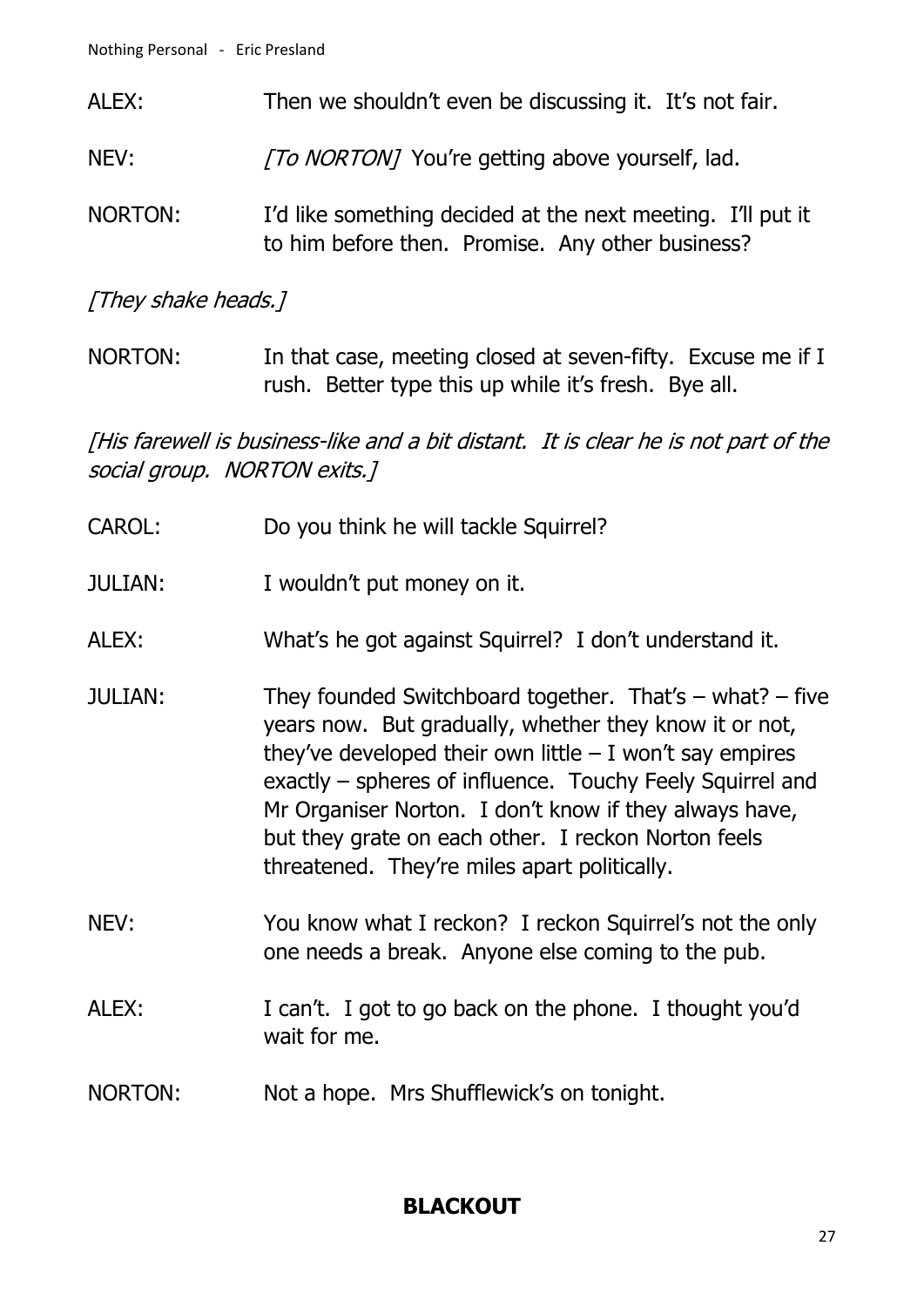#### Scene Two

[This overlaps in time with the previous one. The Switchboard room itself, off the meeting room. Very small. There are maps on the wall, notices and pictures; a file of impressive proportions on the table, papers. An impression of purposeful organisation overlaid with laziness and squalor. SQUIRREL and TALBOT rush in from the meeting room, close the door.]

TALBOT: … in the end I could only get away by saying I was desperate for the loo. Just hold on tight, will you?

SQUIRREL: Sure, sugar.

### [TALBOT sits at the phone and picks it up, reaches out for SQUIRREL's hand. He holds it, then comes closer and hugs her while she takes the call.]

TALBOT: Are you still there? No, don't worry. I'm on my own. [Pause] Well, if you did, it must have been next door. The walls are very thin. [Pause] No, we've been through all that. We don't offer than kind of service, and that's all there is to it. [Pause] We have to be very careful. Legally. [Pause] But if someone did find out we might well get prosecuted and have to close down. You wouldn't want that, would you? [Pause] Of course I want to talk to you, but not about that. I just won't. *[Pause]* No, don't do that, please. Stay and talk to me. Hello? Are you there? Are you there?

[She puts a hand over the mouthpiece and turns to SQUIRREL in desperation.]

- TALBOT: He's serious, I swear. He's got a hundred phenobarbital and he says he'll take them if I don't talk him through it while he wanks.
- SQUIRREL: You believe him?
- TALBOT: Can't afford not to?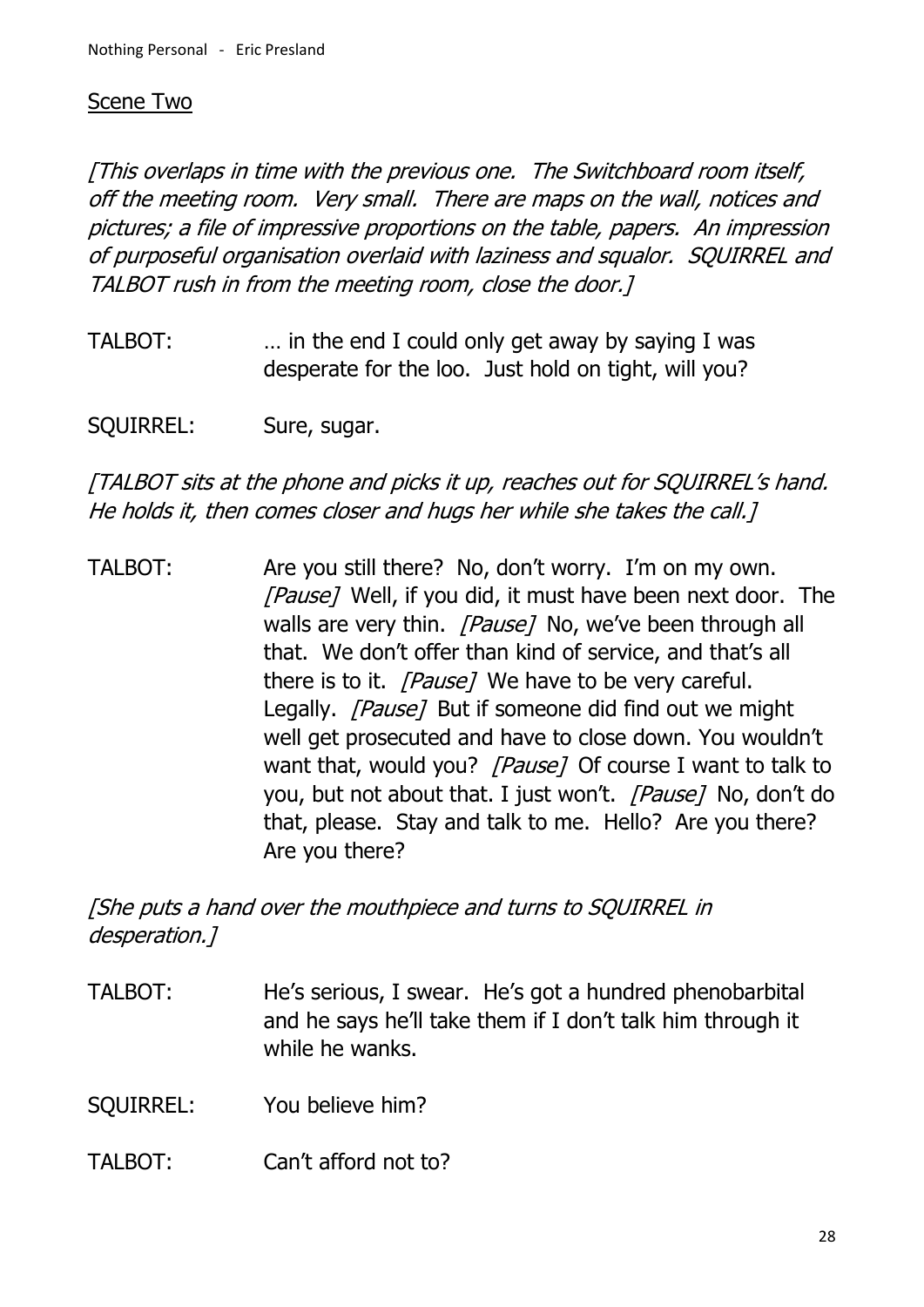SQUIRREL: Christ. *[Decision]* I'll get the call traced on the office number.

[SQUIRREL makes to leave.]

TALBOT: Hello? Yes, I'm still here.

[She signals urgently that SQUIRREL should come back. He runs and holds her again.]

TALBOT: You haven't done – you haven't, have you? Good. [Pause] Yes, I'd like to talk. [Pause] Let's not go over that again, please. You know I would it I could. [Pause] You sound nice as well. [Pause] No, I can't do that either. [Pause] I don't think there'd be much point in that. I'm perfectly happy as a lesbian and want to stay that way, so I really don't think there'd be much point for either of us. [Pause] Of course you can. There are lots of ways to meet people. [Pause] Some of them must like you  $-1$  mean, I like you, don't I? [Pause] Just because I can't do that, doesn't mean I don't like you. [Pause] My name's – [hesitation] – Lucy, and I've got short curly brown hair [she hasn't] and I wear glasses. [Pause] I'm thirty or so. [Pause] No, please don't do that. Actually I'm fifty-four next birthday. Please, just talk to me a bit more. If I tell you, will you stay on the line? *[Laughs]* I'm sorry, but I really don't know. I haven't worn a bra in years. [Pause] Yes, that means I'm not wearing one now either. [Pause] It's just a baggy old sweater – no, don't start that again. It's brown. My girlfriend knitted it for me and it's the first time she tried knitting a sweater and she got the wrong size and then it went lumpy in the wash – no, no, don't – hello? Hello?

[She puts her hand over the receiver again.]

- TALBOT: He's got the top off the bottle. I heard him take the top off the bottle. What do I do?
- SQUIRREL: I don't know, I don't know. Let me go to the other room..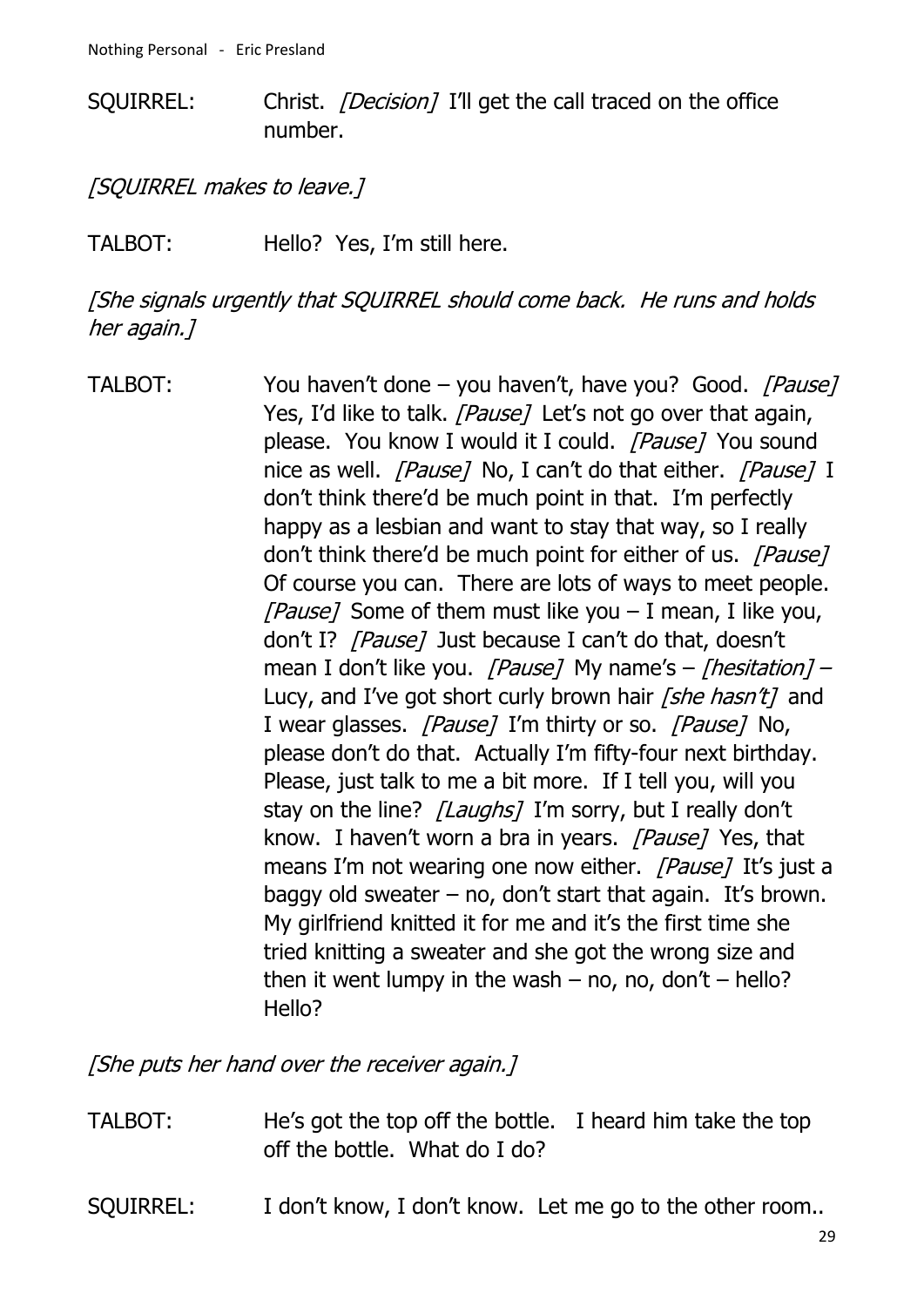TALBOT: Don't leave me. [Into phone] Hello? Hello? Don't go away….

[A longer pause. The caller is more confident of his power]

TALBOT: [Miserably, as flat as possible] They're red with white frilly edges. [Pause] No, nylon. Look you don't have to do this, there are lots of ways to meet people. [Pause] There are clubs you can go to, or answer ads in magazines. Or there are dating agencies? Have you thought about a gay dating agency? Or counselling services – have you heard of an organisation called FRIEND? You can meet and talk through your problems. [Pause] No, I can't meet you. All I can do is talk to you. But I can help you if you'll just listen for a few minutes. We can help you, because I think you're looking at the wrong problem. The problem lies somewhere – Hello? Hello?

[SQUIRREL attempts to extricate himself, to go to the other phone, but TALBOT holds him tight.]

TALBOT: Don't, please. Hello? [Pause] Yes, I'm still here. [Dully] How many have you taken? Wait. Don't take any more, please…

[SQUIRREL signals 'How Many?'; TALBOT signals 'Five'.]

TALBOT: OK, OK, I'll do it. What can I say? [Pause] Like I said, red, with white frills. [Pause] You're right, they're silk. They feel really soft and silky next to my skin. [Pause] Is it? Good. I guess it's getting really big and stiff  $[Pause]$ And throbbing, of course. Slowly does it. That's right, smooth and gentle. Just think of that red nylon  $-$  silk  $$ against my skin. *[Pause]* Yes, they are. Very big. Big and white and milky. Imagine you're burying your head in them. Smell the perfume. Just think… take your time… slow and easy… oh, yes, isn't that nice? Does it feel good? Yes... Take your time... [Pause] 38... 38C...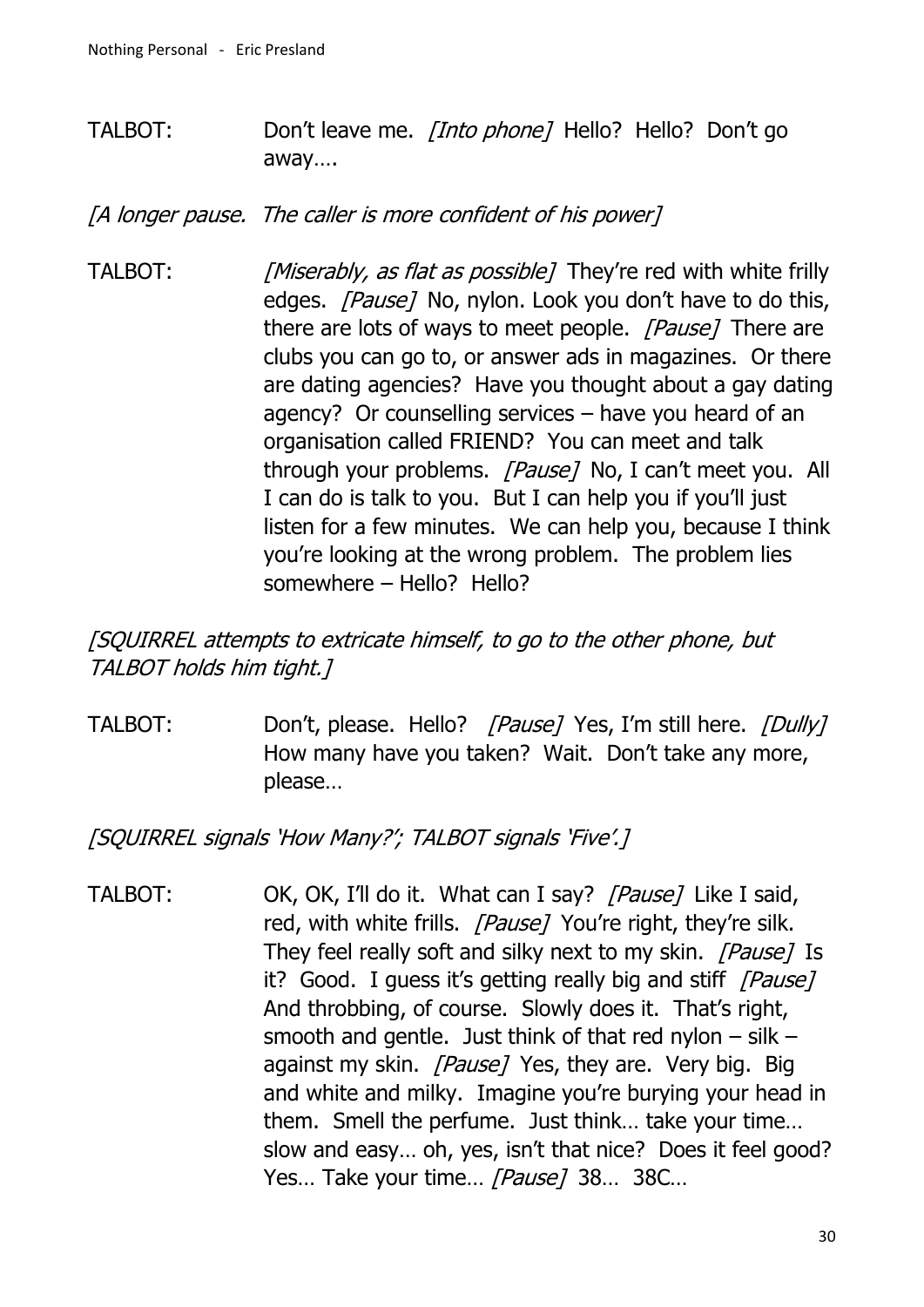[The door opens and CAROL comes in. SQUIRREL signals to her to go out, too late.]

| CAROL:                                                                               | They've finished the meeting. I came to see if $-$                                                              |
|--------------------------------------------------------------------------------------|-----------------------------------------------------------------------------------------------------------------|
| TALBOT:                                                                              | Hello? Hello? Are you there?                                                                                    |
| <b>SQUIRREL:</b>                                                                     | What the fuck do you mean, coming in like that?                                                                 |
| CAROL:                                                                               | I'm sorry.                                                                                                      |
| <b>SQUIRREL:</b>                                                                     | You know the bloody rules. You knock and wait.                                                                  |
| [TALBOT hangs up.]                                                                   |                                                                                                                 |
| TALBOT:                                                                              | Only a voice only a stupid old voice                                                                            |
| [She starts to tremble violently, then collapses in uncontrollable sobs.]            |                                                                                                                 |
| <b>SQUIRREL:</b>                                                                     | See what you've done? Didn't you see the red light?                                                             |
| <b>CAROL</b>                                                                         | It was green, I swear. I'm sure it was green. [Curious]<br>Pick up the phone.                                   |
| [SQUIRREL reaches over it and picks it up. CAROL looks outside, then comes<br>back.] |                                                                                                                 |
| CAROL:                                                                               | I was right. There must be a connection gone. It's still on<br>green.                                           |
| <b>SQUIRREL:</b>                                                                     | Fucking Nev. Bits of wire and biscuit tins. Bloody useless.<br>Bloody useless load of shit. Bloody Post Office. |
| <b>CAROL:</b>                                                                        | What do you expect from a monopoly?                                                                             |
| TALBOT:                                                                              | Ssh. He'll fix it. It'll only take a day.                                                                       |

SQUIRREL: We lost him.

TALBOT: Only a wanker. Shh... [They cradle each other]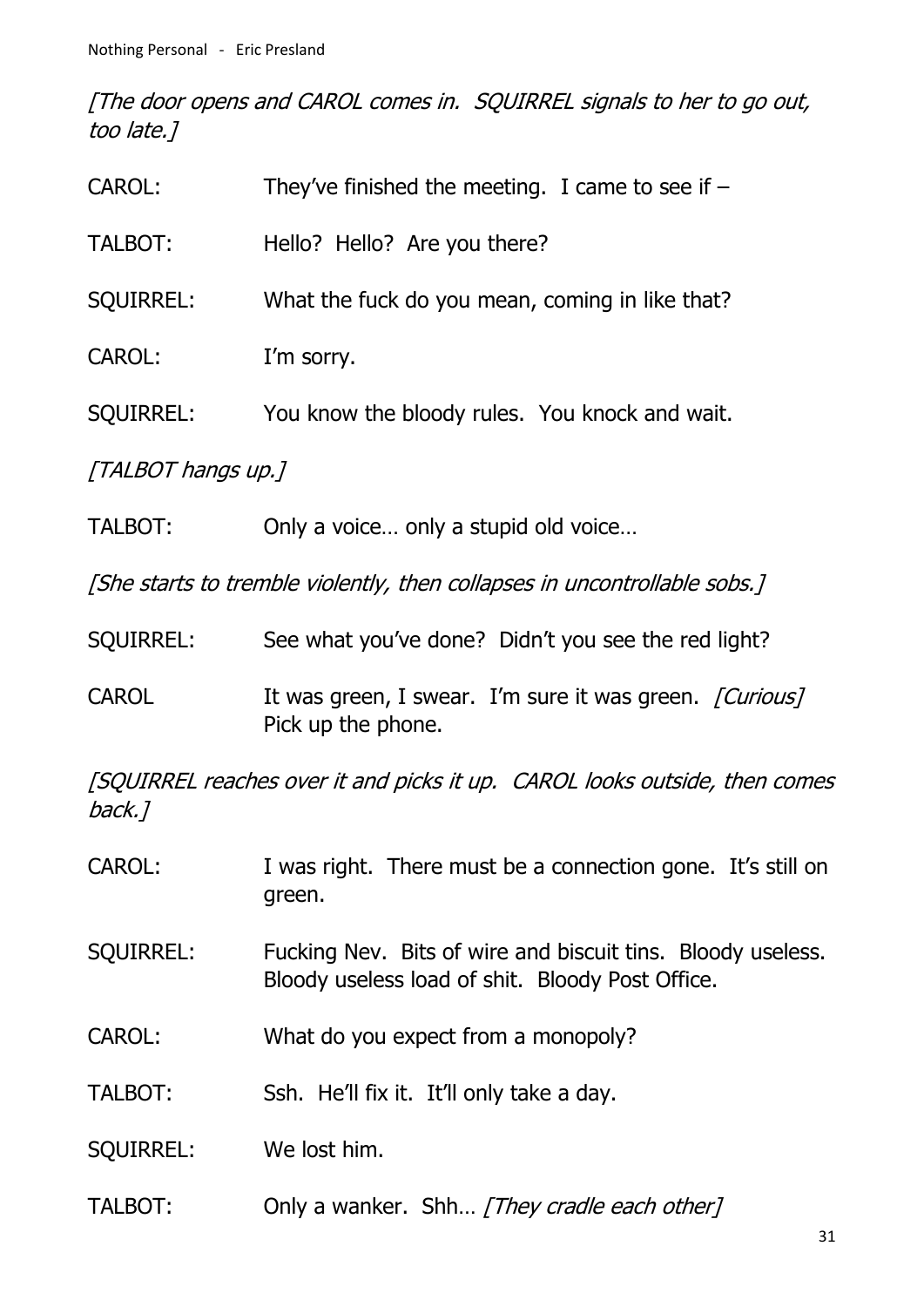- SQUIRREL: Only a wanker with five barbs inside him and ninety-five to go.
- CAROL: Christ, I'm sorry. I didn't know. I thought you'd finished.
- TALBOT: It's not your fault.
- SQUIRREL: Just keep an eye on *The Echo* for the next few days.
- TALBOT: He's probably ringing the Samaritans by now. They were probably only Smarties.
- SQUIRREL: If we're lucky.
- CAROL: Why didn't you get it traced?
- TALBOT: I wanted Squirrel here, so I did that first. It was my fault. I was selfish.
- SQUIRREL: No, you were bloody marvellous.
- CAROL: Do you want to go now? I can take over now. You both look like you need a coffee/
- SQUIRREL: We can do tonight?
- CAROL: [Nervous, remembering NORTON] Haven't you done enough?
- SQUIRREL: I'd like to have a chat with Talbot. There won't be much chance this week. And I've got the stats here to do as well. Look, why don't we swap and you do Wednesday or Saturday?
- CAROL: Saturday's out, I'm afraid… I could Wednesday, I suppose... Yeah, sure. Hey, I can watch All About Eve tonight with Angela. I've never seen it all through.

[She makes for the door. Bad Bette Davis]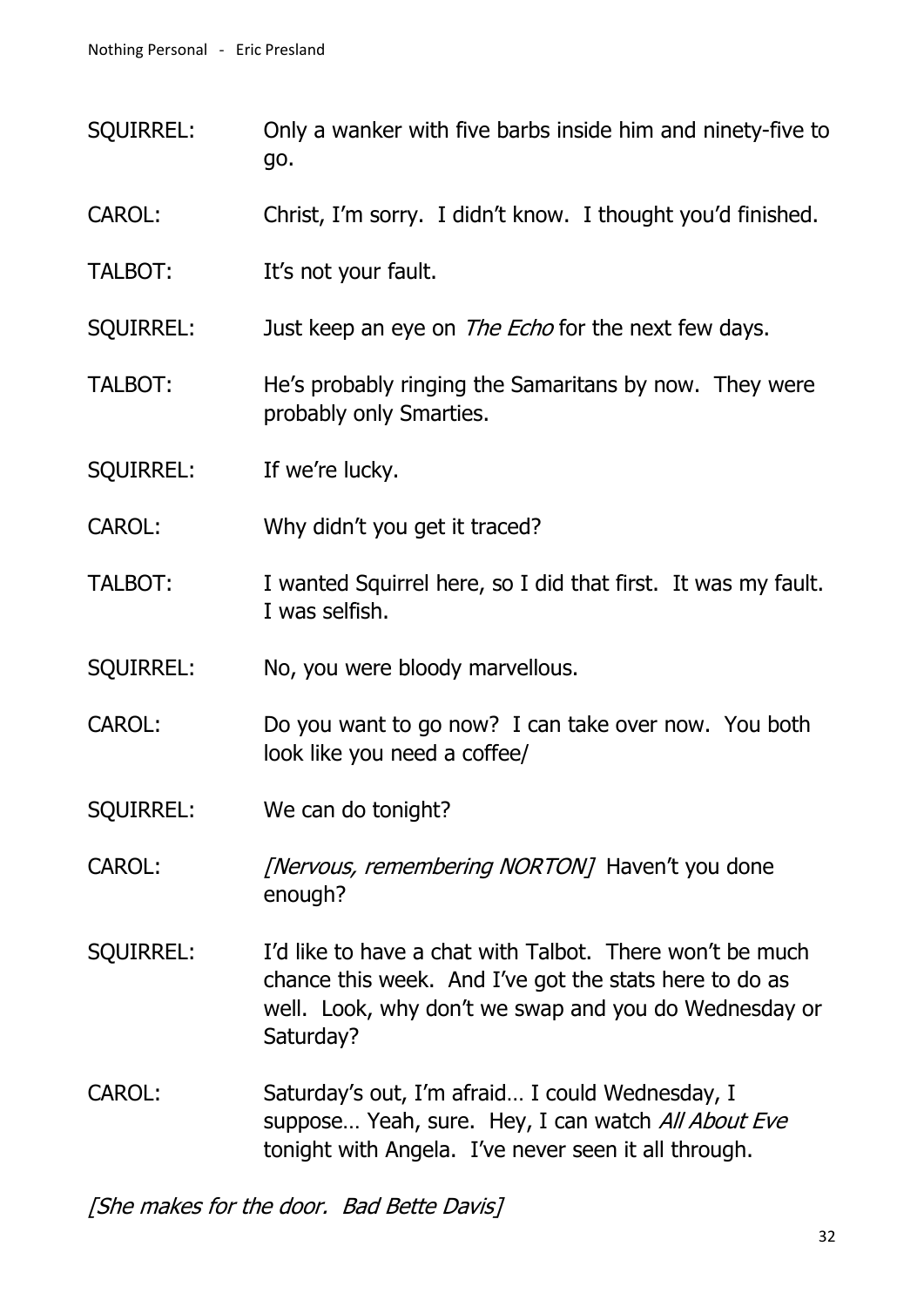CAROL: "Fasten your seat belts and get ready for trouble". Bye.

[CAROL exits.]

- SQUIRREL: [After] Enjoy the movie. [To himself] Might help you get the lines right.
- TALBOT: I'm sorry. I'm really sorry.
- SQUIRREL: Why? You were great, Nothing else you could have done.
- TALBOT: You're a real sweetie, know that?
- SQUIRREL: I'm pretty damn good, though I say it myself.
- TALBOT: And so modest with it.
- SQUIRREL: You know what I'd like right now?
- TALBOT: What?
- SQUIRREL: Game of Scrabble.
- TALBOT: [Laughing] Idiot!
- SQUIRREL: No seriously. I just fancy one. I haven't had an evening off for weeks.
- TALBOT: What are you doing Wednesday?
- SQUIRREL: Switchboard.
- TALBOT: Oh no you're not. Carol, remember?
- SQUIRREL: Nor I am. Nothing, then.
- TALBOT: In that case you are going to come and have dinner with me, when I will play you Vivaldi –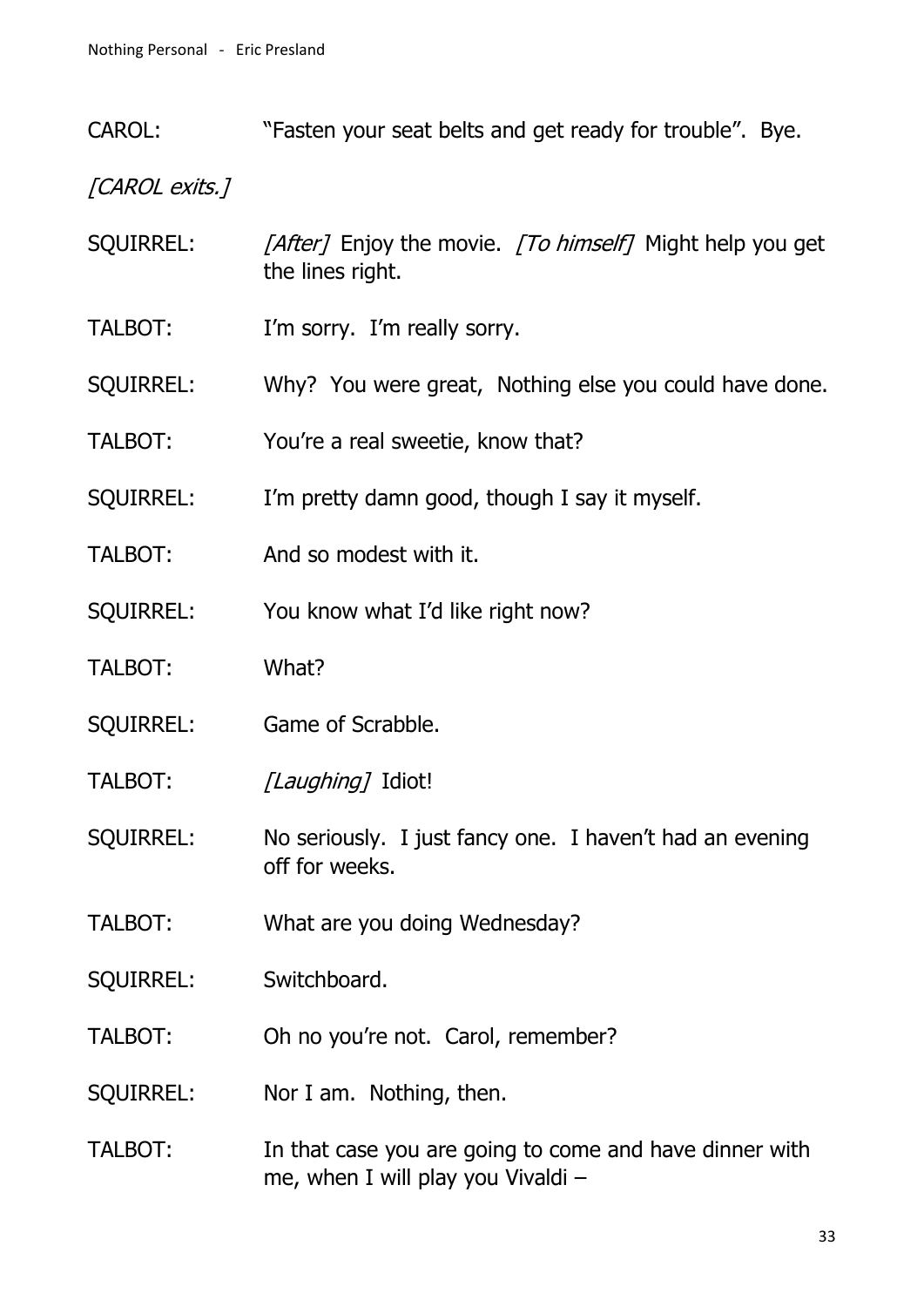- SQUIRREL: I hate Vivaldi.
- TALBOT: It's good for you

SQUIRREL: [Small child] Awww...

- TALBOT: OK, the heavy metal version. And God help your poor ears. And I'll stuff you with a veggie Quiche, no Lorraine, but with real cream, till it comes out of your ears, and ply you with strong liquor, and then, when you're falling into a stupor –
- SQUIRREL: Have your wicked way with me?
- TALBOT: I shall beat the pants off you at Scrabble.
- SQUIRREL: Sounds wonderful. What time?
- TALBOT: Seven?
- SQUIRREL: Dinner jacket?
- TALBOT: If you like.

SQUIRREL: I think you look great in a dinner jacket.

- TALBOT: Then I will wear it. As long as you wear that nice sarong.
- SQUIRREL: Deal. *[Pause while they enjoy the quiet.]* I hope it's a quiet night tonight.
- TALBOT: Don't say things like that.

[The phone rings.]

TALBOT: I told you so. You jinxed it.

[She goes to answer it. SQUIRREL motions her to sit down.]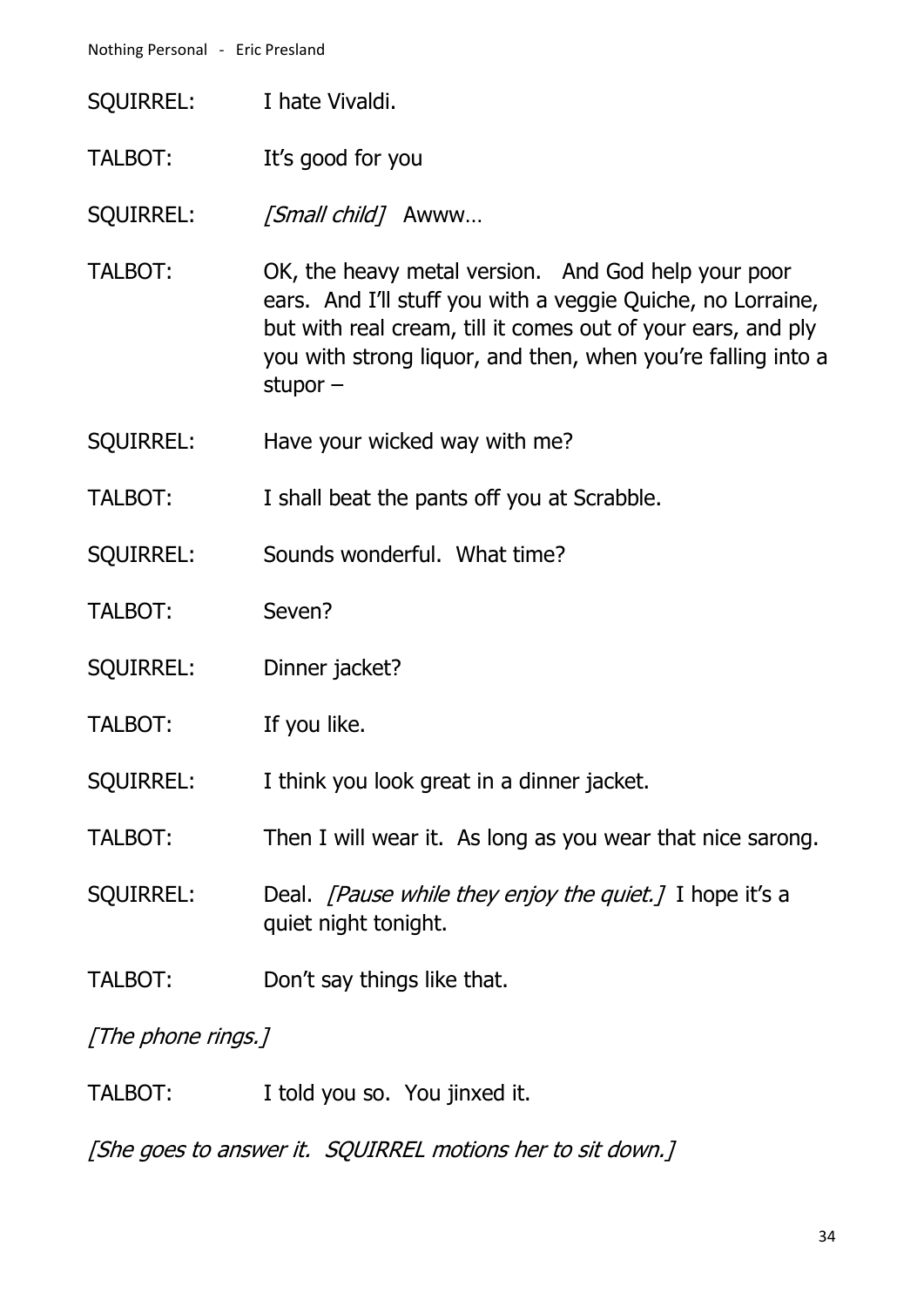SQUIRREL: Hello, Gay Switchboard. Can I help you? Oh, hang on a second…

[He sorts through the files.]

SQUIRREL: Well, there's not much really. A couple of pubs, neither of them very inspiring. The better of the two is *The Dog and* Partridge. The other one's like something out of the 50s. Knock twice and ask for Dicky. Nothing. The  $D & P$ , as those in the know call it, is near the clock tower. Do you know where that is? Oh. Where are you now? Well, straight ahead of you is the Co-op, right? And there's a little alley down the side of it. If you go down there you can cut through to the Square where the Clock Tower is, and on the top left hand corner of the square is the High Street. The  $D & P$  is on the left hand side of the High Street. Have you got that?

[Pause. He mouths 'Pips' at Talbot.]

Hello, yes. Still here. Well, the other one is rent and a bit violent at times, which is OK if you like that sort of thing but I wouldn't recommend it to a newbie. In some ways you'd be better getting on a train over here because the scene's much better. They're every half an hour. 72p I think. The fares are shite these days. [Pause] Well, give it a try, and if it's not much cop come on over to us, and give us another ring.

What are you doing in a dump like that? Really. I had a cousin did Applied Maths there. The Gaysoc does really good discos on Friday nights. You know, heavy. Sabbath, Deep Purple, stuff like that. [Pause] Sure you can. You can dance to anything if you set your mind to it. It's out of term now, of course.

#### [He signals 'pips' again.]

Hello again. No, I'm still here, I'm growing roots. Give us a bell tomorrow and let us know how it went. It's a bloke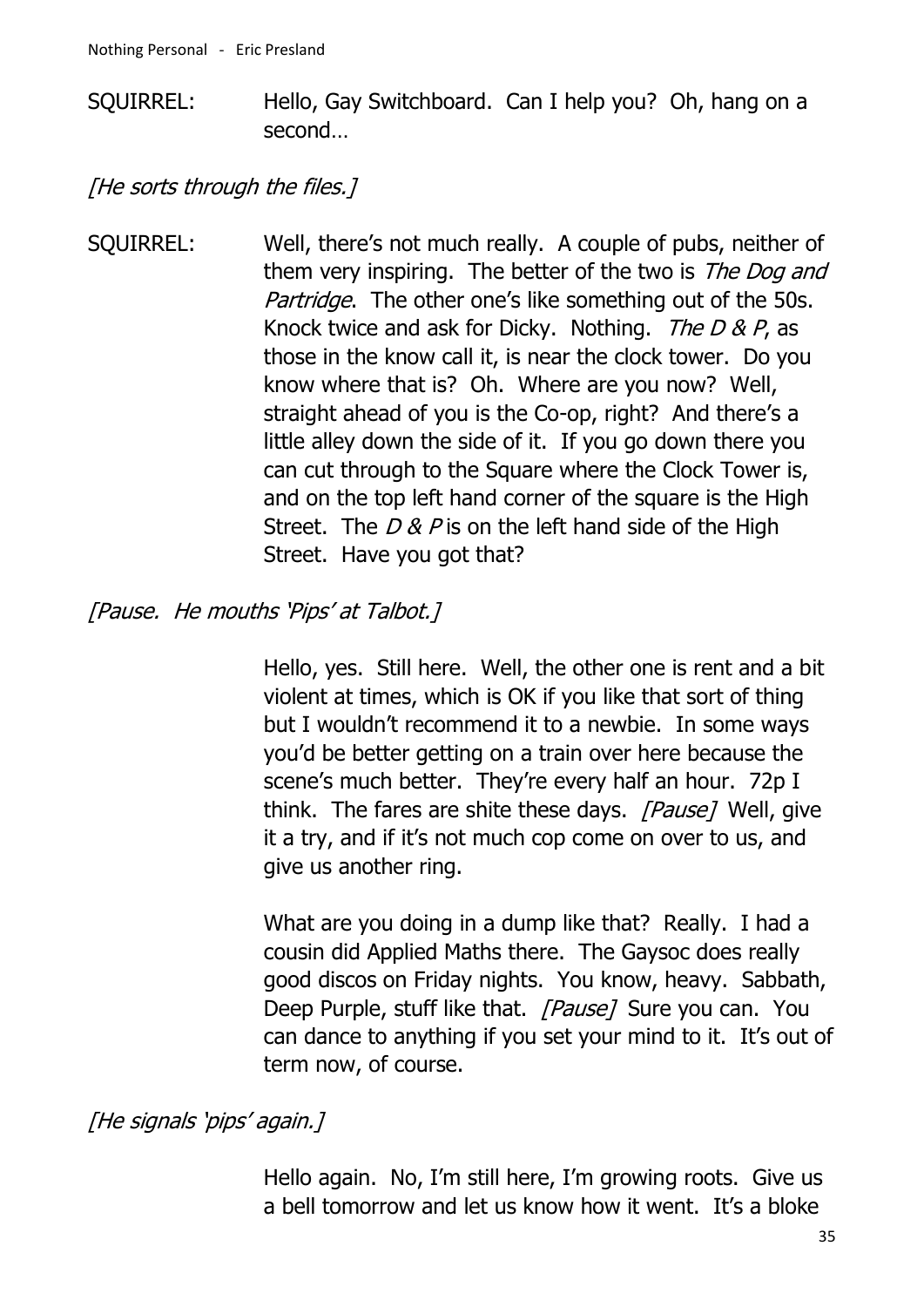called Julian. Well, I hope you get in, good luck with the interview. And if you do, I'll see you at the discos next term. Sometimes we bring a coach over.

#### [He puts the phone down.]

Run out of change. Nice lad.

- TALBOT: What a charmer.
- SQUIRREL: I'm cool with married men and teenage boys.
- TALBOT: You *flirt* with them.
- SQUIRREL: [Sanctimonious] Flirting is a very important weapon in the volunteer's armoury.
- TALBOT: I hate doing married men. I'm always thinking about the poor wife he's keeping in the dark. Women with kids I'm fine.
- SQUIRREL: I'm not good with trannies. It's the kind of women they want to dress up like which gets me. They all want to look like Mrs Slocombe in Are You Being Served? Either that or Margaret Thatcher.
- TALBOT: We all have some that we're better at than others.
- SQUIRREL: Not according to Norton. We've all got to be bloody perfect.
- TALBOT: I thought you liked him
- SQUIRREL: Not since he got this bee in his bonnet about professionalism and applying for grants. We're not professionals. All we have to offer is who we are. And he's so bloody sexist.
- TALBOT: *[Wanting to be reasonable]* Ye-es.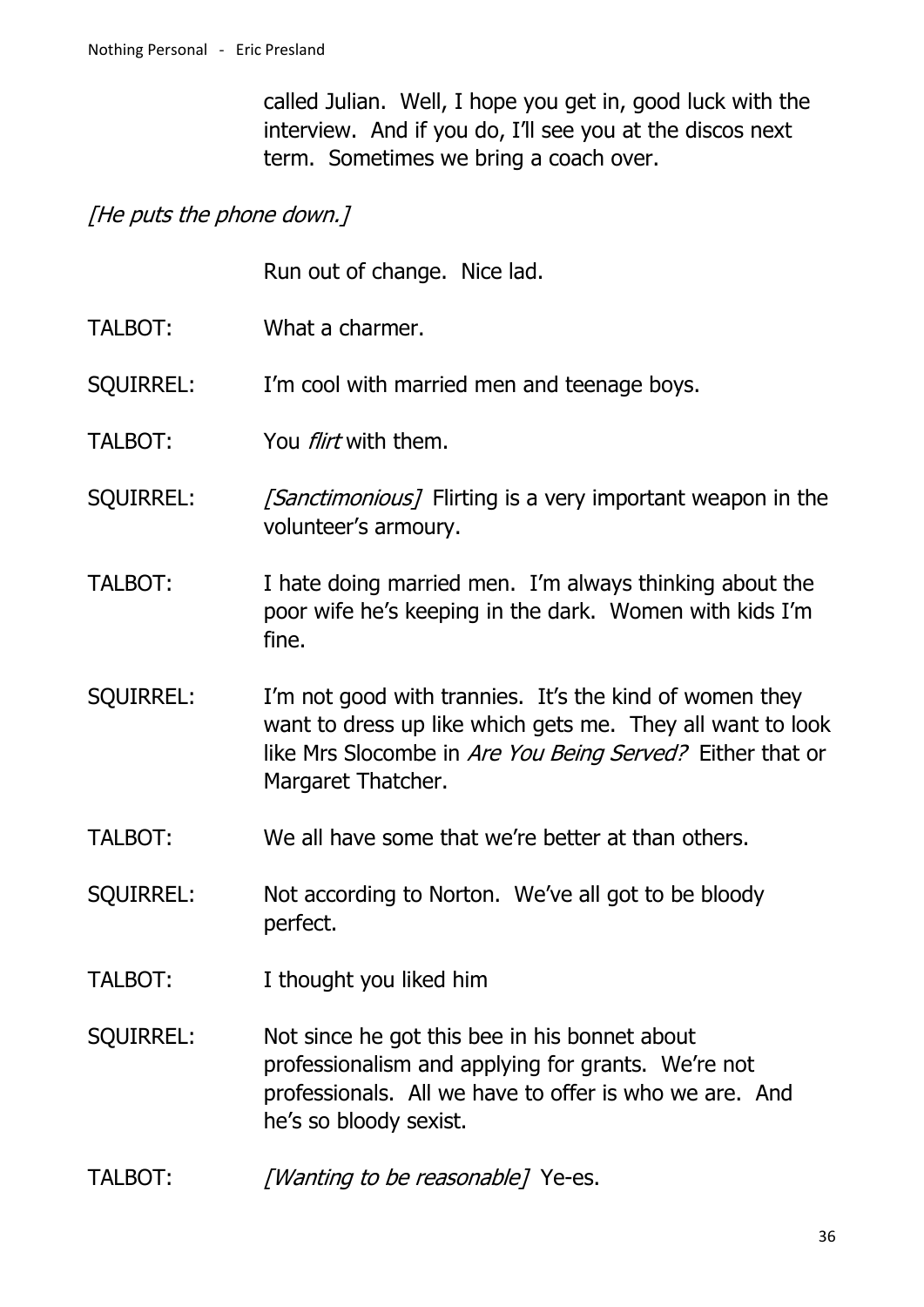- SQUIRREL: And he can't even see it. "Women's night is Tuesday so don't come bothering me with your girly problems."
- TALBOT: That's unfair. He's been very supportive of lesbian line.
- SQUIRREL: So he can forget about you.
- TALBOT: Poor old Norton. Damned if he does, damned if he doesn't.
- SQUIRREL: How's the lesbian line idea coming along.
- TALBOT: Slowly. Trouble is, this city has too many gay girls and not enough lesbians. "Ooh, it's such an aggressive, nasty word!"

[The phone rings.]

SQUIRREL: I'll get it.

[He picks the phone up.]

SQUIRREL: Hello, Gay Switchboard, can I help you? *[He tenses up.]* No, this isn't that kind of service. No, there's no women on tonight. No, you can't. [Shouts] Which part of 'no' don't you understand

[He slams the phone down.]

- TALBOT: Squirrel?
- SQUIRREL: Straight men. I'm getting sick of it. Nothing but wankers and sexist bastards looking for cheap fucks.

TALBOT: I could have handled that.

- SQUIRREL: You've done one already, you've had enough shit tonight.
- TALBOT: [Firmly] Squirrel, I don't need you to protect me. Don't tell me what to do.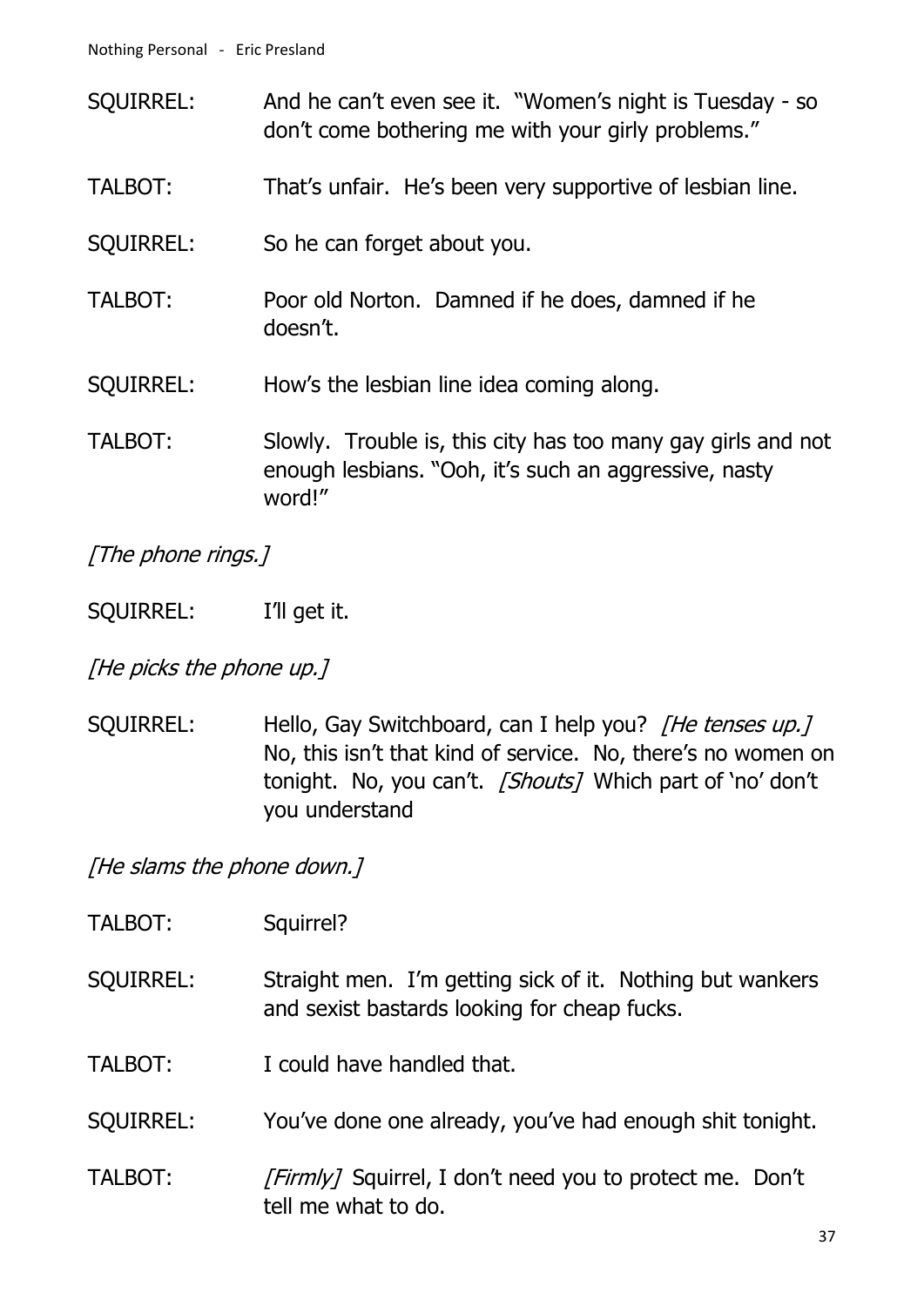SQUIRREL: I should have asked you. I'm very tired.

TALBOT: Sure.

SQUIRREL: I feel – drained. You know? [Yawns] I'd better get on with the stats.

[He turns to a large log book. Opens it. Reads]

- SQUIRREL: "Woman wanting to talk to somebody. Told her to ring tomorrow." Norton. It's rubbish!
- TALBOT: He has his good calls too.
- SQUIRREL: That woman might have been desperate with loneliness, she might have been terrified of her bloke coming to beat her up. She might – anything.
- TALBOT: She might have wanted to talk to a woman.
- SQUIRREL: I can imagine her sitting there trapped in her little council hutch, couple of kids, eaten up with misery. Aching for any contact. "Ring back tomorrow."
- TALBOT: You can't take it all on your shoulders. *[She strokes him*] affectionately.] They're not broad enough. Rather thin little shoulders, I'd say. Puny.
- SQUIRREL: They're not puny. [Laughs, poses] They're slender, delicate, graceful.
- TALBOT: I know that, and you know that, but does anyone else know that?
- SQUIRREL: That would be telling. *[Looks at the entry again. With* disgust: ] "Ring back tomorrow."
- TALBOT: Norton keeps this place going. He raises the money, fills the rota, gets new volunteers. Don't knock him.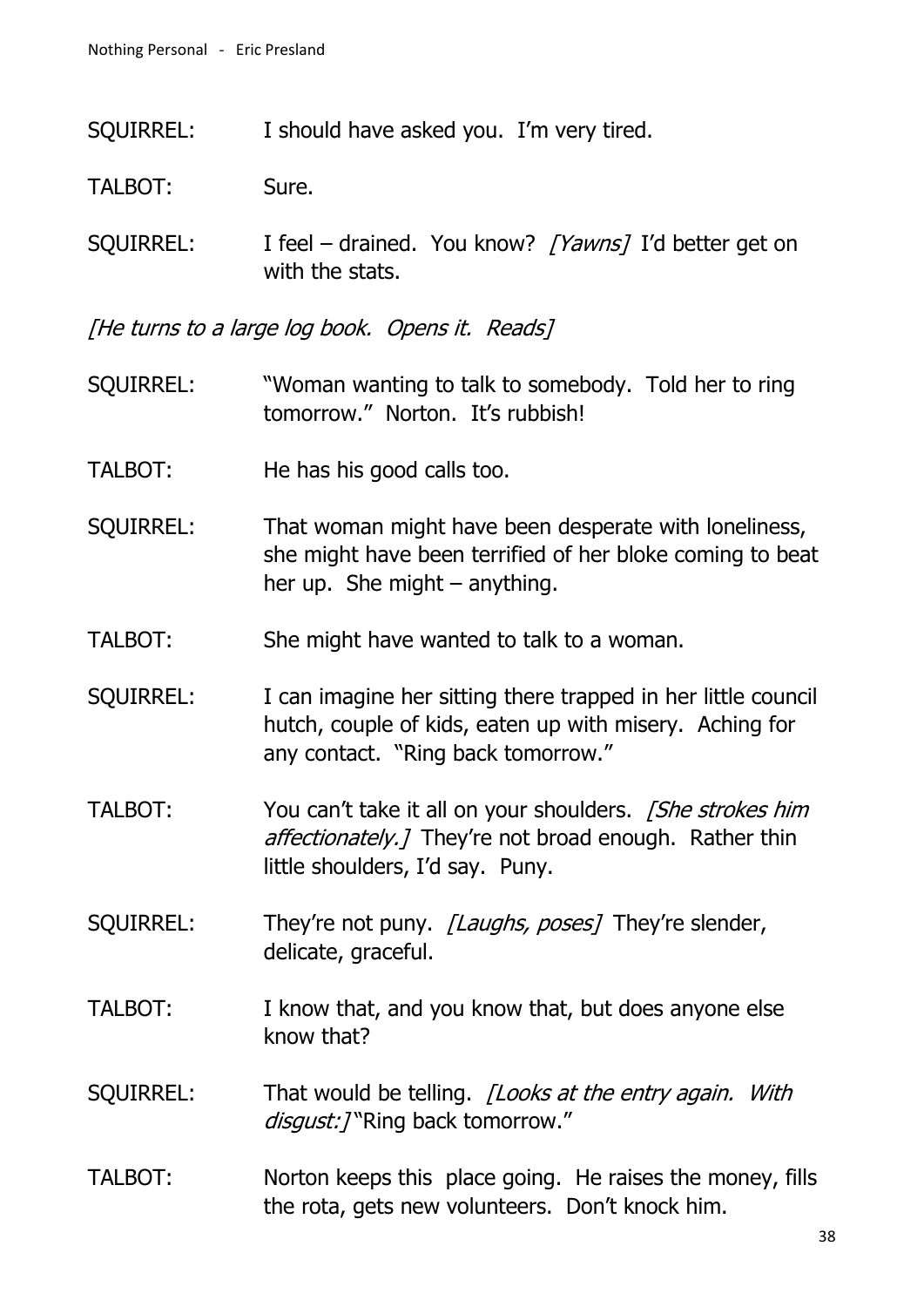- SQUIRREL: He's a hypocrite.
- TALBOT: He's only concerned about service standards. Don't take it all so personally. *[Pause]* You know, what you need is a holiday.
- SQUIRREL: Fat chance!
- TALBOT: I think you should just drop out of switchboard for a couple of weeks. Yeah, drop everything else too. Take off round the country. Go hitching. Enjoy yourself.
- SQUIRREL: Nowhere to stay.
- TALBOT: There's always places to stay. What about other switchboards? Must be operators could put you up. You're just making excuses.
- SQUIRREL: I could do with a break.
- TALBOT: Then do it.

SQUIRREL: But who would take care of –

TALBOT: Don't give me that tired old 'I am indispensable' routine. No-one is indispensable, darling. Park that ego. There's nothing here which can't wait. Nothing. [Pause] Except some coffee.

[She exits]

SQUIRREL: [Calling after her] White, no sugar.

TALBOT: I know.

[The phone rings. TALBOT hovers.]

SOUIRREL: I can take a call, you know. *[She still hovers]*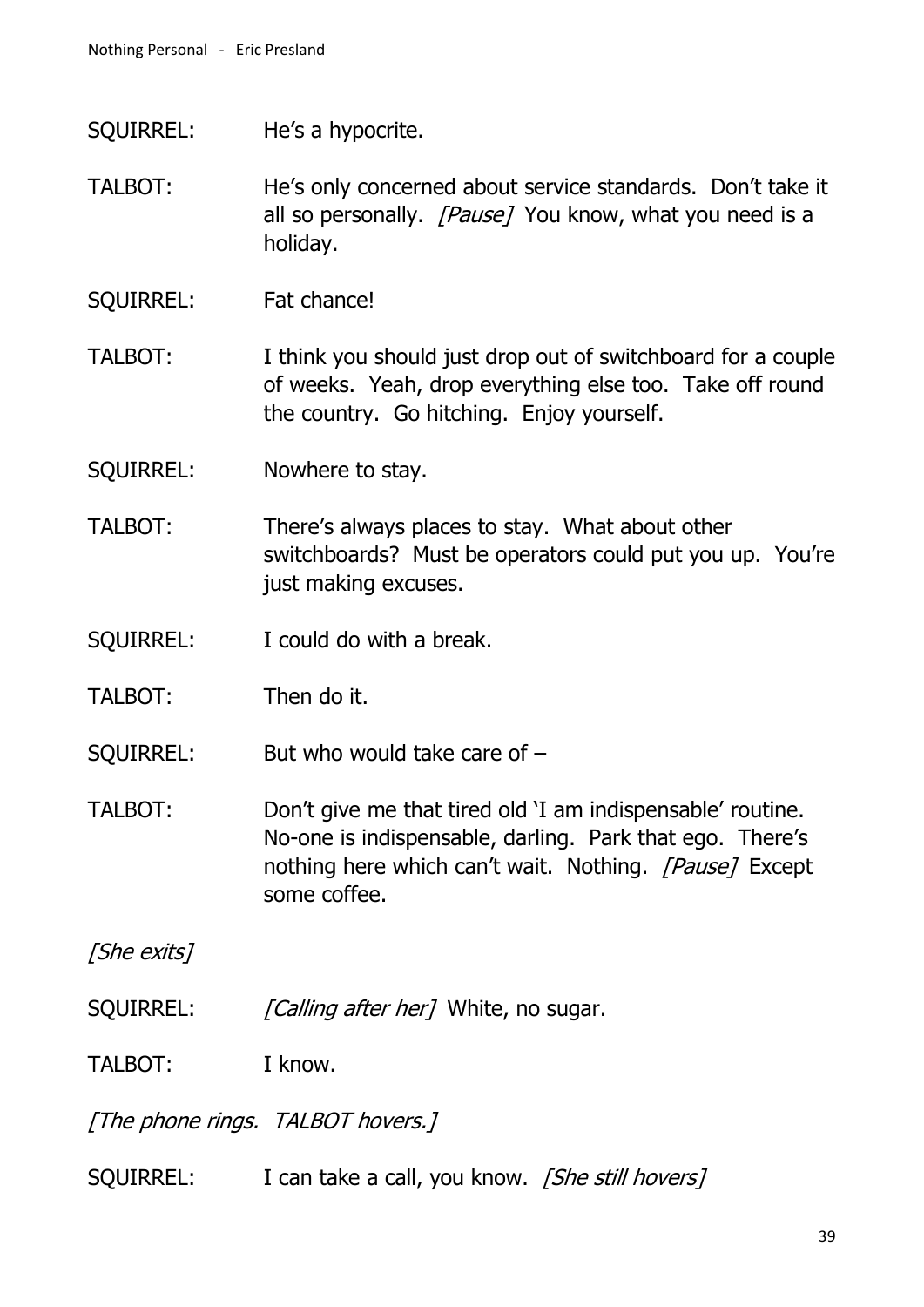#### SQUIRREL: Hello. Gay Switchboard, can I help you?

[Long pause. A huge weariness comes over him as he signals 'Hoax']

SQUIRREL: Gay Switchboard here. We're a group of gay people and lesbians who offer confidential information and advice on all things to do with being gay. Homosexual. *[Pause]* Yes, I'm gay. *[Pause]* The same way as anyone else. [Pause] Well if you want more details, I suggest you ask your Dad. I'm sure I saw him sucking cock in the town hall toilets. And if you can't do that, try it among yourselves. [Pause] If you could ask your friend to stop giggling in the background, perhaps I could hear what you're saying. Not that I give a flying fuck what you're saying, because you're a stupid adolescent with a mental age of two and nobody in their right mind, male or female, would want sex with a stinking, halitosis-breath, acne-ridden little turd like you, not even after your balls have dropped, so kindly put the phone down and FUCK OFF.

[He slams the phone down so hard, TALBOT fears it may be broken. Towards the end of the call, she has gone to the rota pinned on the wall and crossed SQUIRREL's name off.]

- SQUIRREL: What are you doing?
- TALBOT: I've crossed your name off the rota.
- SQUIRREL: You can't do that.
- TALBOT: I just have.
- SQUIRREL: What will Norton say? It leaves him in the shit.
- TALBOT: He's got time to find replacements.
- SOUIRREL: But what about the scare?
- TALBOT: Scare? What scare?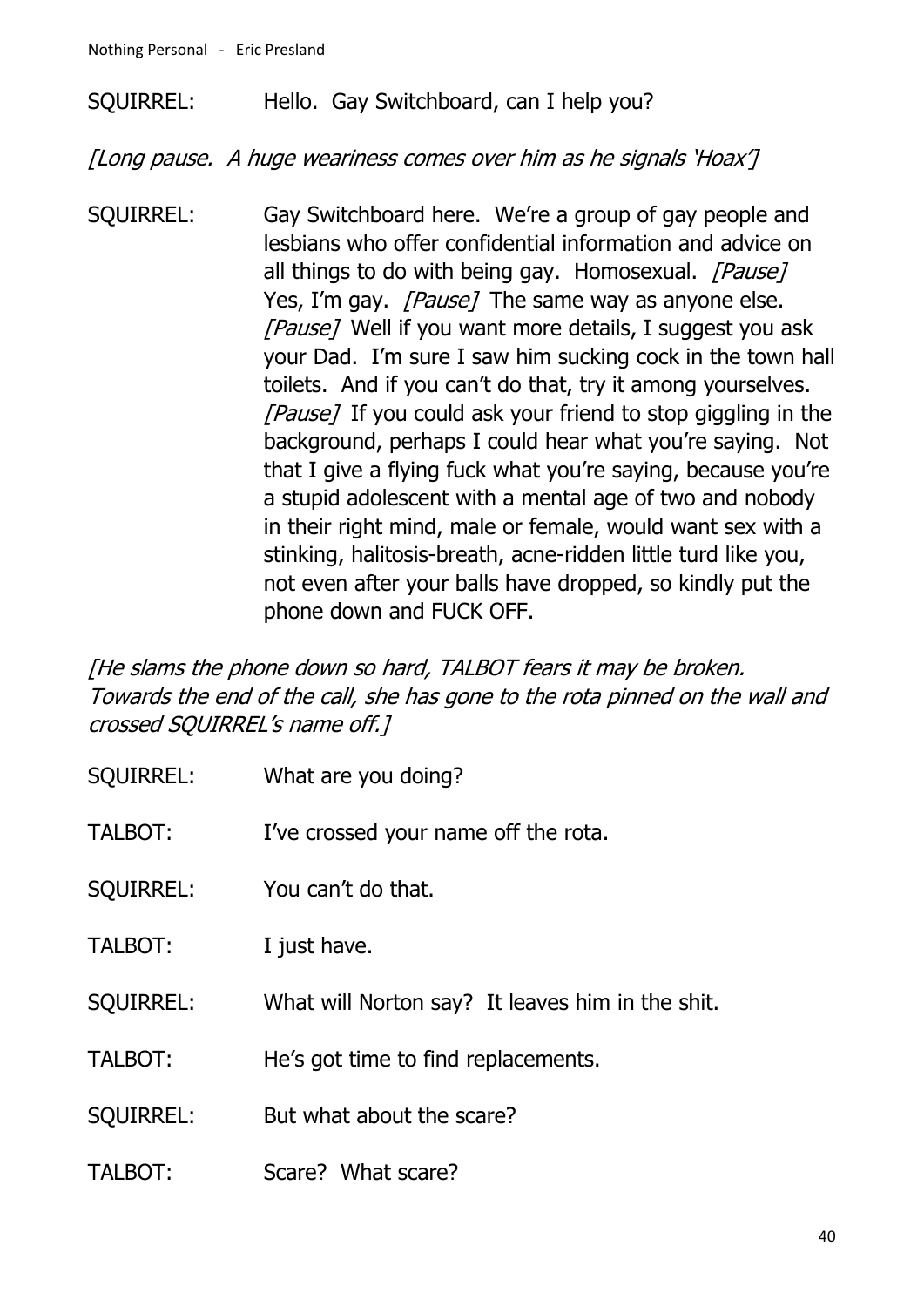Nothing Personal - Eric Presland

| <b>SQUIRREL:</b> | You know. The creepy calls. The Front calls.                                                            |
|------------------|---------------------------------------------------------------------------------------------------------|
| TALBOT:          | Oh that scare! You're exaggerating.                                                                     |
| <b>SQUIRREL:</b> | We agreed to double up on the rota. I offered.                                                          |
| TALBOT:          | You always offer. And now I've un-offered you. I'm not<br>having you crack up on me. I hate ill people. |
| [Phone rings.]   |                                                                                                         |

SQUIRREL: Hello, Gay –

[He holds the phone away from him and winces. Puts it down again. Takes a cigarette. His hands are shaking badly.]

| TALBOT:                            | What was that? |                                                          |
|------------------------------------|----------------|----------------------------------------------------------|
| SQUIRREL:                          |                | Those kids again. "Fucking queer bastard". Et cetera.    |
| TALBOT:                            |                | <i>Taking his hands</i> ] They're only kids on the phone |
| $I$ Crodually he stans shaking $I$ |                |                                                          |

[Gradually he stops shaking.]

TALBOT: I'll get the coffee.

[She exits. SQUIRREL opens the log book and starts to make up statistics from it on a table. He pauses to read the odd entry. Suddenly he jumps up again, angry, and puts his name back on the rota. Pauses and puts it down again a couple of times more for good measure. The phone rings again.]

SQUIRREL: Hello, Gay Switchboard. [Sudden, total concentration] And how long have you been feeling like this? [Pause] That's a long time. But this is the first time you've  $-$  well, you've done the right thing. [Pause] Yeah, I know exactly how you feel. Feels pretty lonely, doesn't it. I used to be exactly like you. You're not the only one, see? There are thousands and thousands of people feeling the same sort of thing. They get over it and meet people and lead happy lives. [Pause]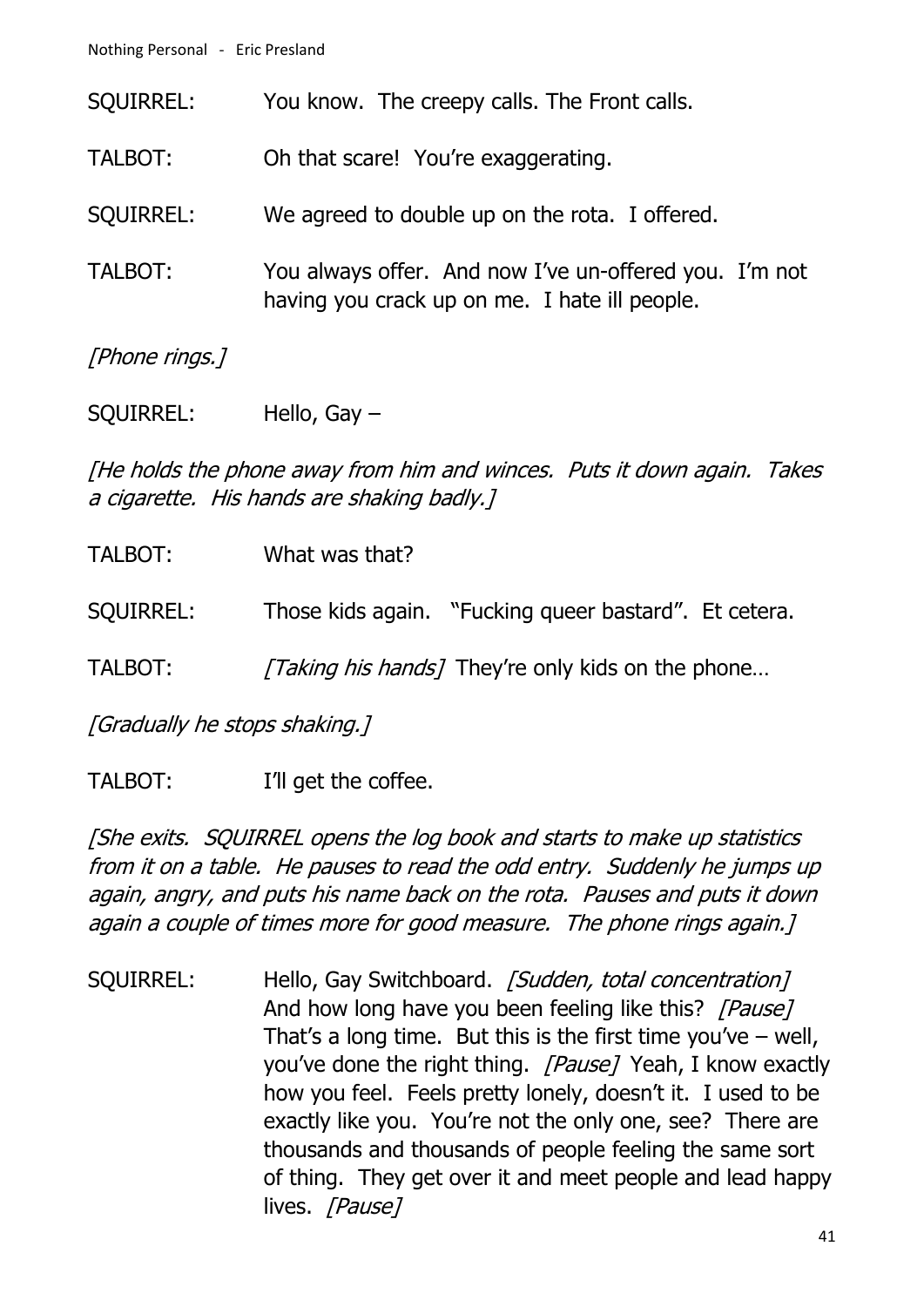You couldn't? Why not? All it needs is confidence. Once you've met a few people, you'll feel better about going out and so on. We can help you make friends, take you around so you're not thrown in at the deep end…

[The lights fade and return to indicate the passage of time. Perhaps a wall clock indicates ten minutes have passed.]

SQUIRREL: ... Yes, I can see that would be a problem. [Pause] Could you tell them? Do you know how they'd react? What do they say when they see us on television? [Pause] No, I wasn't really thinking of Larry Grayson. Are you like Larry Grayson, you don't sound like him. Well, there you are then. *[Pause]* I'm not suggesting you rush it, telling your parents is tricky... [Pause] Why should they suspect? Have you got any reason to think they do? [Pause] A lot of people don't get married till they're well into their thirties. A lot of people never get married at all. [Pause] They keep badgering you about it… How would you feel about leaving home? It would make life easier. [Pause] Well, how old are you? [Pause] Most people would have left by  $-$  [Pause] I see. But sometimes you have to think of yourself. Is what I'm saying any use to you?

[Lights fade and return again.]

SQUIRREL: No, I really wouldn't advise that. It's a really nasty treatment, and the success rate is very low. All it does is stop you behaving like that, doesn't stop your feelings. [Pause] There are no 'cures'. Cure you from what? It's not an illness.

[There is a very soft knock at the door.]

SQUIRREL: No, it's just the roof creaking. We're in a very old building. Don't worry, nobody can hear us. What were we saying? Oh yes. Do you feel ill? Are you covered in spots or lumps or something? Does your mind feel ill? You can think for yourself, can't you? You've got a good job, good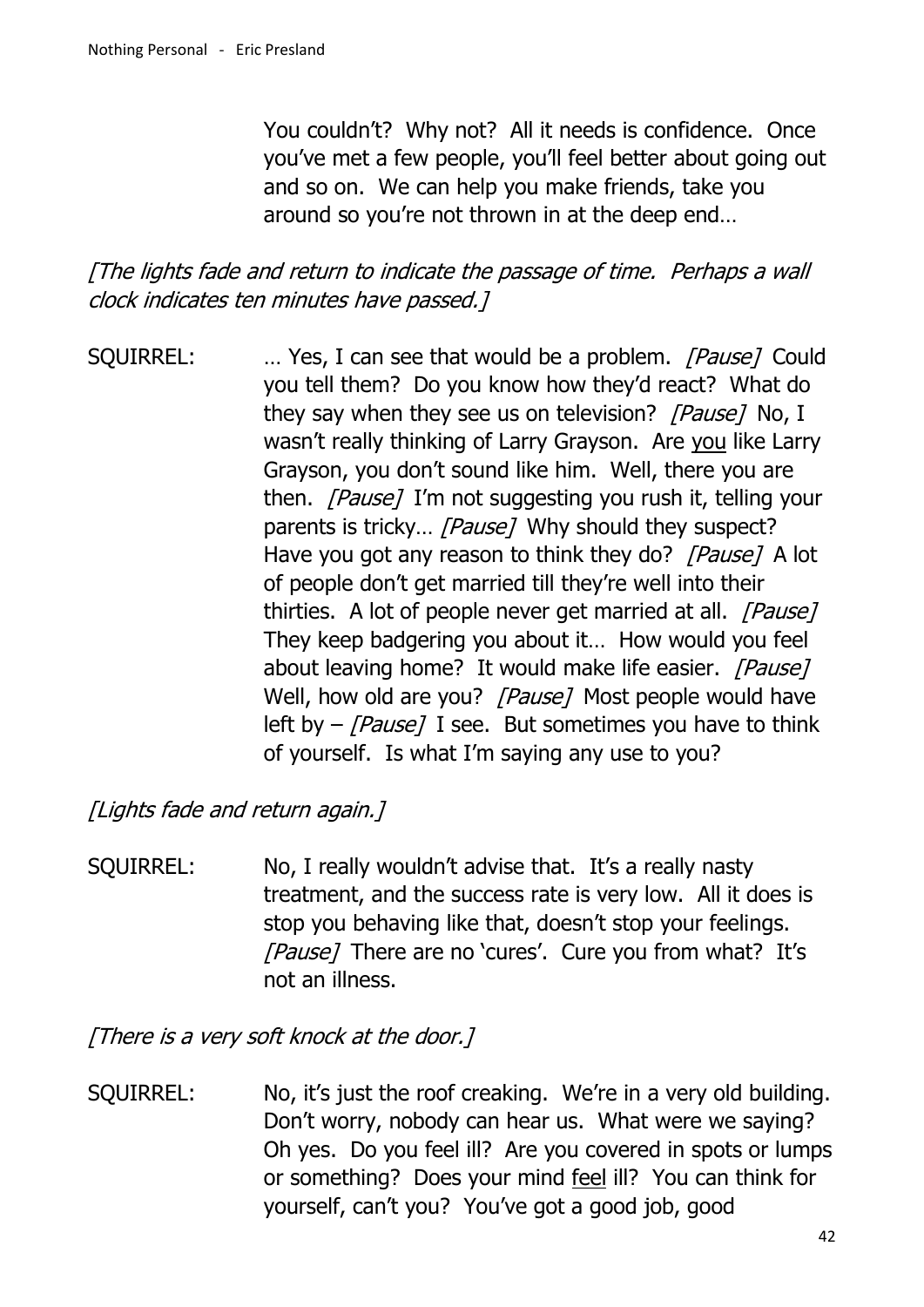prospects... You don't get uncontrollable fits. So where are you ill? [Pause] Of course I'm right. Yes, you are different, but only in that one thing, which isn't so very different at all. And there's lots of people who are different in the same way, if you'll only give yourself the chance to meet them. We've got a Gay Centre in this city, did you know that?

[Lights fade and come back again. Another fifteen minutes have passed.]

SQUIRREL: So there's lots going on. Would you like me to tell you where the Gay Centre is? [Pause] Oh you wouldn't have to do that. I could come in with you and show you around, sort of hold your hand – not literally, of course! [Pause] Would you like to meet someone first and have a talk about it? [Pause] I know it's not easy on the phone. [Pause] Yes, I'd meet you. I don't think you're a failure. [Pause] Squirrel. Yes, I know. It started as a sort of nickname but then it stuck. I never use my real name any more. Roger? OK, Roger, how do you feel about meeting up in a pub? - Oh sorry, you don't drink, do you? What about a café or something? No, not a gay café, we don't have that here. [Pause] If anybody does see us, we're just a couple of blokes having a cup of tea in a café. Where's the harm in that? [Pause] OK, I could meet you outside, we could walk around a bit. [Pause] What do you mean 'odd'? I haven't got two heads or anything….

[Lights fade and come back again. The call has been going for nearly an hour.]

SQUIRREL: No, we don't do that. Sorry. [Pause] Don't you see, meeting up in private houses lays us open to  $-$  no, there's nothing wrong with you, you have a lovely voice. Of course I like you. [Pause] Yes, I understand how you feel. [Pause] There's really no need to cry, it's not hopeless. [Longer pause] Is that really the only way? I have to tell you, I'll be inviting someone else. Another Switchboard volunteer, a friend of mine, so you can meet both of us. Is that OK?...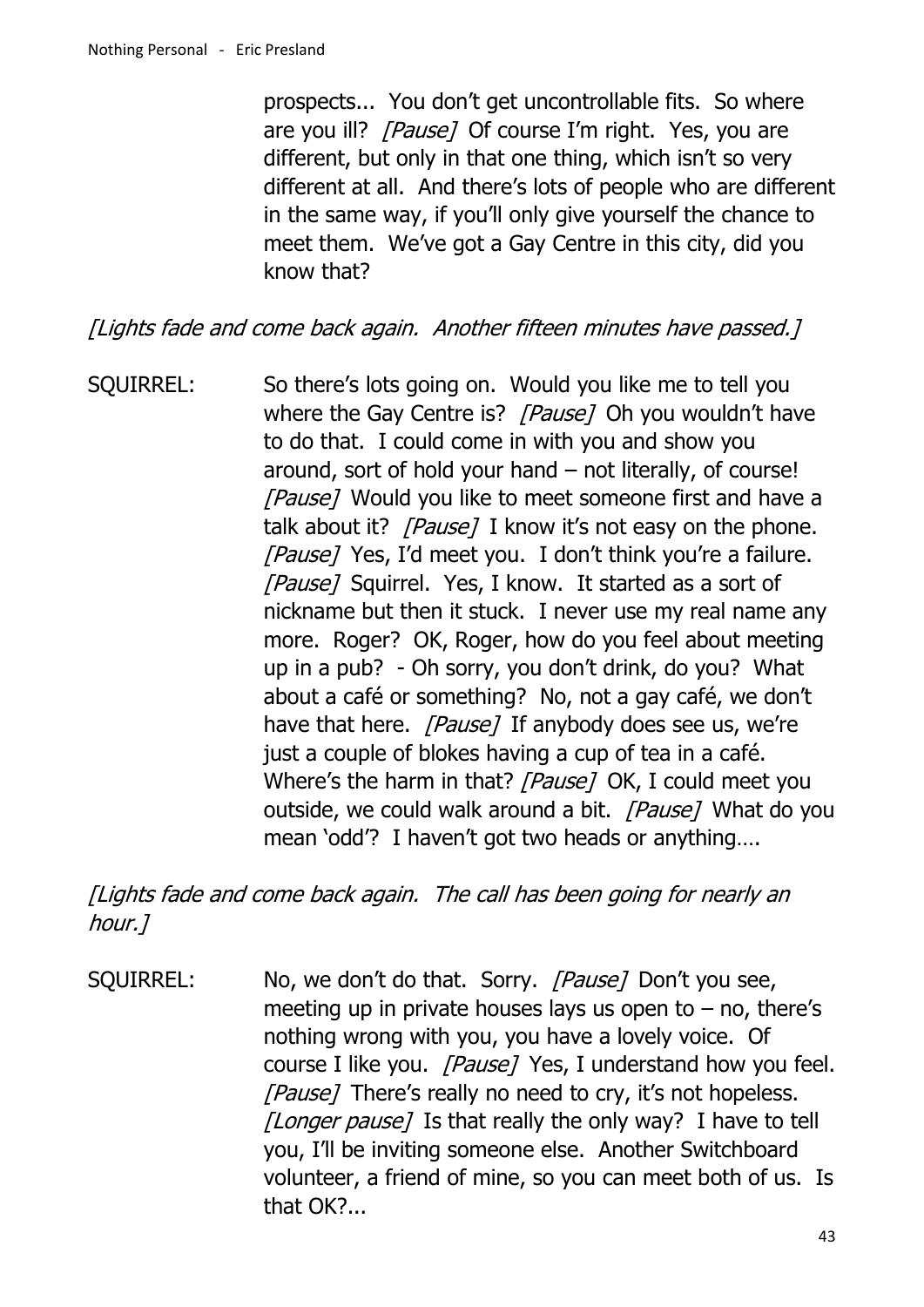[Lights fade again and return only a short time later.]

SQUIRREL: So you've got the address. You'll know you're nearly there when you pass the chip shop. OK, I look forward to meeting you. [Pause] Stupid of me. When, yes, when! [Pause] Well, I do quite a lot of work here, which means most evenings are tied up.

[Pause. He is flicking through the Switchboard diary. It is difficult to find an evening.]

> Yes I know you work. What about weekends? [Pause] Couldn't you skip church once? Or the garden centre? [Pause] No, I didn't mean that, of course I want to meet you. [Sighs] What about Wednesday? Shall we say Wednesday? Eight o'clock?

[He finally puts the phone down. He is wrung out.]

| <b>SQUIRREL:</b> | <i>[Calls]</i> You can come in now.                                                                                                 |
|------------------|-------------------------------------------------------------------------------------------------------------------------------------|
| TALBOT:          | <i>[Entering with coffees]</i> It'll be stone cold by now.                                                                          |
| <b>SQUIRREL:</b> | I love cold coffee. Preferably with skin on top.                                                                                    |
| TALBOT:          | Long call                                                                                                                           |
| <b>SQUIRREL:</b> | Befriending. About thirty $-$ he said $-$ lives with parents<br>blah blah. Just needs someone to sweep the junk out of<br>his head. |
| TALBOT:          | Don't tell me, let me guess. You arranged to meet him<br>Wednesday.                                                                 |
| <b>SQUIRREL:</b> | It was the only night free.                                                                                                         |
| TALBOT:          | It wasn't free. What about me? What about quiche and<br>scrabble?                                                                   |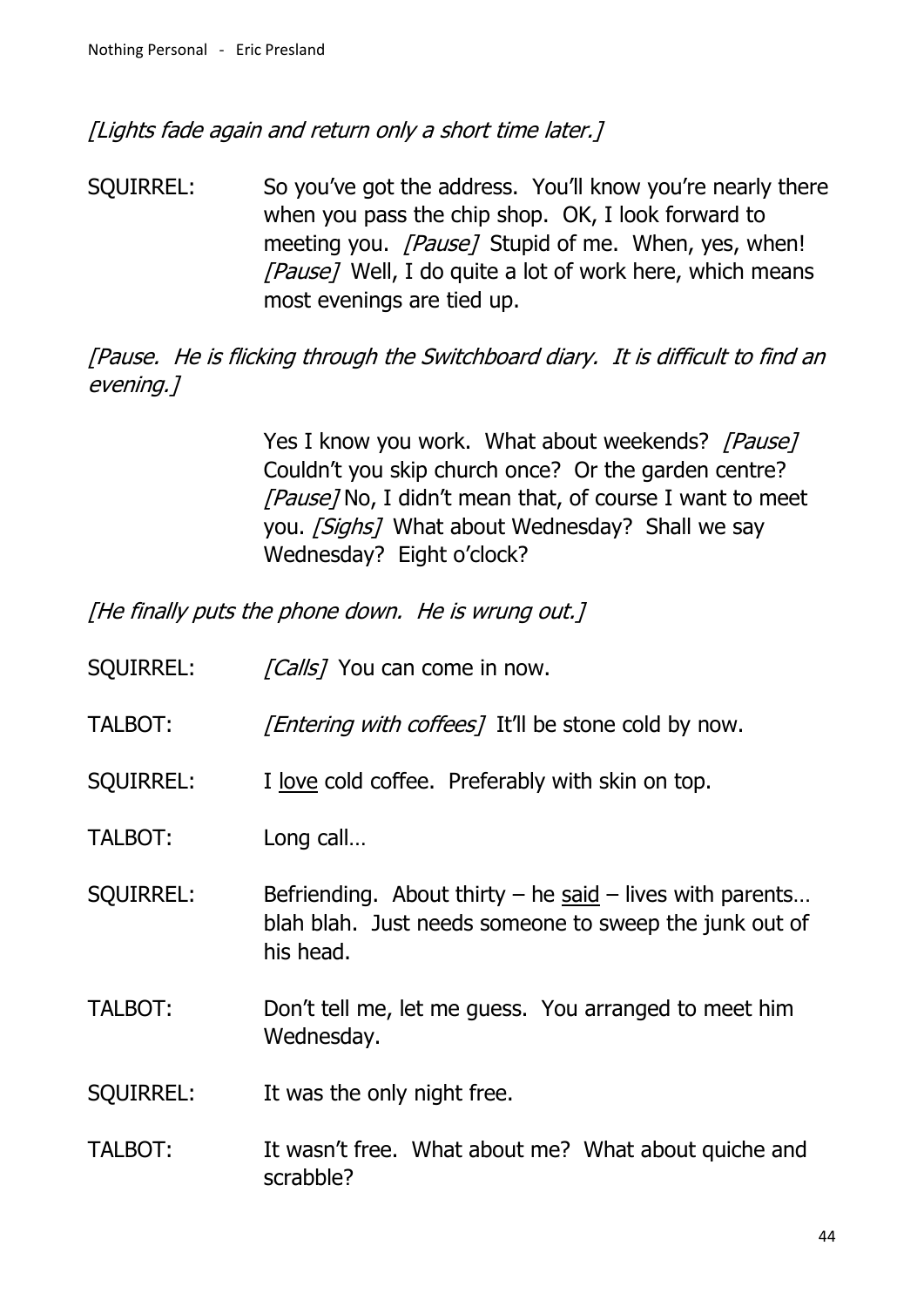- SQUIRREL: I didn't have much choice.
- TALBOT: You had the choice to say no. To say, just for once, I'm important. My best friend Talbot's important. How many have you got on your plate now?
- SQUIRREL: I can't remember.
- TALBOT: Ten, at least.
- SQUIRREL: Never ten
- TALBOT: Count them up. You are hopeless.
- SQUIRREL: He only wants to meet someone
- TALBOT: Then why can't he meet someone else?
- SQUIRREL: Because he knows me know, stupid.
- TALBOT: He knows a sucker when he sees one. Look, it's not just this meeting. It's the follow-up meetings, and taking him here and there, and by the time you've done that, you'll have another two or three on top. It's never ending.

[She sees the rota.]

| TALBOT:          | And you've put your name down on that rota again.<br>Sometimes, David Briggs, I could -                                                |
|------------------|----------------------------------------------------------------------------------------------------------------------------------------|
| <b>SQUIRREL:</b> | Don't call me that.                                                                                                                    |
| TALBOT:          | Sometimes - Miss - David - Briggs - I swear I'll make the<br>best Quiche Lorraine -                                                    |
| <b>SQUIRREL:</b> | <i>[Enjoying this]</i> Without the Lorraine -                                                                                          |
| TALBOT:          | - without the Lorraine $-$ I'll make the best Quiche which is<br>not a Lorraine the world has ever seen, and shove it up<br>your arse! |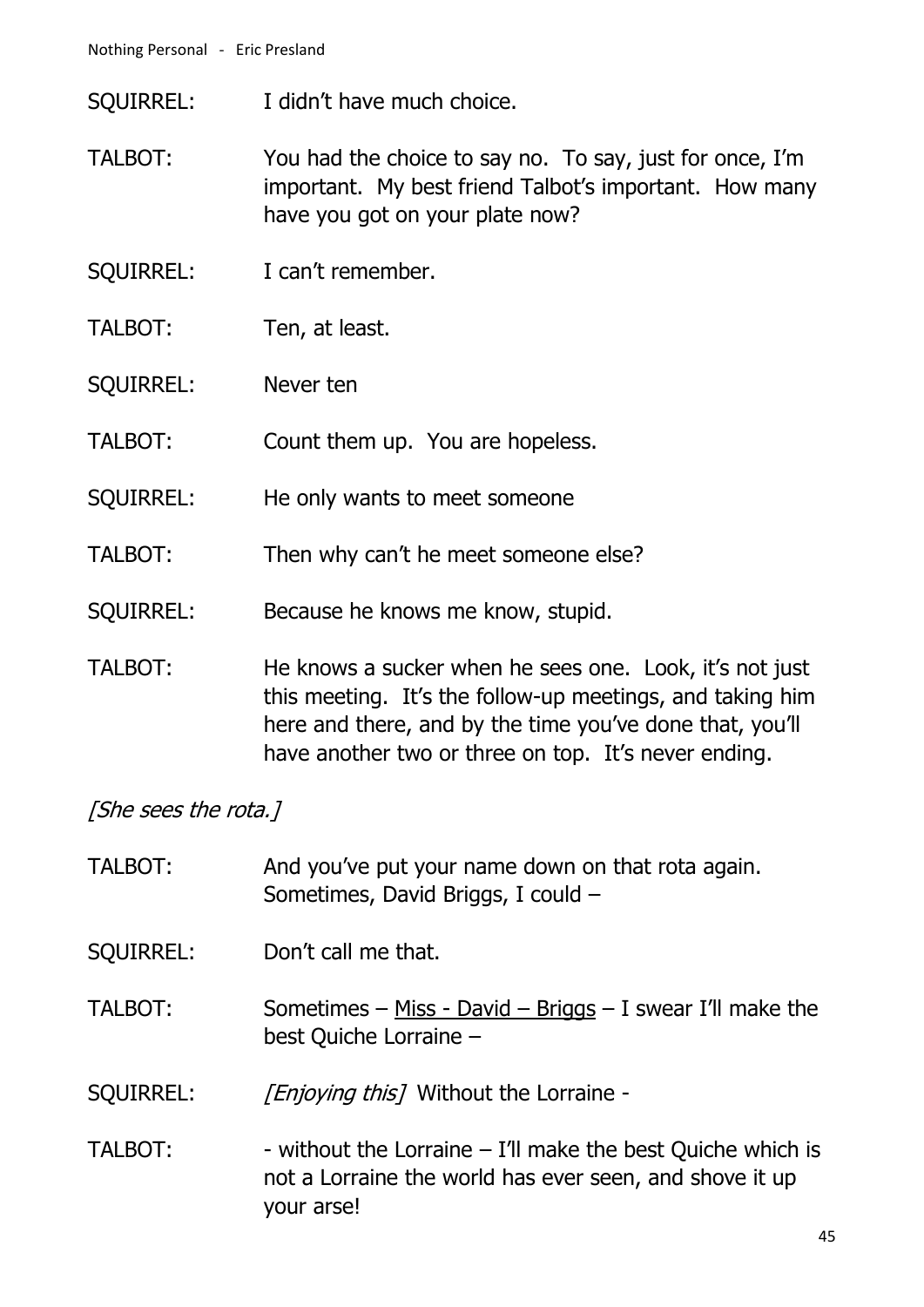SQUIRREL: Mmm. Interesting…

[She wrestles with him. They are both giggling.]

| TALBOT:          | Will you take your name off that rota?                                                            |
|------------------|---------------------------------------------------------------------------------------------------|
| <b>SQUIRREL:</b> | No!                                                                                               |
| TALBOT:          | I'll break your arm.                                                                              |
| <b>SQUIRREL:</b> | I don't care if you bit my balls off.                                                             |
| TALBOT:          | Take your name off that rota                                                                      |
| <b>SQUIRREL:</b> | Shan't. Can't make me.                                                                            |
| TALBOT:          | If you don't take your name off that rota, I'll never speak<br>to you again.                      |
| <b>SQUIRREL:</b> | Don't tempt me.                                                                                   |
| TALBOT:          | Pig!                                                                                              |
| <b>SQUIRREL:</b> | Cow!                                                                                              |
| TALBOT:          | I warn you, I'll make a list of all the dates you're on, and<br>I'll jam the lines all evening.   |
| <b>SQUIRREL:</b> | I'll hang up on you.                                                                              |
| TALBOT:          | You never hang up on a caller.                                                                    |
| <b>SQUIRREL:</b> | You're not a caller, you're a nutcase.                                                            |
| TALBOT:          | I could kill you! [She gives up.] Where are you meeting<br>him? Maybe you can come to me after -? |
| <b>SQUIRREL:</b> | He's coming round to me.                                                                          |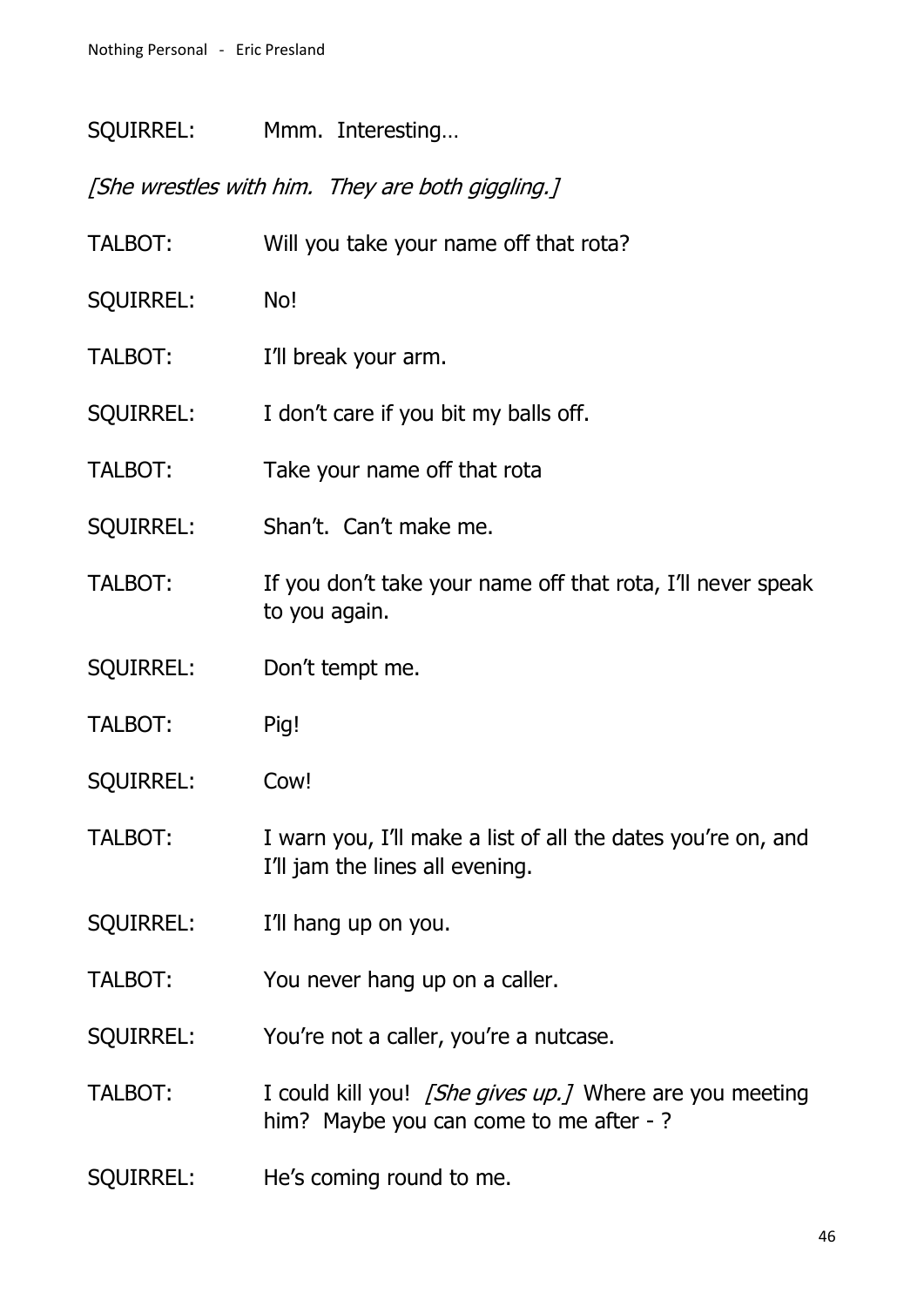- TALBOT: Jesus, Squirrel. What are you thinking of?
- SQUIRREL: I honestly didn't think he'd go anywhere else. I tried all the usual choices. It was that or lose him.
- TALBOT: You should have talked to him some more.
- SQUIRREL: I ran out of talk. I'm so tired tonight.
- TALBOT: [Ironic] I wonder why.
- SQUIRREL: I'll get Julian to meet him with me. He's not doing anything Wednesday, he won't mind.
- TALBOT: If you can prise him away from some horny student or other.
- SQUIRREL: Sometimes you have to break rules.
- TALBOT: You do need a break. Badly.
- SQUIRREL: I'll survive. Someone's got to fill the holes.
- TALBOT: Why don't you leave that to the dykes? We're good at filling holes.
- SQUIRREL: I can't believe you said that.
- TALBOT: It's all the time I spend with gay men.
- SQUIRREL: I'll tell on you!

#### [They have relaxed.]

| <b>SQUIRREL:</b> | What's the time?                    |
|------------------|-------------------------------------|
| TALBOT:          | Half nine. Only half an hour to go. |
| <b>SQUIRREL:</b> | With any luck the rush is over.     |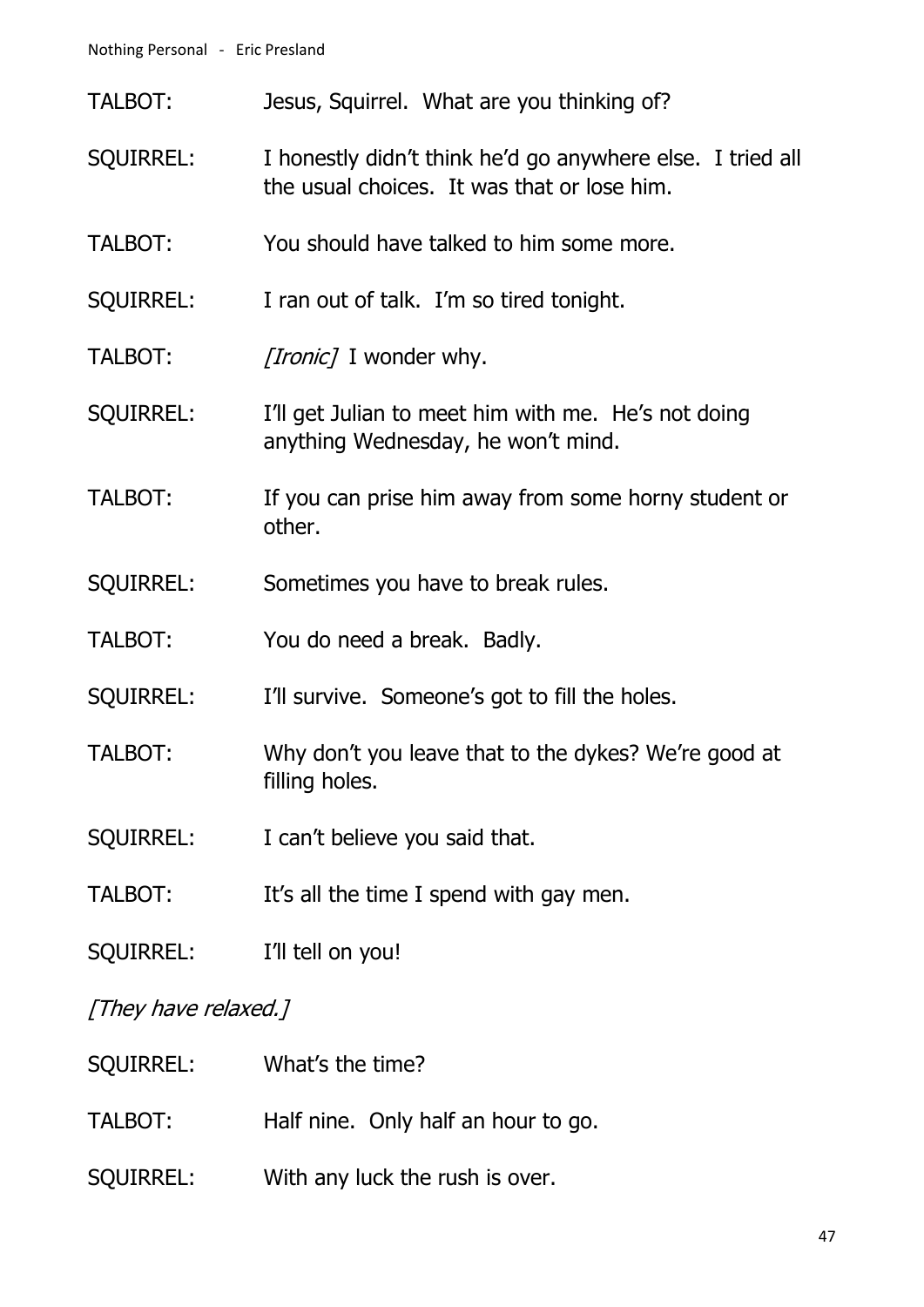TALBOT: I've told you not to say things like that.

[They both look at the phone.]

| <b>SQUIRREL:</b> | See? Superstitious old codswallop.                  |
|------------------|-----------------------------------------------------|
| [They relax]     |                                                     |
| TALBOT:          | So you're not going to take your name off the rota? |
| <b>SQUIRREL:</b> | No. But I won't put down for any more.              |
| TALBOT:          | Promise?                                            |
| <b>SQUIRREL:</b> | Promise.                                            |
|                  |                                                     |

[The phone rings]

SQUIRREL: Fuck.

TALBOT: Told you so, *[Picks up the phone.]* Hello, Switchboard, can I help you. [Pause] From London? Well, I think you'll find it a bit dull round there by contrast. [Pause] I'll see what there is. Can you hang on a second? Thank you.

[She thumbs through files.]

TALBOT: You've got a choice of two groups really. Depends on your political outlook. How do you feel about Lesbian Feminists? Oh, good. Me too. In that case, there's a nice little nest of radical dykes about ten miles from you – do you have a car? Oh, pity. Well, what say I give them your number, and maybe they can get in touch with you and arrange something? There's a couple of cars in the group, I think. Will you give me your number? Your number? [Pause] What? Oh, sure I am. Hundred percent certified lesbian. This number's only staffed by gays.

[There is a long silence, in which TALBOT is first worried then stunned. She drops the phone back on the receiver. SQUIRREL leans towards her.]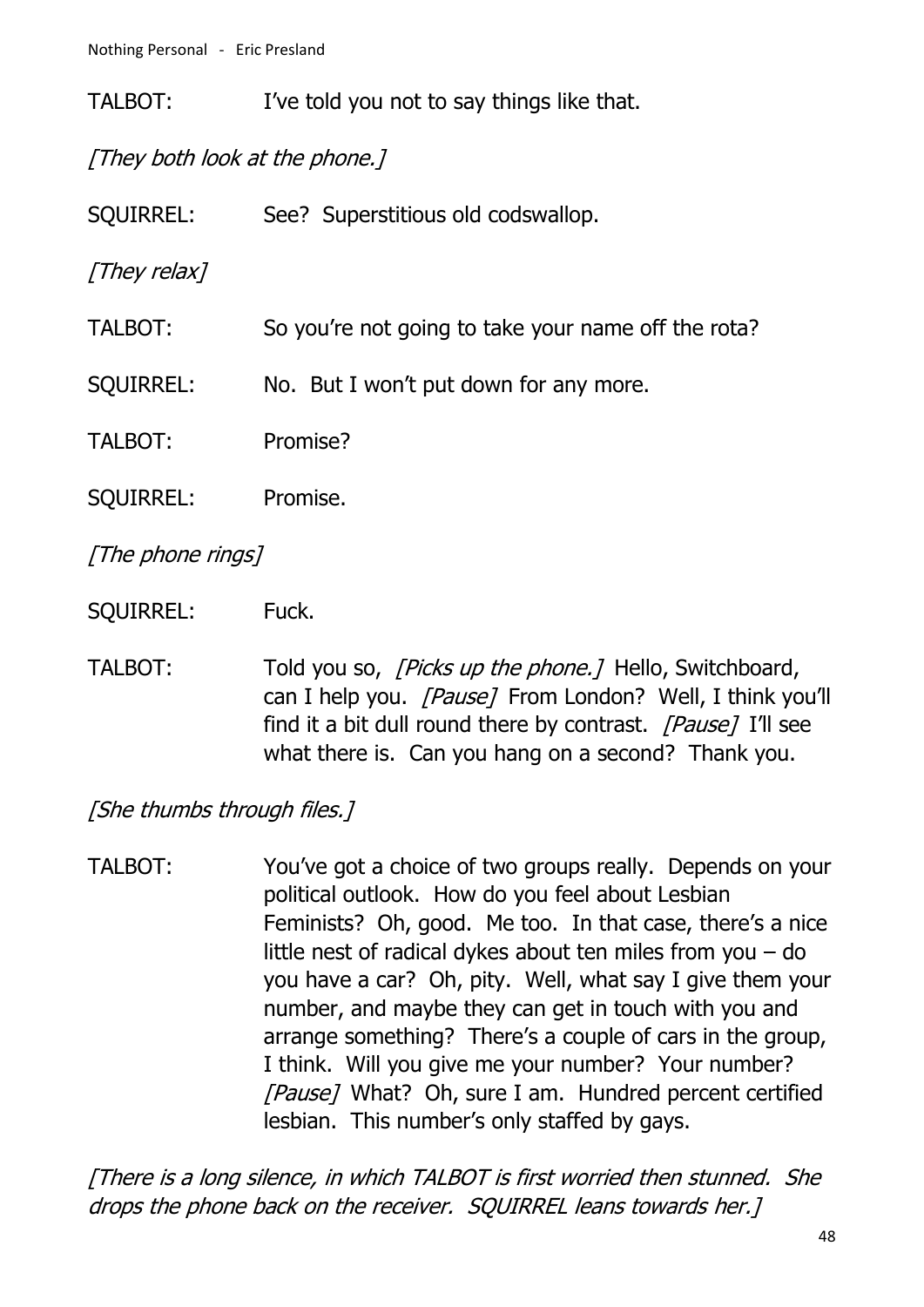| <b>SQUIRREL:</b> | What happened?                                                                                                                                                                                                                                                                                 |
|------------------|------------------------------------------------------------------------------------------------------------------------------------------------------------------------------------------------------------------------------------------------------------------------------------------------|
| TALBOT:          | Hold my hand. [He does so.]                                                                                                                                                                                                                                                                    |
| <b>SQUIRREL:</b> | What is it, sugar?                                                                                                                                                                                                                                                                             |
| TALBOT:          | "The tide is rising that will sweep you and all your filthy<br>pervert friends back where you belong. The smoke will<br>choke you, the fire will burn you"                                                                                                                                     |
| <b>SQUIRREL:</b> | It's them again. That's the way they do it.                                                                                                                                                                                                                                                    |
| <b>TALBOT:</b>   | One minute we were just chatting, and she seemed really<br>nice, we were on the same wavelength, you know? And<br>then - She didn't shout or anything. It was all so quiet.<br>She just went $-$ hard. Quiet and hard. She meant it,<br>Squirrel. Like she was certain it was going to happen. |
| <b>SQUIRREL:</b> | I know, I know.                                                                                                                                                                                                                                                                                |
| TALBOT:          | It was like a spider suddenly crawling out of the earpiece.                                                                                                                                                                                                                                    |
| <b>SQUIRREL:</b> | Don't $-$                                                                                                                                                                                                                                                                                      |
|                  |                                                                                                                                                                                                                                                                                                |
| TALBOT:          | Why didn't you warn me?                                                                                                                                                                                                                                                                        |
| <b>SQUIRREL:</b> | I did mention it. But it's difficult to explain it, how it<br>happens. Nobody understands how it works until they've<br>had one.                                                                                                                                                               |
| TALBOT:          | How long has it been going on?                                                                                                                                                                                                                                                                 |
| <b>SQUIRREL:</b> | Three weeks, on and off.                                                                                                                                                                                                                                                                       |
| TALBOT:          | How many have you had?                                                                                                                                                                                                                                                                         |
| <b>SQUIRREL:</b> | About six.                                                                                                                                                                                                                                                                                     |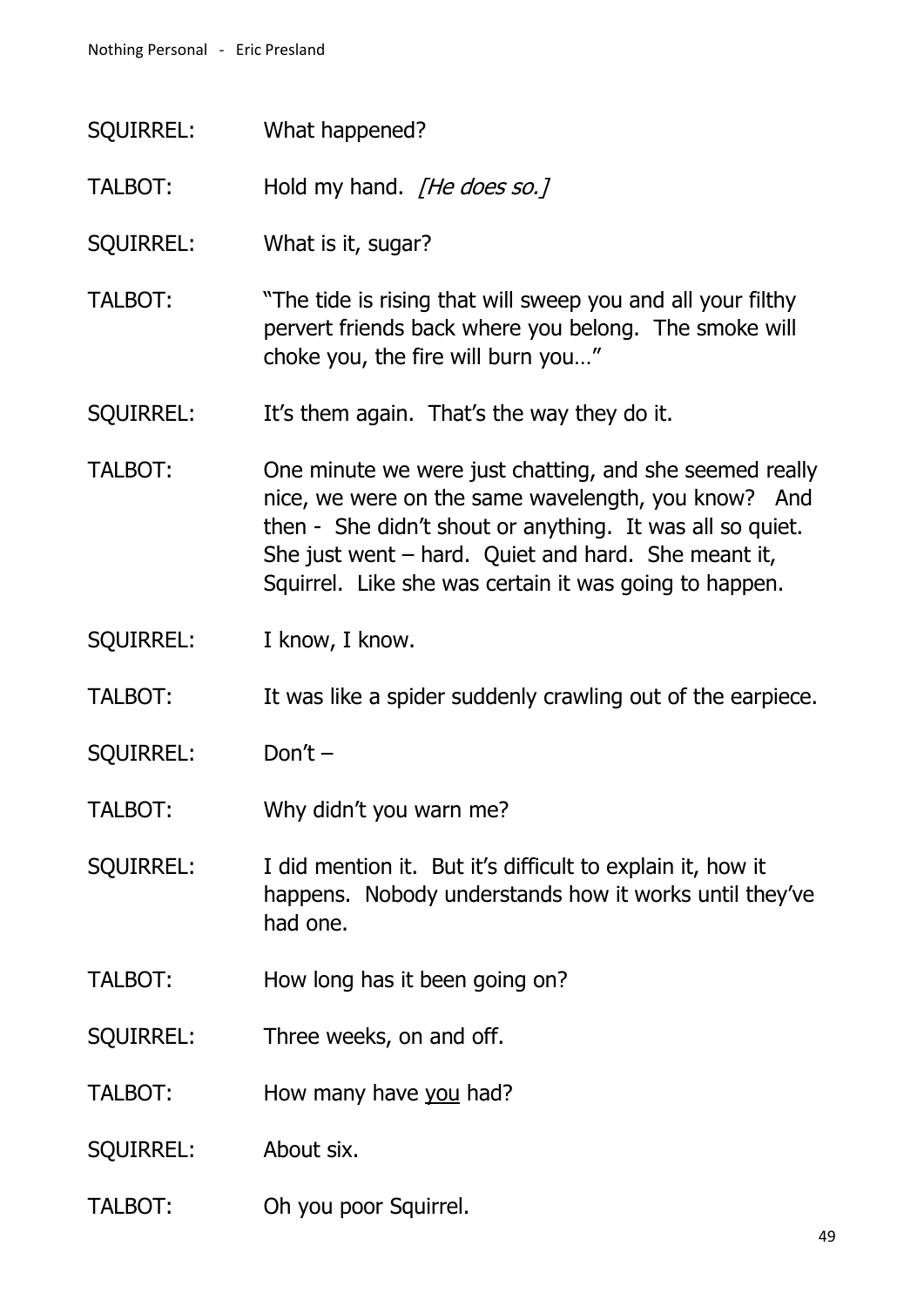[She hugs him, ruffling his hair.]

SQUIRREL: [After a long pause.] Remind me to ring Julian about Wednesday. And to get some more stickers.

[Suddenly determined]

SQUIRREL: I'm gonna plaster stickers all over this bloody city tonight.

## **LIGHTS FADE TO BLACKOUT**

## **END OF ACT ONE**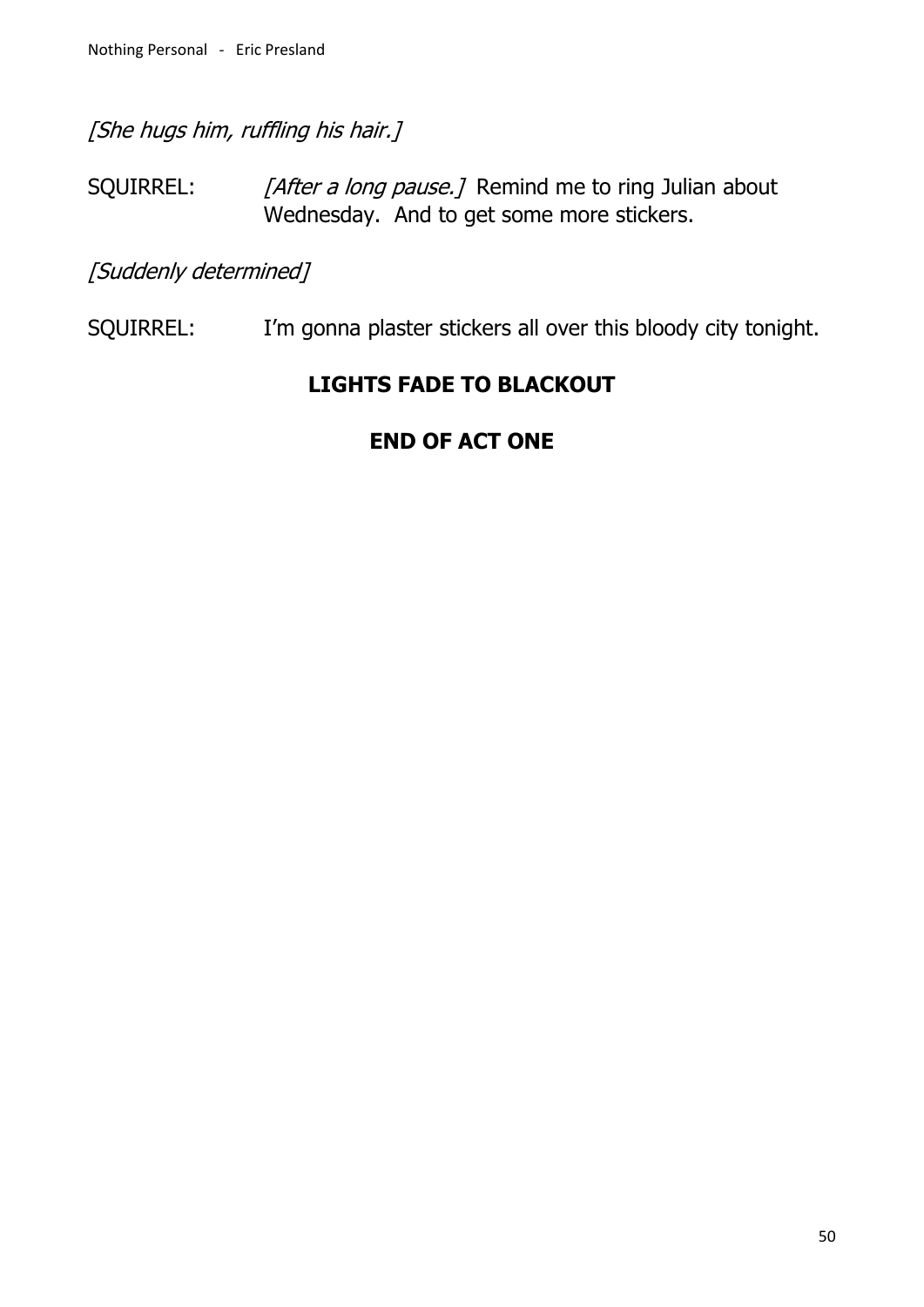### ACT TWO

### Scene One

[SQUIRREL's flat. Wednesday night. Litter everywhere. Décor suggests someone whose tastes and attitudes were formed in the late 1960s. Fire on. Pink Floyd's 'Dark Side of the Moon' plays softly in the background. SQUIRREL has fallen asleep in a chair. Bell rings. He wakes up, looks at the clock.]

SQUIRREL: Fuck!

[He hurriedly heaps papers etc behind the chair, switches off the record player. Looks at the time again.]

SQUIRREL: Where the hell is Julian?

[Bell rings again.]

SQUIRREL: OK, I'm coming.

[He goes into the hall. Voices in the hall. Enter ROGER, followed by SQUIRREL. ROGER is in his early thirties, but appears older. He is a flabby, pasty man, with a pudding bowl haircut which his Mum has given him. Badly. There is an aura of despair about him. Negative vibes, awkward, no sense of humour at all. Not attractive in any sense. Cheap clothes from the Littlewood's catalogue, dull and frumpish.]

SQUIRREL: Glad you made it.

ROGER: I turned right at the cinema instead of left. I didn't realise it was a cinema. Not till I was right on top of it. It had funny writing outside.

SQUIRREL: It's an Indian cinema.

ROGER: You got a lot of wogs round here?

SQUIRREL: Please don't use that word. There's quite a lot of Indians. And Bangladeshis. And Sikhs. It's a very mixed area.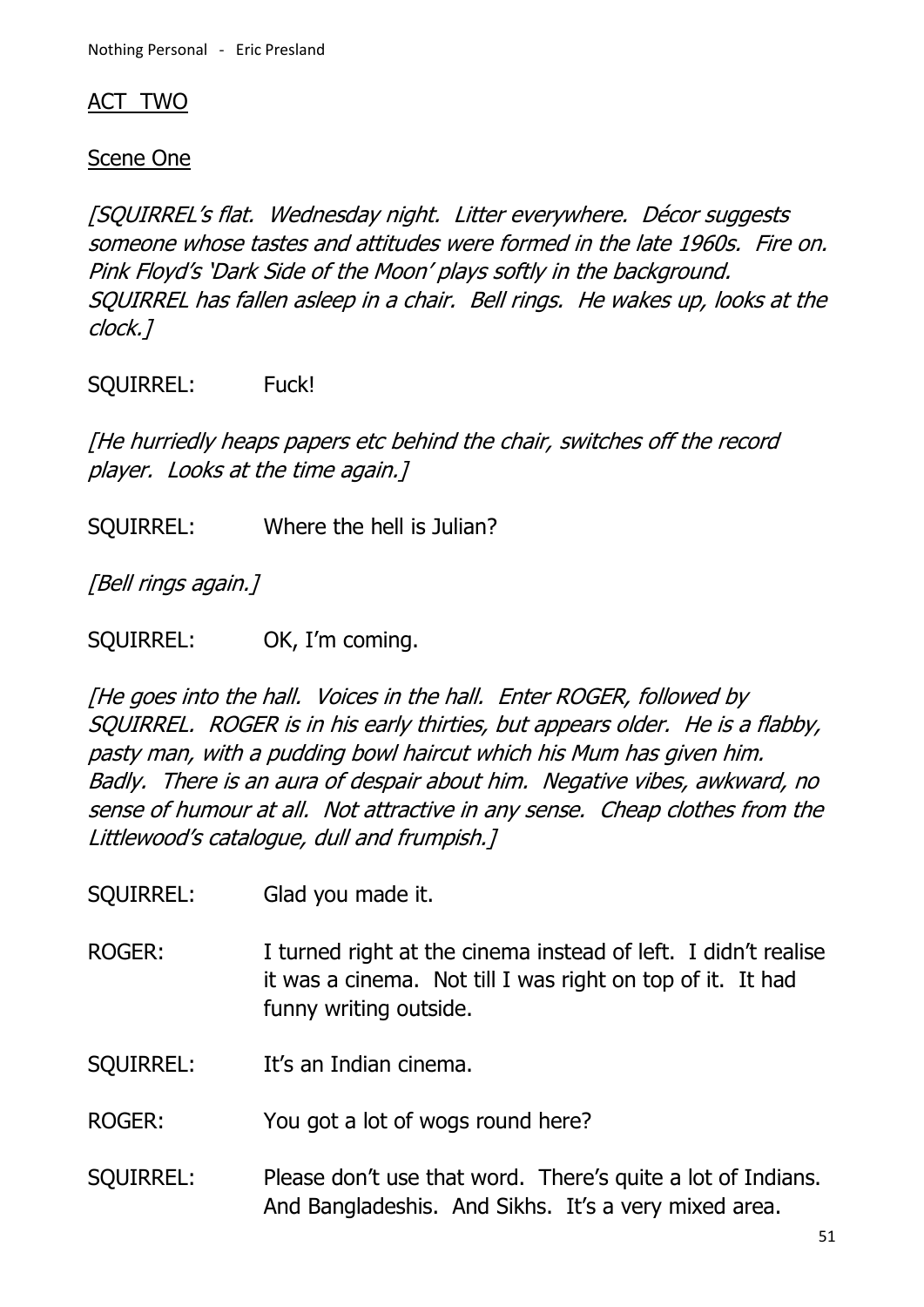- ROGER: I wouldn't like that. All that dirt.
- SQUIRREL: It's no different from –
- ROGER: They smell, they do.
- SQUIRREL: Cooking smells. They use different spices, that's all.
- ROGER: Taking over everywhere. They're taking over our estate too. Our Mum won't go near the corner shop, not since it was taken over by Pakis. And when you read them stories in the papers –
- SQUIRREL: What stories? [Changes his mind, doesn't want to go down that road.] Look, do you mind if we change the subject. We're going to disagree when it comes to politics, I can see that.
- ROGER: I'm not interested in politics. They's all the same, them politicians.
- SQUIRREL: I need to make one thing clear to you. This is my flat, and there are some things I won't put up with, including racist language like that. So please watch what you're saying, or I shall have to ask you to leave.
- ROGER: I knew you wouldn't like me. *[He turns to leave.]*
- SQUIRREL: You don't have to go as long as you promise not to make me upset. I don't want to start by getting angry.
- ROGER: Pardon my French, I'm sure. Sorry I spoke.
- SQUIRREL: As long as you understand.
- ROGER: It was just that cinema. Confused me.
- SQUIRREL: Easily done.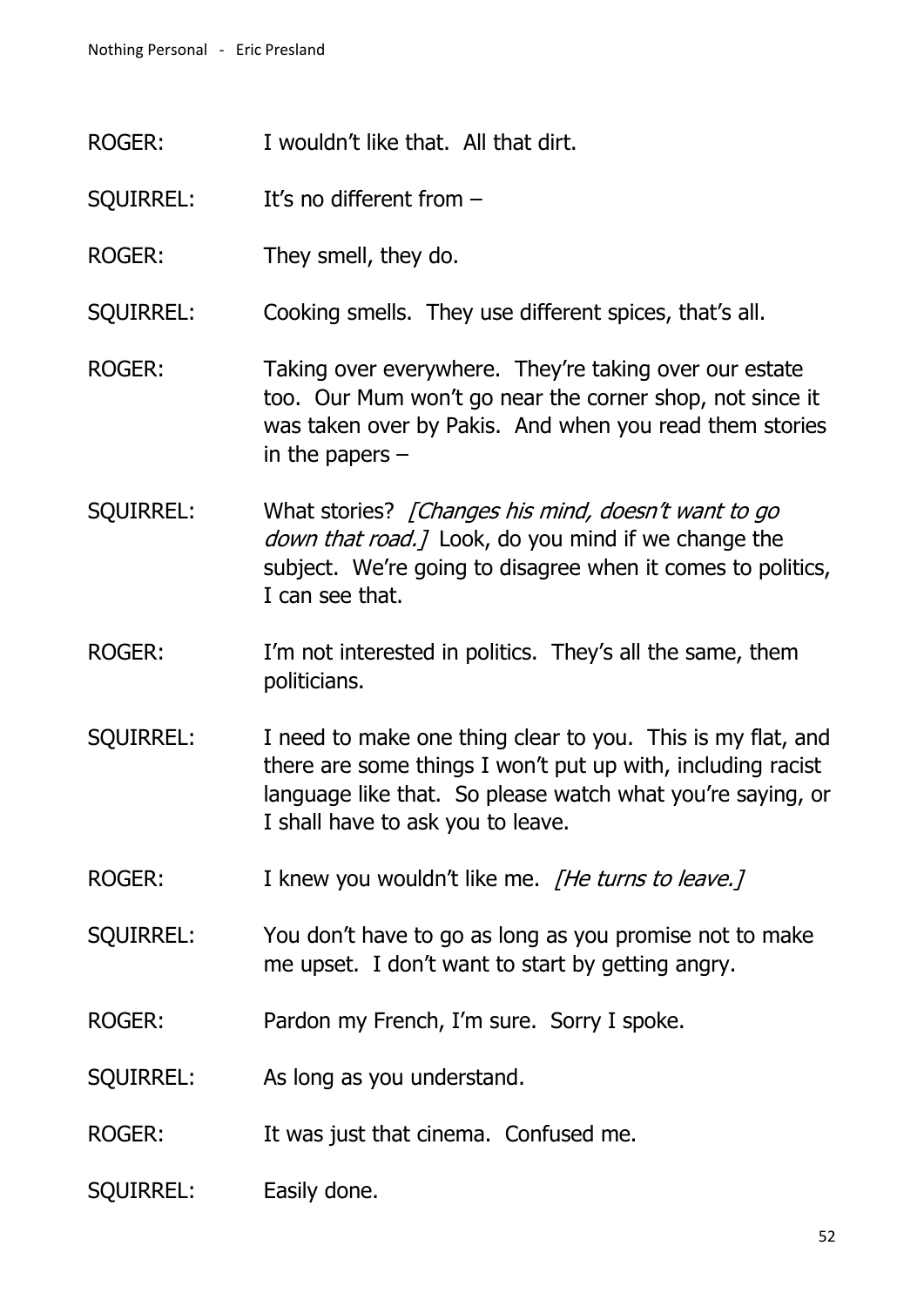ROGER: I forgot which way you said. Sorry.

SQUIRREL: Forget it.

- ROGER: I should have written it down. I thought I should have written it down, but I was scared my Mum might find the bit of paper and – you know.
- SQUIRREL: Well you got here. That's the main thing.
- ROGER: Yes.
- SQUIRREL: Sit down.
- ROGER: Thank you very much.

[He perches primly and uncomfortably on the edge of the armchair.]

| <b>SQUIRREL:</b>    | Tea?                                                                             |  |
|---------------------|----------------------------------------------------------------------------------|--|
| ROGER:              | That would be very nice.                                                         |  |
| <b>SQUIRREL:</b>    | I'm afraid I don't run to coffee. I've given it up since it got<br>so expensive. |  |
| <b>ROGER:</b>       | Oh.                                                                              |  |
| <b>SQUIRREL:</b>    | I've got Camomile or Peppermint.                                                 |  |
| [Roger is confused] |                                                                                  |  |
| ROGER:              | I don't know Is they tea, then?                                                  |  |
| <b>SQUIRREL:</b>    | Yes.                                                                             |  |
| <b>ROGER:</b>       | Don't you drink real tea, then?                                                  |  |
| SQUIRREL:           | They are real tea.                                                               |  |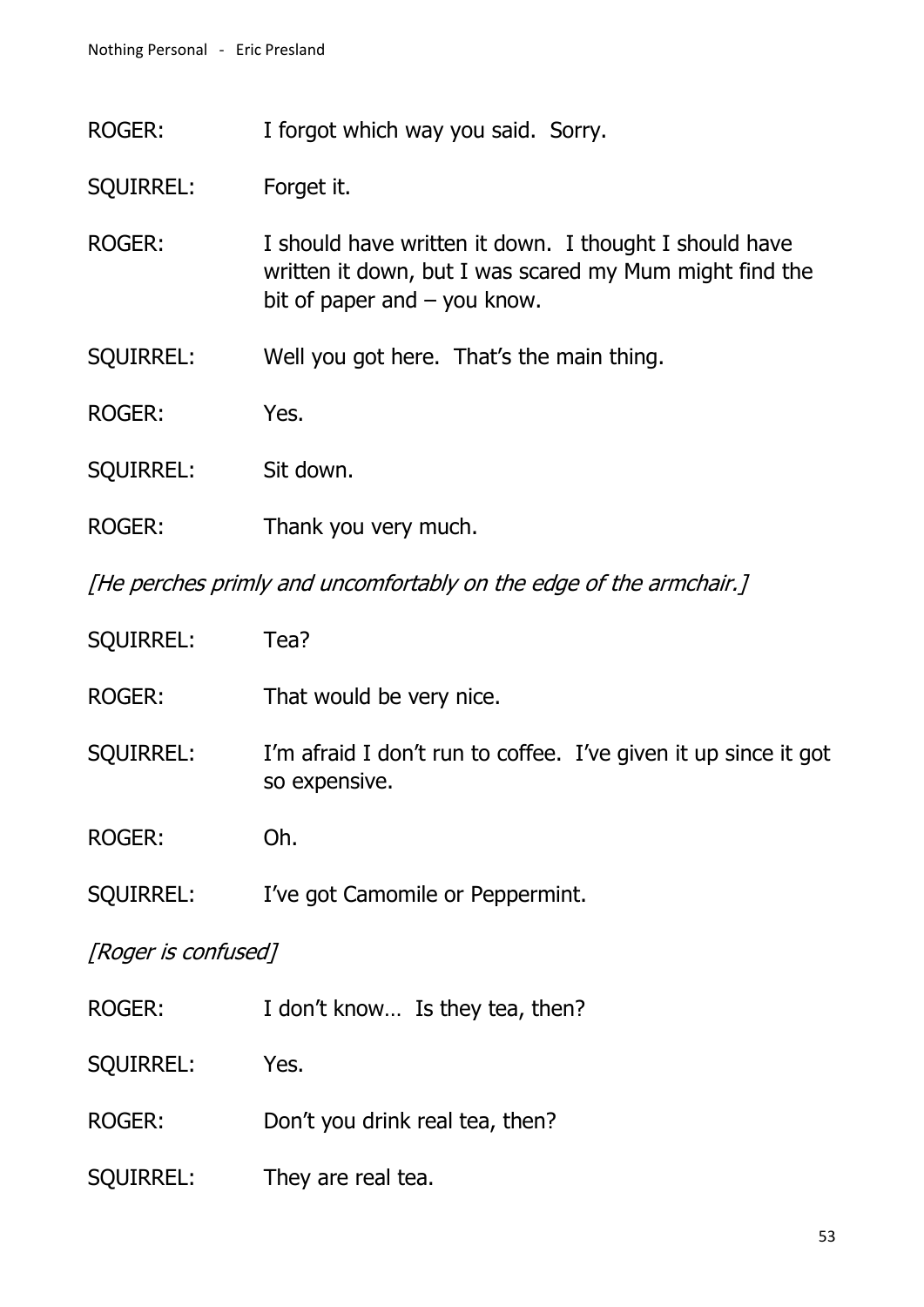- ROGER: Don't you have PG Tips? I like PG Tips. I like the monkeys in the adverts.
- SQUIRREL: That's cruel to the chimps, dressing them in suits.
- ROGER: They's only animals.

[Pause. SQUIRREL considers replying but decides it's not worth it.]

- ROGER: Don't you like real tea?
- SQUIRREL: Oh. I might have some tea-bags somewhere. Just make yourself at home. I'll be right back.
- ROGER: Things are a price now, aren't they?
- SQUIRREL: What?
- ROGER: My Mum says she wonders how she manages to make ends meet.
- SQUIRREL: Oh, yes, terrible. I'll put the kettle on.

[SQUIRREL exits. ROGER looks round. It is the kind of room he's never seen before, and it intimidates him. He looks uncertainly at a psychedelic poster of The Grateful Dead, craning his head to make it out, but not daring to get out of his chair. Re-enter SQUIRREL. ROGER sits back up bolt upright, as if he's been caught doing something he shouldn't.]

- SQUIRREL: It's a leftover from Uni –
- ROGER: Uni -?
- SQUIRREL: College. University. I still keep a few things round me.
- ROGER: It's very unusual. *[He doesn't find college easy.]* I couldn't have anything like that in my room.

SQUIRREL: Why not?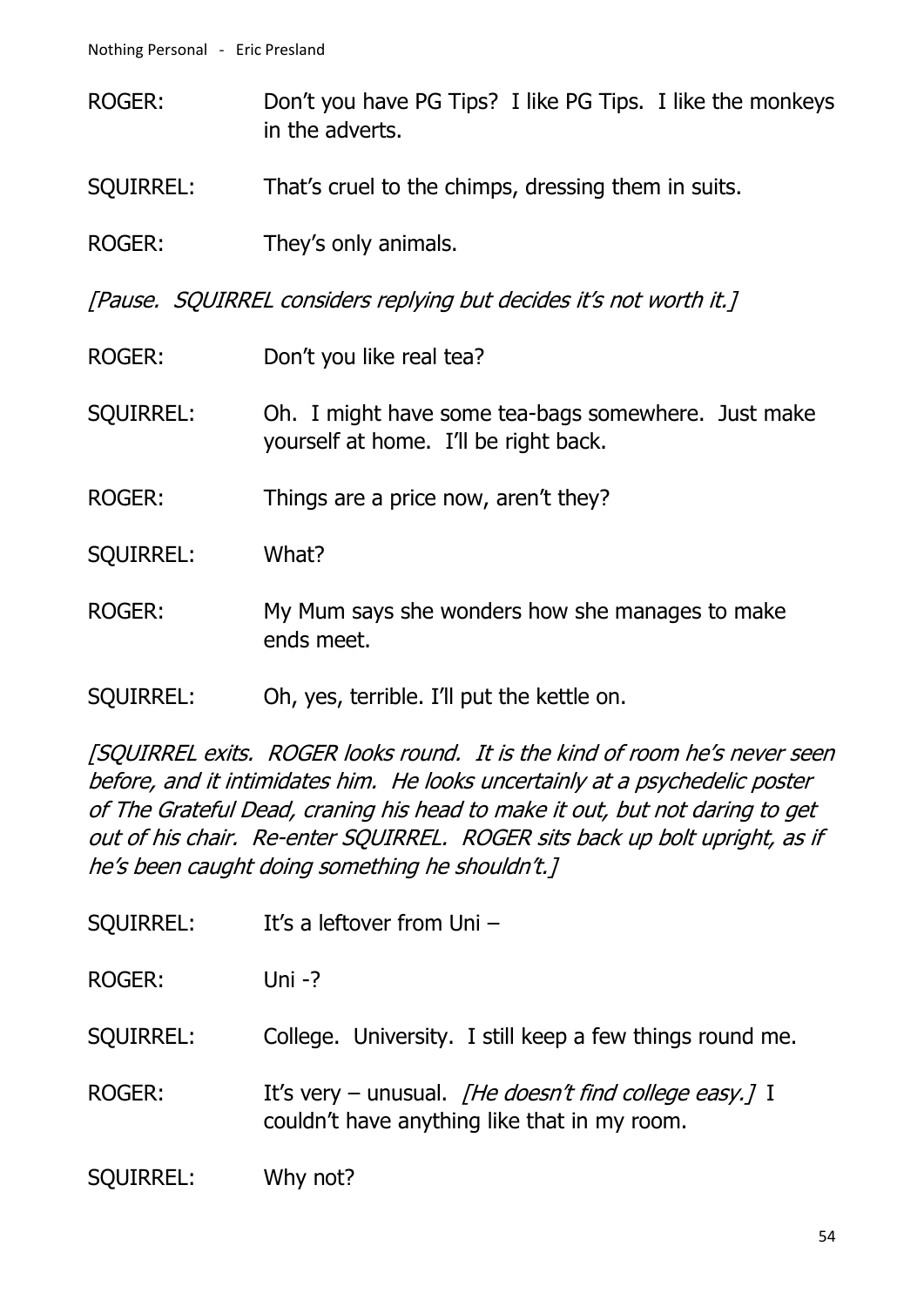- ROGER: My Mum wouldn't allow anything like that in the house.
- SQUIRREL: I don't suppose you'd want it anyway. It's a bit dated.
- ROGER: Is it?
- SQUIRREL: Yes. 1970…
- ROGER: I wish I had a room of my own like this. Where you can put your own things up. Do what you want. You know.
- SQUIRREL: You could if you wanted.
- ROGER: Oh no. It would kill her. She's got A Heart, see. And I'm her Only.
- SQUIRREL: One day maybe. *[Pause]* Sorry it's so untidy. I was going to clean it up before you came, but I just sat down for a few minutes and nodded off. It's a good job you came when you did or I'd have been passed out all evening.
- ROGER: Sorry I was late. I got lost, see –
- SQUIRREL: [Hastily] You said. [Pause]
- ROGER: It's a nice room. It's nice to be untidy in your own room.
- SQUIRREL: I'm not home very much. What about you?
- ROGER: What about me?
- SQUIRREL: I want to know about you. What do you do?
- ROGER: I stay in my room pretty much. I keep myself to myself. They watch telly, mostly
- SQUIRREL: They ?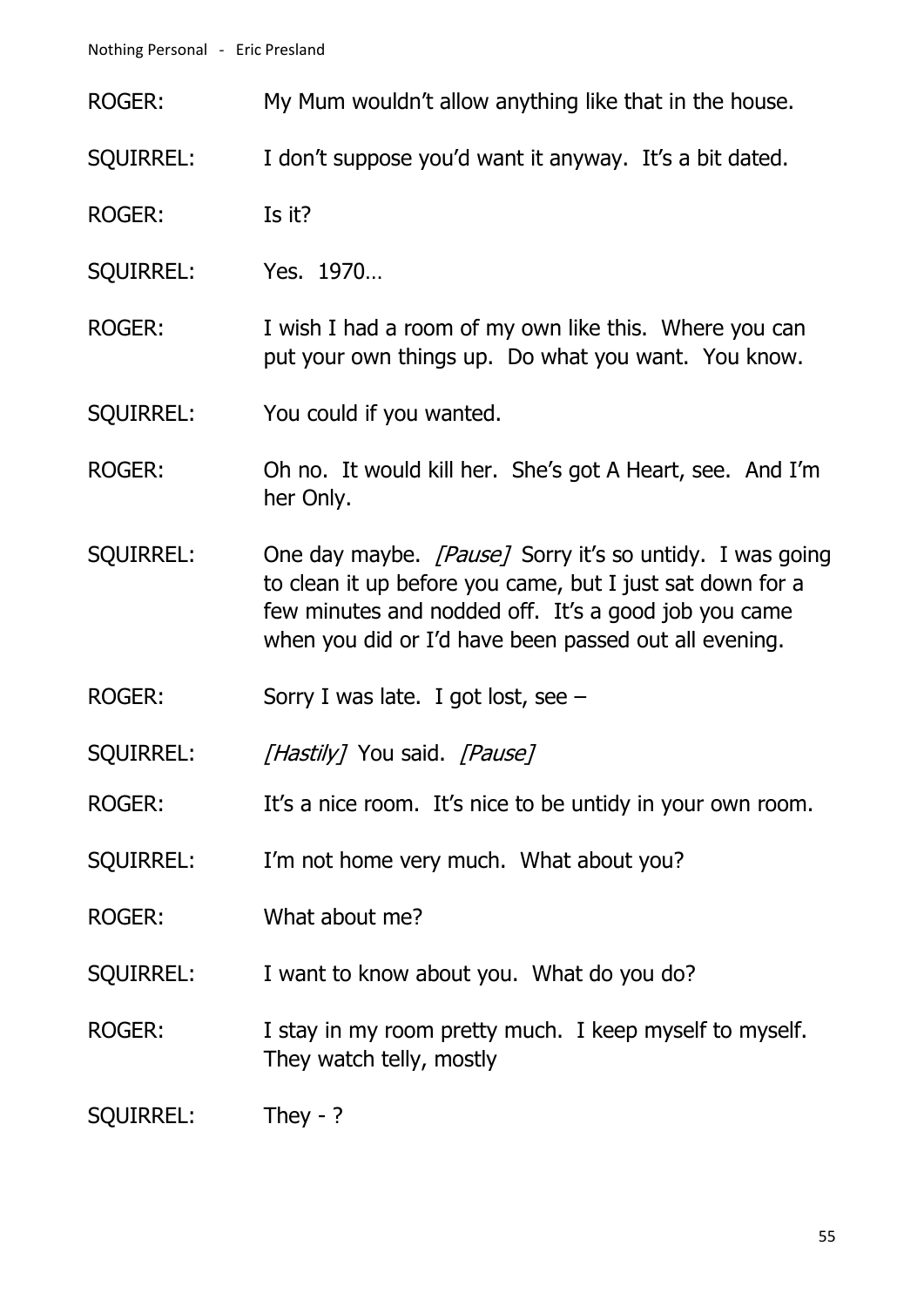- ROGER: My Mum and Dad. Sit there in front of the telly. Sleeping like you. They's quite old. I don't like the telly. Load of rubbish if you ask me.
- SQUIRREL: What do you do?
- ROGER: Nothing much. Sit and think. Read a bit.
- SQUIRREL: You said you liked music.
- ROGER: I listen to a bit of music. Sometimes.
- SQUIRREL: What sort of music do you like?
- ROGER: I like Easy Listening. It's relaxing. Mantovani, you know, Ronnie Aldrich, stuff like that. I like Easy Listening.
- SQUIRREL: Oh. [Pause]
- ROGER: It's the stereo, see. You can hear the stereo, You got to have good Stereo Effect.
- SQUIRREL: [Clutching at straws] Oh yes. You said you were building your own…
- ROGER: That's right. Fancy you remembering that!
- SQUIRREL: How's it coming along?
- ROGER: Oh. OK. [Pause]
- SQUIRREL: How far've you got?
- ROGER: I got the speakers done.
- SQUIRREL: Good, good.
- ROGER: It's the amp that's buggered. Pardon my French.
- SQUIRREL: Not at all.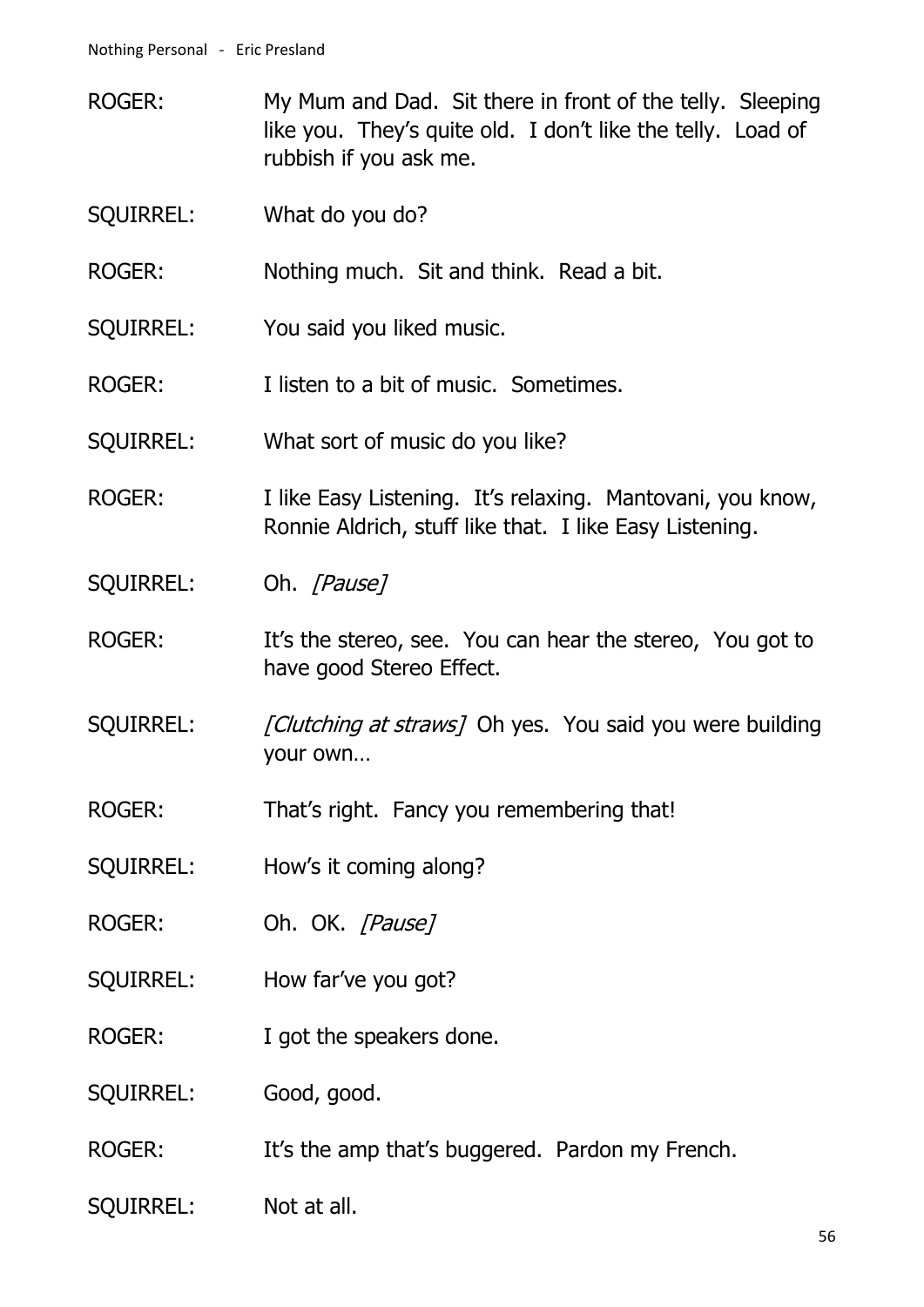ROGER: Can't get the right parts.

SQUIRREL: I see –

ROGER: You're buggered without the right parts.

SQUIRREL: You would be. [Pause] What can't you get?

- ROGER: It's the output transistors, see. Can't get compatible output transistors. Overload the circuits, that's what they do. Speakers are 30 watt, so you need 50 watt amplifier at least, if you're going to expand. You want a set you can build on, if you know what I mean. Something that's going to grow. And I don't want to blow the amp, do I?
- SQUIRREL: No, of course not,
- ROGER: I might go to Tandy's on Saturday, see if they's got any.
- SQUIRREL: Good idea.
- ROGER: They're probably out of them too.
- SQUIRREL: It's worth a try.
- ROGER: If it isn't raining.
- SQUIRREL: They might have them/
- ROGER: My Mum usually makes me do her shopping.
- SQUIRREL: In town?
- ROGER: I don't like shopping in town.
- SQUIRREL: Oh.
- ROGER: Too crowded.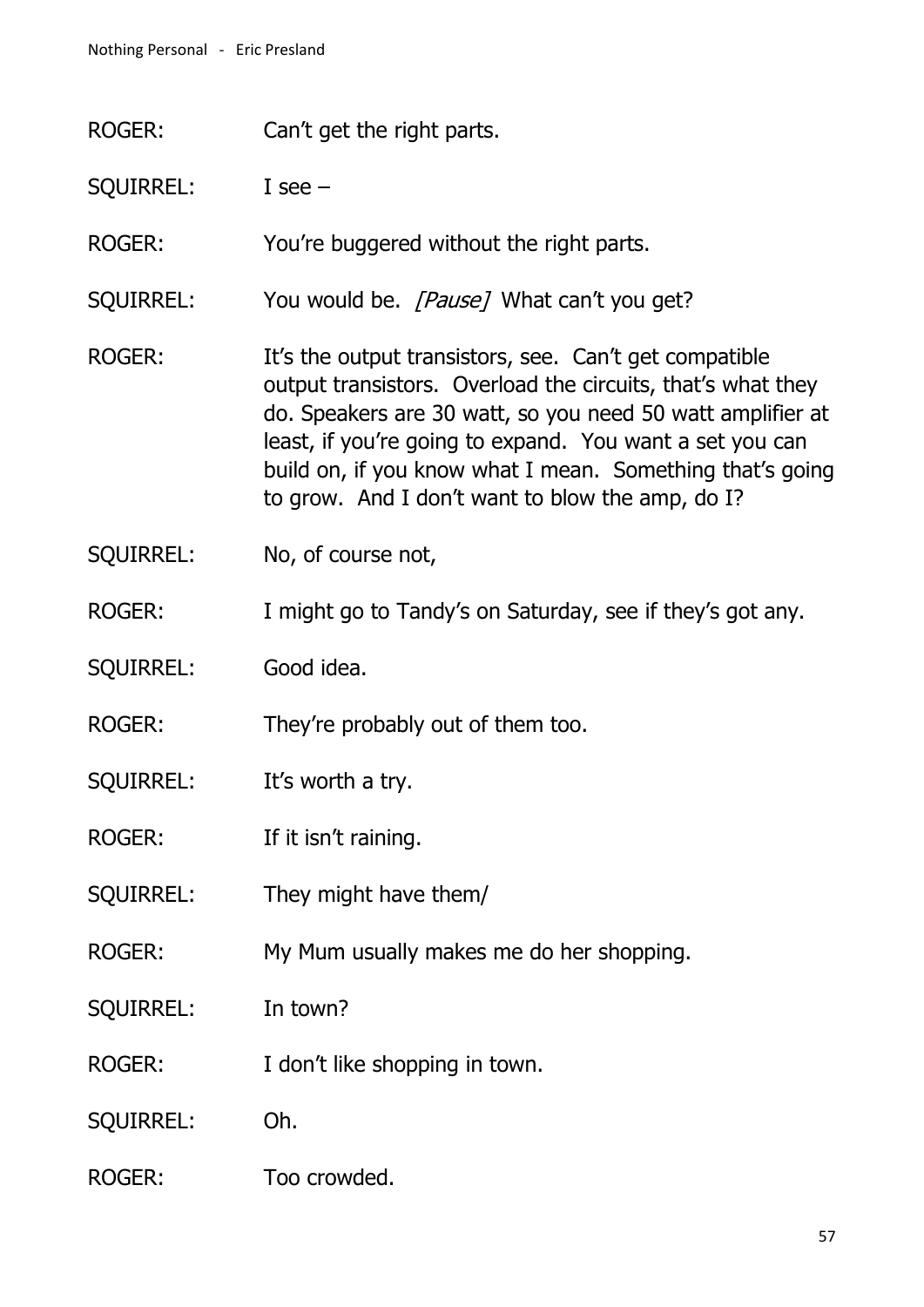Nothing Personal - Eric Presland

SQUIRREL: But they might have the parts.

ROGER: They'll be out of stock like everywhere else.

SQUIRREL: [Eager to get out of this] Kettle! Should have boiled. Do you take sugar?

ROGER: Three, please.

[SOUIRREL winces]

SQUIRREL: OK. Won't be a moment. Have a look round if you want. There's one or two books might interest you. Over there.

[He exits. ROGER wanders round. He runs his finger along the top of the table, finds dust. Frowns. Examines books with curiosity. Picks up a copy of 'Men Loving Men', and looks at the pictures. He is shocked but drawn. Reenter SQUIRREL.]

SQUIRREL: Teas. That's yours.

[ROGER is still absorbed in the book with horrified fascination.]

- SQUIRREL: What are you looking at? Ah, "Men Loving Men". It's very good, that one. I always recommend it for people who are coming out.
- ROGER: [Looking up suddenly] I wish I had a friend like that.
- SQUIRREL: Maybe you will, one day. These things happen.
- ROGER: Have you got a friend?
- SQUIRREL: I've got lots of friends. But not in the way you mean, no.

ROGER: I'd like a friend.

SQUIRREL: You can't expect one to drop into your lap, just like that. You have to work at it.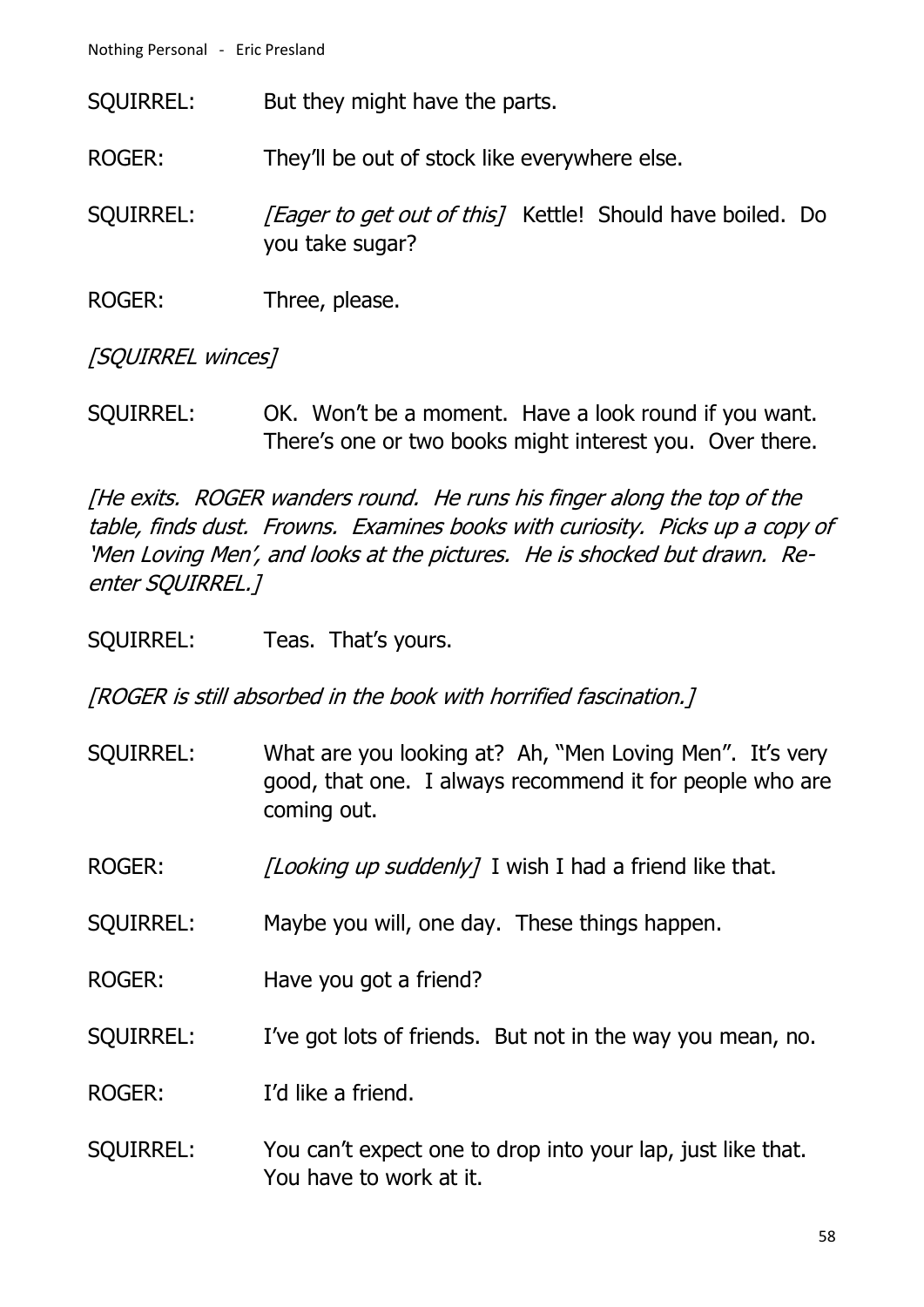ROGER: Have you ever had a friend like that?

[He shows SQUIRREL the page of the book.]

SQUIRREL: One or two, yes.

ROGER: What's it like?

SQUIRREL: [Rather fazed by the abruptness of this] It's a bit difficult to describe, really. It's very nice to have someone to share things with, but there are times when you want to be on your own.

ROGER: If I had a friend, I'd never want to be on my own.

SQUIRREL: What I mean is, you feel close, but you feel shut in too. Monogamous relationships have their bad points as well.

ROGER: Mono – what you said?

SQUIRREL: Having a partner, just one –

ROGER: I meant – what's it like, doing it?

SQUIRREL: You've never - ?

ROGER: No, I've never done it. I've wanted to - I've wanted to so long –

[He makes as if to approach SQUIRREL. SQUIRREL backs away, and looks at his watch. Where is JULIAN? He is worried.]

SQUIRREL: Where did you get our number from?

ROGER: It was on the radio. Sunday morning. They got this vicar does this phone-in. My Mum likes it cos she can't get to church. He had this queer bloke ring him up, Vicar gave him the number. I got it before Mum switched off. Vicar said it was all right.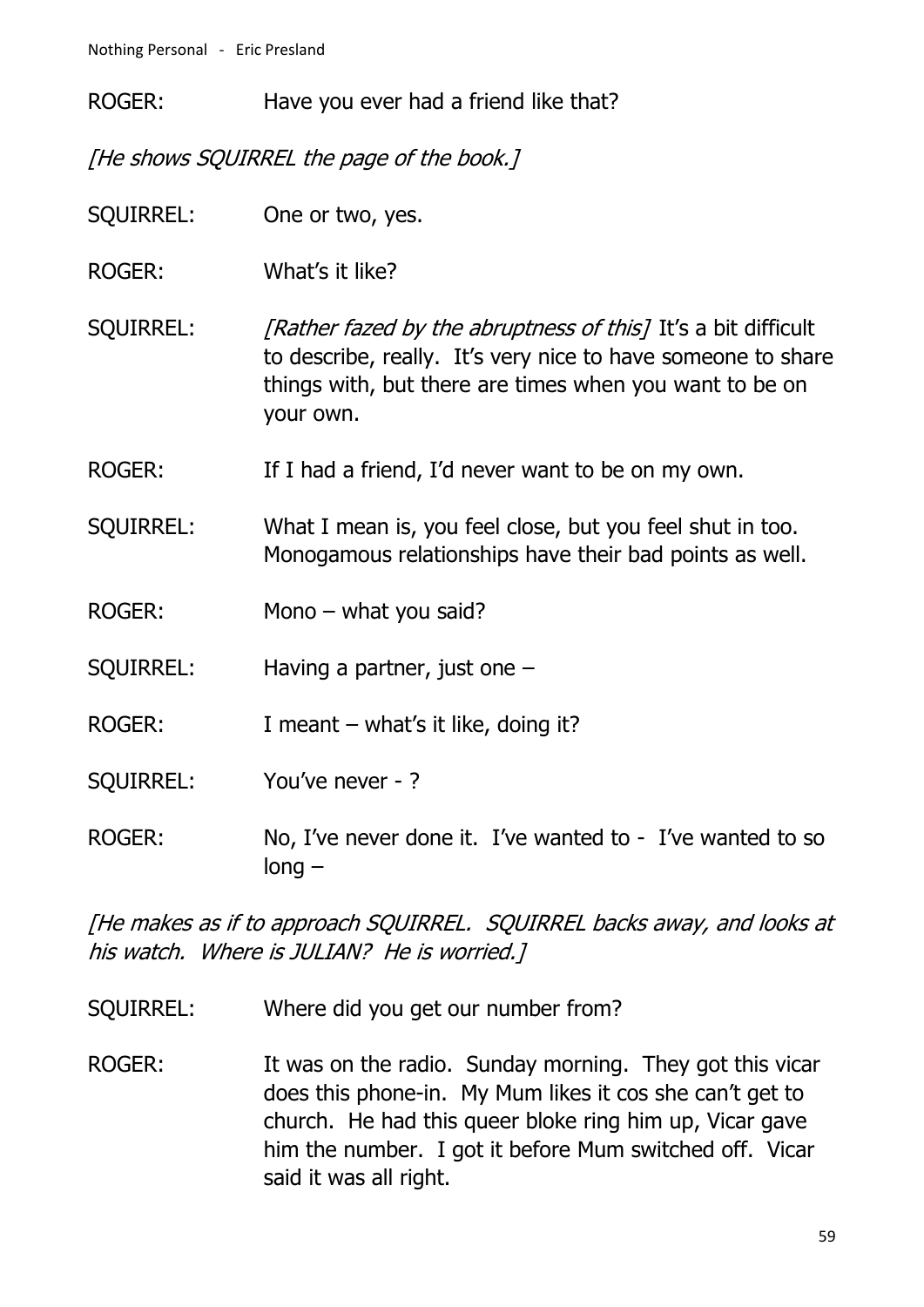- SQUIRREL: Look, can we take this from the start. You think you're gay, right?
- ROGER: I've always felt well, different.
- SQUIRREL: Different?
- ROGER: You know, about girls and that. All my mates going on about these birds they were getting. I never wanted any of that. And then  $-$  [He pauses]
- SQUIRREL: Then ?
- ROGER: I never talked to anyone like this -
- SQUIRREL: Go on –
- ROGER: You won't tell anyone?
- SQUIRREL: Why should I?
- ROGER: You might. Tell your friends. For a laugh.
- SQUIRREL: Never,
- ROGER: Promise?
- SQUIRREL: Promise.
- ROGER: When I left school, I went on this apprenticeship. Left at fifteen, see. You did then.
- SQUIRREL: I know. It changed when I was at school. Go on. What did you do?
- ROGER: I went to be a lathe operator. Six months. And there's this foreman at the factory, lived down our street, well, not down the street, about half a mile down the road, round the corner. You know where the old pickle-factory - ?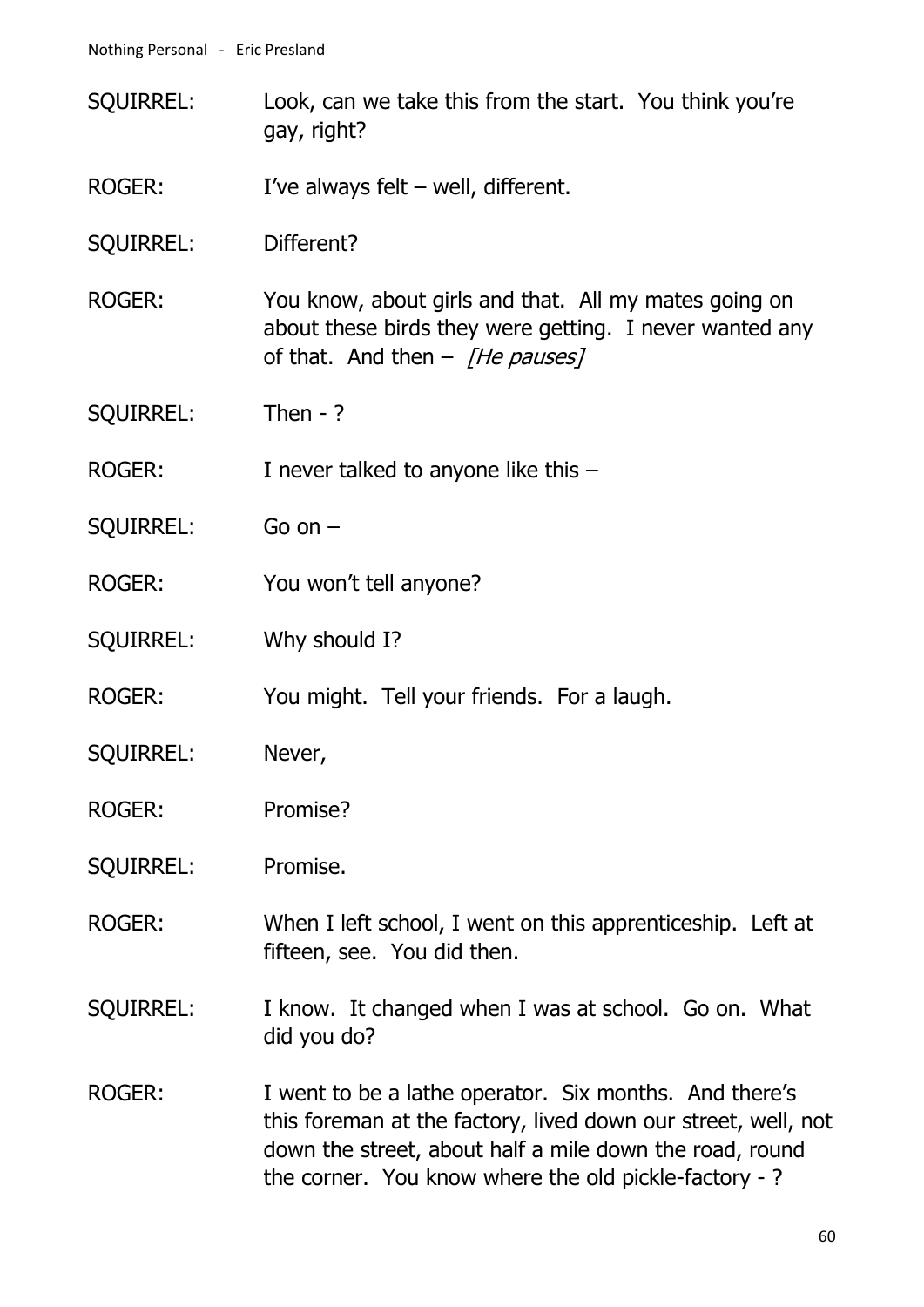- SQUIRREL: [Anxious to keep ROGER on track] The foreman, yes.... What happened?
- ROGER: One day he offered me a lift home. It was the last week of training…
- SQUIRREL: Yes?
- ROGER: He said he had to nip to the breaker's yard to find a second-hand carburettor. It was on the other side of the city. Well, I wasn't in any hurry.
- SQUIRREL: And ?
- ROGER: He stopped on this waste ground. There weren't no houses round or anything. He tried to touch me.
- SQUIRREL: And did you –
- ROGER: [Shocked] No! He was the foreman!
- [Long pause.]
- ROGER: He asked me to take off my jersey. I didn't want to, cos my Mum had knitted it, and I was a bit scared. But I did after a bit, and he –

[Pause]

- SQUIRREL: What did he do? You can tell me, I'm trying to help. [Harder] I can't help you if you won't tell me things.
- ROGER: He felt my nipples.

SQUIRREL: And… ?

ROGER: He played with my nipples. I didn't know what he was doing really, but it was sort of nice, and exciting, but then I thought what if someone came and I told him to stop it. And then he started messing around a bit more, and I get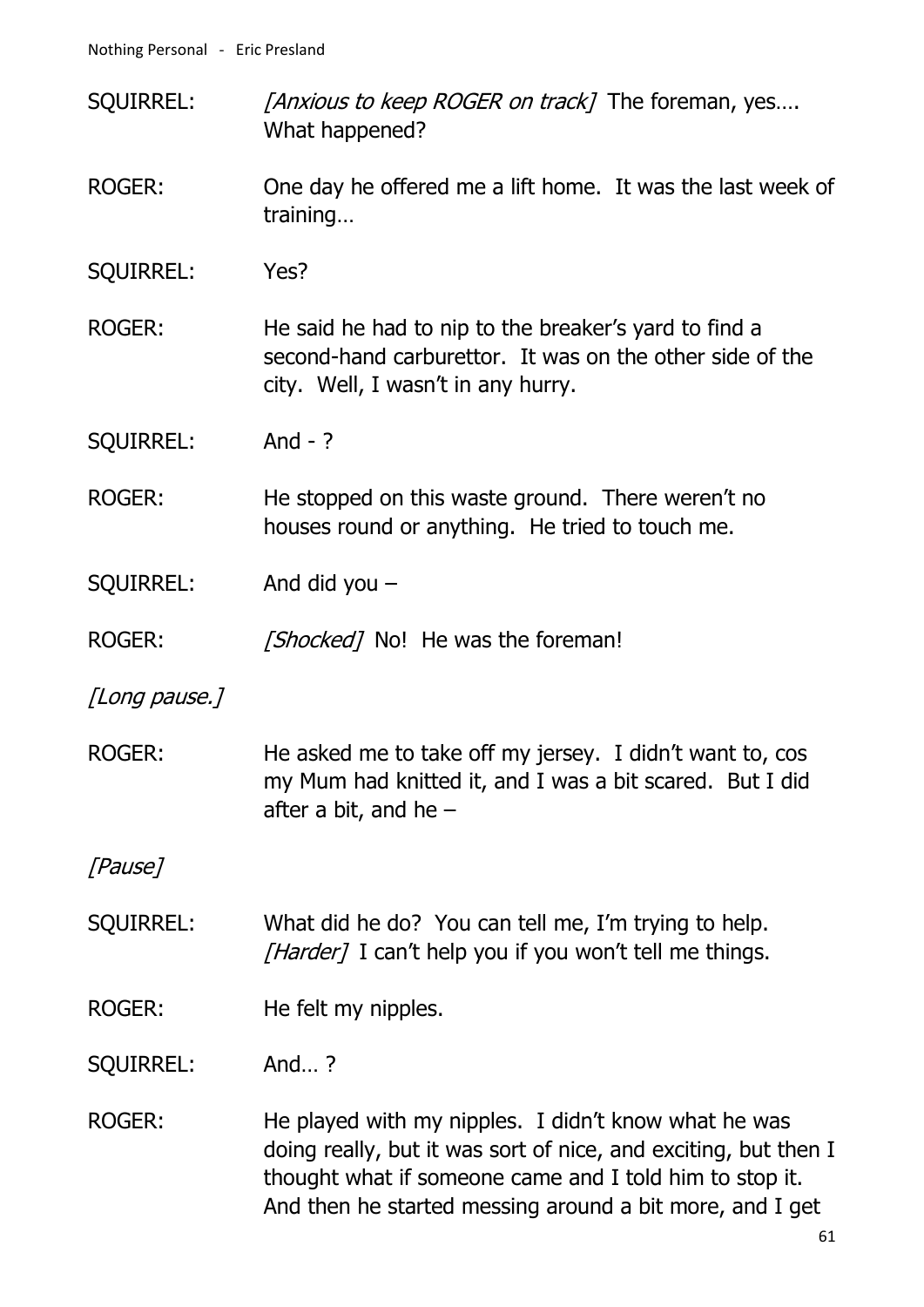scared, and I get out of the car and run away. My Mum was ever so angry when I was late for tea.

- SQUIRREL: And that was it?
- ROGER: I never saw him again. I was off sick the rest of the week, then I got transferred when I got a proper job.  $[Pause]$  I didn't like him, not really.
- SQUIRREL: When was this?
- ROGER: Must be about thirteen years ago. It was the day after Winston Churchill died because we had his picture over the fireplace and my Mum had put a bit of black ribbon round it.
- SQUIRREL: And since then ? Nothing ?
- ROGER: Course, there's been blokes I thought about. At work and that. There's this young lad just started. Quiet kid. I try to help him out a bit when he's stuck. I thought about him a lot.
- SQUIRREL: But you never said anything…?
- ROGER: I couldn't. I'd get the sack.
- SQUIRREL: Maybe he's –
- ROGER: I never been in toilets or anything like that. That's where you go, isn't it?
- SQUIRREL: Some people.
- ROGER: I went down this toilet, years ago. I went into the City Centre for the Christmas shopping. This man stood next to me, started waving it about. I didn't want none of that. I don't go to toilets now.
- SQUIRREL: Ever?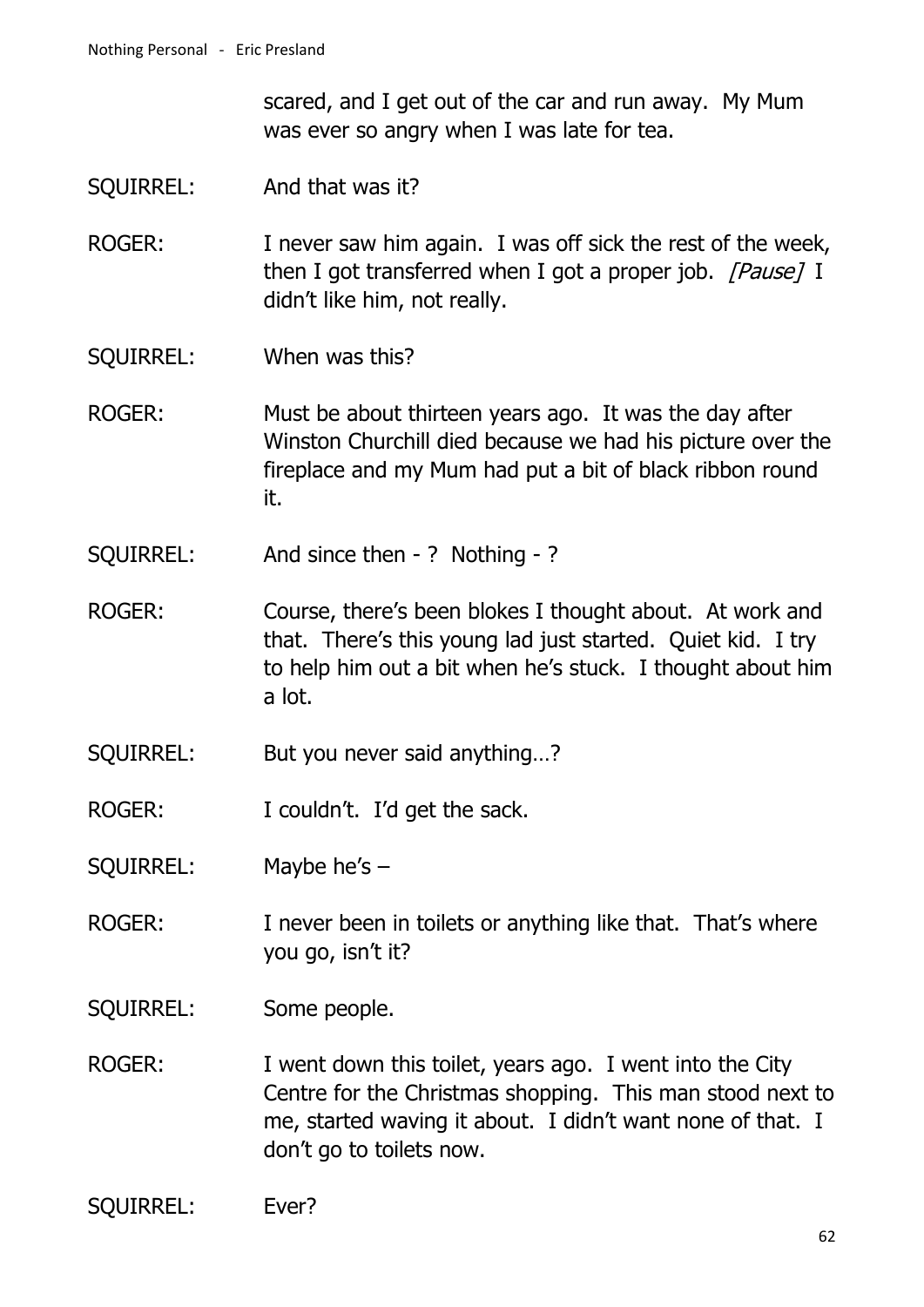ROGER: I make sure I've been before I go out.

SQUIRREL: What about - ?

- ROGER: I got to thinking about this kid at work, and then my Dad started on about how I never had any friends, and when was I going to bring home a nice girl.
- SQUIRREL: Does he do that much?

ROGER: He's getting on. He's 86 next year. He goes on about grandchildren. Gets on my wick.

SQUIRREL: And then there was the Vicar…

- ROGER: Vicar?
- SQUIRREL: On the radio.
- ROGER: Yes, and then they went up the British Legion, so I thought about it a bit. Then I rung up. I don't like the Legion. Don't like drinking.
- SQUIRREL: You said.
- ROGER: Don't like the taste. It's got a funny taste.

[He takes a first sip of tea. Makes a face.]

- SQUIRREL: What's wrong?
- ROGER: This has got a funny taste too.
- SQUIRREL: I put in three sugars.
- ROGER: It's got a funny taste.
- SOUIRREL: *[Twigs]* Oh, you mean the brown sugar.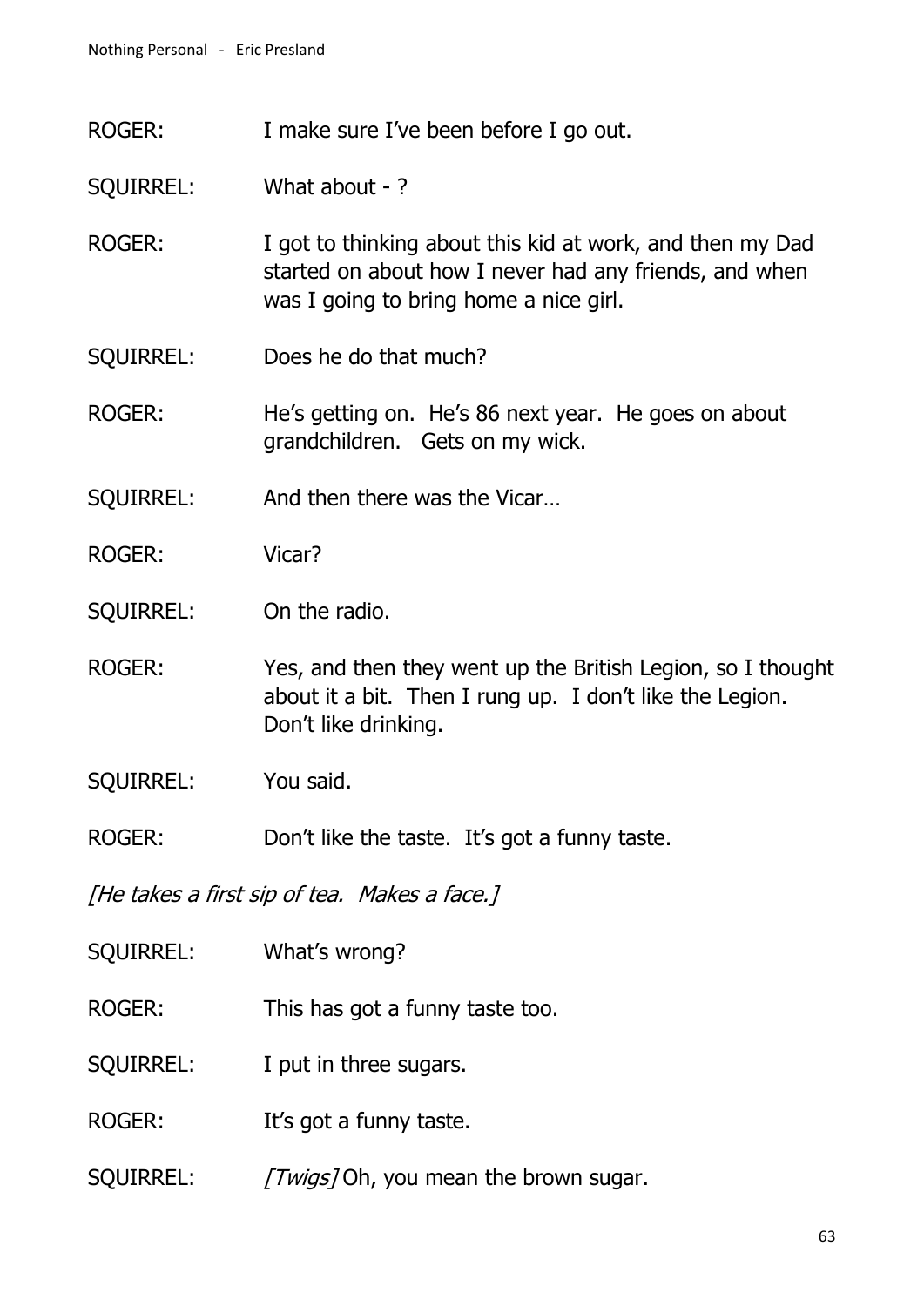| ROGER: | I don't like it. |
|--------|------------------|

SQUIRREL: All I've got. Sorry.

## [ROGER puts the tea aside.]

| ROGER:           | That's okay. [It isn't.]                                                                                                                                                                                                                                                                       |
|------------------|------------------------------------------------------------------------------------------------------------------------------------------------------------------------------------------------------------------------------------------------------------------------------------------------|
| SQUIRREL:        | So now you want to meet gay people?                                                                                                                                                                                                                                                            |
| <b>ROGER:</b>    | I'd like a Friend.                                                                                                                                                                                                                                                                             |
| <b>SQUIRREL:</b> | You can make lots of friends.                                                                                                                                                                                                                                                                  |
| ROGER:           | I mean a real Friend.                                                                                                                                                                                                                                                                          |
| <b>SQUIRREL:</b> | You can't find one of them without meeting people.                                                                                                                                                                                                                                             |
| <b>ROGER:</b>    | I thought $-$ you might be my Friend.                                                                                                                                                                                                                                                          |
| <b>SQUIRREL:</b> | That's not possible. Sorry.                                                                                                                                                                                                                                                                    |
| <b>ROGER:</b>    | Don't you like me?                                                                                                                                                                                                                                                                             |
| <b>SQUIRREL:</b> | Not like that, no. Sorry. I'll do everything I can to help<br>you, but $-$                                                                                                                                                                                                                     |
| ROGER:           | You haven't got a Friend, you told me so. Were you<br>fibbing?                                                                                                                                                                                                                                 |
| <b>SQUIRREL:</b> | No. It's just that $-$                                                                                                                                                                                                                                                                         |
| <b>ROGER:</b>    | You don't like me. I know you don't.                                                                                                                                                                                                                                                           |
| <b>SQUIRREL:</b> | Listen. Even if I wanted to, we have a rule on<br>Switchboard. The one rule nobody breaks, ever. No sex<br>with callers. Sorry to put it crudely. It's a hard rule<br>sometimes, but if we didn't have it there'd be all sorts of<br>complications. If it got out that there had been anything |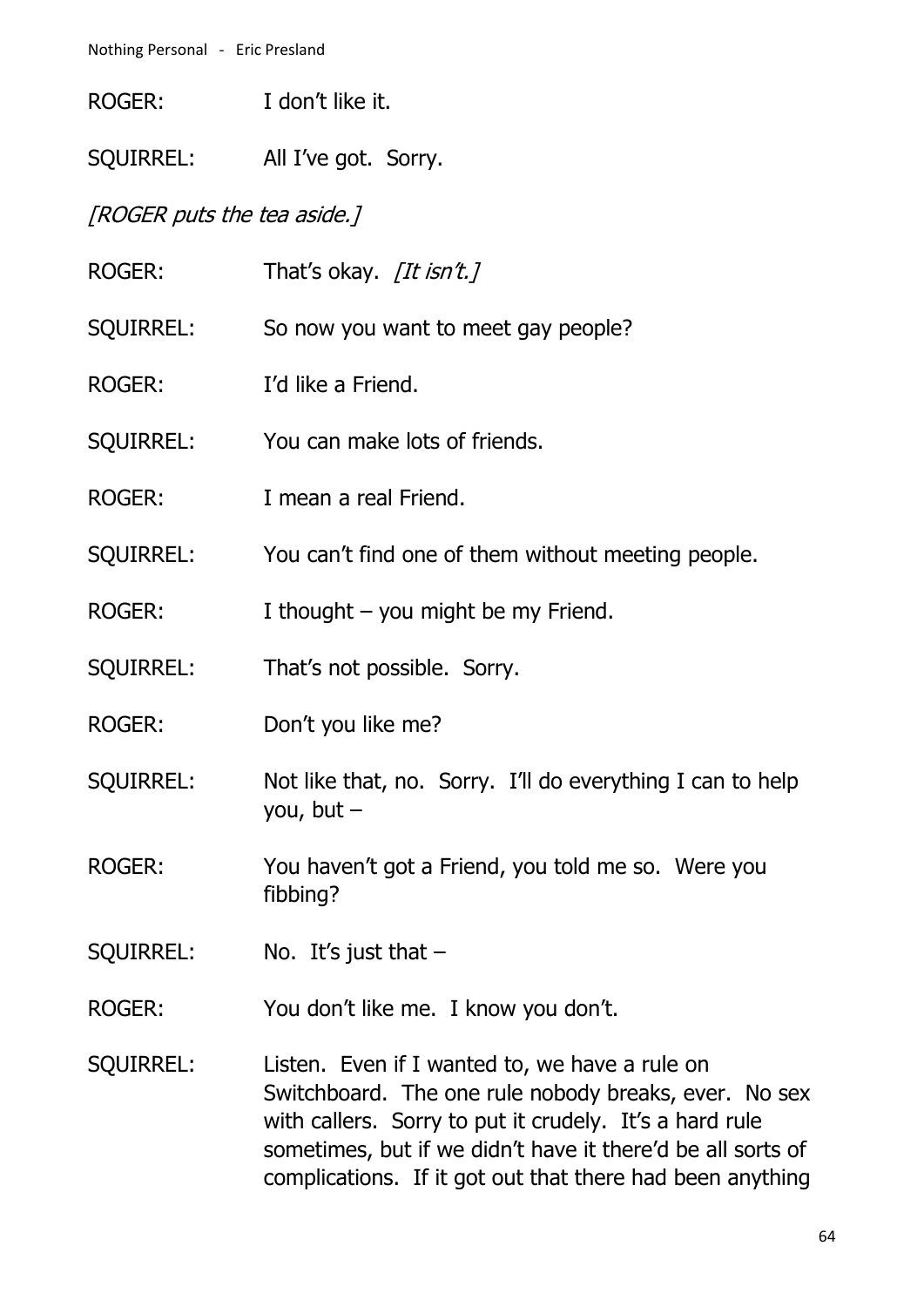like that going on, we could get done for conspiracy, soliciting, procuring and god knows what.

- ROGER: Oh.
- SQUIRREL: Do you understand that?
- ROGER: [Very low] Yes. [He has become almost sulky.] Play with my nipples, please.
- SQUIRREL: I'm sorry...?

ROGER: It's not sex, that isn't. It isn't Doing It.

SQUIRREL: It's not the sort of thing I'd feel happy about, I told you why.

[He looks at his watch, worried.]

| <b>ROGER:</b>    | If you liked me, you'd play with my nipples.                                            |
|------------------|-----------------------------------------------------------------------------------------|
| <b>SQUIRREL:</b> | I do like you. As a person.                                                             |
| <b>ROGER:</b>    | Not as a Friend,                                                                        |
| <b>SQUIRREL:</b> | You can't just jump in like that. You can't expect<br>everything to happen all at once. |
| <b>ROGER:</b>    | So you could be my Friend? One day?                                                     |
| <b>SQUIRREL:</b> | Not really, no. If I'm honest.                                                          |
| <b>ROGER:</b>    | All I wanted was a Friend.                                                              |
| <b>SQUIRREL:</b> | There are plenty of others.                                                             |
| <b>ROGER:</b>    | You keep saying that. Where?                                                            |
| <b>SQUIRREL:</b> | We could go along to the Gay Centre. Would you like that?                               |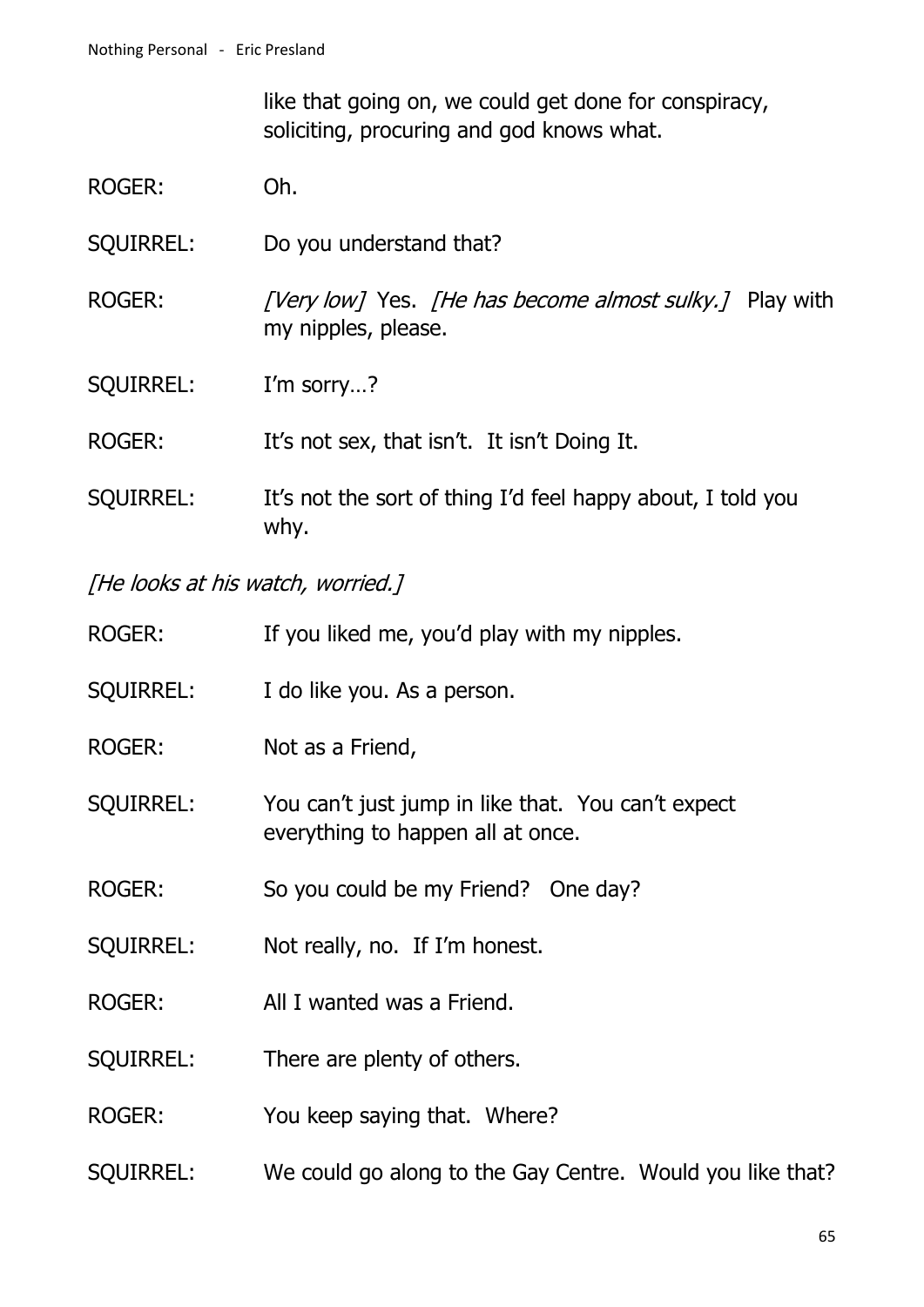[ROGER shakes his head stubbornly.]

| <b>SQUIRREL:</b> | OK, what if I introduced you to some friends of mine,<br>somewhere else.                                                                                 |
|------------------|----------------------------------------------------------------------------------------------------------------------------------------------------------|
| ROGER:           | I don't drink.                                                                                                                                           |
| <b>SQUIRREL:</b> | That's a bit of a drawback. Most gay life is pub life. That's<br>why the Centre is there.                                                                |
| <b>ROGER:</b>    | I don't want to be seen going into no gay centre.                                                                                                        |
| <b>SQUIRREL:</b> | Who's going to see you? The streets are deserted round<br>there. Anyone you saw would be going to the Centre too.                                        |
| <b>ROGER:</b>    | There might be someone from work.                                                                                                                        |
| <b>SQUIRREL:</b> | In which case, you'll know they're gay too. Or at least<br>sympathetic. You'll have something in common. Hey,<br>maybe you'll see that kid from work $-$ |

ROGER: [Sharp] No.

[The phone rings. SQUIRREL answers it.]

SQUIRREL: Julian? Where are you? [Pause] Shit a brick! [Pause] Uh-huh. Uh-huh. Is there any reason she should have found out? Oh, God. [To ROGER] I'm sorry about this. I'll keep it short. [To phone] And there wasn't a chance to talk to her about it? [Pause] Well, for Christ sake, why did you leave them lying around? Surely to God you could have found somewhere to hide a bra and panties? They're not exactly large – not even yours. Joke.  $[Pause]$  Look, I'm with that guy  $-$  the one you were meant to be meeting with me. *[Pause]* No, that's not a dig, but he's here right now, so I can't help you. [Pause] Not till Friday. Have you tried ringing Trevor? Clare? [Pause] Don't be like that she's really nice when you get to know her. Look, I must go back to Roger. *[Pause]* That's his name. I'll see you Friday, okay? Bye.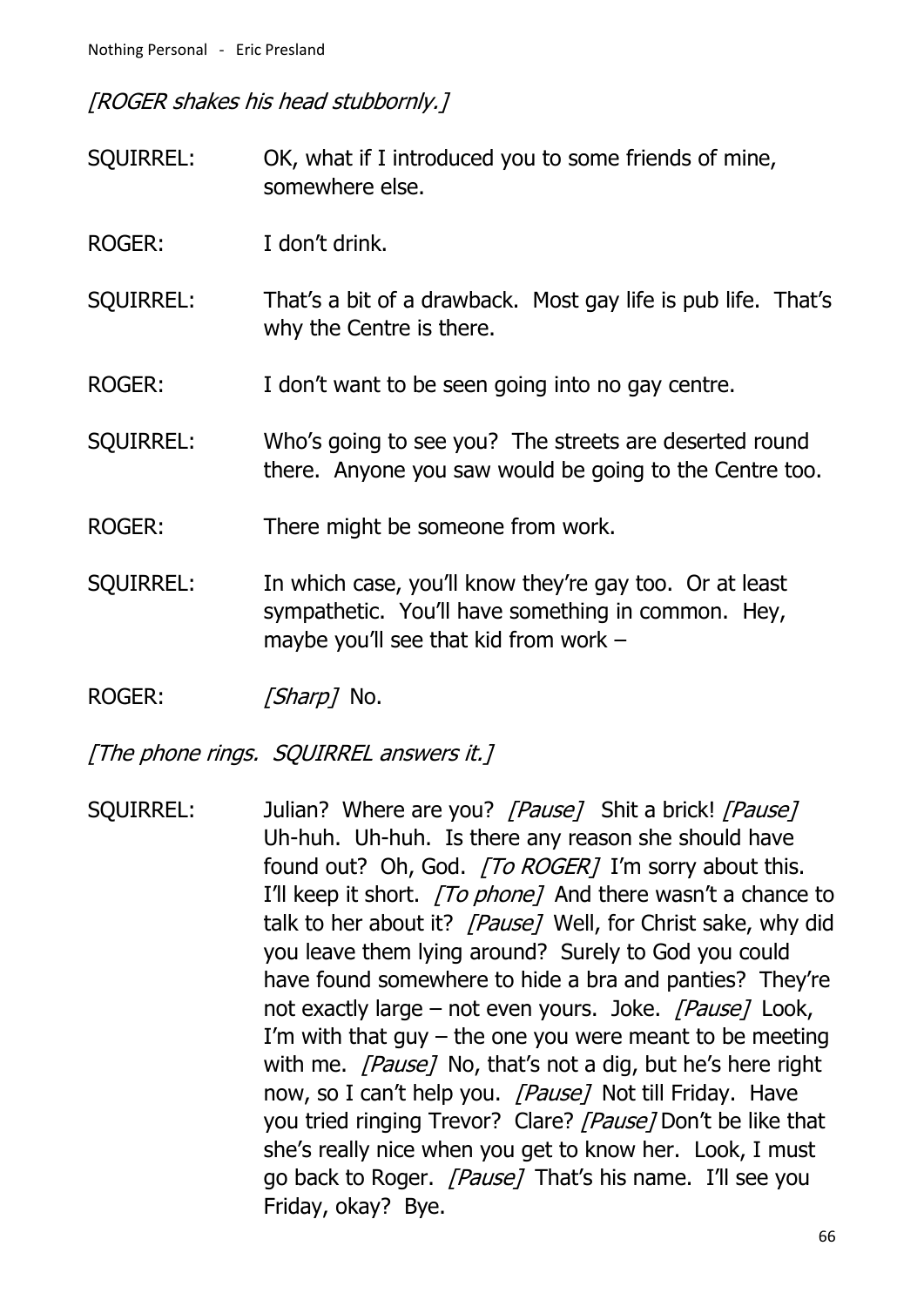# [Puts the phone down. To ROGER:]

| <b>SQUIRREL:</b> | Sorry about that. I'm afraid you won't have the chance to<br>meet Julian. He's involved in the TV group and $-$                                                                                                                                                      |
|------------------|----------------------------------------------------------------------------------------------------------------------------------------------------------------------------------------------------------------------------------------------------------------------|
| ROGER:           | Never watch it. Load of rubbish.                                                                                                                                                                                                                                     |
| <b>SQUIRREL:</b> | No. TV. Transvestite. Men who like dressing up as<br>women.                                                                                                                                                                                                          |
| <b>ROGER:</b>    | I don't hold with anything kinky like that.                                                                                                                                                                                                                          |
| <b>SQUIRREL:</b> | They're nice people.                                                                                                                                                                                                                                                 |
| ROGER:           | I read about them in the papers. It's not right.                                                                                                                                                                                                                     |
| <b>SQUIRREL:</b> | Then let's forget about it, shall we?                                                                                                                                                                                                                                |
| ROGER:           | Here! He wasn't going to come here dressed like that, was<br>he?                                                                                                                                                                                                     |
| <b>SQUIRREL:</b> | Of course not.                                                                                                                                                                                                                                                       |
| <b>ROGER:</b>    | Are you one of those $-$ transvestites?                                                                                                                                                                                                                              |
| <b>SQUIRREL:</b> | No.                                                                                                                                                                                                                                                                  |
| <b>ROGER:</b>    | I don't want to meet anyone like that. It's not like being<br>bent. That's just a curse that you're born with.                                                                                                                                                       |
| <b>SQUIRREL:</b> | Please. It's not a curse.                                                                                                                                                                                                                                            |
| <b>ROGER:</b>    | Isn't it? All alone for fifteen years $-$ do you think that's not<br>a curse. All I wanted was a friend. A strong friend. [He is<br><i>almost in tears.]</i> It is a curse, being different. I hate it.<br>Lying awake at night, sweating, heart pounding. I thought |

you'd understand.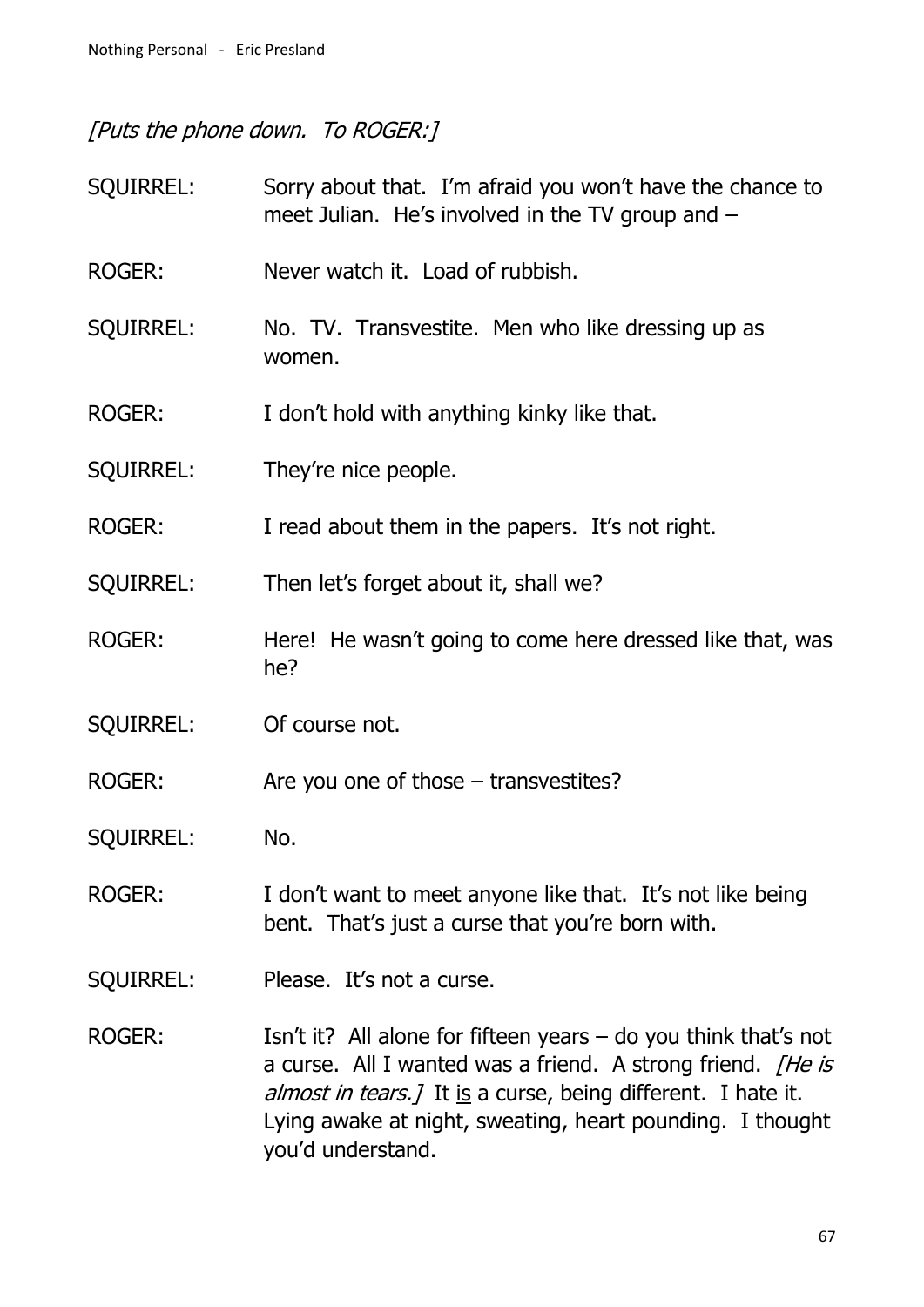- SQUIRREL: I do. But you've got to come to meet us half way. You've got to give a little.
- ROGER: What d'you mean?
- SQUIRREL: Meet people.
- ROGER: I can't.
- SQUIRREL: You met me, didn't you?

ROGER: That's different. I thought you was nice.

- SQUIRREL: It's not about me. It's about you. You've got to forget this stuff about 'curses', see?
- ROGER: It feels like a curse, whatever you say. When you're out, you think people are watching you. I'm sure they can tell. That's why I keep myself to myself.
- SQUIRREL: [Suddenly angry] Is that what you want to do the rest of your life? Sit in your room making your stereo and fantasising? Because if that's what you want you're going the right way about it. If you're happy with that, fine, but you weren't happy when you rang me up, were you? *[No*] answer] Were you?
- ROGER: [Reluctantly] No...
- SQUIRREL: And you wanted to do something about it, didn't you?
- ROGER: I don't know.
- SQUIRREL: Your parents are old, aren't they? They won't last for ever.
- ROGER: That's a cruel thing to say. That's horrible, that is.
- SQUIRREL: You might as well face facts. And after they've gone, then what will you do? You got any other family?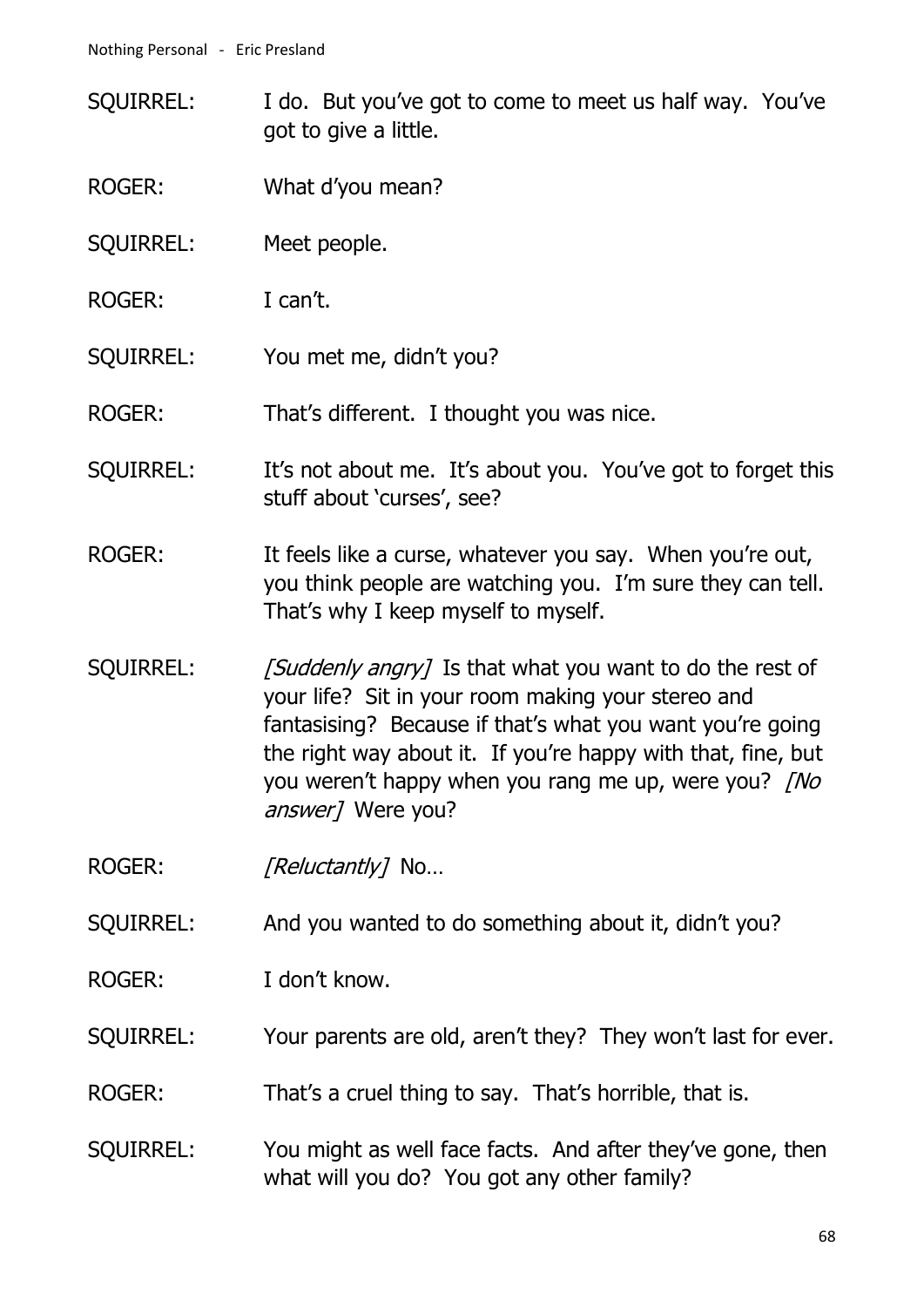ROGER: No.

SQUIRREL: You'll be on your own then. You'll have to look after yourself. No Mum to knit you jumpers any more. Or cook, or do your washing. You'll have to start again, find a new place probably. You'll be all alone.

[ROGER is overcome with self-pity at the prospect.]

- ROGER: [Starts crying again] That's horrible that is. How can you say such things. You're cruel, you are.
- SQUIRREL: [Regretting it, instinctively putting his arms round ROGER] I'm sorry. I'm sorry I made you cry, I didn't mean to. What I'm trying to say is, it doesn't have to be like that. I'm trying to show you a way out.
- ROGER: No you're not. You're just spiteful. I don't like you any more.
- SQUIRREL: Roger…
- ROGER: And you don't like me.
- SQUIRREL: Roger, look at me. You've got to trust me. If you'll let yourself be guided, you'll be going into a different way of life, like nothing you've ever known before. You'll need a navigator. A lot of it's going to be very strange, and difficult, and take a long, long time, and maybe you'll even get a bit hurt here and there. But it's the only way of smashing this shell you've made for yourself.
- ROGER: What if I don't want to? What if I'm happy as I am?
- SQUIRREL: But you're not, you know you're not. You told me you're not.

[Phone rings again.]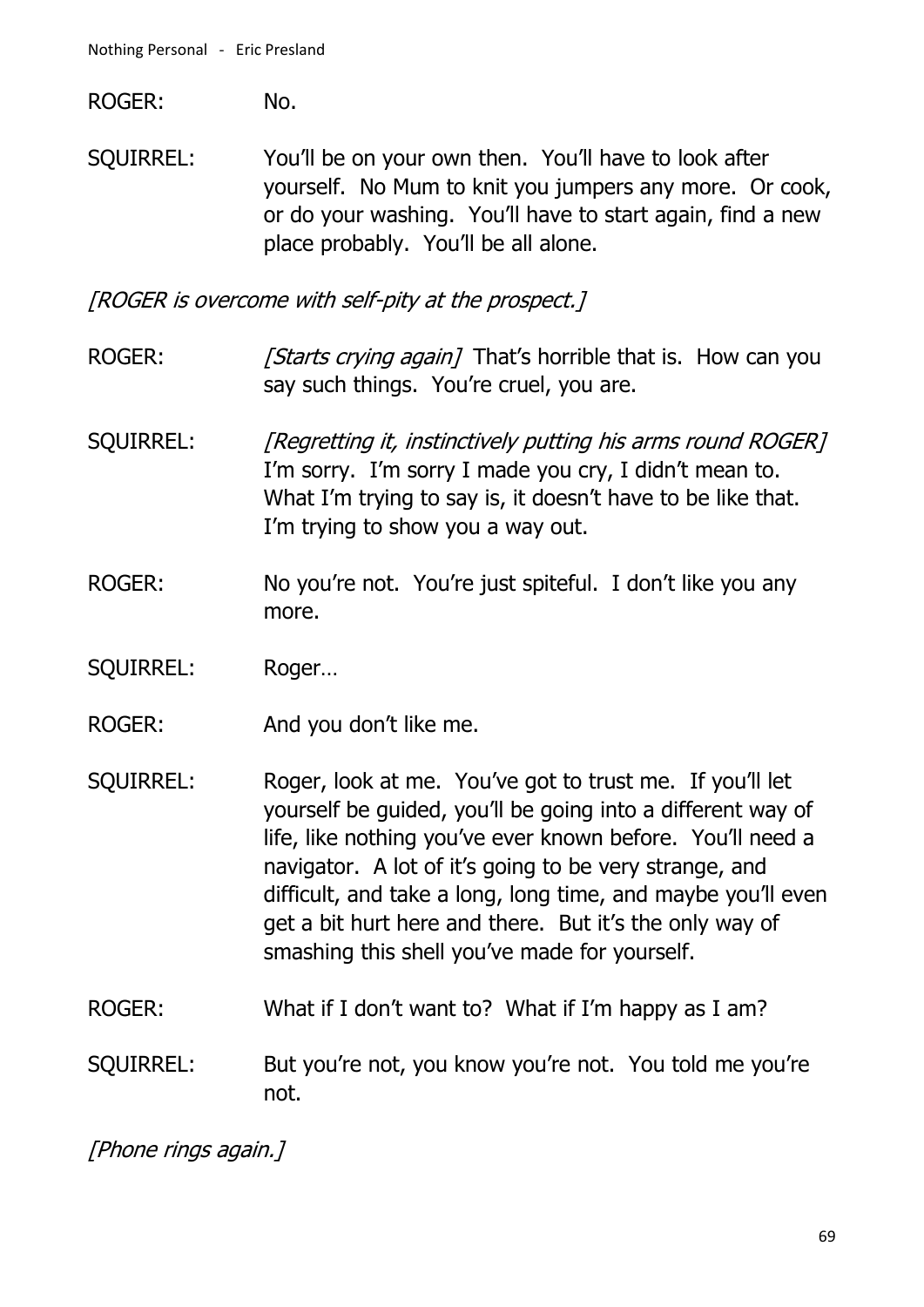Hello? Julian? Why are you calling again? I told you - What happened? Well, you've hidden the things now, I take it? Good. Then all you can do is sit tight and see if she brings up the subject. Look, can I meet you at the Gay Centre tomorrow night. In the bar, half nine. I've got a meeting upstairs till then, but I'll come straight down. OK, Bye.

[Puts the phone down. To ROGER:]

He tried ringing another TV, but his wife answered and it freaked him out.

- ROGER: Oh... [Pause] I think I'd better go.
- SQUIRREL: Have you ever thought of leaving home?
- ROGER: Oh, no. I couldn't.
- SQUIRREL: Why not?
- ROGER: I couldn't. Where'd I go?
- SQUIRREL: There's flats. Bedsits. Lots of people do it.
- ROGER: What's I do? I can't look after myself.
- SQUIRREL: Time you learnt, then.
- ROGER: It's too late for that.
- SQUIRREL: You don't even like being there.
- ROGER: It's not that bad.
- SQUIRREL: That's not what you said before.
- ROGER: It would kill them.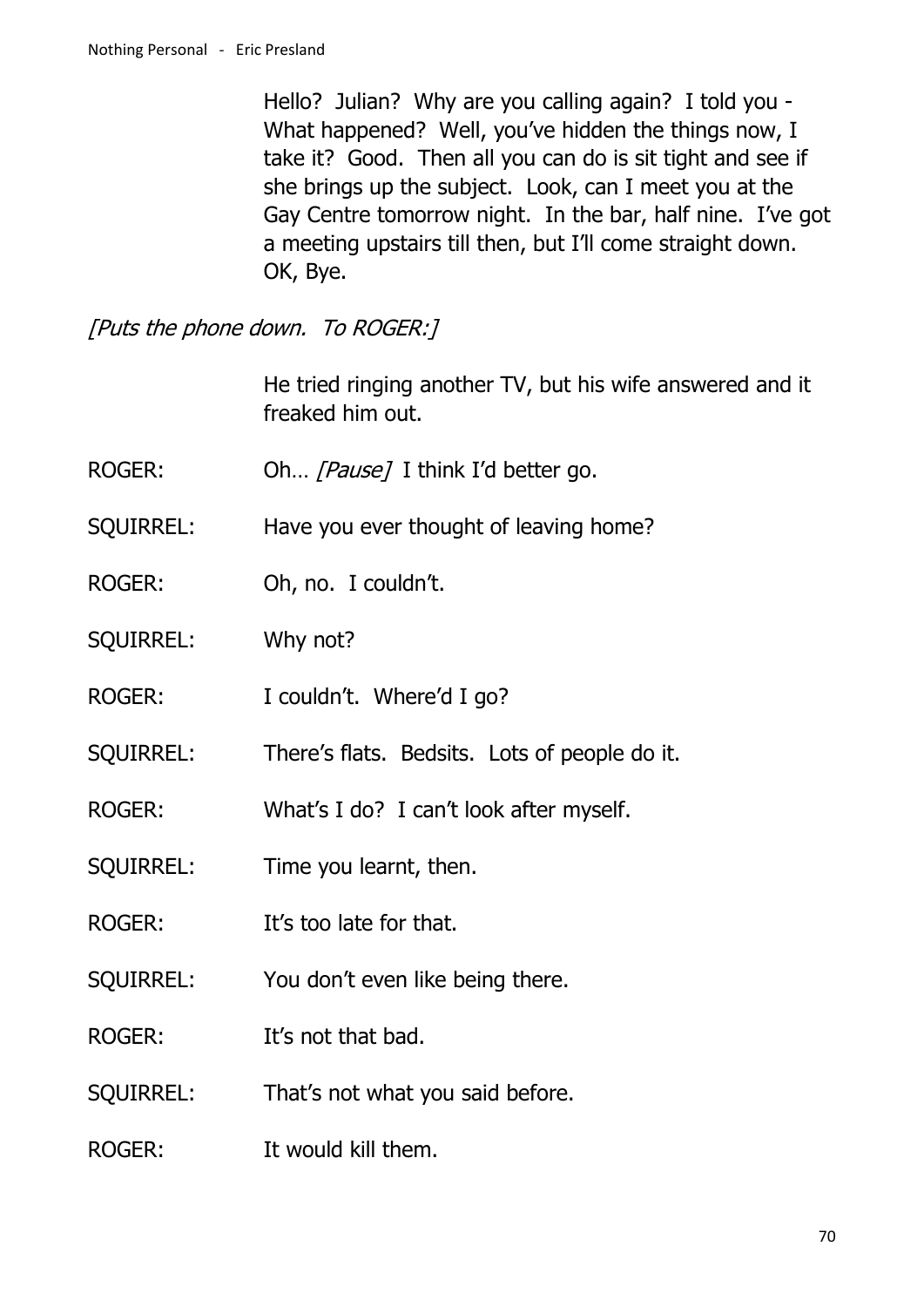- SQUIRREL: Nonsense. They're tough old birds if they have to be. They got through the blitz, they'll get over you leaving home.
- ROGER: They're used to having me round the place, see?
- SQUIRREL: At least you can meet some more people.
- ROGER: I'm not going to that Gay Centre. I'm not meeting transvestitites.
- SQUIRREL: I didn't mean that.
- ROGER: I can't get away in the evenings.
- SQUIRREL: You're here tonight.
- ROGER: I told them I was going to my Aunt Tillie's. They'll be back from the Legion by ten so I can't stop long.
- SQUIRREL: They must go out other nights.
- ROGER: They never tell me.
- SQUIRREL: But you have to tell them.
- ROGER: That's different. I'm the only son.
- SQUIRREL: If you find they're going out, give me another ring and I can meet you again. With a friend next time.
- ROGER: You'll be busy. You're always busy. You wouldn't want to be bothered with me.

#### SQUIRREL: I would.

ROGER: You didn't want to be bothered with him. *[Indicates the* phone.]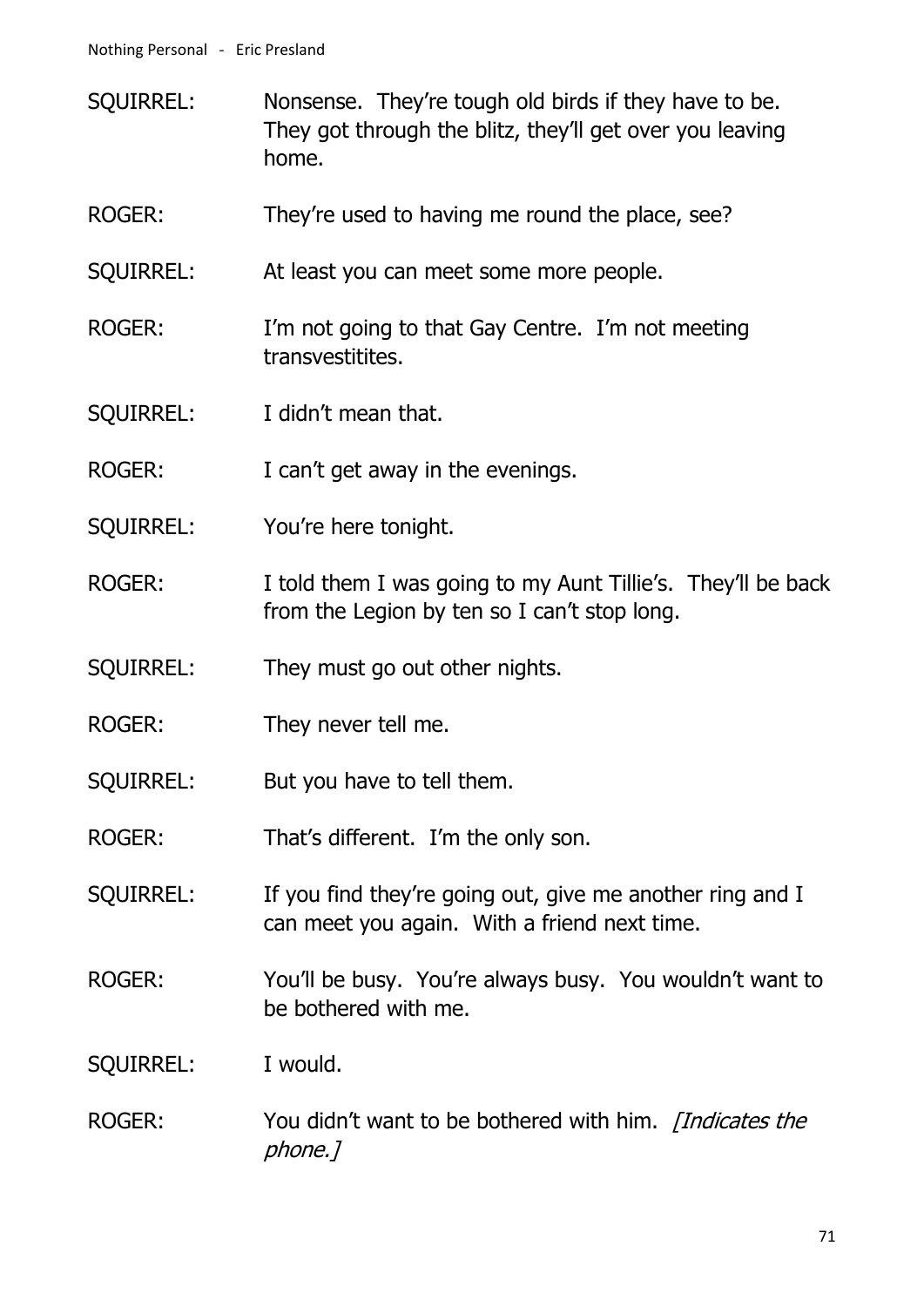- SQUIRREL: If I was busy, or out, you could ring switchboard again. There's always someone on in the evening.
- ROGER: I don't know them.
- SQUIRREL: You didn't know me.
- ROGER: That's different.
- SQUIRREL: Why's it different? If you did it once, you can do it again.
- ROGER: No.
- SQUIRREL: Why's it different?
- ROGER: It just is. [Pause] I think I'd better go.
- SQUIRREL: Please don't.
- ROGER: I'd better. My Mum will be worrying.
- SQUIRREL: She's not even there.
- ROGER: But she might be. Maybe she's phoned Auntie Tilly.
- SQUIRREL: If you're that worried... When can we get together again?
- ROGER: I dunno. Dunno when they'll go out.
- SQUIRREL: When they do go out, will you give me a ring? Here's my home number…

[He writes down the number on a scrap of paper.]

- ROGER: I can't keep nothing like that. She'd start asking.
- SQUIRREL: Then memorise it.
- ROGER: No head for fgures, me.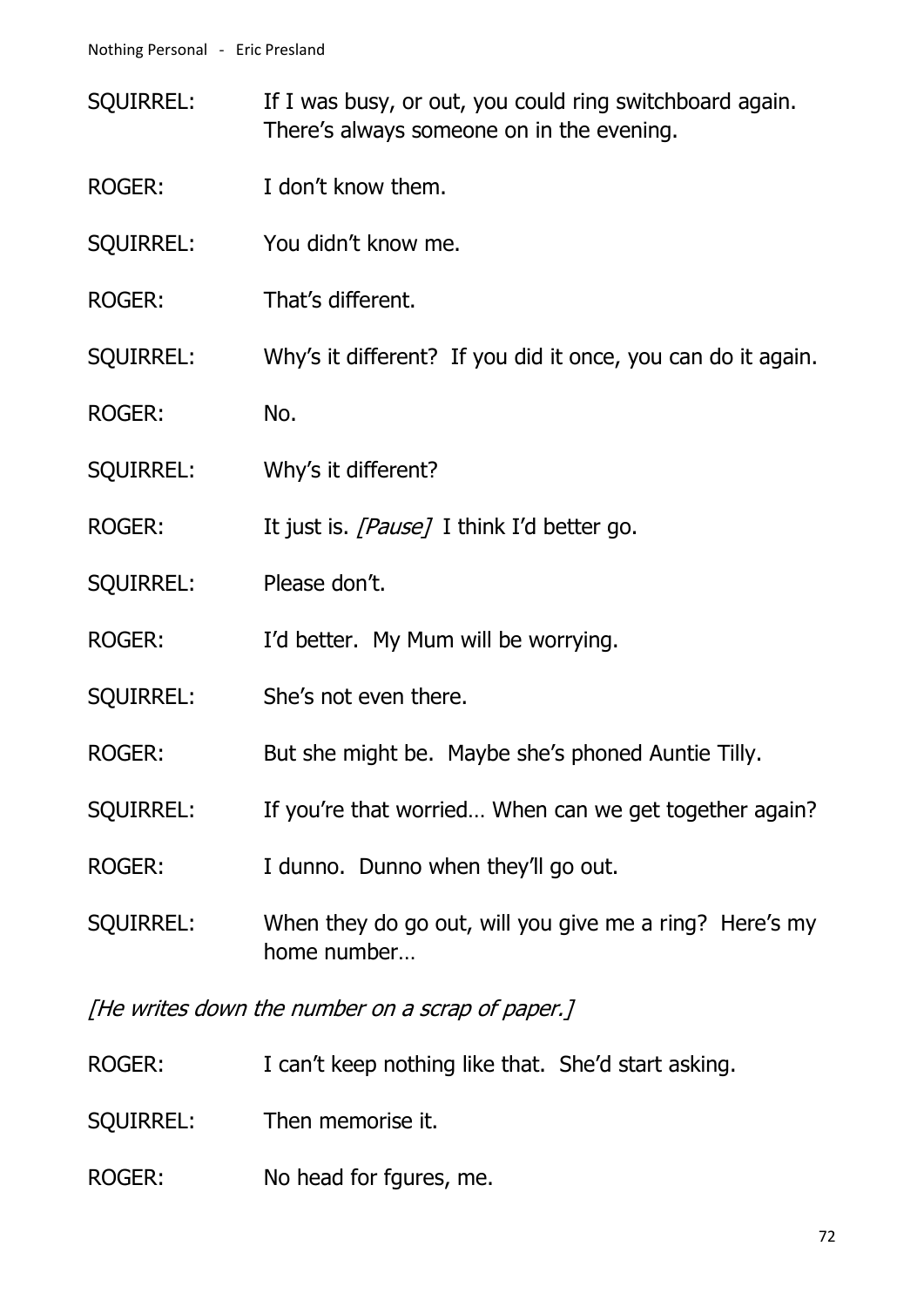|                  | SQUIRREL: You remembered Switchboard, didn't you?    |
|------------------|------------------------------------------------------|
| <b>ROGER:</b>    | Well $-$                                             |
| <b>SQUIRREL:</b> | What's their number?                                 |
| <b>ROGER:</b>    | 627-2000.                                            |
| <b>SQUIRREL:</b> | See? You can remember if you want to.                |
| <b>ROGER:</b>    | That's an easy one.                                  |
| SQUIRREL:        | Give them a ring when you can.                       |
| <b>ROGER:</b>    | I dunno.                                             |
| <b>SQUIRREL:</b> | Please                                               |
| <b>ROGER:</b>    | I'm sorry I wasted your time like this.              |
| <b>SQUIRREL:</b> | You haven't.                                         |
| <b>ROGER:</b>    | I shouldn't have come. I knew I shouldn't have come. |
| <b>SQUIRREL:</b> | Don't say that.                                      |
| <b>ROGER:</b>    | I just thought $-$                                   |

[He starts crying again. SQUIRREL is torn between the desire to comfort him and the dangers of physical touch.]

| <b>ROGER:</b> | Fifteen years. Fifteen years I been waiting. You don't<br>know what it's like. |
|---------------|--------------------------------------------------------------------------------|
| SQUIRREL:     | I do, really.                                                                  |
| ROGER:        | How can you? You never done what I've done.                                    |
| SQUIRREL:     | No, but $-$                                                                    |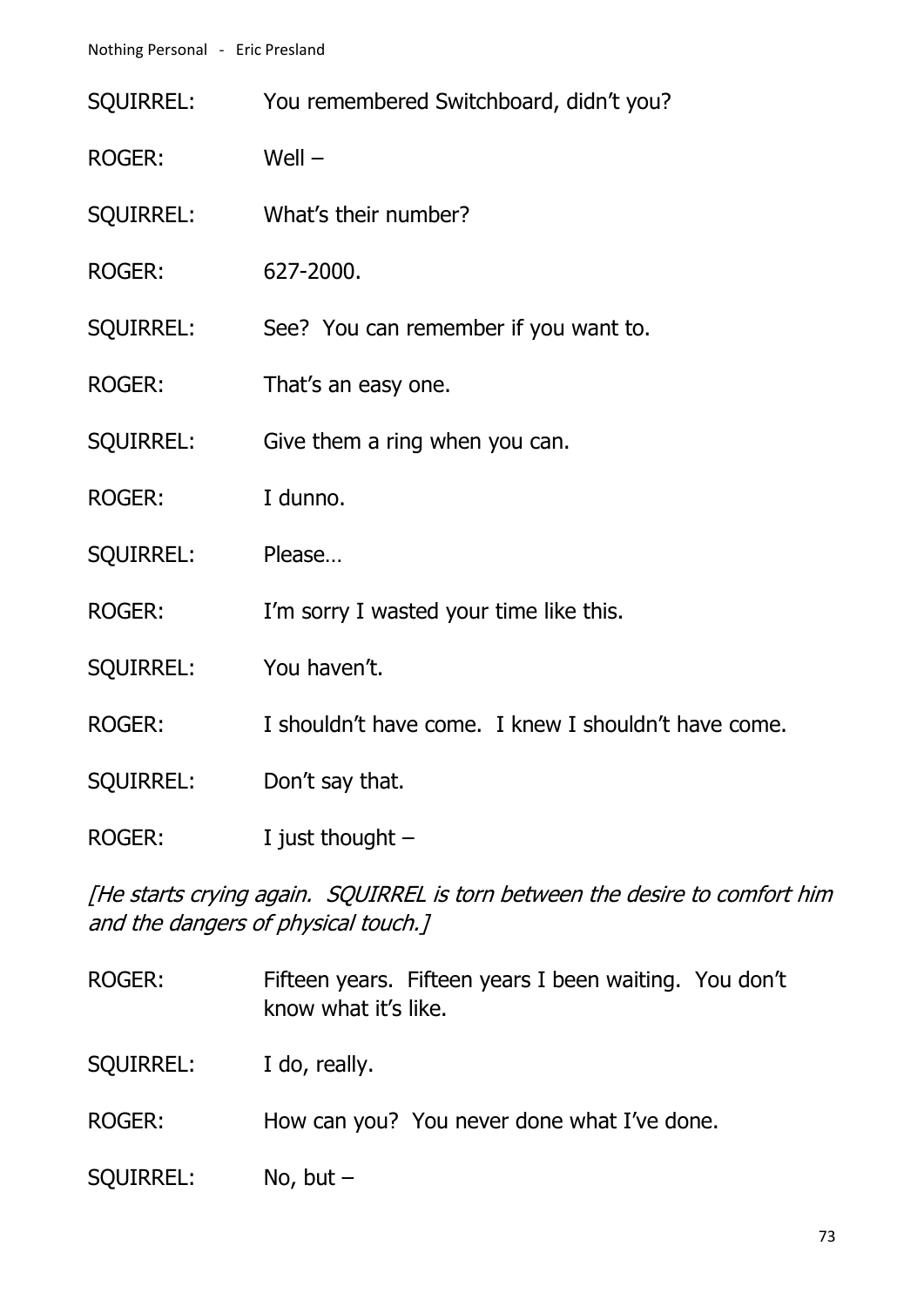ROGER: All I wanted was a friend.

[SQUIRREL can't stand this any more and comforts him.]

SQUIRREL: [Gently] You've got a friend. Please believe that.

[ROGER turns suddenly and looks intently at him.]

| ROGER:    | Play with my nipples.                                    |  |
|-----------|----------------------------------------------------------|--|
| SQUIRREL: | What?                                                    |  |
| ROGER:    | If you're my friend, prove it. Touch my nipples. Please. |  |

[SQUIRREL hesitates, wondering what to say. A long pause. The phone rings. SQUIRREL moves towards it.]

| ROGER:           | I'll be going then.                               |
|------------------|---------------------------------------------------|
| <b>SQUIRREL:</b> | No, wait.                                         |
| <b>ROGER:</b>    | It's best. I'm in the way.                        |
| <b>SQUIRREL:</b> | You're not.                                       |
| <b>ROGER:</b>    | You did your best. Bye.                           |
| <b>SQUIRREL:</b> | I won't answer it. That'll show you.              |
| <b>ROGER:</b>    | It'll ring again.                                 |
| <b>SQUIRREL:</b> | $No -$                                            |
| <b>ROGER:</b>    | Course it will. I'm not stupid.                   |
| <b>SQUIRREL:</b> | If it rings again, I still won't answer it.       |
| ROGER:           | <i>[Heavy]</i> What's the point?                  |
| <b>SQUIRREL:</b> | I'm on Switchboard Saturday. Give me a ring then. |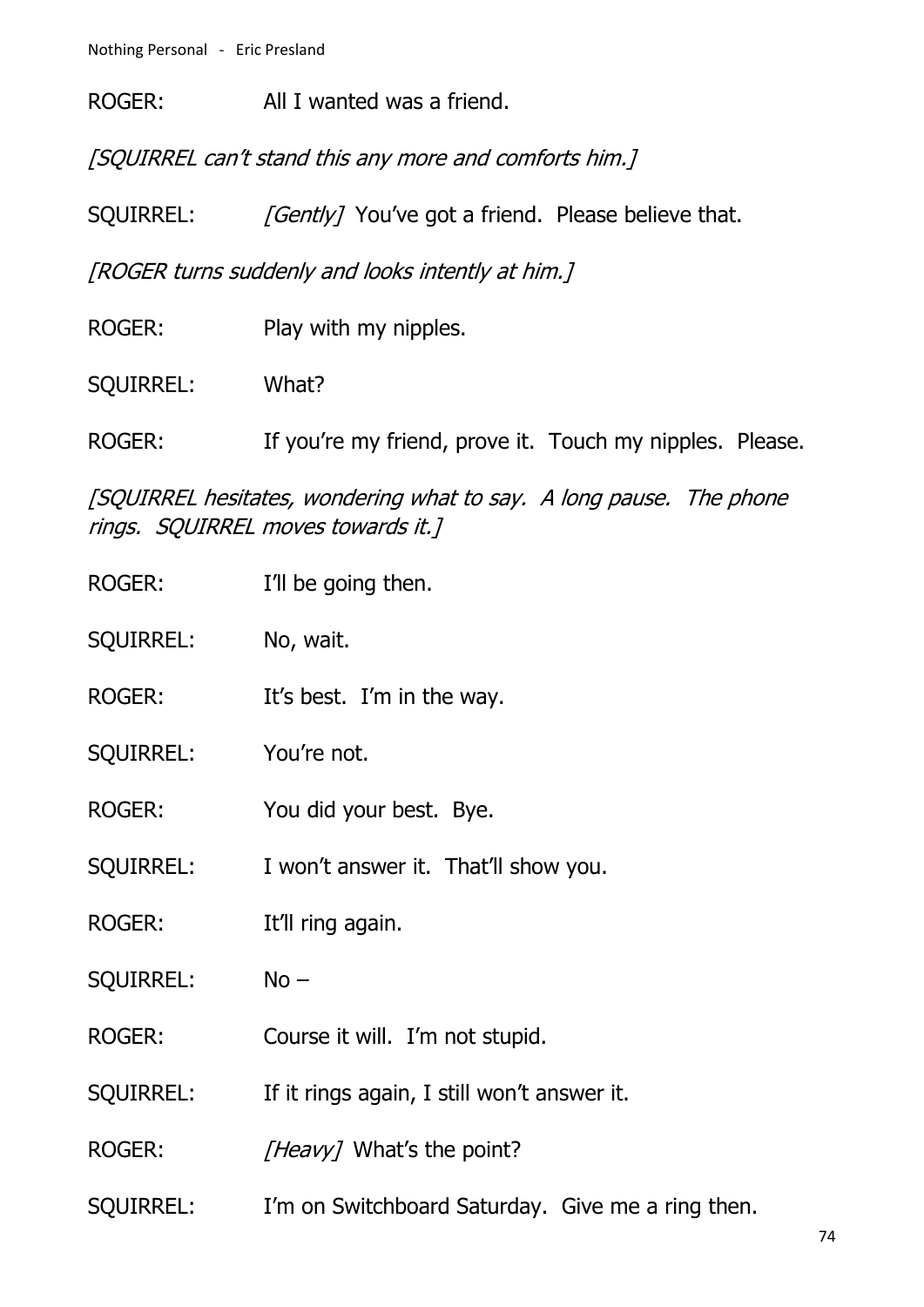ROGER: Maybe. Maybe I'm best off as I am.

SQUIRREL: Please.

ROGER: I'll think about it.

[He makes to go. As he gets to the door:]

SOUIRREL: If I touch your nipples, will you come to the Gay Centre with me?

ROGER: [Unable to believe his luck] What?

- SQUIRREL: If I play with your nipples, will you come to the Centre with me? Come to the social on Friday. You don't have to drink or anything.
- ROGER: But what about my Mum?
- SQUIRREL: Go and see your Auntie Tillie again. Tell them you're going to a movie.
- ROGER: I don't like the pictures. All that soppy romance, load of rubbish.
- SQUIRREL: Maybe there's a concert you could go to. I don't know James Last or someone like that. You can think of something. Will you? Meet me?

ROGER: I dunno.

SQUIRREL: I'll play with your nipples. Nothing else, mind, but  $-$  I'll do that. So – come to the Centre Friday?

ROGER: [Agonised pause] Yes.

SQUIRREL: Come here.

[ROGER moves to him.]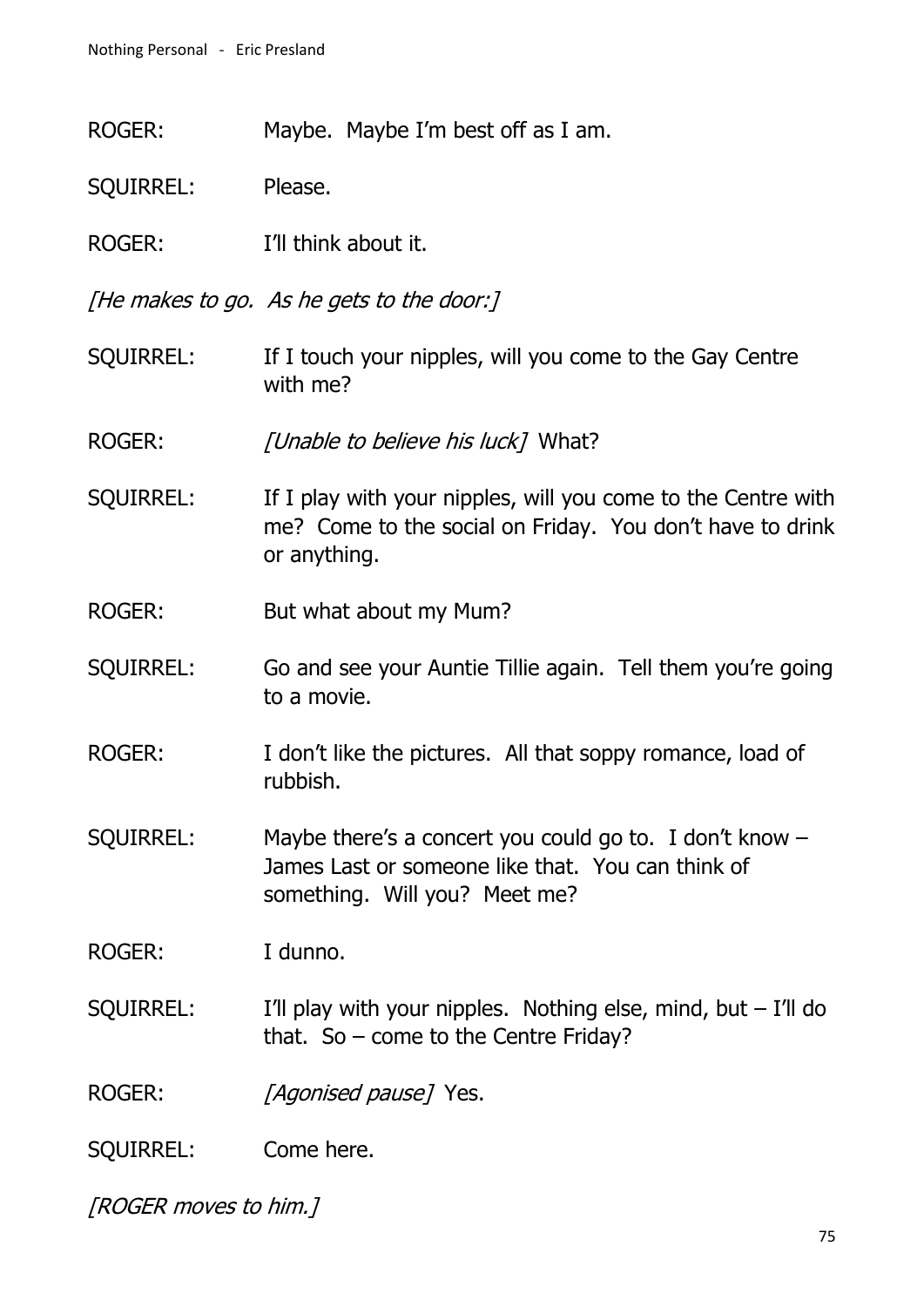SQUIRREL: Take off your shirt.

ROGER: No. You first.

[SQUIRREL strips his shirt clinically, quickly, then hesitates]

ROGER: Please..

[ROGER closes his eyes. SQUIRREL slowly reaches out his hands, unbuttons ROGER's shirt, then starts rubbing his nipples. ROGER lets out a long sigh, as the lights slowly fade.]

ROGER: Harder… harder….

## **BLACKOUT**

[In the Blackout, the phone rings.]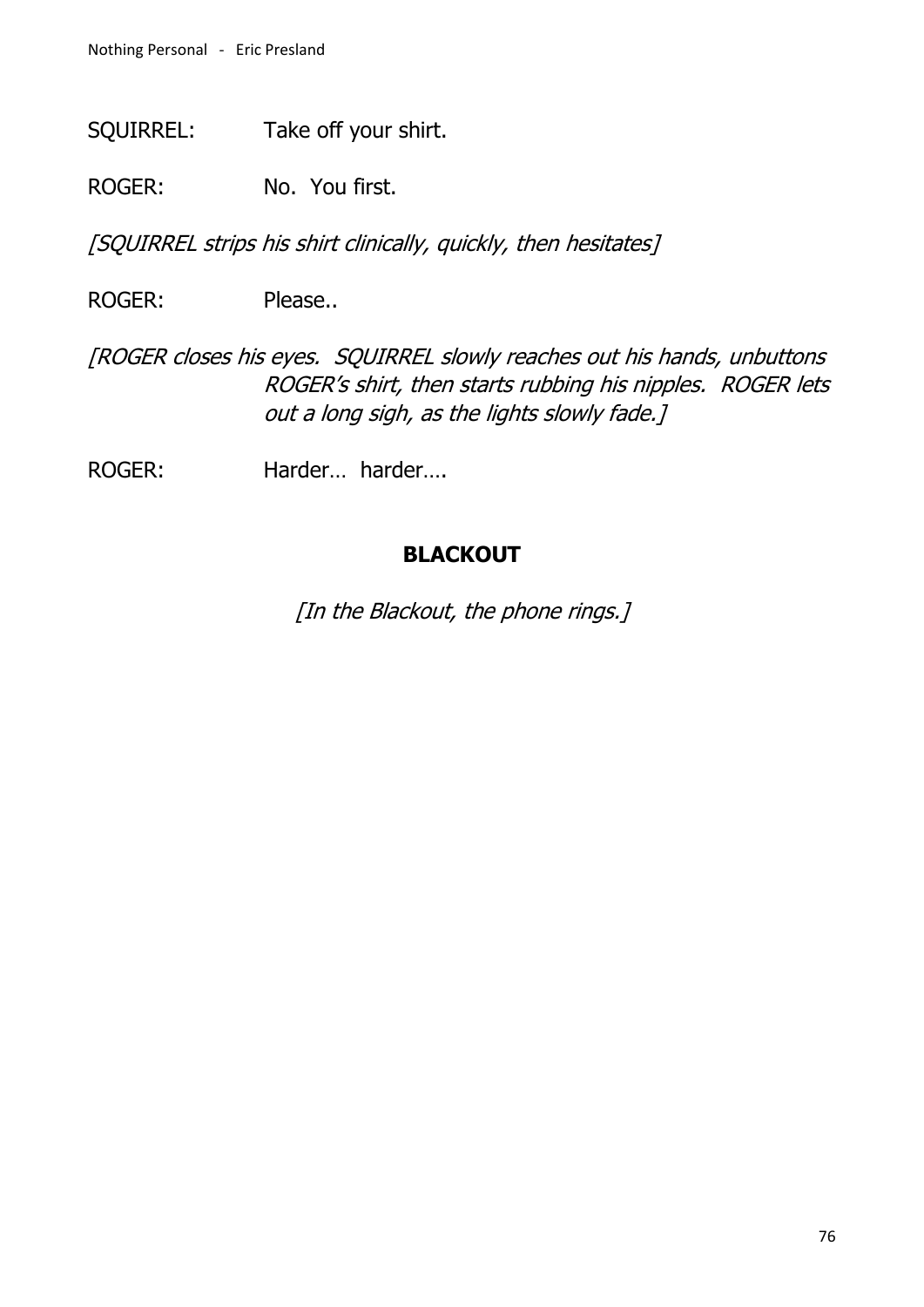# Scene Two

[The meeting room of Act I, sc i. Six months later. TALBOT is reading the evening paper. She throws it away in disgust.]

| TALBOT:       | The bastards! Oh my poor Squirrel.                                                                                                                                                                                               |
|---------------|----------------------------------------------------------------------------------------------------------------------------------------------------------------------------------------------------------------------------------|
| [Enter CAROL] |                                                                                                                                                                                                                                  |
| CAROL:        | Hello. Am I the first?                                                                                                                                                                                                           |
| TALBOT:       | Norton's next door. He's trying to phone more volunteers.                                                                                                                                                                        |
| CAROL:        | Have you read it?                                                                                                                                                                                                                |
| TALBOT:       | Yes                                                                                                                                                                                                                              |
| <b>CAROL:</b> | What do you think?                                                                                                                                                                                                               |
| TALBOT:       | It's filth.                                                                                                                                                                                                                      |
| <b>CAROL:</b> | But if it's true $-$                                                                                                                                                                                                             |
| TALBOT:       | It's still filth. <i>The Echo</i> has been waiting for a chance to<br>get us for years. This is just an excuse. Look at the<br>campaign they've had against the Gay Centre.                                                      |
| <b>CAROL:</b> | The council couldn't just close us down, could they?                                                                                                                                                                             |
| TALBOT:       | That's what <i>The Echo</i> wants. Fortunately we have a few<br>allies. Councillor Martin. Councillor Crossman.                                                                                                                  |
| CAROL:        | They'll find it hard to defend this.                                                                                                                                                                                             |
| TALBOT:       | After all the hassle we had getting adverts into the papers<br>in the first place. Remember CHE took the issue to the<br>Press Council, then the NUJ worked to rule Then thank<br>heaven Mr Born-Again Family-Newspaper retired. |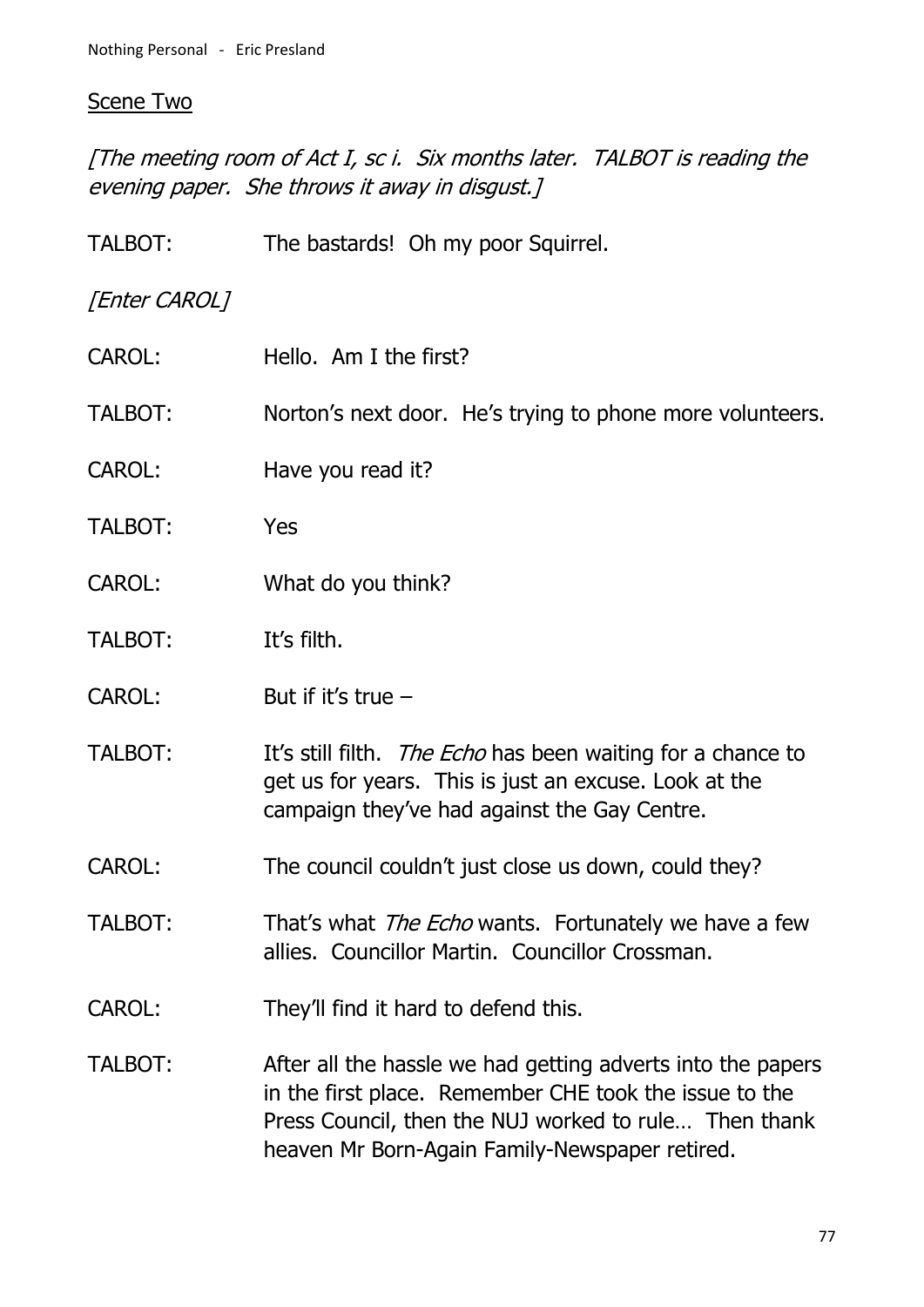| <b>CAROL:</b>  | Say it quietly, but I've actually seen the new Advertising<br>Manager at the Centre disco. Her name's Jocelyn. She's<br>quite tasty, in a lipsticky sort of way. |
|----------------|------------------------------------------------------------------------------------------------------------------------------------------------------------------|
| TALBOT:        | I think I saw NEV copping off with her. That can't have<br>done us any harm.                                                                                     |
| <b>CAROL:</b>  | But now the Editor can turn round and say 'I told you so.'                                                                                                       |
| TALBOT:        | And how they'll love rubbing it in. Bastards.                                                                                                                    |
| <b>CAROL:</b>  | And yet there must be something in it. They wouldn't<br>dare print a complete lie.                                                                               |
| TALBOT:        | Wouldn't they?                                                                                                                                                   |
| <b>CAROL:</b>  | They'd worry about libel, wouldn't they. Squirrel could sue.<br>I can't believe he'd $-$                                                                         |
| TALBOT:        | Of course he didn't. He knows better than that.                                                                                                                  |
| <b>CAROL:</b>  | What can we do?                                                                                                                                                  |
| <b>TALBOT:</b> | Fight back. Picket. Throw a brick through the window.<br>You name it                                                                                             |
| [Enter NEV]    |                                                                                                                                                                  |
| NEV:           | Sorry I can't stop. Got to get me gear out.                                                                                                                      |
| TALBOT:        | What do you mean?                                                                                                                                                |
| NEV:           | You've seen it, haven't you?                                                                                                                                     |
| TALBOT:        | So what?                                                                                                                                                         |
| NEV:           | That's it, isn't it?                                                                                                                                             |
| TALBOT:        | No it's not. For a start, we don't even know if it's true.                                                                                                       |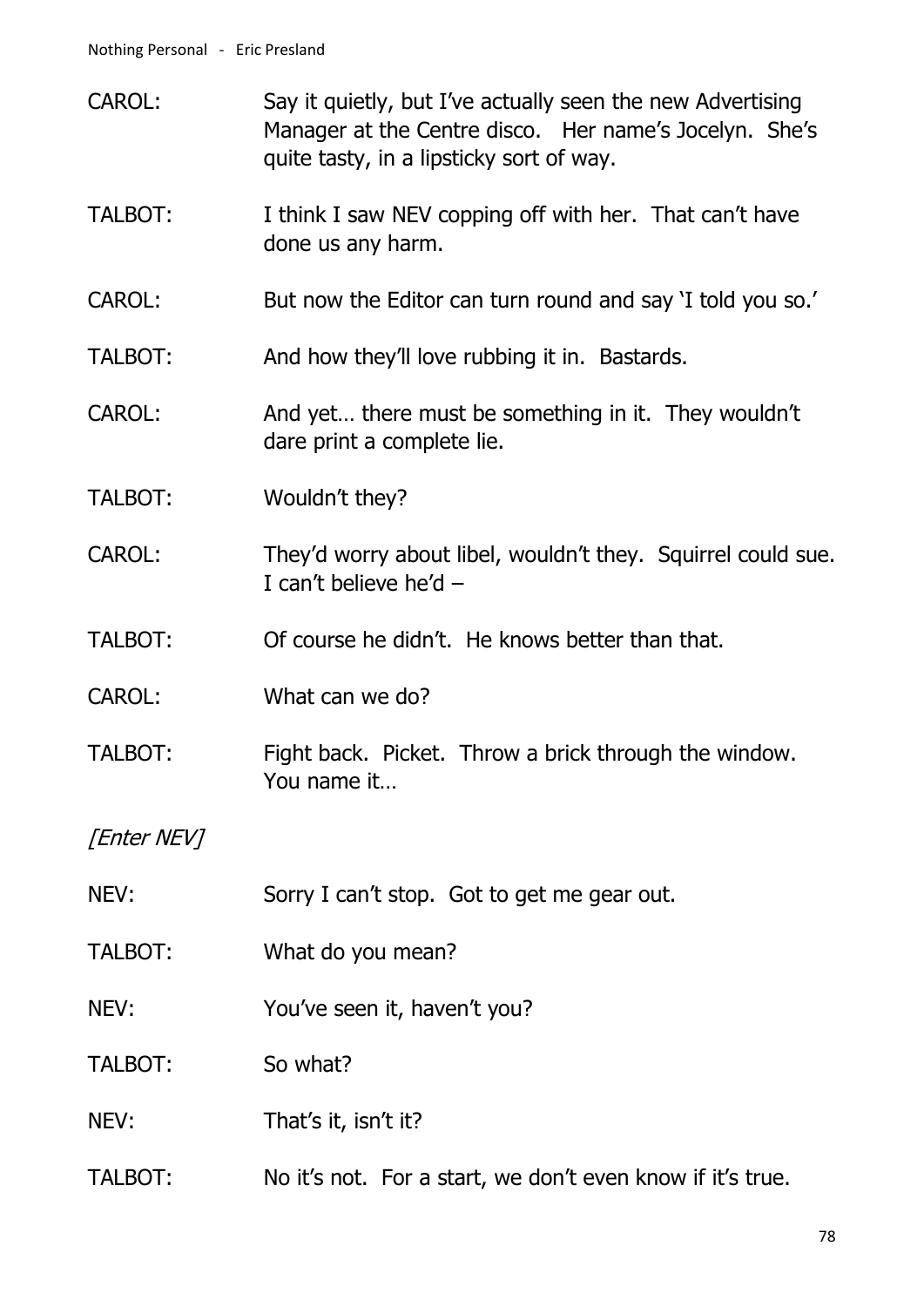- NEV: Doesn't matter if it's true. Those blokes aren't letting the grass grow under their feet, I can tell you. It was on the local radio too. I heard it on me way into town. They're not going to let it stop there. They're gonna keep at it till something gets done.
- TALBOT: Something is going to get done. We'll demonstrate. Put out a press release.
- NEV: Big fucking deal. A press release that'll put the fear of God into them! Whatever happens, I reckon this place will be swarming with pigs any day soon. Then the Post Office will 'withdraw service' as they call it. It means your phone gets cut off. And then sooner or later some bright spark is going to go sniffing round that little back room, and he's going to say, "I wonder where all this lovely gear come from." And he's going to lift up that little black box, and see Post Office Telecommunications on the bottom, and he's going to twig that this wasn't put in by Post Office engineers, not officially. And then the shit will really hit the fan.
- TALBOT: And what about Switchboard?
- NEV: What about my fucking job? It's a criminal offence, what I've been doing for this Switchboard. It's almost on a par with treason. Do you want me to go to prison?

### TALBOT: I'm sorry.

NEV: I'm sorry too. It's too bloody risky. *[She goes towards the* door. *I* I'll start disconnecting. Let me know when you want me in the meeting.

[She exits]

- CAROL: Do you think she's right about the police?
- TALBOT: Maybe, if the worst comes to the word. It may not come to anything at all. We just don't know.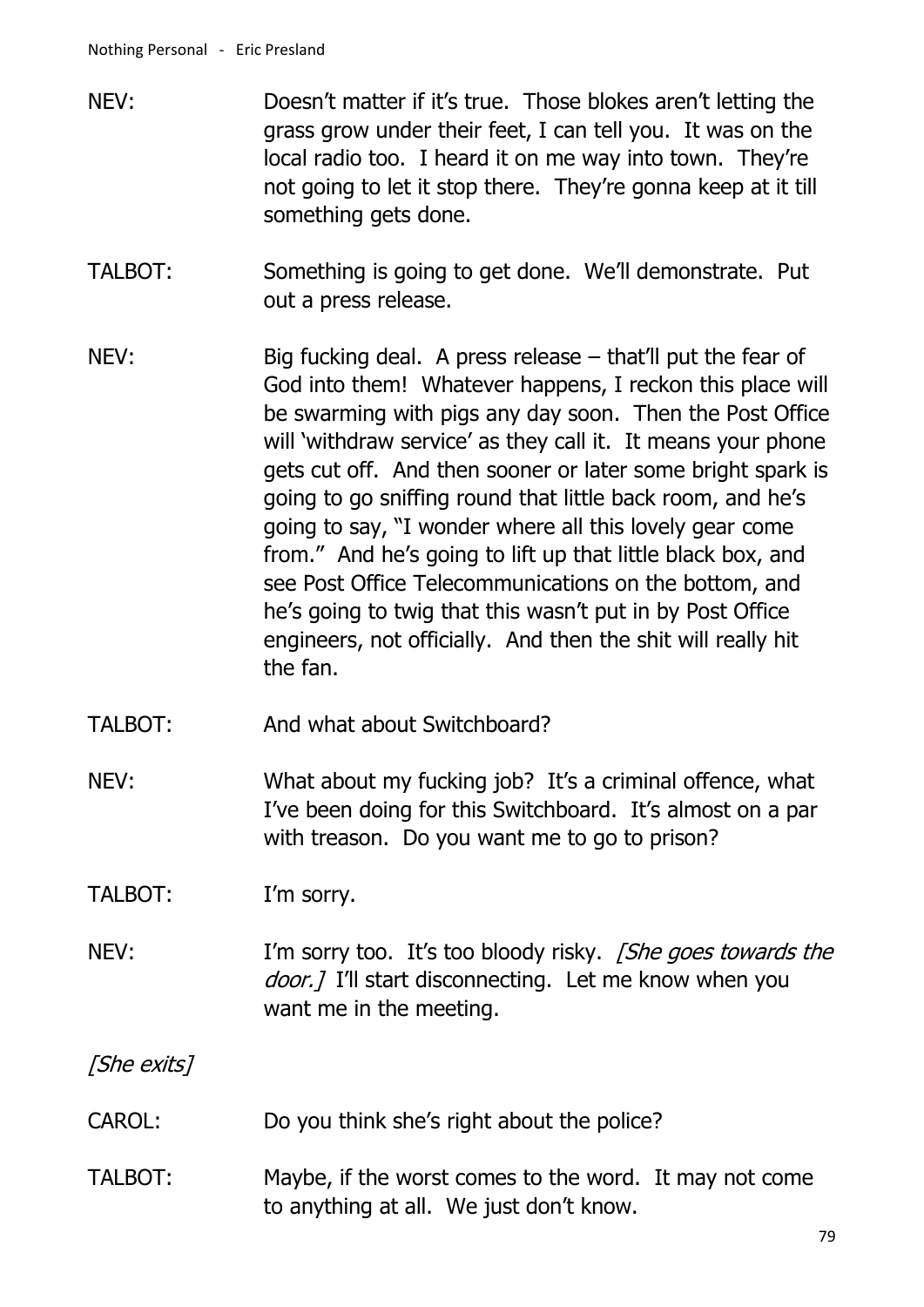| CAROL:         | [ <i>Exasperated</i> ] How could he -?                                                     |
|----------------|--------------------------------------------------------------------------------------------|
| TALBOT:        | He didn't. It's all panicking about nothing.                                               |
| <b>CAROL:</b>  | But what about - ?                                                                         |
| TALBOT:        | Wait and see. Let Squirrel tell us for himself.                                            |
| [Enter NORTON] |                                                                                            |
| NORTON:        | Only the two of you?                                                                       |
| TALBOT:        | The lesbians are always the first to arrive.                                               |
| <b>CAROL:</b>  | NEV's upstairs. She's disconnecting her gear.                                              |
| NORTON:        | Good.                                                                                      |
| TALBOT:        | Good? It's a disaster!                                                                     |
| <b>NORTON:</b> | She's right to be careful.                                                                 |
| TALBOT:        | Careful of what? Libellous crap that no-one can prove?                                     |
| NORTON:        | We have to protect the reputation of Switchboard.                                          |
| TALBOT:        | Even if it means closing it down? How do you propose we<br>carry on without any equipment? |
| NORTON:        | I don't want to argue with you. Can we get started? Get<br>NEV in.                         |
| TALBOT:        | What about Squirrel?                                                                       |
| NORTON:        | We can't wait.                                                                             |
| CAROL:         | Four of us? Out of thirty? That can't be right.                                            |
|                |                                                                                            |

TALBOT: The quorum is six.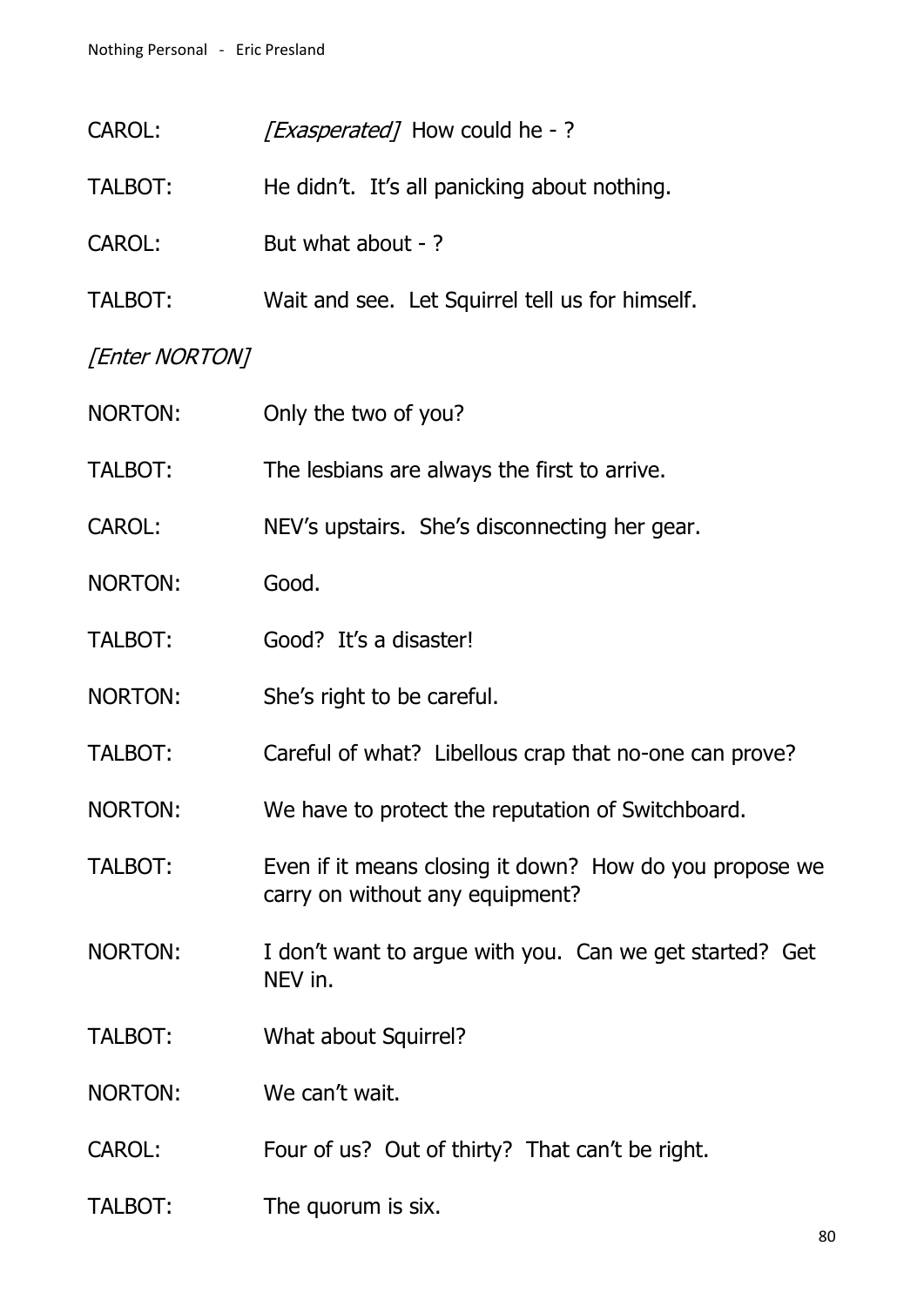| <b>NORTON:</b> | We can't wait.                                                                                            |
|----------------|-----------------------------------------------------------------------------------------------------------|
| CAROL:         | NEV says the police could be here at any time.                                                            |
| <b>NORTON:</b> | She might well be right.                                                                                  |
| TALBOT:        | "Might" – "Might!" If they haven't got a warrant, don't let<br>them in.                                   |
| <b>NORTON:</b> | And if we don't let them in, how does it look then?                                                       |
| <b>TALBOT:</b> | What about all the confidential files? The log books, the<br>letters                                      |
| NORTON:        | As far as they're concerned, or anybody else, we got<br>nothing to hide.                                  |
| TALBOT:        | And what about Squirrel?                                                                                  |
|                |                                                                                                           |
|                | [Enter JULIAN. NORTON taps his watch accusingly.]                                                         |
| <b>JULIAN:</b> | I got caught in the rush-hour. What's the big drama then?<br>It all sounded very mysterious on the phone. |
| NORTON:        | I was phoning from here. The phone may be tapped.                                                         |
| <b>JULIAN:</b> | Get away! Were we being tapped? Why didn't somebody<br>say?                                               |
| NORTON:        | We had no reason to think we were before, but now<br>something's come up to make it all too likely.       |
| TALBOT:        | Have you seen tonight's <i>Echo?</i>                                                                      |
| <b>JULIAN:</b> | Never buy it. Right-wing rag.                                                                             |

[She hands the paper to him.]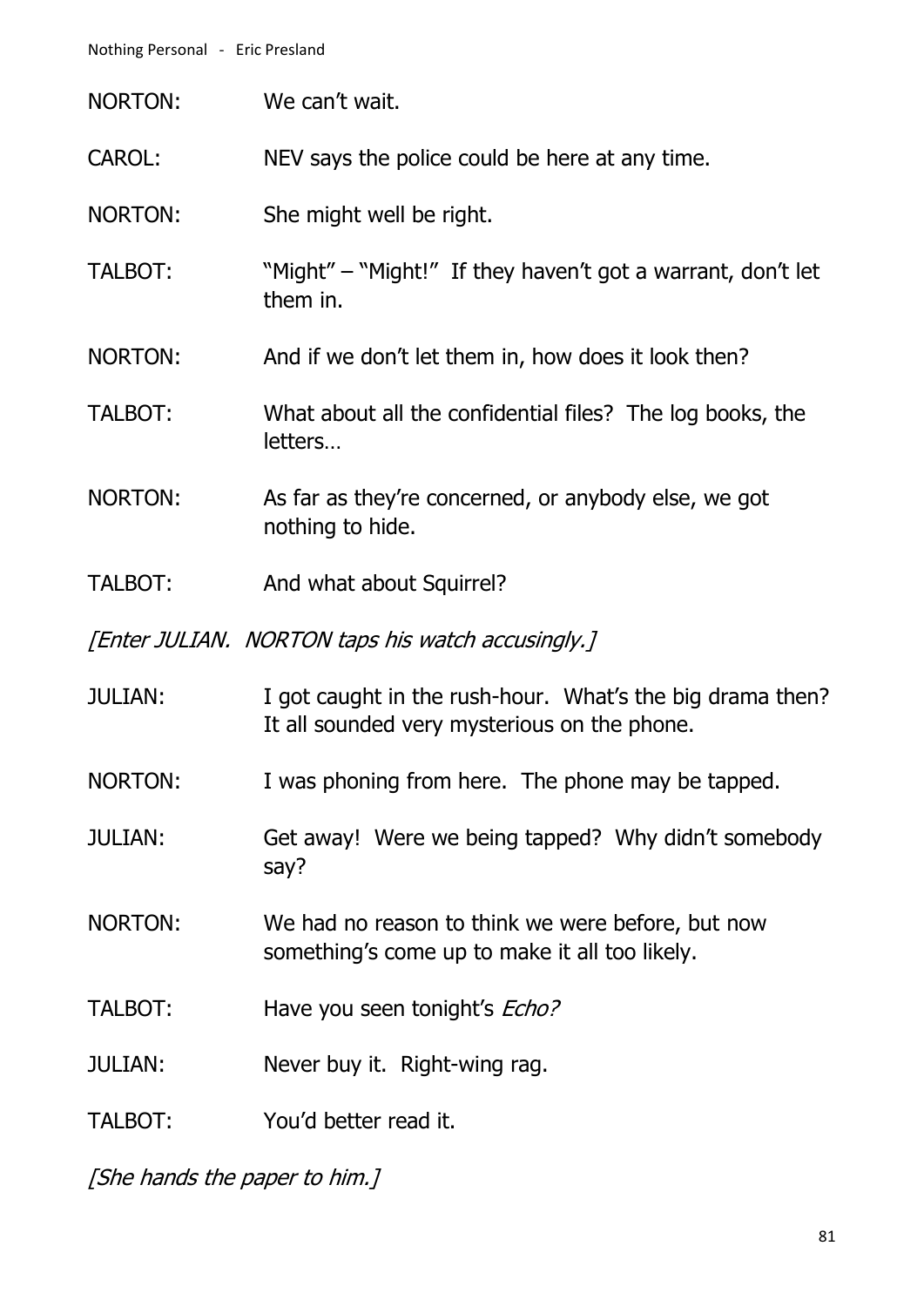- JULIAN: What an awful picture! Where on earth did they get that? Squirrel looks like a junkie.
- NORTON: He was at the time, I believe.

[Enter SQUIRREL]

- SQUIRREL: Hi, Sugar. Sorry I'm late, Norton. I came as soon as I got your message. Thanks for dropping it round.
- NORTON: Jocelyn at *The Echo* tipped me off. I wanted to get to you before the story broke. Thanks for coming at such short notice.
- SQUIRREL: I hope it's not going to take long. I've got a guy to meet at 8 o'clock, and I'd rather like to grab some chips beforehand in case he wants to go for a drink. I haven't had anything all day.
- NORTON: Don't worry, I'll meet him.
- SQUIRREL: But I've –
- NORTON: I'll meet him.
- JULIAN: Probably won't turn up anyway.
- SQUIRREL: Why the long faces, everybody?
- NORTON: You mean you have no idea?
- SQUIRREL: Is this a game?
- TALBOT: Haven't you seen the paper?
- SQUIRREL: No. Should I?
- NORTON: Read it to him, Julian.
- JULIAN: [Handing the paper over] Here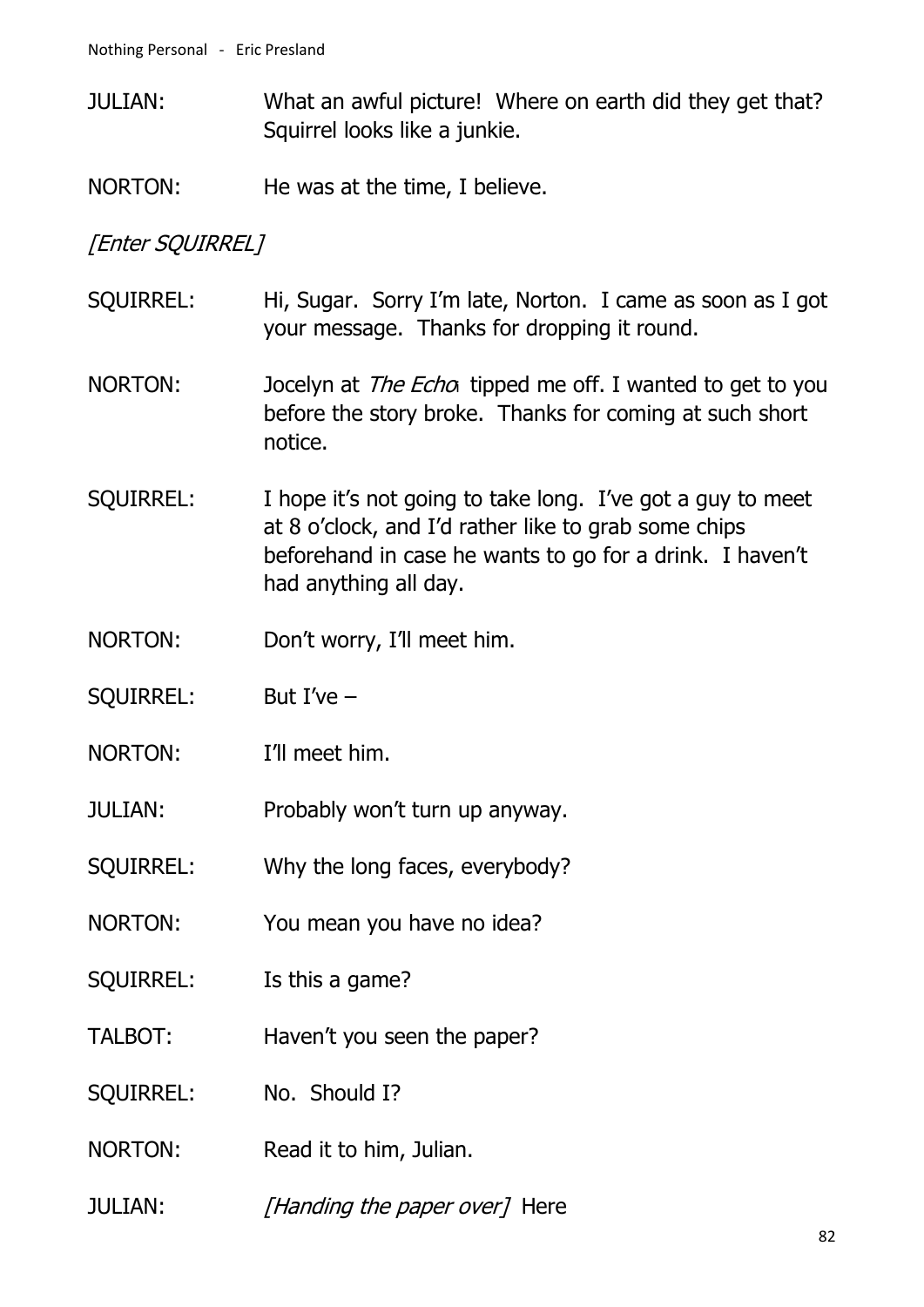NORTON: No. You read it. You can get the full effect/

JULIAN: [Deeply uncomfortable] "Sex by phone. An Evening Echo exclusive…

> A telephone 'counselling service' – inverted commas – claiming to offer 'confidential information and advice about homosexuality' – also inverted commas – was today revealed as nothing more than a 'male brothel' – more inverted commas.

They love their inverted commas, don't they?

- NORTON: Protection against libel if they're quoting. Go on.
- JULIAN: "Men could ring up and arrange a meeting for sex any evening," alleged Mr Roger Wallace, of Cambourne Drive, Handsworth. In an exclusive interview, Mr Wallace told an Echo reporter, "I rang them up once. I was hoping they would give me treatment to help me. I realise now I should have seen a doctor, but I was under a lot of emotional stress at the time."

Instead of receiving treatment, Mr Wallace alleges that the operator, "Squirrel" – more inverted commas – arranged to meet him at a private address a few days later, where he offered to have sex with him.

- SQUIRREL: That's not true.
- TALBOT: It gets worse.
- JULIAN: "I didn't know what to do," said Mr Wallace. "I was very confused. "I let him do what he wanted, but I didn't enjoy it.
- SQUIRREL: Like fuck he didn't.

[A thunderbolt. The others look at him, appalled.]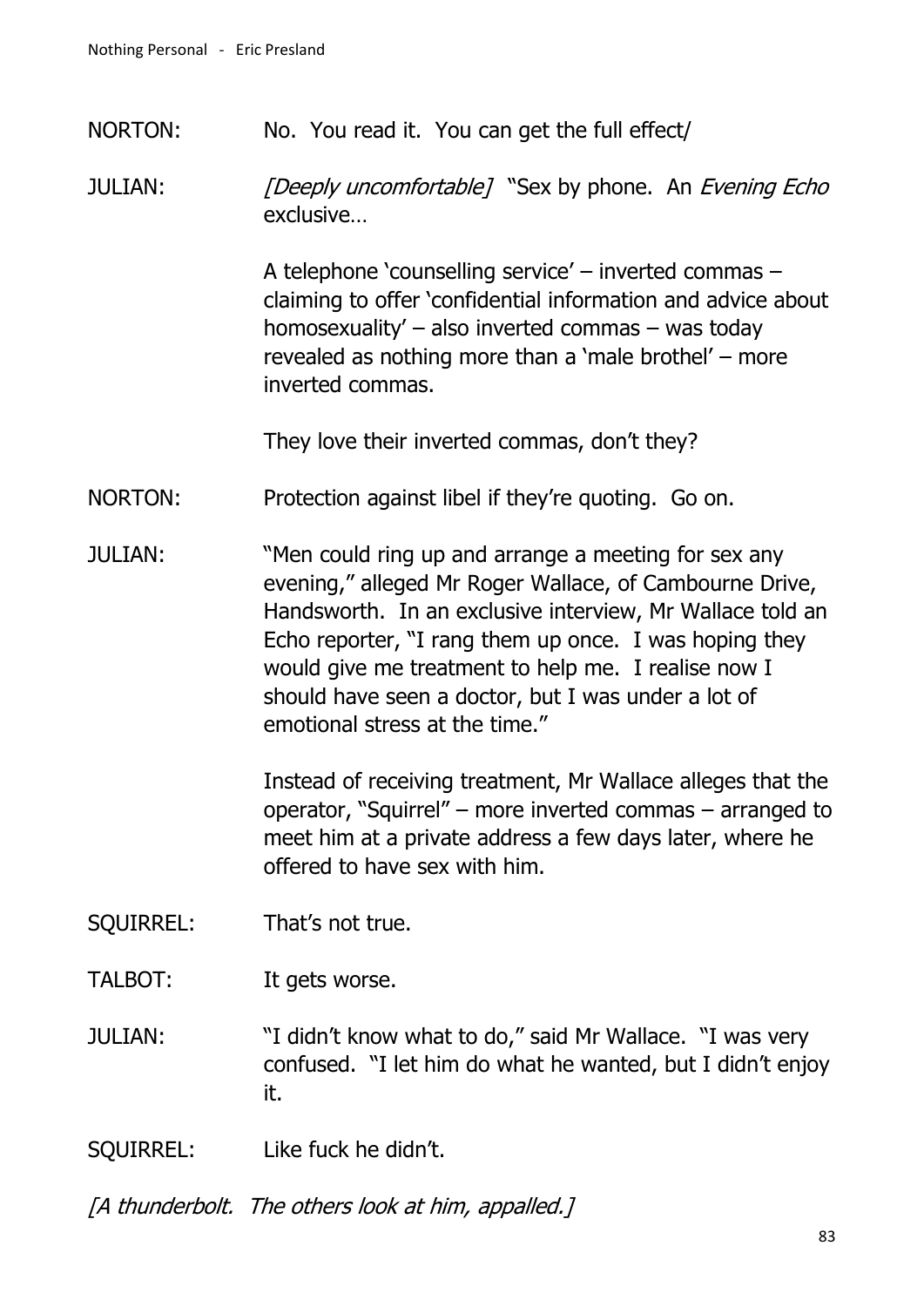JULIAN: Do you –  $er$  – do you want me to go on?

NORTON: Yes. Yes.

JULIAN: This is Wallace again. "He later persuaded me to visit haunts of homosexuals and tried to persuade me to lead the sort of life he was leading. I soon realised this wasn't for me." Mr Wallace claims that he saw several showbusiness figures and at least one MP at these places.

> Mr Wallace now claims to be completely cured. "It was just a bad patch I was going through," he said. He praised Torch, the Christian homosexual counselling service. "I went to see them after my mother died. I was so upset, what with that and everything. They helped to put me right. They made me see that I could cure myself if I really wanted to."

> Recently Mr Wallace has thrown himself into local politics, and is standing as the National Front candidate for Handsworth in the local elections. He is also a member of the New Pentecostal Bible Church, Handsworth. Its minister, Peter Deakins, first contacted the Echo last week. "We are very worried about the spread of homosexuality encouraged by this organisation under cover of 'counselling'. We are very pleased that Roger has seen the light."

Mr. Wallace is now cured. But how many other emotionally disturbed people are still at risk? See Echo Comment, page six. Do you want the editorial?

- NORTON: No thanks. [To the others] You can imagine what it says. "Need for properly qualified medical authorities" – "children at risk" –
- SQUIRREL: He's over thirty, for fuck's sake.
- TALBOT: NEV says it was on the radio too.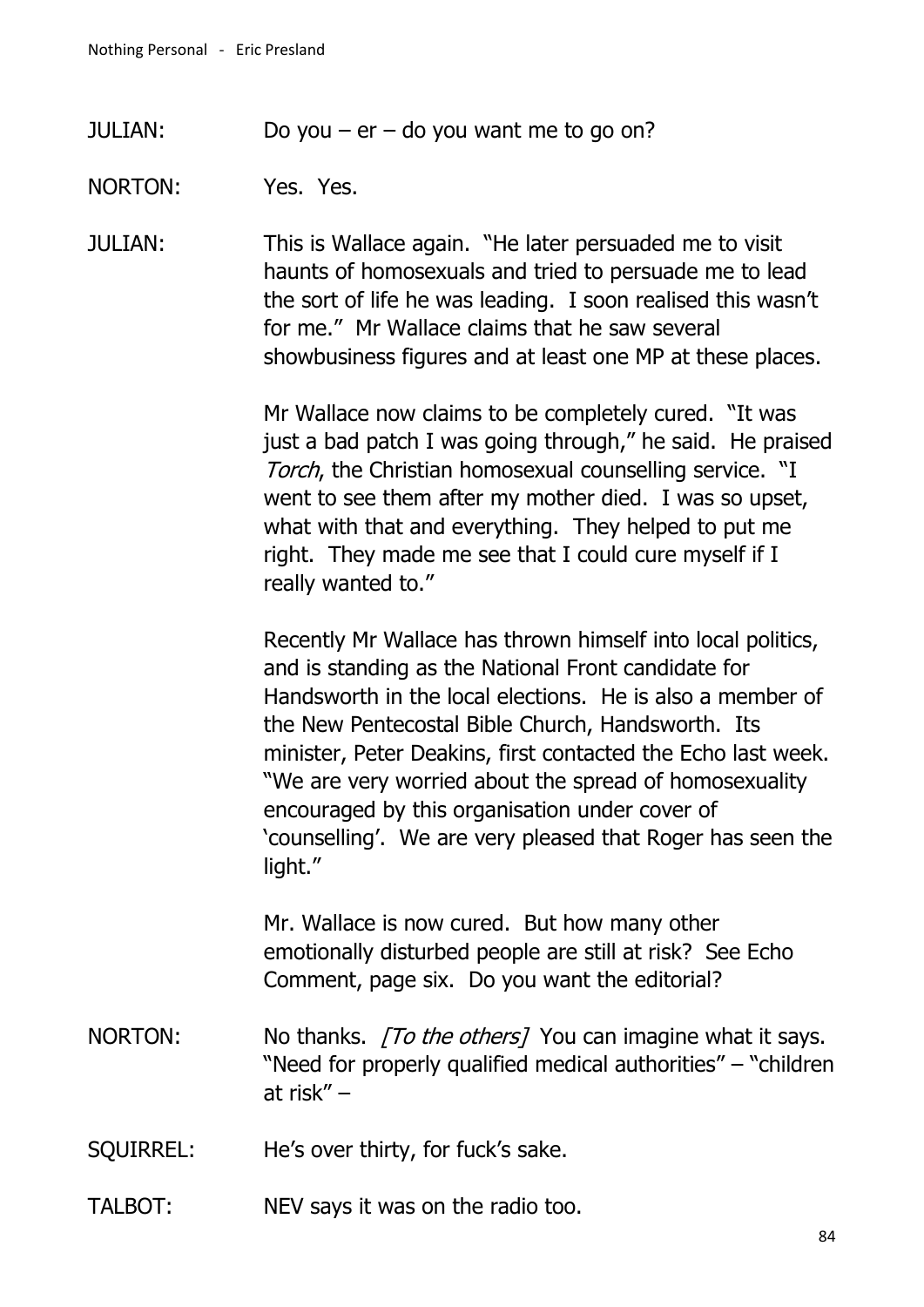- NORTON: They've also called for police action.
- TALBOT: Of course you're going to deny it. Fight it.
- NORTON: First things first. Without NEV's gear we've got no intercom to the coffee bar, no answering service for out-ofhours and no lights to indicate whether the operators on the phone.
- CAROL: We'll get some calls too, after this.
- NORTON: It's not going to be very pleasant for the next few days. Weeks even.
- TALBOT: It will pass. Eventually.
- NORTON: We have to double up immediately, since we won't be able to contact anyone else in the building. I've cancelled everything so I can sit in with whoever is on. Julian, I want you to bully every operator you can get your hands on to fill that rota twice over for the next month.
- JULIAN: I think we're going to lose a few. I bet some of them believe the story and resign.
- NORTON: Got to try. I don't care if they're trainees, or haven't done it for months, we've got to double up. Carol?
- CAROL: Yes?
- NORTON: Can you make a new notice for the door of the Switchboard Room? "Lights out of action. Knock quietly and wait to be let in."

#### CAROL: Sure.

JULIAN: Carrying on? You can't be serious. I reckon this is it. We might as well shut up shop.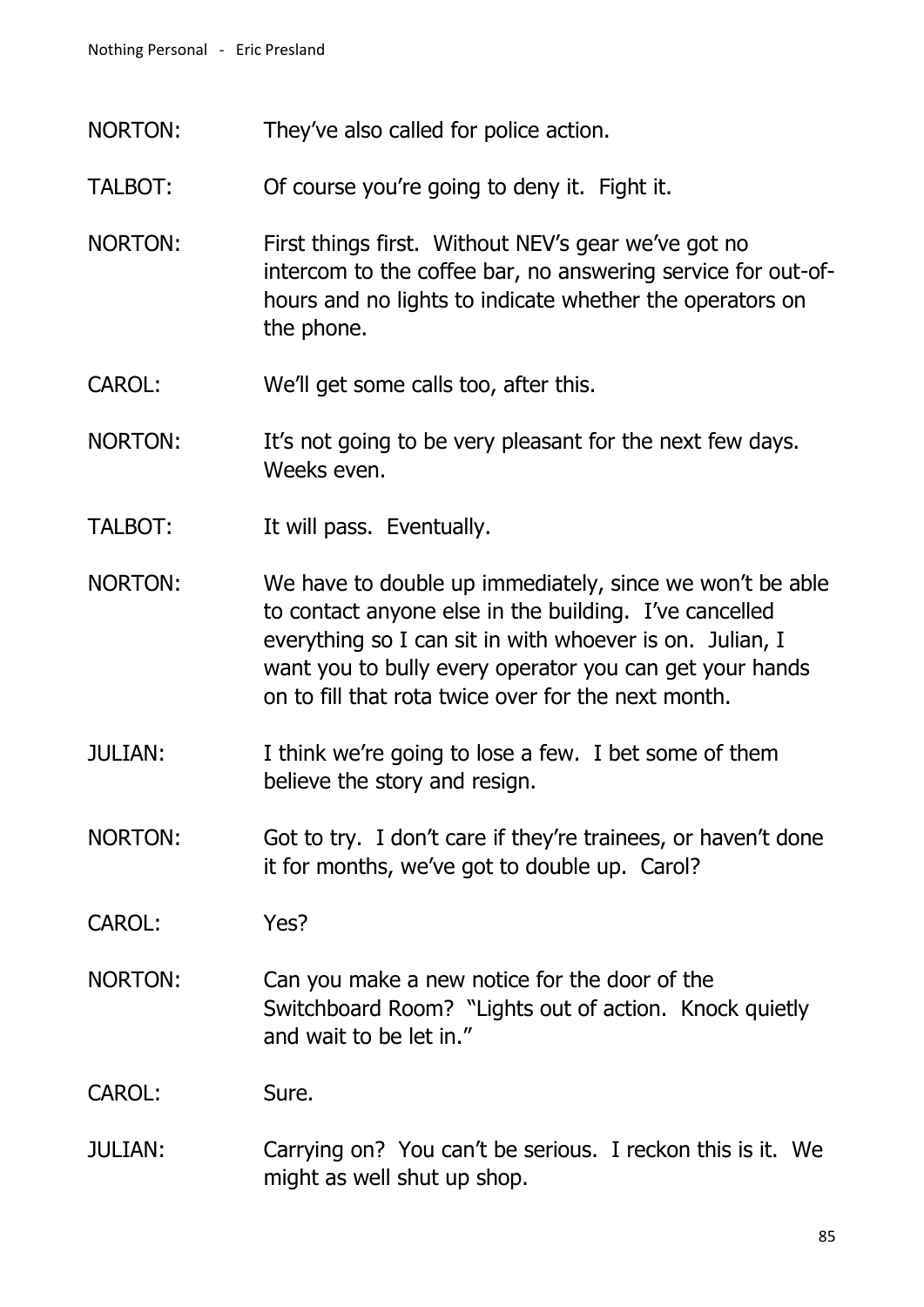- NORTON: Nonsense. We've run without answerphones and stuff before. We don't need the frills. And NEV can bring the gear back when it's all blown over. At least we've still got a phone going.
- JULIAN: For the moment.

CAROL: What about the files? If the police come…

- NORTON: I took the afternoon off when Jocelyn called me. Got all letters out of the building. They're at my mother's.
- CAROL: What about the information files?

NORTON: Photostatted. Also at my mother's.

JULIAN: What if they want to search her?

- NORTON: Have you met my mother? They wouldn't dare.
- JULIAN: And if the phone's tapped?
- NORTON: If it's tapped, it's tapped. I thought of getting the operator to transfer calls to my home phone, but if they tap one, they'll probably tap the other.
- SQUIRREL: And this is the man who said how decent the police had been…
- NORTON: Shut up, Squirrel. You're out of this.
- TALBOT: Don't talk to him like that!
- NORTON: You expect me to congratulate him? [To JULIAN] How long till opening?
- JULIAN: [Looking at watch] Three quarters of an hour.
- NORTON: Which leaves, as far as I can see, two matters. What to do about the story, and what to do about Squirrel.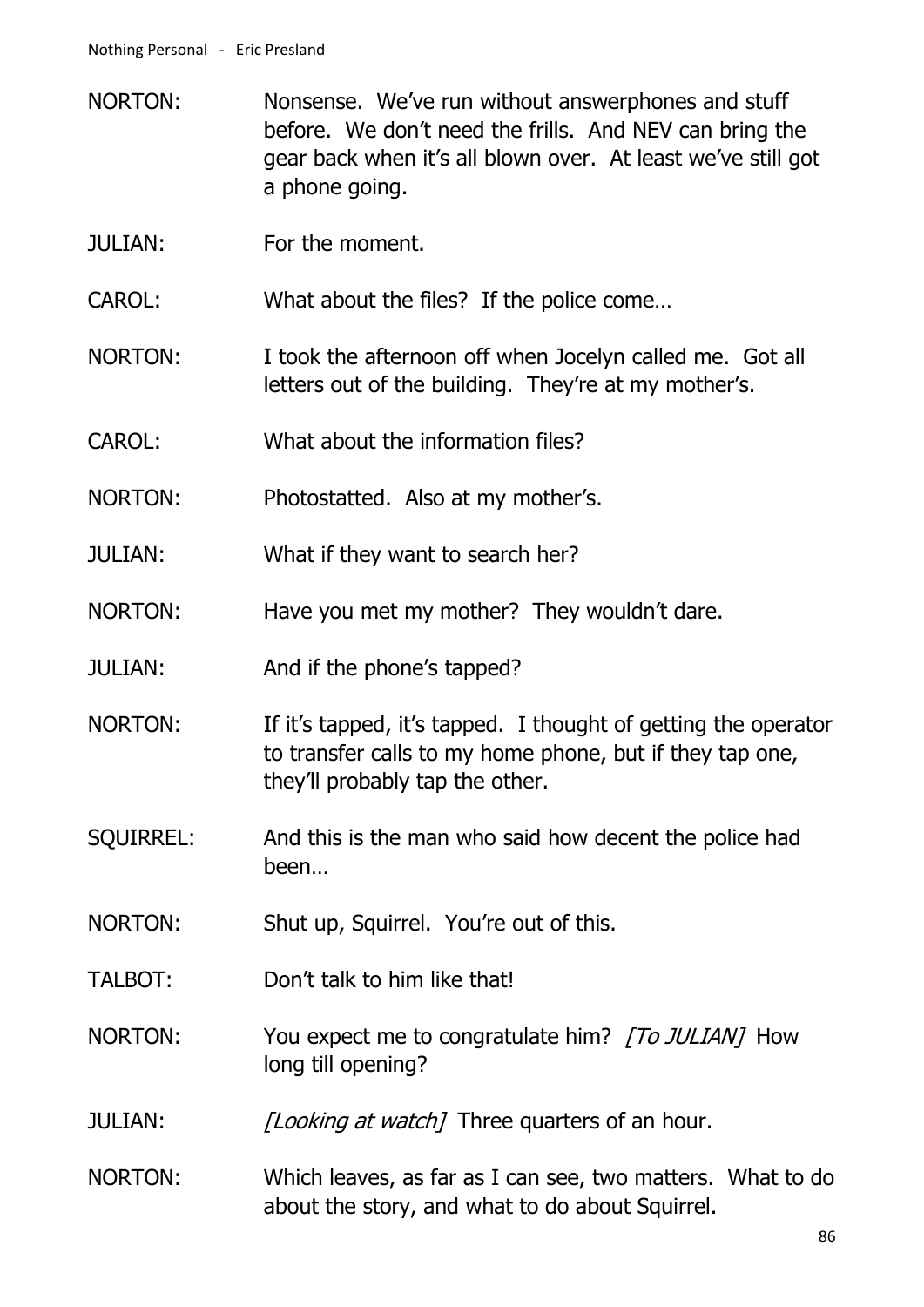- TALBOT: Get out a press release immediately. You've got to deny everything.
- CAROL: Haven't the press and radio contacted you for a comment?
- NORTON: You forget. Squirrel is the Press Contact. It's on all our Press Releases.
- TALBOT: Haven't they been in touch with you?
- SQUIRREL: I've not been home.
- NORTON: Where have you been all day?
- SQUIRREL: Just out.
- NORTON: Where?
- SQUIRREL: Nowhere in particular.
- NORTON: And you didn't see the papers? Nobody told you.
- SQUIRREL: If you must know, I was down the clap clinic.
- TALBOT: Anything serious?
- SQUIRREL: Just the catch-all. NSU. Nothing serious. But the queues were horrendous.
- NORTON: Didn't anybody say anything? Or recognise you?
- TALBOT: From that photo? You must be joking.
- NORTON: Didn't they recognise the name at the hospital?
- SQUIRREL: I use my so-called real name. David Briggs. My birth name.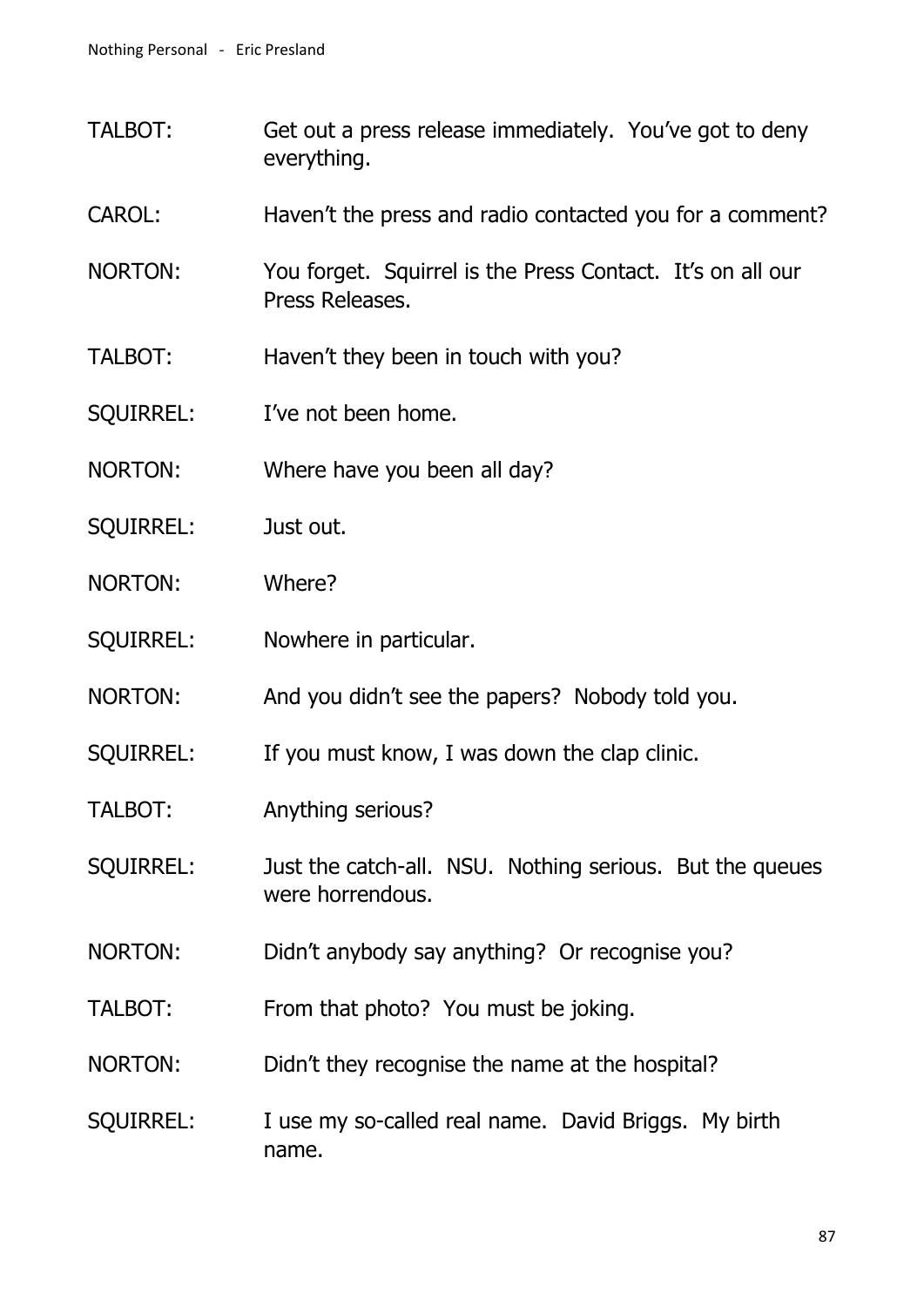- NORTON: Well, they may not have caught up with you yet, but you can be sure they will. When you get home there'll be half a dozen reporters on the doorstep, and dozens more by tomorrow. You won't be able to get out of your door in the morning.
- TALBOT: You'd better stay over at my place. You'll be safer.
- SQUIRREL: I can deal with it. I've got nothing to hide, I'm not afraid.
- CAROL: Reporters National Front Born-agains. Don't be reckless, Squirrel. Stay with Talbot. Or me.
- NORTON: You admit the story is true.
- TALBOT: No he doesn't. He admits nothing. Don't be ridiculous.
- NORTON: He admits he had sex.
- TALBOT: Consensual sex.
- NORTON: We don't have sex with callers. Why do you make an exception just because he's your friend.
- TALBOT: I hope he's all our friend.
- NORTON: So tell us what happened, Squirrel –
- TALBOT: He's told you –
- NORTON: I'm talking to Squirrel. I'm only asking what the police are likely to ask. And I'm asking a lot more nicely than they will.
- TALBOT: Lay off him, Norton. [To SQUIRREL] Tell me, sugar. Tell me what happened.
- SQUIRREL: I'll go now if that's what you want. That's what you want, Norton, isn't it?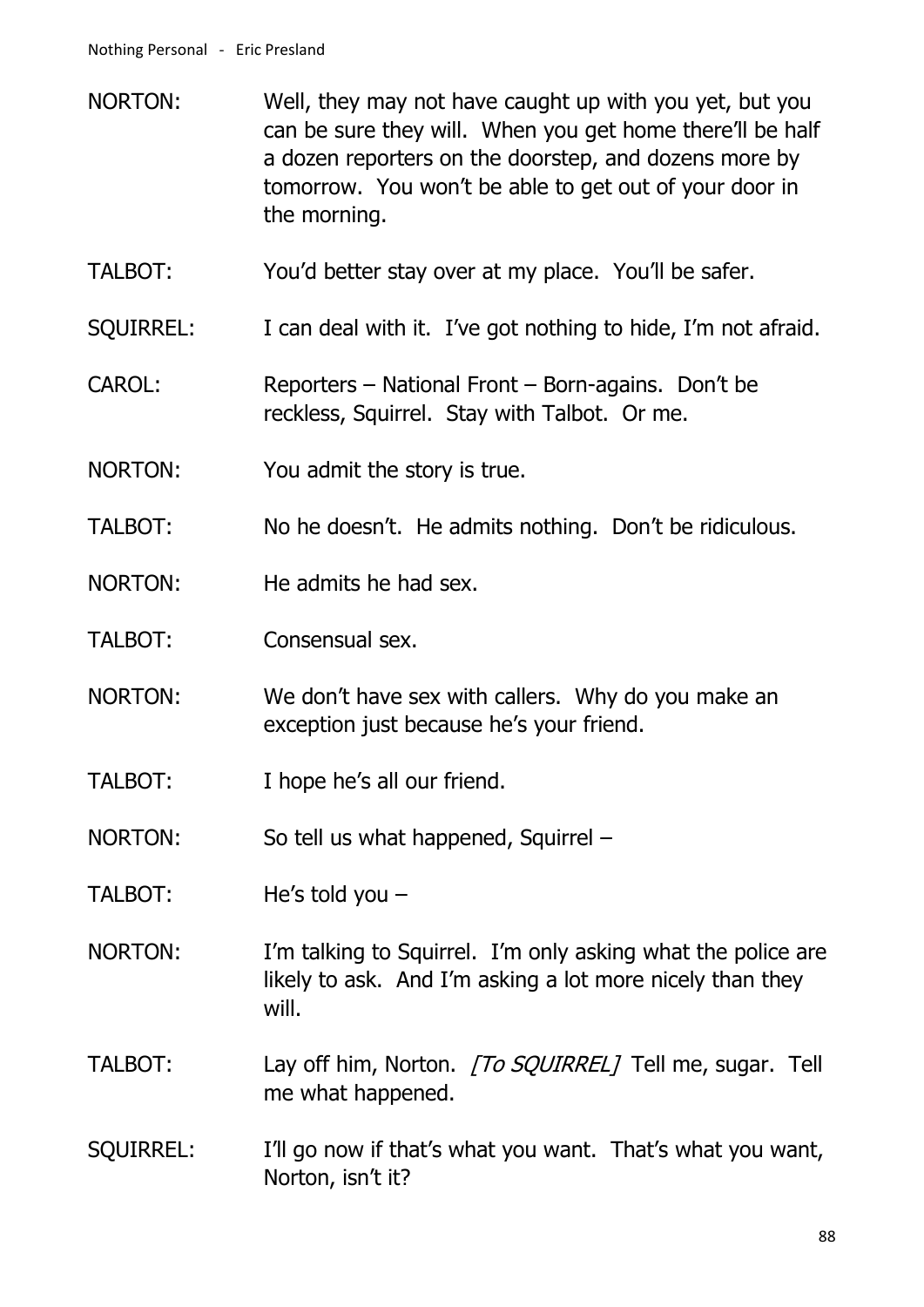- TALBOT: You are not going. If you go, I go, so stay put. It isn't fair.
- SQUIRREL: Too right it isn't. Years I've put into this place, week in, week out. You all know how hard I work. And now this shit…
- NORTON: Did you know this Roger Wallace?
- SQUIRREL: You know I did. I did a befriending. Brought him into the Centre a few months ago. You met him.
- NORTON: Did I?
- SQUIRREL: You too, Julian.
- JULIAN: I don't remember.
- SQUIRREL: Of course you don't. You ignored him. Both of you.
- JULIAN: Oh yes. I remember. Face like a wet weekend in Wigan.
- SQUIRREL: That's the one.
- JULIAN: Uphill work if ever there was one. Haven't seen him since.
- SQUIRREL: And that's why. You ignored him. Everyone ignored him.
- CAROL: What I don't understand is, if he was coming down here and everything, how did this happen?
- NORTON: Was he the one who kept following you around?
- JULIAN: That's the one. Used to sit in the coffee bar for hours, asking people when Squirrel was coming in. Never spoke to anyone.
- SQUIRREL: Nobody ever spoke to him.
- JULIAN: He was difficult.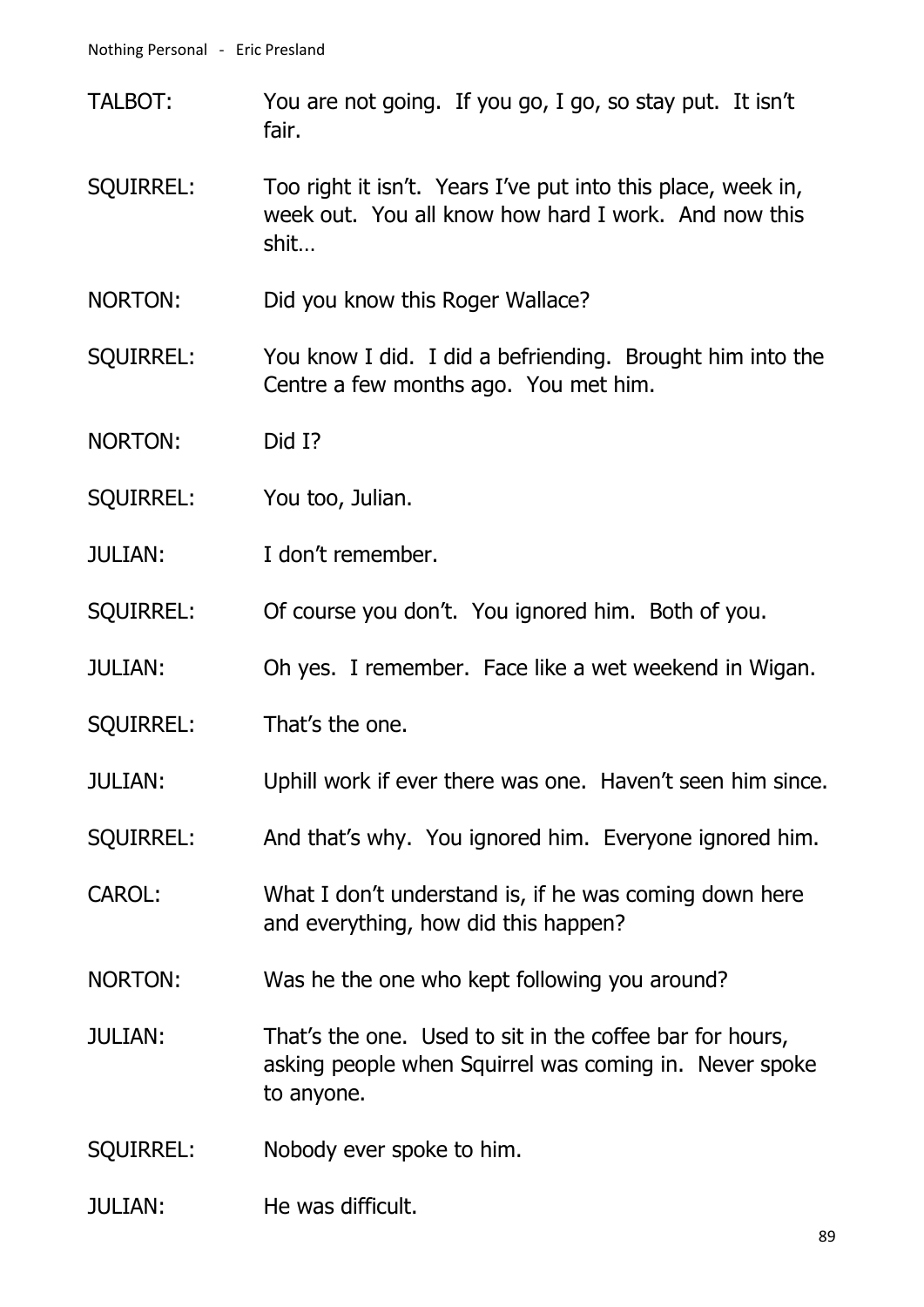- NORTON: Yes, that's the word. Very difficult. He was just one of those people we couldn't do anything for. You have to accept your limits.
- SQUIRREL: So we can only help those nice articulate middle class people who probably don't need our help much anyway. You only want the easy ones.
- CAROL: I tried to talk to him once. He just shrank away. I think he was scared of women. In the end I gave up.
- NORTON: You can't be on duty all the time.
- TALBOT: Why not? Squirrel is.
- NORTON: It was his befriendee. If he couldn't cope, he should have referred it to someone else. There are other people.
- TALBOT: You can't say it's Squirrel's fault. He did absolutely everything he could. Is it his fault the Centre's so unfriendly? Is it his fault that gays are shy just like everyone else?
- NORTON: Of course not. We need a proper befriending group.
- JULIAN: From the look of him, I don't think he'd have ever come out. He wasn't the type.
- NORTON: [Drily] Obviously not.
- SQUIRREL: He could have had a life of his own. All he needed was confidence.
- TALBOT: And you don't get confidence being eyed up in a coffee bar and nobody talking to you.
- JULIAN: Nobody would eye up Roger, he was a mess.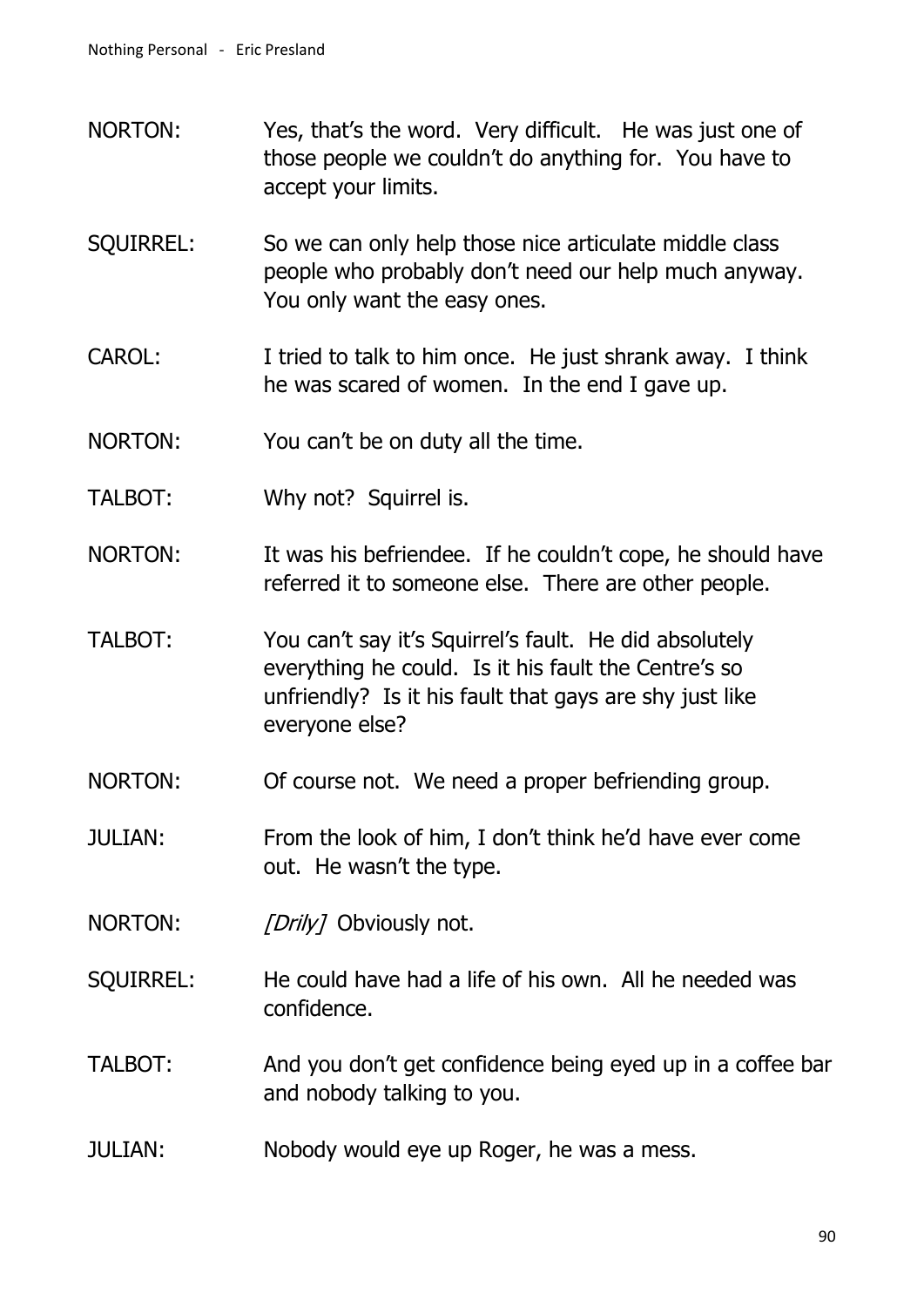- TALBOT: Not in that sense. The sort of look which says, "What's that doing in here?" Nobody'll put any work into you unless you're young and pretty.
- NORTON: You knew what he was like. You knew what the Centre could be like. You should have stuck by him, but no, you were distracted as usual and too fucking busy. So you left him to sink or swim. And he sank.
- TALBOT: They have to do something for themselves too.
- NORTON: Look. There are some people we simply cannot help. They're out on a limb, or just socially inadequate. There's nothing we can do about it within our resources. We have our job to do and we can't do another one as well. It's hard, but you just have to let the inadequates go their own way.
- SQUIRREL: Inadequates? We're the inadequates, not them.
- NORTON: You can't take on the whole world, for heaven's sake.
- SQUIRREL: And you decide that for them, do you? Who's an adequate, who's an inadequate? Who's 'one of us' and who isn't. Just say, sorry, but you'll never make it as a homosexual, so why not scurry back into the closet and the cottage, and tough shit. They have a right to a choice. Every choice we can give them.
- NORTON: He had choices, like everyone else. He chose to fall in love with you, and you let him. Then left him flat. What kind of a choice is that?
- SQUIRREL: He wanted so much attention. I couldn't give it to him.
- NORTON: He's found somebody to give it him now.
- TALBOT: This isn't going anywhere, Norton. There isn't time for post-mortems. We need a blanket denial.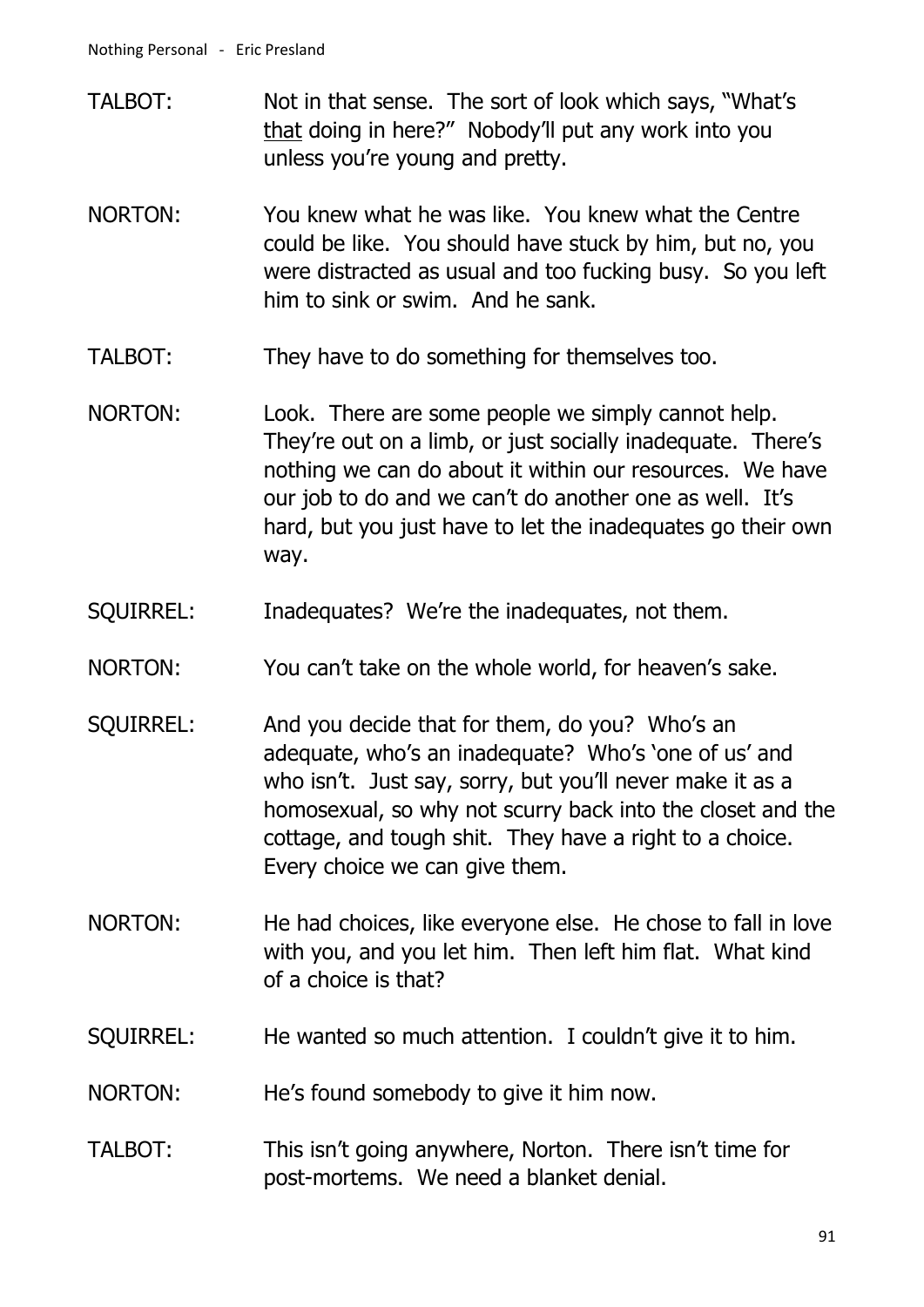- NORTON: Wait a minute. Squirrel, has Roger ever been to your house?
- SQUIRREL: Yes.
- NORTON: Alone?
- SQUIRREL: Yes.
- NORTON: When?
- SQUIRREL: Just after his first call.
- NORTON: When was that?
- SQUIRREL: Look in the log.
- NORTON: I have. I just wondered if he'd called before and you hadn't entered it.
- SQUIRREL: What do you take me for? Let's go, Talbot, please.
- TALBOT: You must stay. For the sake of Switchboard. You are the heart and soul of it.
- SQUIRREL: I can't take any more.
- TALBOT: You've given five years of your life. God knows how many people you've helped. Do you want to turn your back on that?
- SQUIRREL: No.
- TALBOT: Then you've got to stay.
- NORTON: So you had your first call Sunday 15<sup>th</sup> May.
- SQUIRREL: Yes.
- NORTON: And you met him a few days later?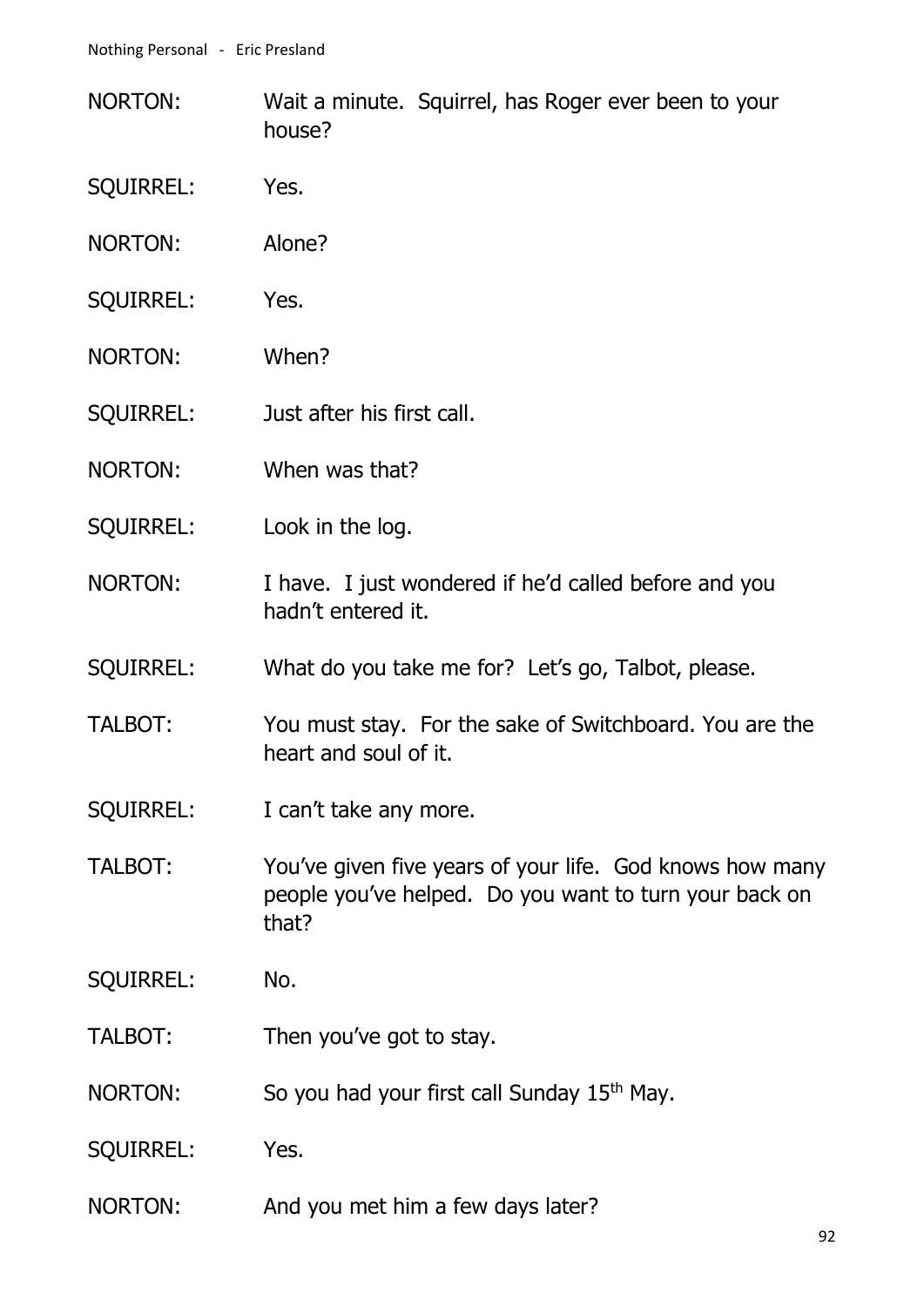- SQUIRREL: On the Wednesday.
- NORTON: Why the fuck did you meet him on your own? You knew there was a scare on.
- SQUIRREL: D'you think I wanted to? Julian was meant to be there.
- JULIAN: I had a flat battery. I tried to ring you up but there was no answer.
- TALBOT: And you couldn't have taken a bus for once in your life?
- JULIAN: I would have been late. I thought he'd gone out. I'm kicking myself now.
- SQUIRREL: [To JULIAN] It's okay. Don't beat yourself up. [To NORTON] So what was I meant to tell Roger? Go away and come back when I've got someone with me.
- NORTON: And did anything happen?
- TALBOT: Whatever you say, we'll believe you. We'll stand by you.
- NORTON: We've got to know. They papers will be coming for you.
- SQUIRREL: There was no sex.
- NORTON: Is that it?
- SQUIRREL: I did not have sex.
- NORTON: The whole story ?
- SOUIRREL: [Pause] I felt his tits.
- NORTON: You did what?
- SQUIRREL: I felt his tits.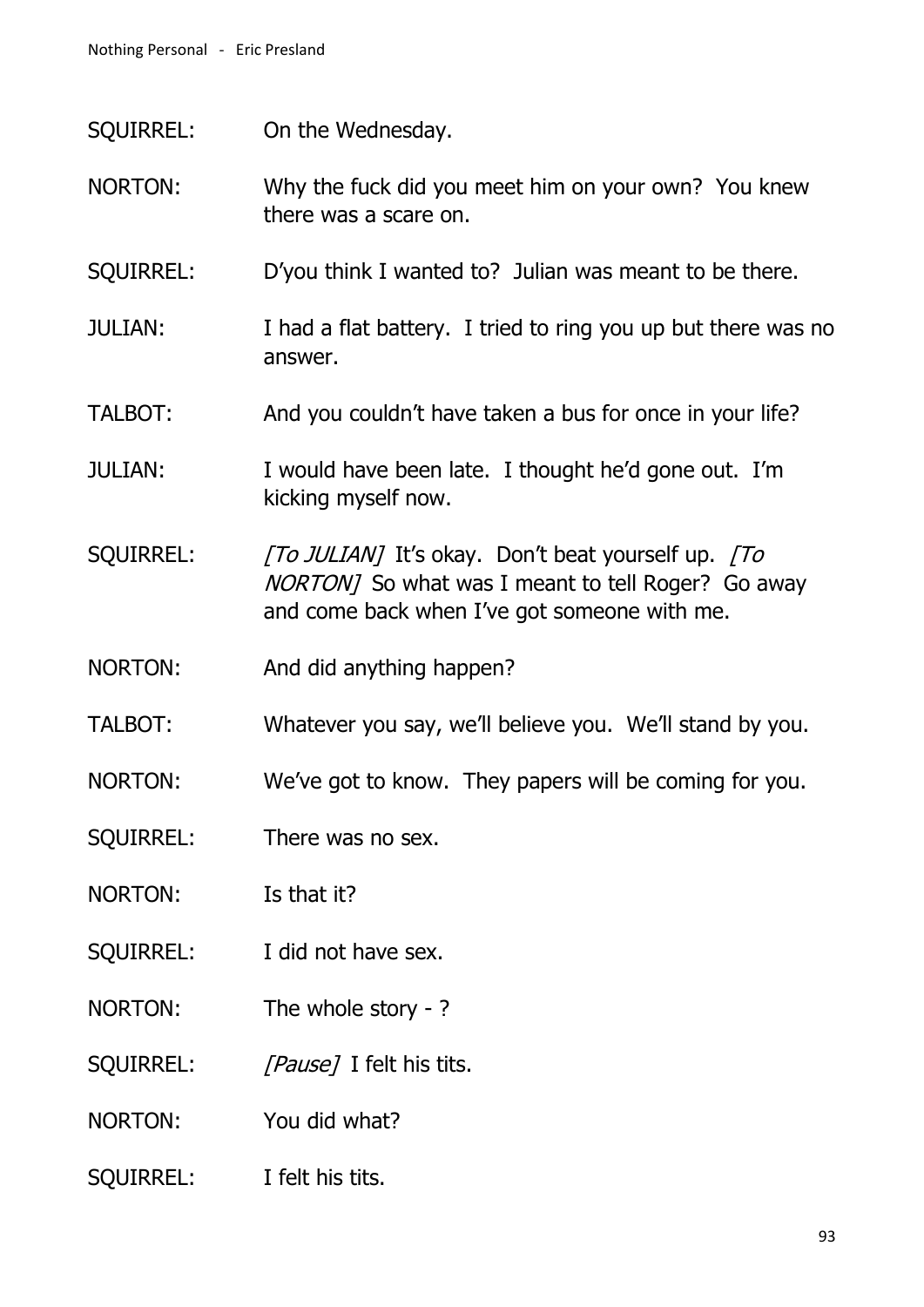[TALBOT bursts out laughing.]

- SQUIRREL: What's so funny about that?
- TALBOT:  $\int Can't stop \, language \, It's so typical. It's very Squirrel,$ know what I mean? You didn't want to hurt his feelings. You big softy.

[She hugs him. SQUIRREL starts to laugh too, though reluctantly.]

- SQUIRREL: It wasn't funny at the time.
- NORTON: It isn't funny now. I'm sorry to spoil the party, but this isn't the end of the matter by any means. Have you any idea how that would sound in court?

[SQUIRREL and TALBOT both cackle.]

- TALBOT: "I felt his tits, m'lud." [They are helpless with laughter.]
- NORTON: Will you two stop treating this as a joke? Soliciting… indecent assault… incitement… conspiracy… corruption of public morals… Two years? Five years? Is that funny?

[They both become serious.]

- NORTON: So you felt his tits? In Heaven's name, what were you thinking of?
- SQUIRREL: He was about to go. The phone kept ringing. I kept trying to get him to the point where he'd go out, meet someone else. I'd have taken him to Mary Poppins if I had to. He lived at home, hadn't had sex for fifteen years, he wouldn't meet anyone, do anything. Totally negative.
- NORTON: That doesn't mean you had to pander to him.
- SQUIRREL: I was going to lose him. It was that bloody phone.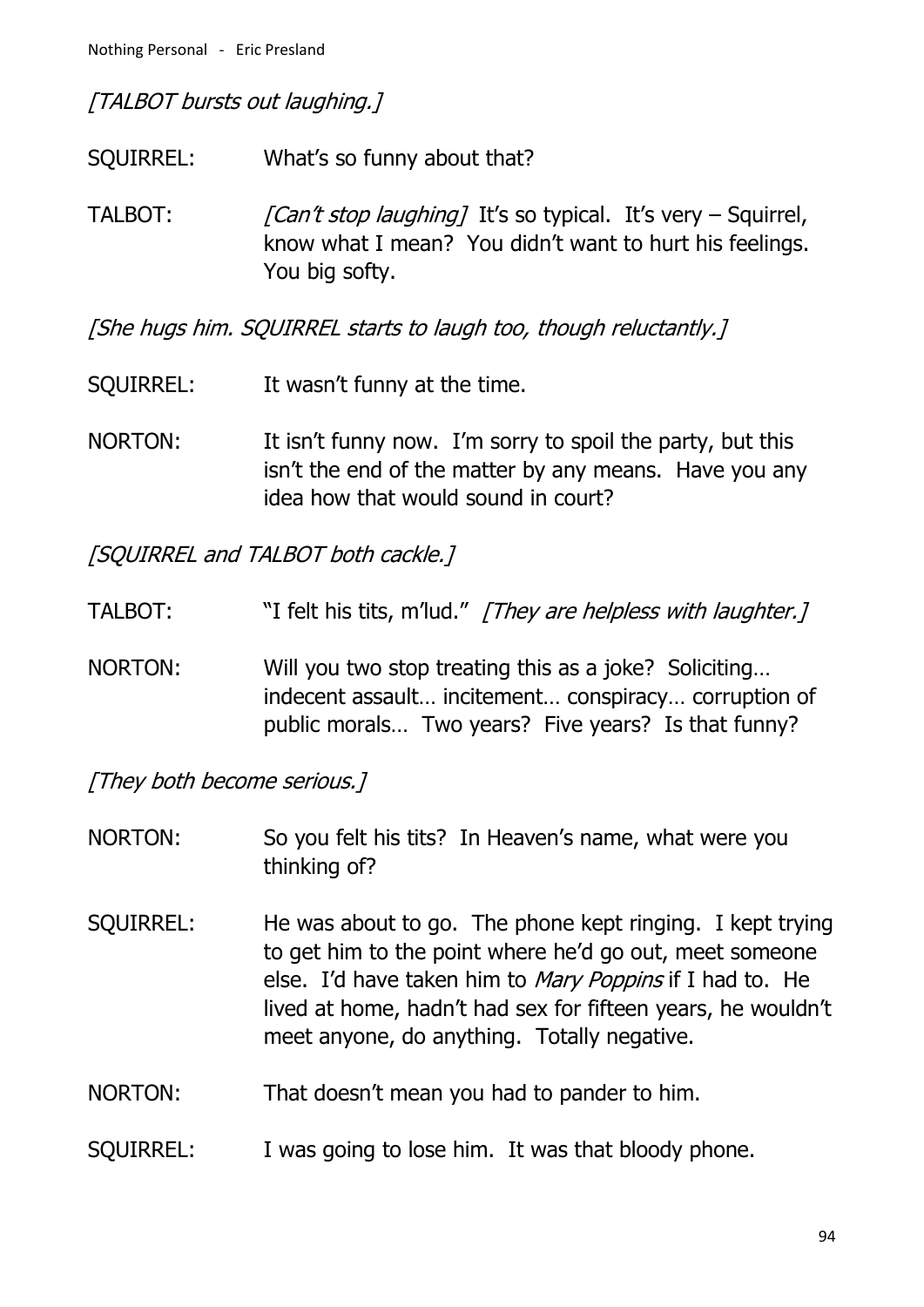- NORTON: You could have taken it off the hook. You should have met him somewhere else.
- SQUIRREL: He didn't drink. There wasn't anywhere else. He wouldn't come here. Sure, I could have said, "I'm sorry. It's not what Switchboard is for." Christ, I did say that. You don't think I wanted to play with his stupid tits, do you? But if I had, he'd have gone off, we'd have never heard of him again, until there was a one paragraph story in the *Echo* about a death from an overdose of barbiturates.
- NORTON: Or he could have ring again.
- SQUIRREL: No, not that one. Not the type. But if I went along with him, I thought there was a real chance he'd do what I really wanted him to do afterwards.
- TALBOT: You didn't want to lose him. We've all been there.
- NORTON: You lost him anyway.
- TALBOT: No. We lost him. He sat in the corner, waiting for Squirrel to turn up, and nobody talked to him.
- JULIAN: I tried.
- TALBOT: Not enough. At least Squirrel got him here that's more than any of you would.
- NORTON: I want you to think very carefully before you answer this one. Was this  $-$  er  $-$  fondling explicitly sexual?
- SQUIRREL: What do you mean?
- NORTON: [*Exasperated]* You know bloody well what I mean. Did he fucking come?
- SOUIRREL: I don't know.
- NORTON: Don't be ridiculous, you must know.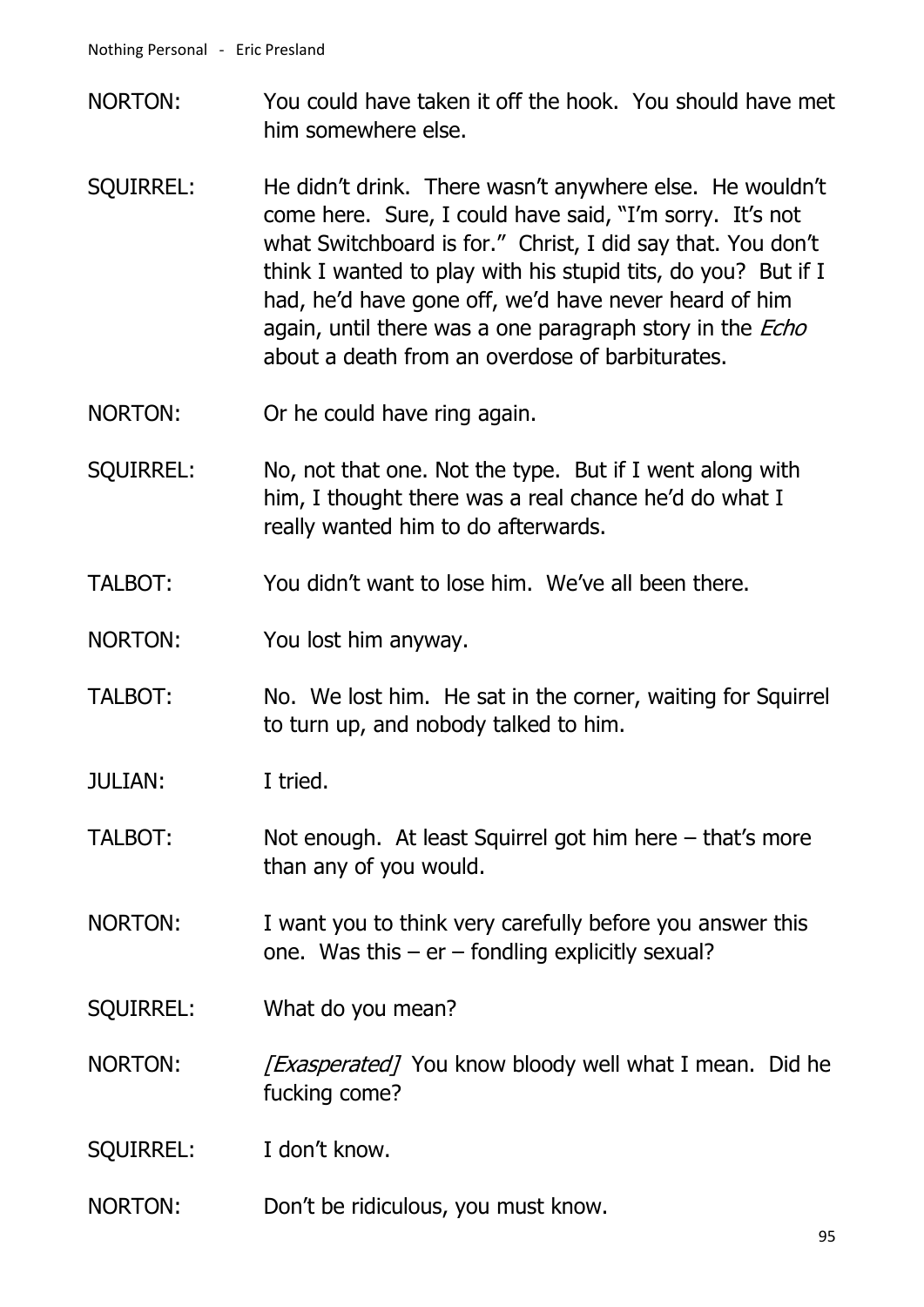- SQUIRREL: I don't. After a bit he was sort of sighing and he had his eyes closed – he gave this little grunt and rolled his eyes up into his head, and stopped. Just stopped. And I stopped and he said 'Thank you'. It was all very polite. Then he was really docile.
- NORTON: He didn't wipe himself? You didn't see any stain on his trousers?
- TALBOT: Euw! Pul-lease!
- SQUIRREL: I didn't see anything.
- NORTON: As far as the press is concerned, we can issue a denial, and await developments. [Pause] Or we can say we're investigating the matter, but in the meantime, the operator has been asked to leave.
- TALBOT: Don't be absurd, you can't sack Squirrel.
- NORTON: I won't sack him. The group will sack him. It's a collective decision.
- SQUIRREL: I've offered to go.
- TALBOT: It would be an admission of guilt.
- CAROL: Suspend him then. Pending investigation. Then he can come back.
- TALBOT: We can't do without him.
- NORTON: No-one is indispensable.
- TALBOT: [Shouting at him] Certainly not you.
- NORTON: It's the service we've got to think of first. We can't afford to take risks.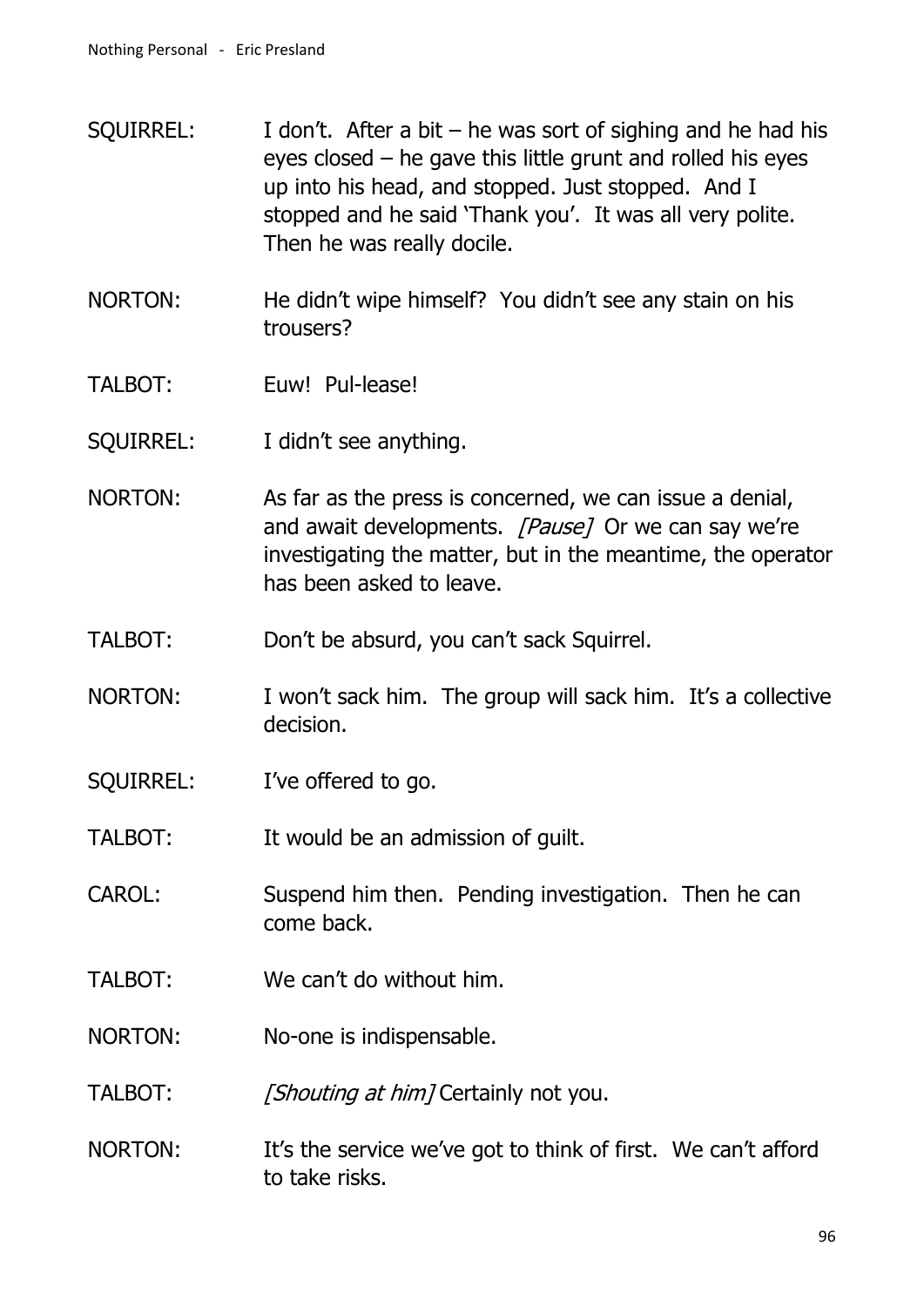- TALBOT: Of course we take risks. It's just you choose some risks and not others.
- SQUIRREL: Right. Don't give out cottages because people who cottage – people who ask for cottages – aren't our sort of people. You write them off.
- TALBOT: But you risk talking to gay teenagers.
- NORTON: Because they need the kind of service we can provide.
- SQUIRREL: So you play God? How d'you know someone you give a cottage to won't remember us and come back later, because we didn't pass judgement on them? We keep the possibilities open.
- NORTON: And now your way of 'keeping the lines open' gets us closed down.
- TALBOT: He hasn't done anything remotely illegal. You're blowing this up out of all proportion.
- NORTON: Who's the judge going to believe? Squirrel or this Wallace bloke? Who's the jury going to believe? A jury that's been reading the *Echo*?
- TALBOT: Who says the police are going to do anything? A nasty little article in a nasty little rag. It'll be forgotten by tomorrow.
- NORTON: Not if the *Echo* has its way.
- JULIAN: Roger was so obviously a weirdo.
- CAROL: Should we use words like 'weirdo'?
- JULIAN: Well he was.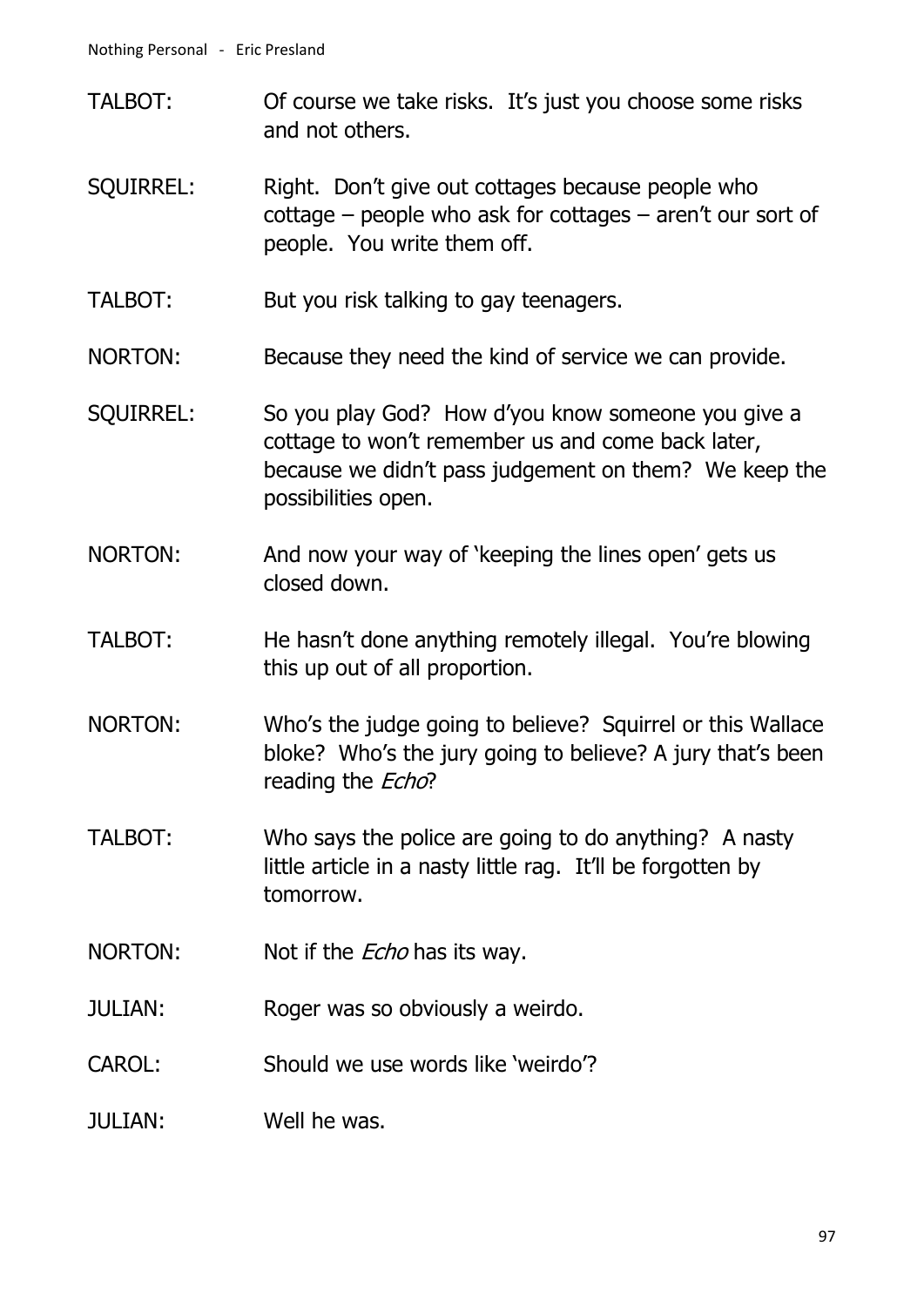- NORTON: Think, Talbot, think. If Roger's made a complaint, they have to investigate, and there's plenty of police who'd like to?
- TALBOT: Is that your 'decent' police?
- NORTON: The police will search his flat, maybe all our flats. They'll go through our address books, our shelves – and you know what Squirrel's shelves are like – Men Loving Men, The Joy of Gay Sex – Gay News, Gay Times, Body Politic, Boston Fag Rag. Need I go on?

[NEV has come into the room and is standing in the doorway. He puts his electrical gear down.]

- SQUIRREL: Can I just say something?
- TALBOT: But it's so –
- SQUIRREL: Shut up a second, Talbot. I can use my own tongue. All I wanted to say was that as far as Switchboard is concerned, what I did was off my own bat. I'd say that to anybody.
- NORTON: Thanks. *[Looks around]* I just want to know one thing. Has anything like this ever happened before? Anything remotely like it?

[Pause]

NEV: Yes. Once. Remember when I first rang up Switchboard? You'll find it in the log. April 14<sup>th</sup>, 1975. I know it by heart, I've looked at it so often since. "16-year-old boy. Thrown out of home. Parents found magazine under bed. Very upset and confused. Crying a lot. Gave reassurance and talked him down." Duration 131 minutes. Signed – Squirrel

> I didn't know where to go. I didn't have anybody I could stay with. Just a number I'd seen on a sticker on a bog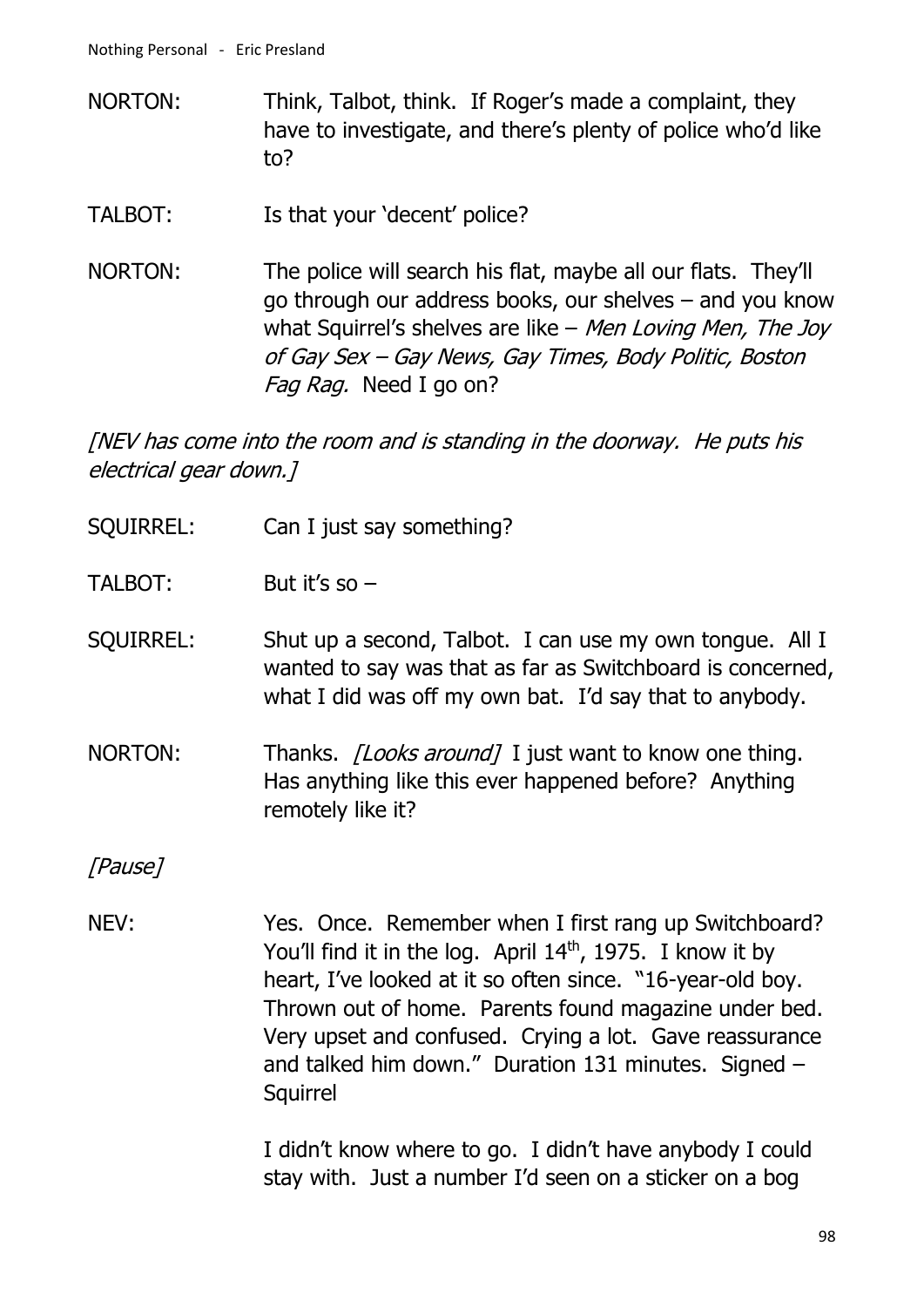wall. I'd never done it or anything like that. Just thought about it.

What the hell do you do? Squirrel put me up. We talked all that night, it seemed, and most of the next day. He told me about his folks throwing him out too. And his dad beating him up. What it felt like... It was like  $-1$  dunno  $$ like a dam bursting. Corny, innit? But true. It just all came out suddenly in a rush. Everything made sense. First time anyone understood. He'd been through the same things, see?

And then second night we fucked. No two ways about it, we fucked. To lie there with a man, a real man, all of my own. After all the dreaming… I didn't think it was happening to me, I couldn't believe it. Talk about jam on it! It was bloody marvellous.

I found a hostel to live next day, got a trainee place at the GPO. And it never happened again. It didn't need to. I knew, and I'd made up my mind. I wouldn't be here if it weren't for him. And sleeping with him was part of it. That's all I wanted to say. I'll get my gear out to the van now.

[NEV exits. Pause.]

| <b>NORTON:</b>   | Anybody else? Any other 'incidents' we don't know about?                                                                                                                                                                                              |
|------------------|-------------------------------------------------------------------------------------------------------------------------------------------------------------------------------------------------------------------------------------------------------|
| <b>SQUIRREL:</b> | No. That's it.                                                                                                                                                                                                                                        |
| <b>NORTON:</b>   | You're sure?                                                                                                                                                                                                                                          |
| TALBOT:          | You can take his word, for God's sake, Norton.                                                                                                                                                                                                        |
| NORTON:          | <i>[Businesslike]</i> I want to make a formal proposal to this<br>meeting, and I want to make it quite clear that if it isn't<br>accepted I will not be able to carry on as Switchboard Co-<br>ordinator, or indeed as an operator. I want to propose |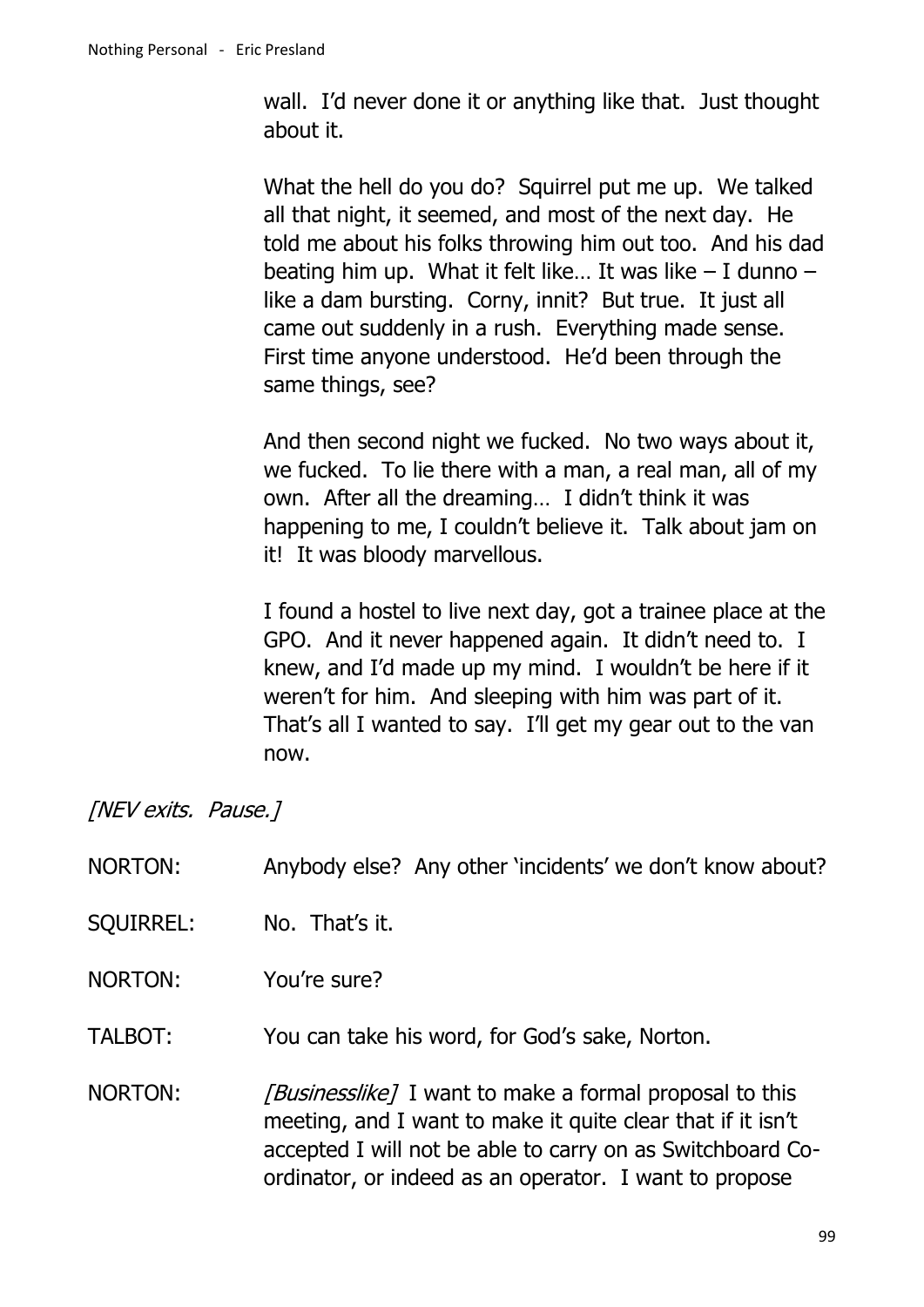that Squirrel be barred from Switchboard in any capacity. Permanently.

- SQUIRREL: Do you want me to leave the room?
- NORTON: Do you want to leave? You may want to speak in your own defence.

[SQUIRREL shakes his head.]

| <b>NORTON:</b>   | Anybody got anything they want to say?                                                                                                                                                 |
|------------------|----------------------------------------------------------------------------------------------------------------------------------------------------------------------------------------|
| [Long pause]     |                                                                                                                                                                                        |
| <b>CAROL:</b>    | I still don't see why we can't deny it.                                                                                                                                                |
| NORTON:          | Because it's too close to the truth. This bloke says he<br>didn't want to, Squirrel says he did. But we have to admit<br>that something happened. What do you think, Julian?           |
| <b>JULIAN:</b>   | I'm afraid I agree with Norton. I'm sorry, Squirrel, because<br>you're a good chap and a bloody fine operator. But we've<br>got to be above suspicion, and seen to be above suspicion. |
| <b>NORTON:</b>   | Exactly.                                                                                                                                                                               |
| TALBOT:          | Scapegoat. You're using Squirrel as a fucking scapegoat.<br>If you ran it anywhere half-way decently $-$                                                                               |
| NORTON:          | I don't run Switchboard, the meetings do.                                                                                                                                              |
| <b>TALBOT:</b>   | If anybody did their fair share of work around here,<br>Squirrel wouldn't be rushed off his poor feet and none of<br>this would have happened.                                         |
| NORTON:          | You admit then he was under some stress.                                                                                                                                               |
| <b>TALBOT:</b>   | Yes.                                                                                                                                                                                   |
| <b>SQUIRREL:</b> | No.                                                                                                                                                                                    |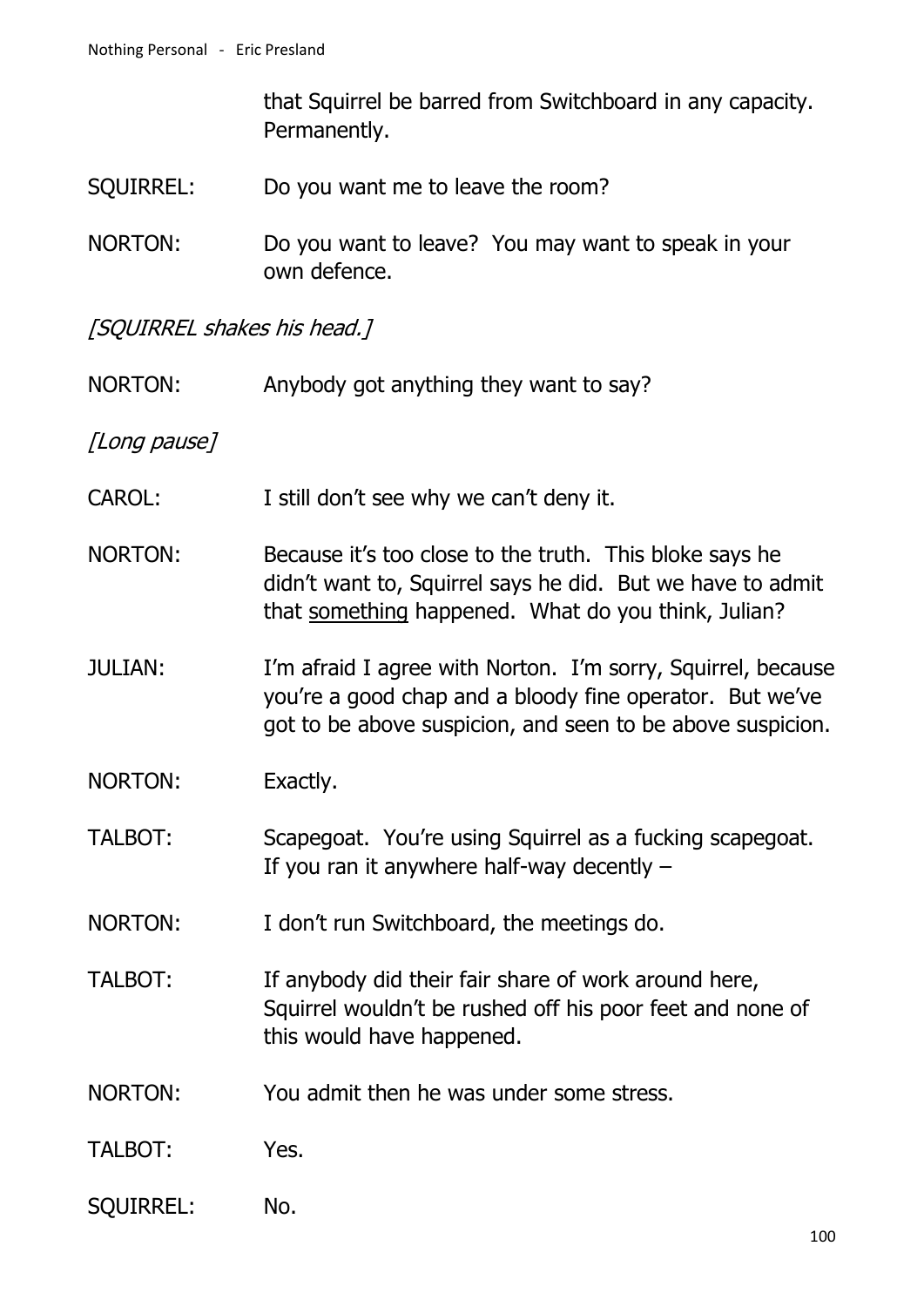| TALBOT:          | I don't know.                                                                                                                                                                                                                                                                                    |
|------------------|--------------------------------------------------------------------------------------------------------------------------------------------------------------------------------------------------------------------------------------------------------------------------------------------------|
| <b>NORTON:</b>   | And could do with a break?                                                                                                                                                                                                                                                                       |
| TALBOT:          | Yes.                                                                                                                                                                                                                                                                                             |
| <b>NORTON:</b>   | So he's lucked out. It's not the end of the world.                                                                                                                                                                                                                                               |
| TALBOT:          | Why all this rush? It's so premature. You're admitting his<br>guilt.                                                                                                                                                                                                                             |
| <b>NORTON:</b>   | It's keeping our house in order, before someone else does<br>it for us. We've got the application in to the Charity<br>Commission, I've already had to rewrite that twice.                                                                                                                       |
| <b>SQUIRREL:</b> | Oh yes! It has to be 'about' homosexuality, not 'for'<br>homosexuals, because queers don't deserve to have a<br>charity.                                                                                                                                                                         |
| <b>NORTON:</b>   | I don't write the rules, and if we want charitable status,<br>with all the advantages $-$                                                                                                                                                                                                        |
| <b>SQUIRREL:</b> | What advantages? No campaigning, no protesting. You'd<br>put us all in a bloody straightjacket.                                                                                                                                                                                                  |
| NORTON:          | You're the ones, you two, always complaining about lack of<br>resources, lack of publicity, lack of volunteers, lack of<br>training. If we get to be a charity, a whole load of grants<br>open up to us. Cadbury's, Rowntree's $-$ the council too.<br>We can get better premises, paid workers. |
| <b>SQUIRREL:</b> | And the price?                                                                                                                                                                                                                                                                                   |
| <b>NORTON:</b>   | We've been over all this before we agreed to apply.                                                                                                                                                                                                                                              |
| <b>SQUIRREL:</b> | The price?                                                                                                                                                                                                                                                                                       |
| TALBOT:          | The price is Squirrel's arse on a plate.                                                                                                                                                                                                                                                         |
|                  |                                                                                                                                                                                                                                                                                                  |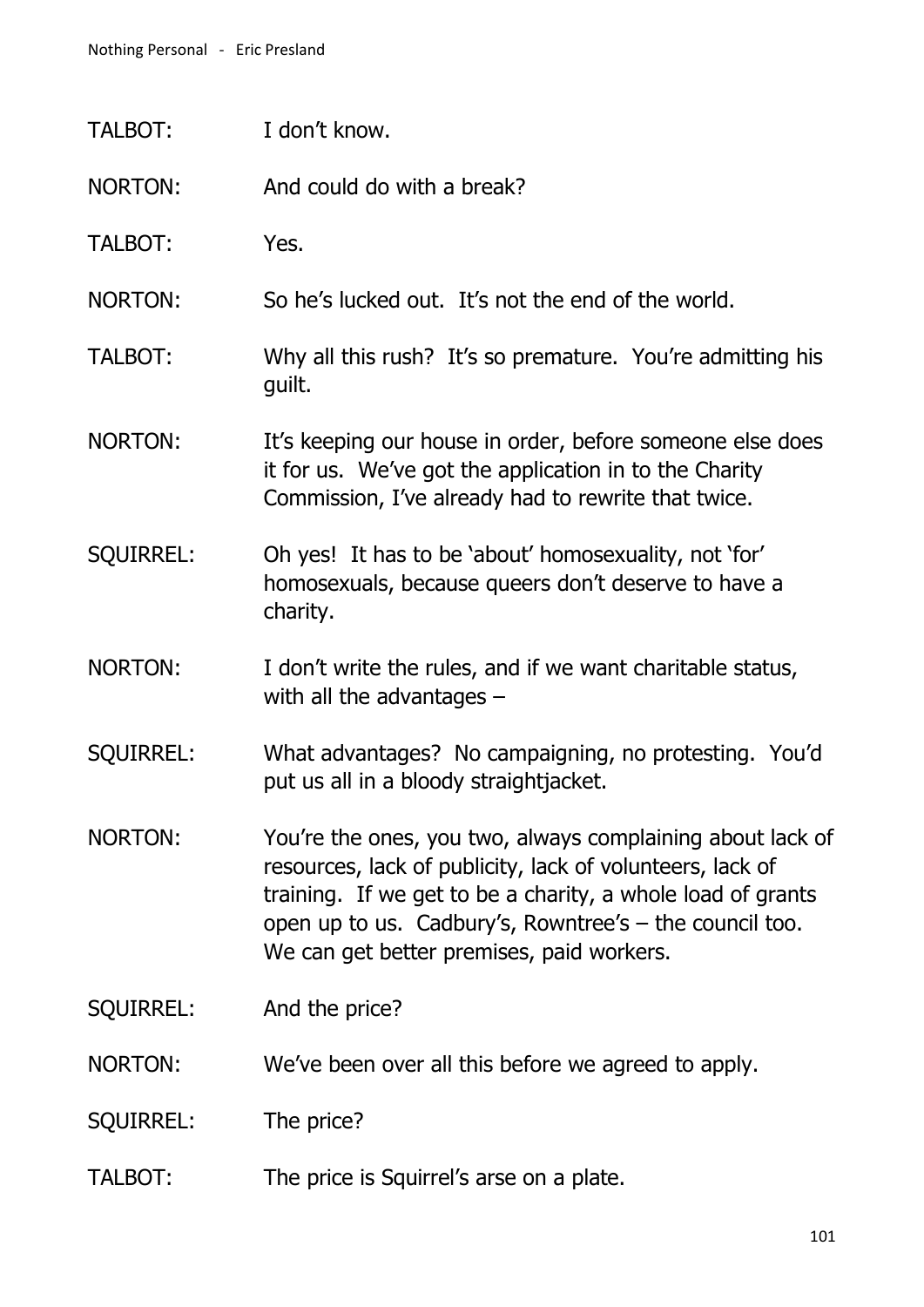- NORTON: Of course we'll have to be more professional. Get accreditation as a helpline, submit proper accounts, annual report, that sort of thing.
- SQUIRREL: And have outputs and outcomes and service standards and targets, and – heavens to Betsy! – customers, not callers.
- NORTON: What's wrong with raising our game? Of course we should have standards. Professional standards. What's wrong with that?
- SQUIRREL: We're not fucking professionals, that's what's wrong. We shouldn't pretend to be what we're not. [A realisation] Now I understand. That's why you're doing this. This is just an excuse, so you can get rid of any opposition to your plans for respectability. For acceptance. And then when you get the grants you can get a nice little paid job as Switchboard manager, and never have to talk to all those messy, untidy little no-hopers who ring us up ever again.
- NORTON: If it's good enough for all the other advice lines Marriage Guidance and Samaritans, the vicars and the social workers and CSV – it should be good enough for us. We should be objective, we really should.
- SQUIRREL: No, we're better than that. They just stand back and let people talk. Non-directional counselling, they call it. They want to pat your hand and say, 'Yes, dear, isn't it awful.'

That may be your idea of a switchboard, but it's not mine. I want to get people off their arses and angry and wanting to do something about it. I want to tell them about Gay Liberation and how they can change their own lives and those of other people. All these people ringing us up, paralysed with guilt. All they want is permission – permission to feel, permission to enjoy themselves, permission to fight back. But they'll only take it from someone who's opened up, who's responded to their opening up. You've got to be more than a voice, you've got to be a person, a whole person.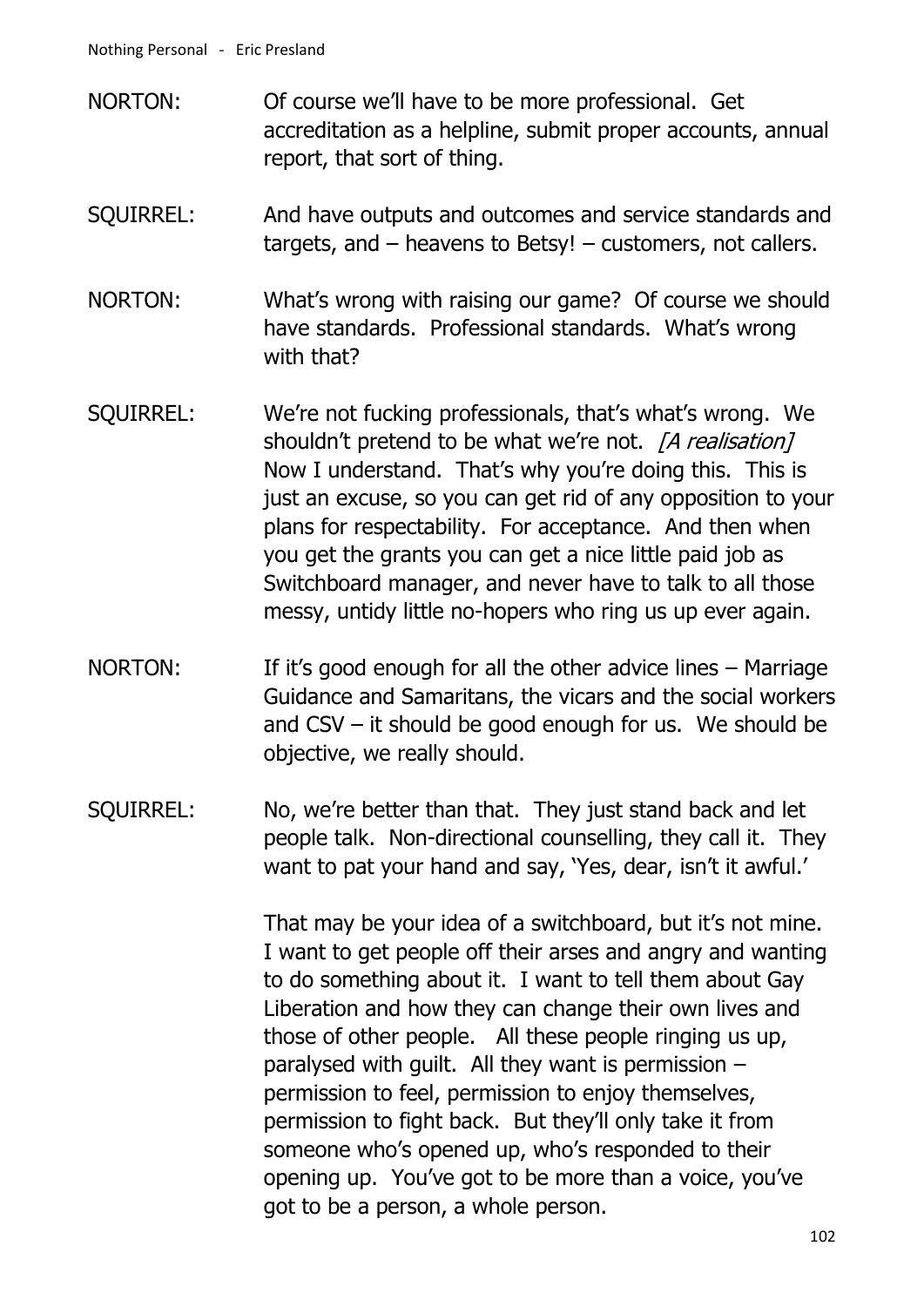- NORTON: If it solves their problems, yes.
- SQUIRREL: People are not problems. It's not one of your bloody crosswords. All we have to offer them is ourselves – our emotions, our beliefs, our example as positive happy gays who've made something of our lives.
- NORTON: Stop living in the past. The Gay Liberation Front is dead. We need more than good intentions these days.
- SQUIRREL: We have more than good intentions. We have our queer skills.
- NORTON: Don't use that word –
- SQUIRREL: We show them that they must come out for the sake of their sanity, they must fight back against the straightjackets and the bigotry. And we must give them the guts to do it. "Non-directional" be buggered!
- ALEX: He's right. He told me what to do in no uncertain terms, and I'm glad, cos I'd never have done it otherwise. He told me to get laid a lot  $-$  and I did  $-$  and to go on demonstrations  $-$  and I did  $-$  to get involved  $-$  and I did. He didn't say anything about finding love [He takes NEV's  $hand$ ] – but I did.
- TALBOT: He told you that you were entitled to love.
- NEV: He did that! And he is... *[NEV and ALEX kiss.]*
- SQUIRREL: [Savage, ironic] Of course relationships between colleagues in the workplace are not to be encouraged.
- NORTON: We need a vote. I want a vote.
- SQUIRREL: Don't worry. You can keep your fucking switchboard. I wouldn't want to come back if all it's fit for is giving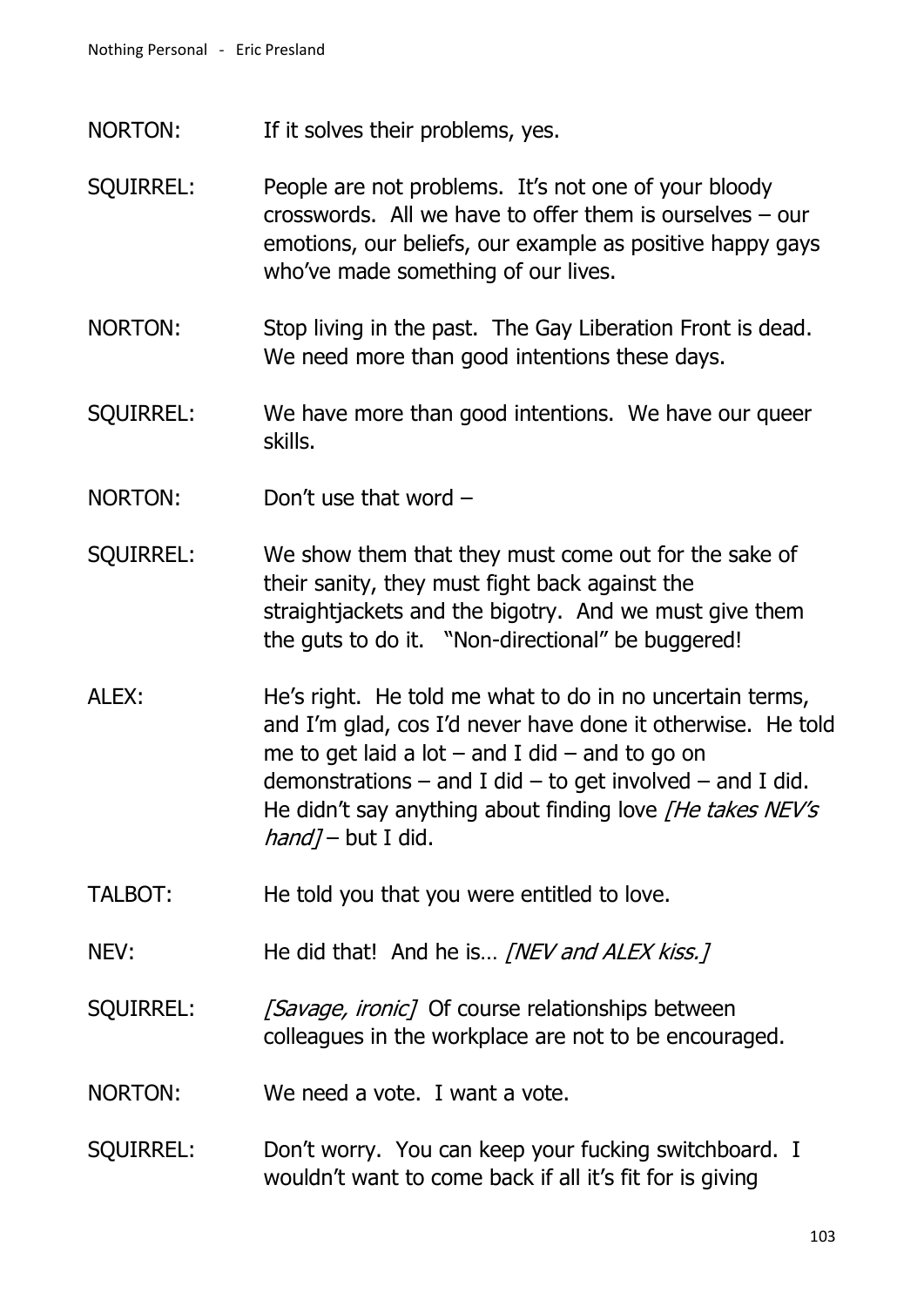directions to pubs. The sort of people you want to help don't really need it anyway.

[He slams out.]

- NORTON: I still want a vote. For the record. We have to demonstrate responsibility. Julian? Carol?
- JULIAN: If it helps with the charity application…
- CAROL: I'm sorry, Talbot, but if we can't just deny it…
- NORTON: Alex? Nev?
- ALEX: Maybe he ought to be suspended for a wee while. Just suspended, for an investigation.
- NORTON: You heard what he said. He won't be back.
- TALBOT: Do you believe that? He won't be able to stay away. It's his whole life.

ALEX: I can't vote for – no, sorry, Norton.

- NEV: Well I can. Stupid idiot, trouble he's caused. All me gear out now, and the risks I ran getting it in the first place. [To ALEX] Sorry, darling, but I'm with Norton on this one. I know we owe him, but  $-$
- NORTON: For barring Squirrel [Counts himself, CAROL, JULIAN,  $NEV$ ]. Against - [Counts TALBOT and ALEX.] That seems pretty clear. Four-six.
- TALBOT: You can't. It's not our decision to make. We need eight for a quorum  $-25$  percent of the membership.
- NORTON: I made some calls. Bernard and Angie agree with me. The constitution allows for proxies and postal votes. That brings it up to eight. And  $6 - 2$  is pretty decisive.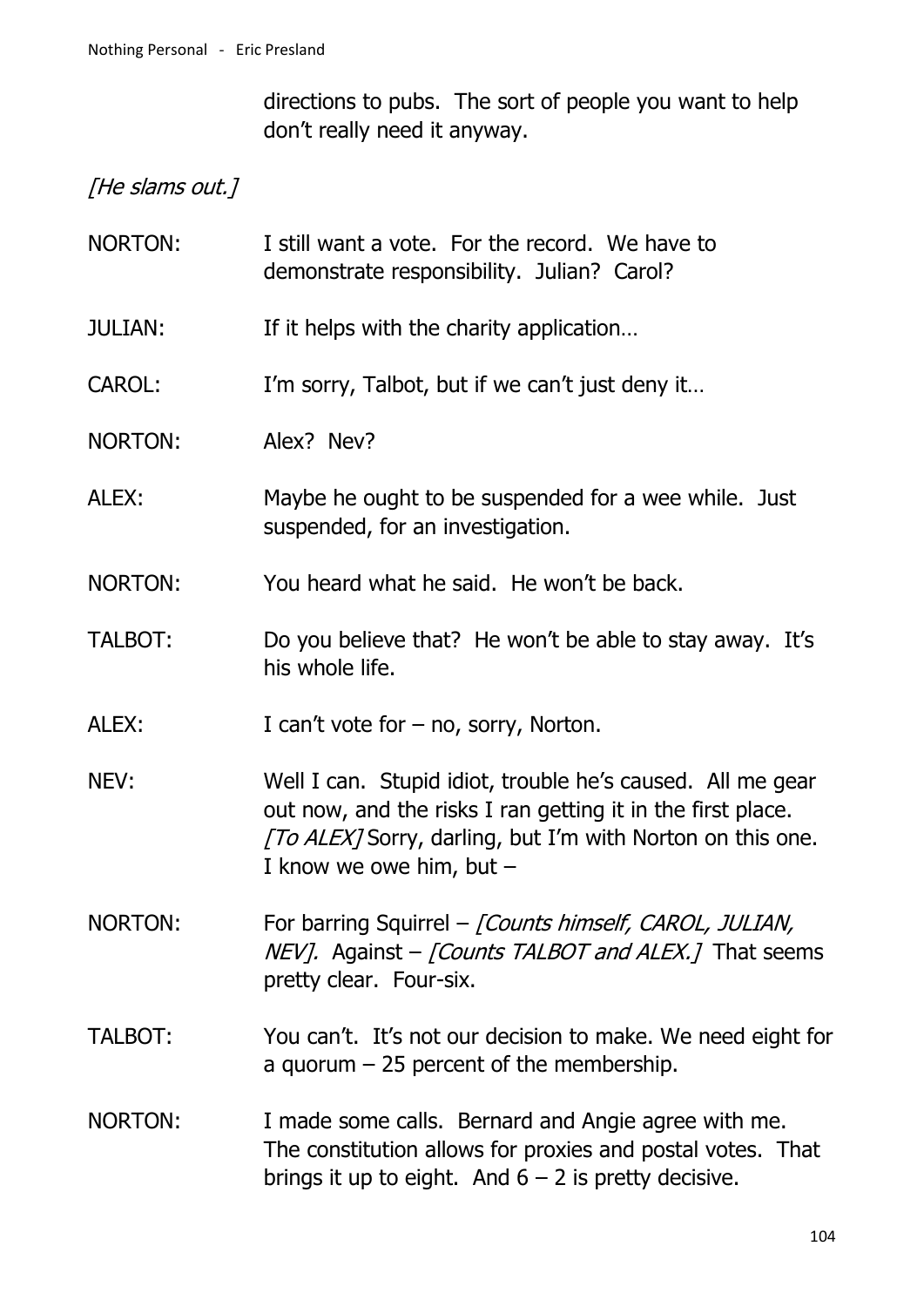- TALBOT: You planned this pretty carefully, didn't you, you cunt. [NEV and ALEX are deeply shocked by this un-feminist language.] NEV: Yeah, well, we'd better get this stuff out to the van. To ALEX<sub>7</sub> Come on, chuck. [They exit.] NORTON: What's the time? CAROL: Ten to eight. NORTON: Good. Just in time. Who's on tonight? TALBOT: I am. NORTON: Are you going to do it? TALBOT: I don't know. NORTON: Please, Talbot.
- TALBOT: I've got a lot of thinking to do.
- NORTON: Can't it wait? There's a phone to answer.
- TALBOT: [Defeated] I suppose so. Just this once.
- CAROL: Do you want me to sit in with you?
- TALBOT: Would you?
- JULIAN: I'll ring for more volunteers. I can do that from home.  $\sqrt{7}$ TALBOT] I'm sorry. This is all my fault, really. If I hadn't had a flat battery…
- TALBOT: OK, so it's EverReady's fault. Having something to blame puts the world to rights. *[Pause]* I didn't mean that.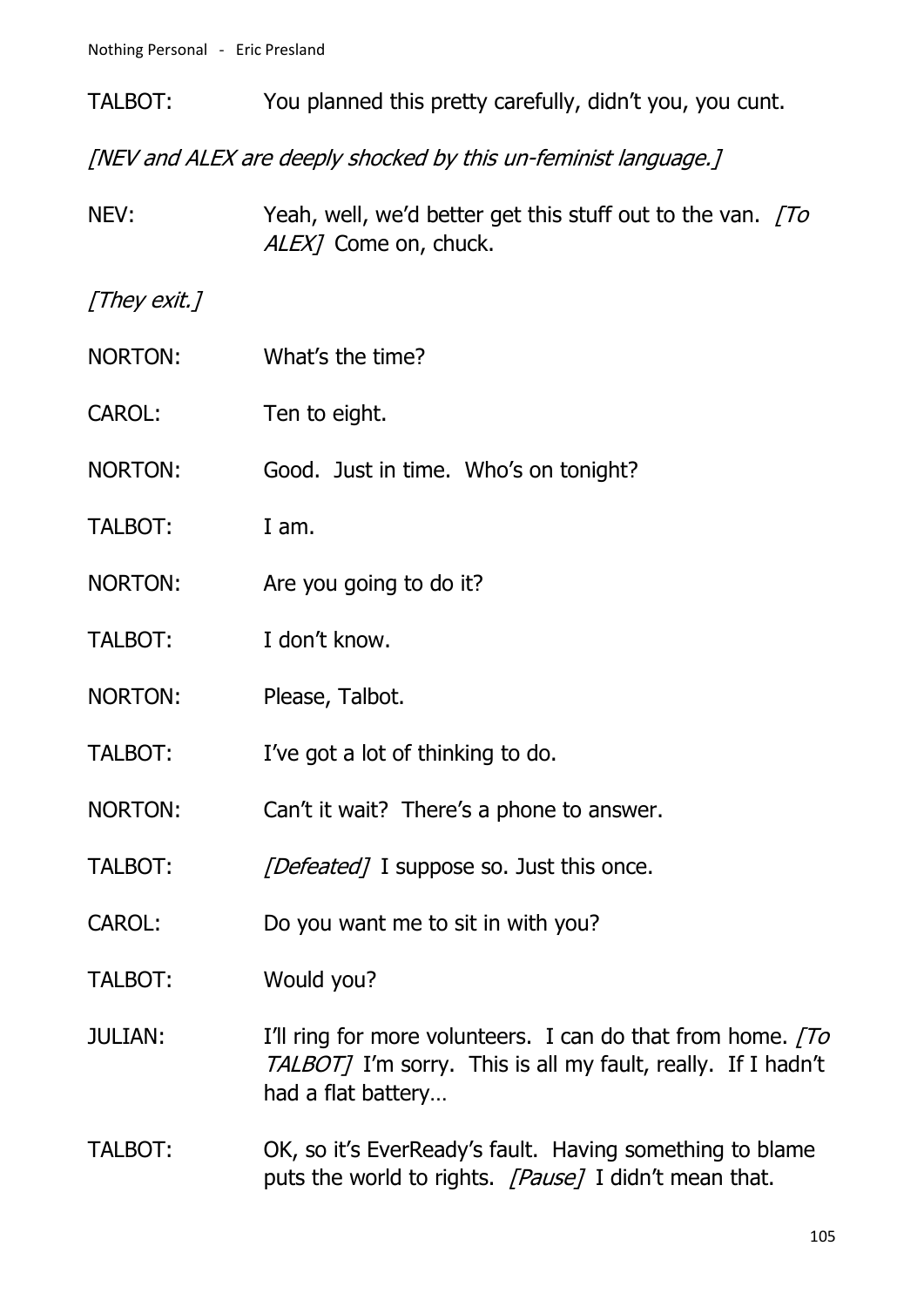| JULIAN:        | I'd better go. [He exits]            |
|----------------|--------------------------------------|
| TALBOT:        | I hope Squirrel's all right.         |
| NORTON:        | He can ring Switchboard if he's not. |
| TALBOT:        | Get the fuck out of here!            |
| NORTON:        | He's always got you.                 |
| <b>TALBOT:</b> | Me with my mop and bucket            |
| <b>NORTON:</b> | Talbot, this was nothing personal.   |
| TALBOT:        | Just go.                             |

[He gathers his papers in a leisurely way and goes. There is a defiant smugness about him. He knows he is right. As he does so, SQUIRREL reappears.]

| <b>SQUIRREL:</b> | If you're going to meet that bloke for me, you'd better<br>hurry up.                |
|------------------|-------------------------------------------------------------------------------------|
| <b>NORTON:</b>   | Christ, I'd forgotten all about him.                                                |
| <b>SQUIRREL:</b> | No comment.                                                                         |
| NORTON:          | Where was it again?                                                                 |
| <b>SQUIRREL:</b> | Under the clock tower. He's about fifty. Marriage just<br>broken up. Name's Andrew. |
| <b>NORTON:</b>   | Children?                                                                           |
| <b>SQUIRREL:</b> | Two.                                                                                |
| <b>NORTON:</b>   | I'll pick the rest up from him. Excuse me. <i>[He exits</i> ]<br>hastily]           |
| <b>TALBOT:</b>   | Not even a goodbye.                                                                 |

106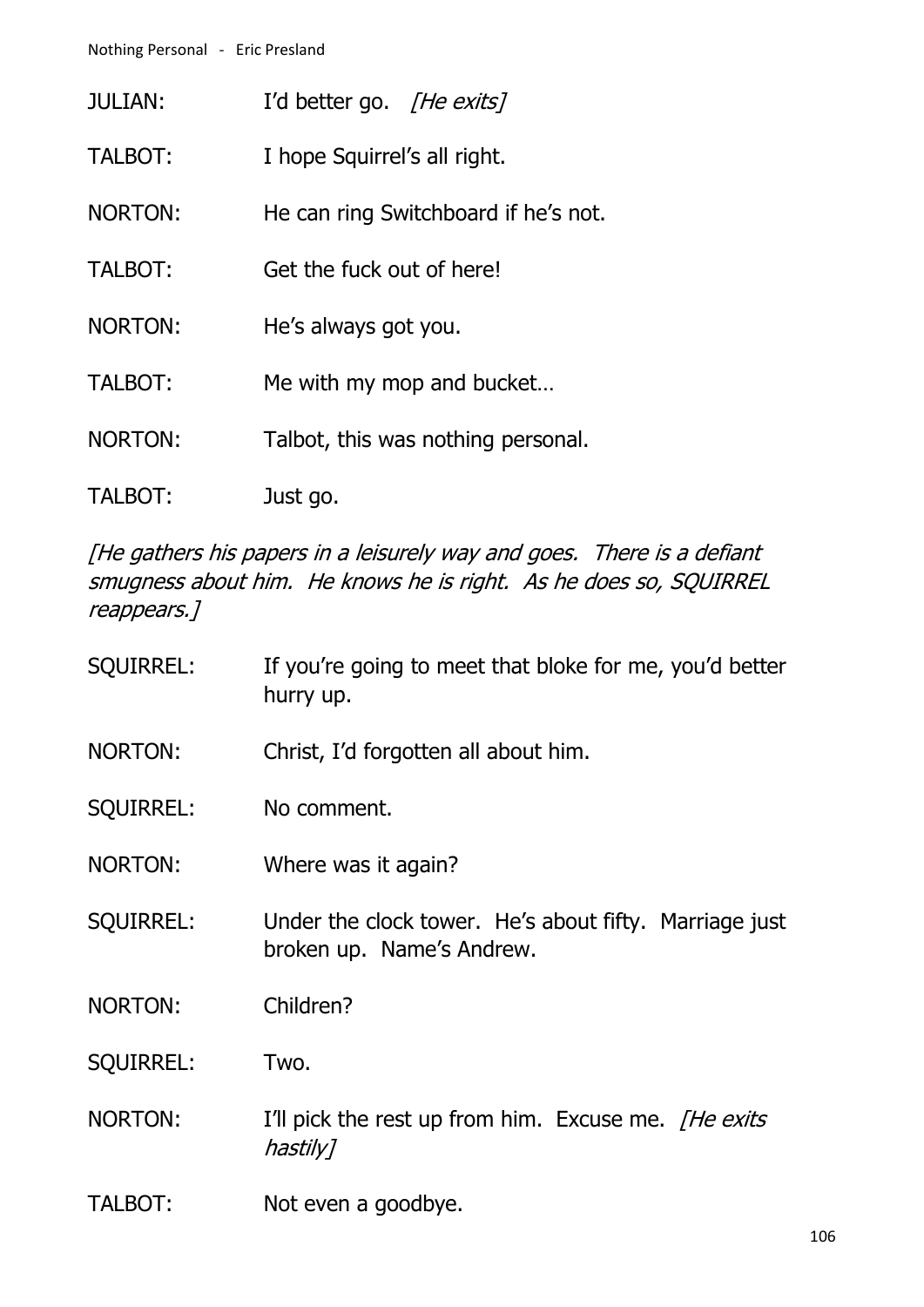- SQUIRREL: He's feeling guilty. Poor Norton.
- CAROL: Hey, it's five to eight.
- TALBOT: Go ahead. Give me a moment.

[She looks round the room. Picks up the paper again, glances at it, drops it with disgust in a waste paper bin. Looks at the log book. Flicks through, looking for SQUIRREL's entries.]

- SQUIRREL: I remember when the council offered us this place, after the dairy went bust. There were old milk churns in the corner, just there. Me and Norton painted this room, just the two of us. Could do with another lick of paint…
- TALBOT: Don't even think of it. Not at the moment.
- SQUIRREL: We sat in together on the first night we opened, wondering if anyone would call. Waited a whole hour. Like hosting a party and you've got the snacks and the beer keg, and David Bowie's on, and you're wondering if any guests will turn up…
- TALBOT: And did they?
- SQUIRREL: Two. One in Wolverhampton and one wrong number. He said. [Pause] Do you think it would be OK to take some stickers? I thought I could get rid of them on the way home.
- TALBOT: [Firm] You're not going home, you're coming to mine. I'll see you later.

[She fishes her keys out and gives them to him.]

- SQUIRREL: I can still do some stickering. The show goes on.
- TALBOT: I must go. You'd best be off.